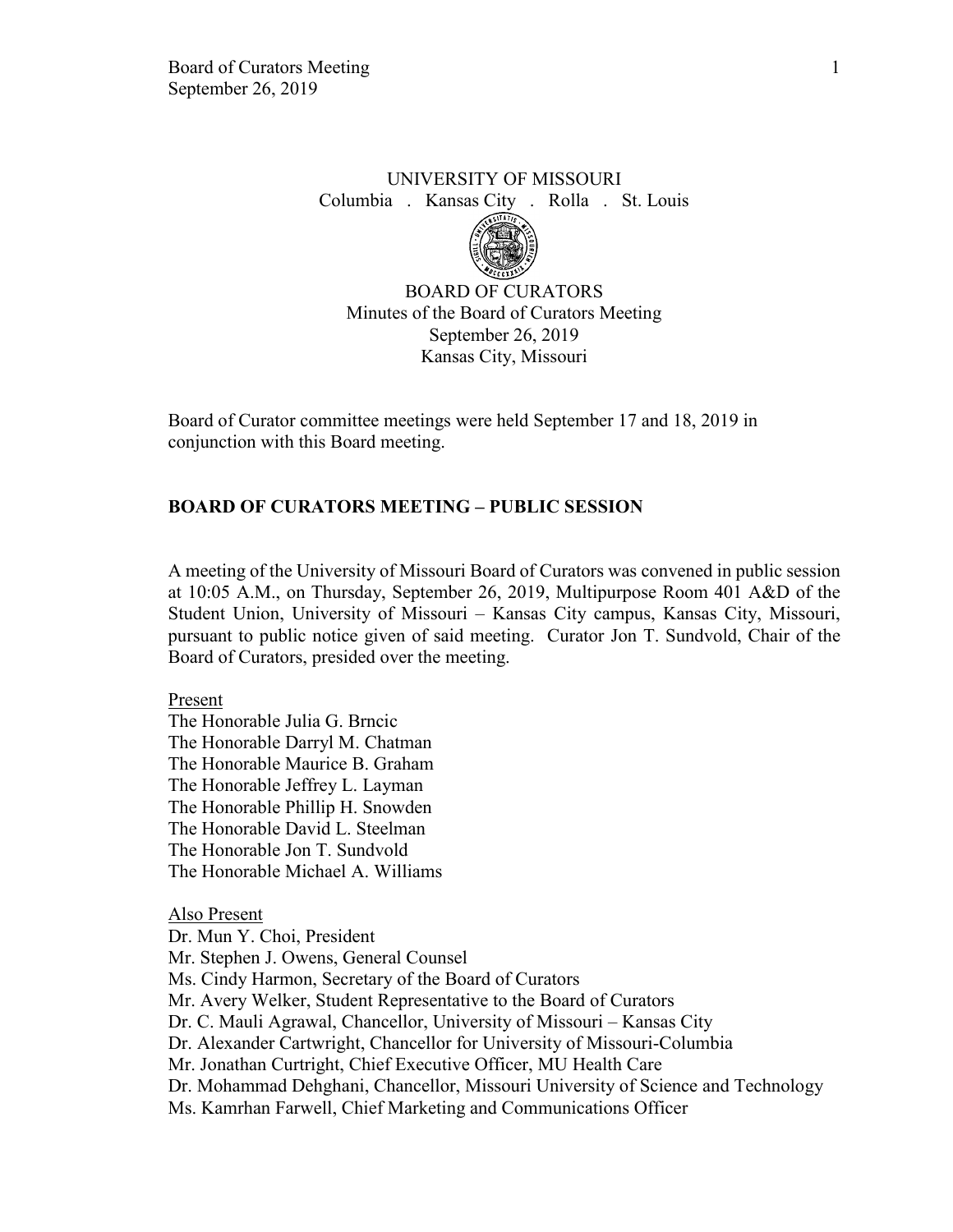Ms. Marsha Fischer, Associate Vice President for Human Resources and Chief Human Resources Officer Dr. Steven W. Graham, Senior Associate Vice President for Academic Affairs Ms. Christine Holt, Chief of Staff, UM System Ms. Michelle M. Piranio, Chief Audit and Compliance Officer Mr. Ryan D. Rapp, Vice President for Finance and Chief Financial Officer Dr. Kristin Sobolik, Interim Chancellor for University of Missouri-St. Louis Dr. Marshall Stewart, Vice Chancellor, Extension and Engagement Mr. Christian Basi, Director of Media Relations Media representatives

Administered the oath of office for Curator Michael A. Williams.

## **General Business**

University of Missouri Board Chair's Report – presented by Chair Sundvold (slides on file)

Chair Sundvold presented strengths of University of Missouri – Kansas City and recognized Distinguished Curator's Professors, Dr. Joseph Parisi, Dr. Jane Greer, Dr. Virginia Blanton, Dr. Wai-Yim Ching, Dr. Kun Cheng, Dr. Jerry Dias and Dr. Felicia Londre.

University of Missouri System President's State of the University Report – presented by President Choi (slides on file)

President Choi provided strategic updates for student graduation and retention rates, research awards and expenditures as well as philanthropic contributions for years 2015 to the present. The President also presented updates for federal appropriations and major grants & awards for each university.

eLearning at the UM System – presented by Mr. Matt Gunkel and EY Parthenon Representatives (slides on file)

The EY Parthenon representatives presented regarding eLearning nationally and progress at the UM System thus far. Mr. Gunkel reported on a plan for growth in eLearning and next steps for the UM System.

Student Representative to the Board of Curators Report – presented by Avery Welker (slides on file)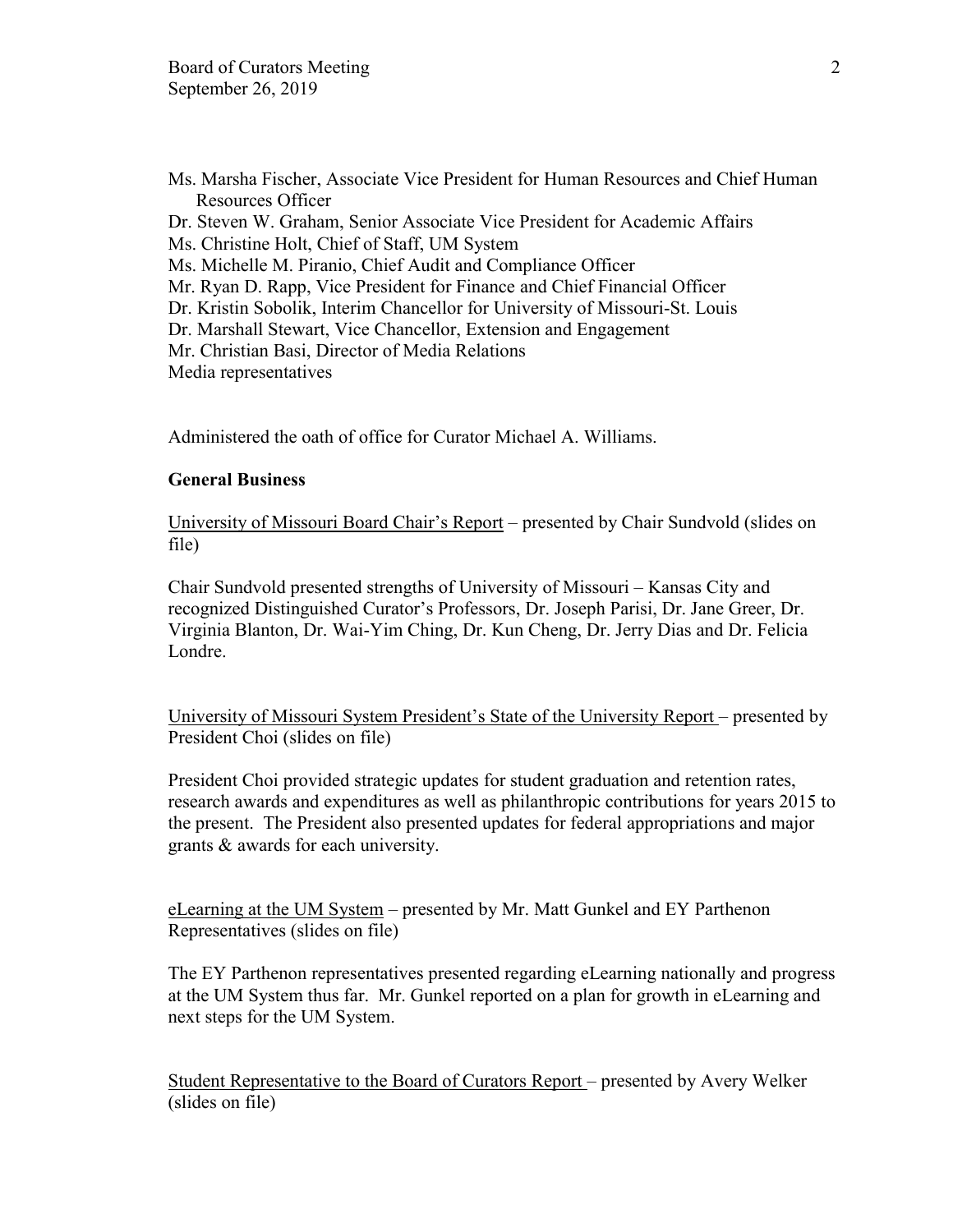Student Representative Welker presented student highlights from each university.

## Approval, Board of Curators Executive Committee and Standing Committee Appointments, 2019

It was recommended by Chair Sundvold, moved by Curator Graham and seconded by Curator Brncic, that the following Board of Curators Executive Committee and Standing Committees appointments be approved for the remainder of 2019:

## **Executive Committee**

Jon T. Sundvold, Chair Julia G. Brncic Maurice B. Graham

**Academic, Student Affairs, Research and Economic Development Committee** Darryl M. Chatman, Chair

Jeff L. Layman Michael A. Williams Phillip H. Snowden

#### **Audit Committee**

Jeff L. Layman, Chair Julia G. Brncic Maurice B. Graham

# **Compensation and Human Resources Committee**

Phillip H. Snowden, Chair Julia G. Brncic Darryl M. Chatman Jeff L. Layman

#### **External Affairs, Marketing and Advancement Committee**

Maurice B. Graham, Chair Jeff L. Layman Michael A. Williams

#### **Finance Committee**

Julia G. Brncic, Chair Darryl M. Chatman David L. Steelman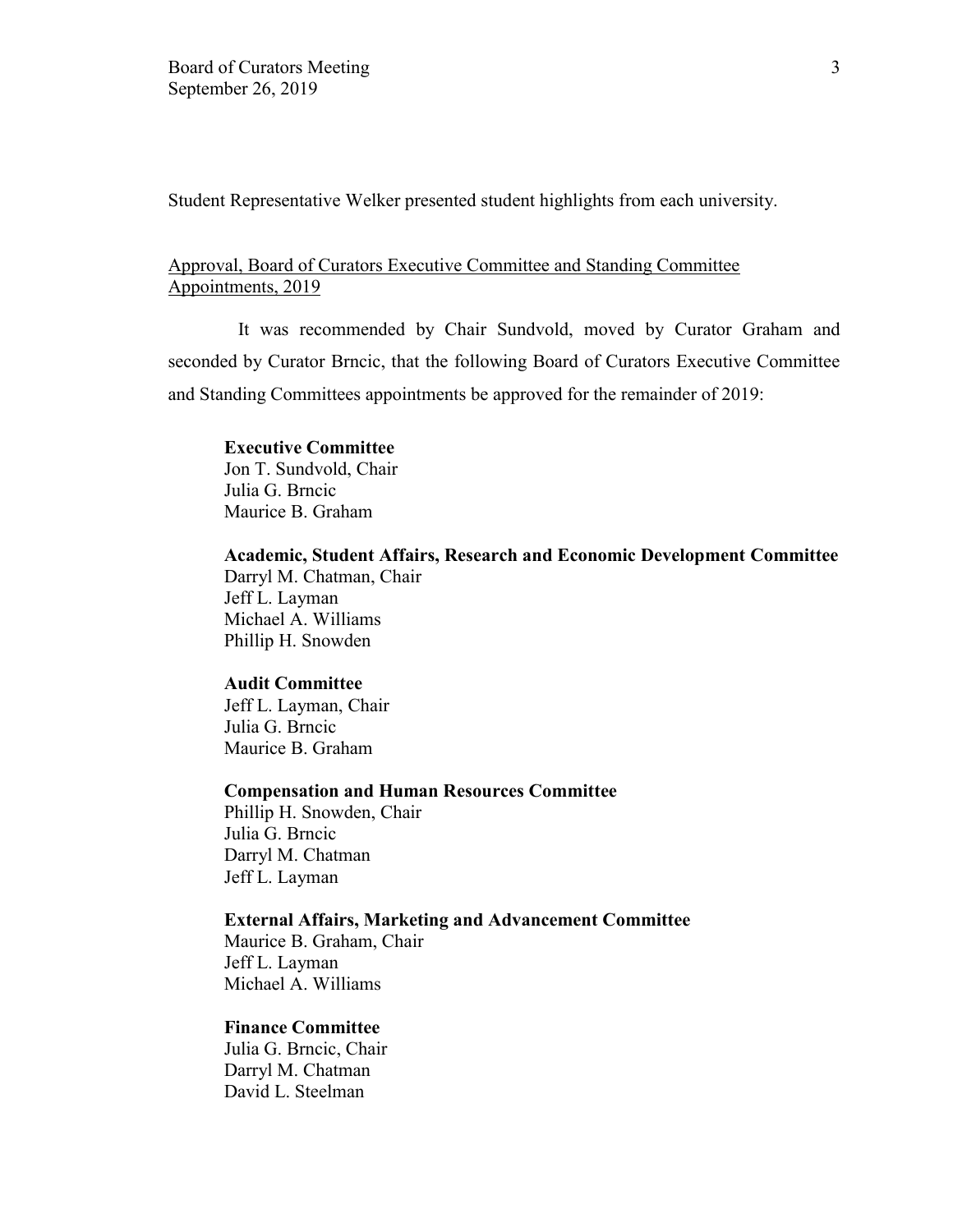Michael A. Williams

#### **Governance, Resources and Planning Committee**

David L. Steelman, Chair Julia G. Brncic Michael A. Williams Jon T. Sundvold, ex officio Mun Y. Choi, ex officio

#### **Health Affairs Committee**

Maurice B. Graham, Chair Ronald G. Ashworth (non-curator member) John R. Phillips (non-curator member) Phillip H. Snowden David L. Steelman

The motion carried unanimously (6-0) by voice vote with no abstentions.

#### Resolution for Executive Session of the Board of Curators Meeting September 26, 2019

It was moved by Curator Graham and seconded by Curator Snowden, that there shall be an executive session with a closed record and closed vote of the Board of Curators meeting September 26, 2019 for consideration of:

- **Section 610.021(1), RSMo**, relating to matters identified in that provision, which include legal actions, causes of action or litigation, and confidential or privileged communications with counsel; and
- **Section 610.021(2), RSMo,** relating to matters identified in that provision, which include leasing, purchase, or sale of real estate; and
- **Section 610.021(3), RSMo**, relating to matters identified in that provision, which include hiring, firing, disciplining, or promoting of particular employees; and
- **Section 610.021(12), RSMo, relating to matters identified in that provision, which** include sealed bids and related documents and sealed proposals and related documents or documents related to a negotiated contract; and
- **Section 610.021 (13), RSMo**, relating to matters identified in that provision, which include individually identifiable personnel records, performance ratings, or records pertaining to employees or applicants for employment; and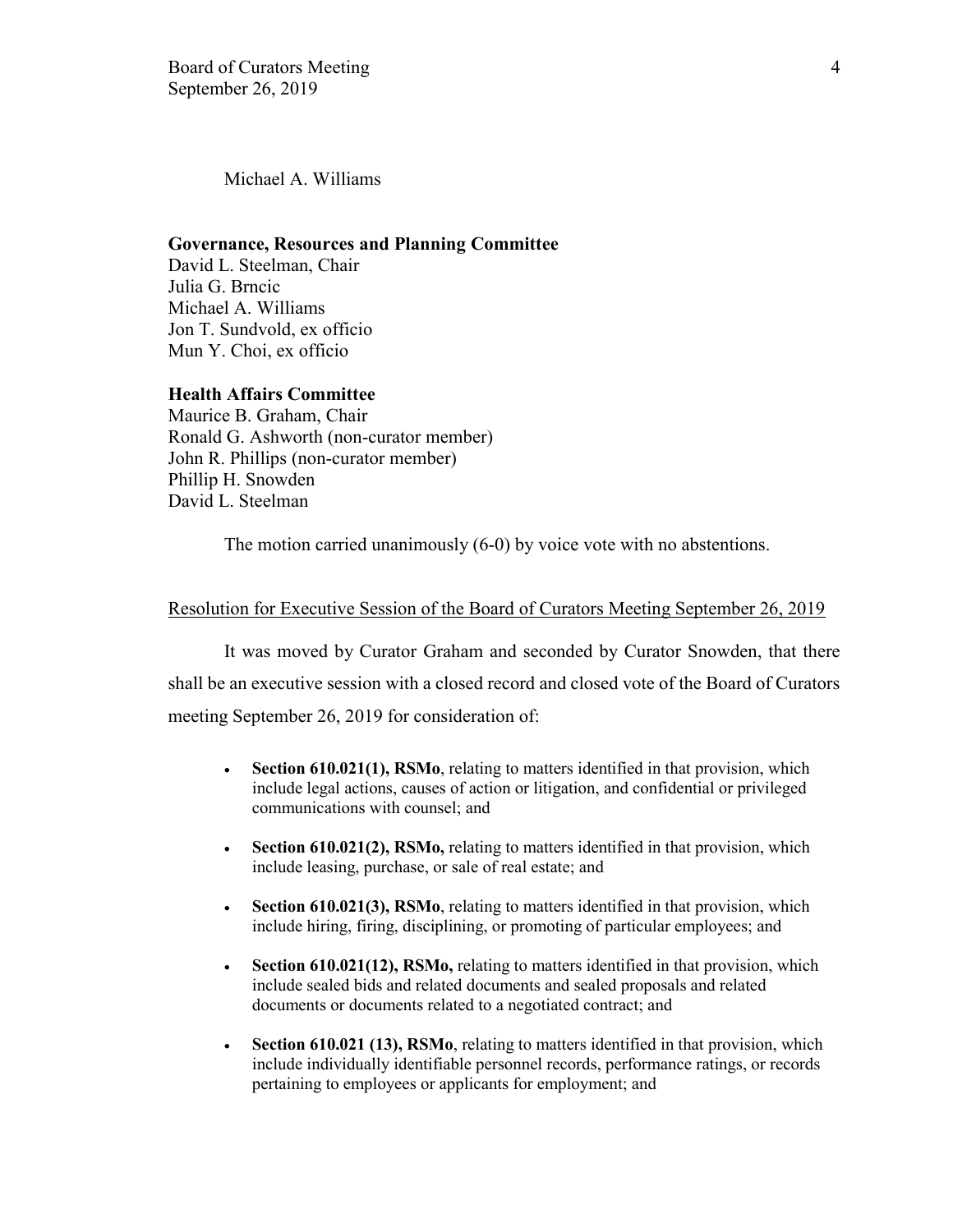• **Section 610.021 (14), RSMo,** relating to matters identified in that provision, which include records which are protected from disclosure by law.

Roll call vote of the Board:

Curator Brncic voted yes. Curator Chatman voted yes. Curator Graham voted yes. Curator Layman was absent. Curator Snowden voted yes. Curator Steelman was absent. Curator Sundvold voted yes. Curator Williams voted yes.

The motion carried.

Review of Consent Agenda – No discussion.

#### **Consent Agenda**

It was endorsed by President Choi, moved by Curator Graham and seconded by

Curator Chatman, that the following items be approved by consent agenda:

#### **CONSENT AGENDA**

Action

- 1. Minutes, June 20-21, 2019 Board of Curators Meeting
- 2. Minutes, June 11 and 12, 2019 Board of Curators Committee Meetings held in conjunction with the June 20-21, 2019 Board Meeting
- 3. Minutes, August 8, 2019 Special Board of Curators Meeting
- 4. Degrees, Fall Semester 2019 for all Campuses
- 5. Amendment, Collected Rules and Regulations 220.020, Diplomas and **Certificates**
- 6. Sole Source UMSL Public Radio Station Underwriting Representation Services
- 7. Naming, Gale Bullman Multipurpose Building, Student Recreation and Intramural Center, and Fitness Center, Missouri S&T
- 8. Naming, Public Media Commons, UMSL
- 9. Annual Approval, UM Investment Consultant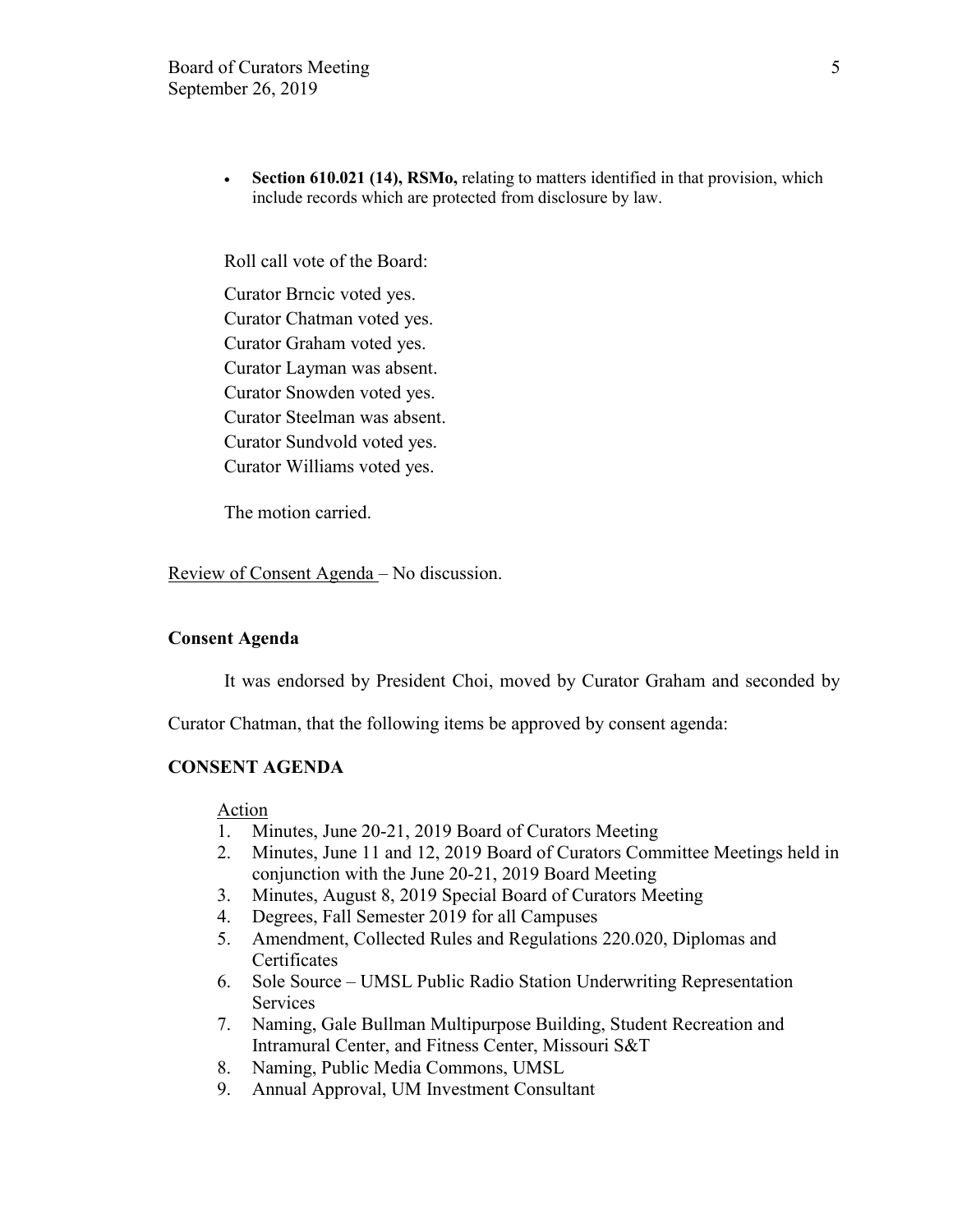- 10. Approval of Energy Loan Program, Missouri Department of Economic Development/Division of Energy, Missouri S&T
- 11. Amendments to Collected Rules and Regulations Listed Below to Update Terminology and References in Conjunction with the Implementation of the Defined Contribution Plan effective October 1, 2019:
	- a. 230.070, Educational Assistance Program for University Employees
	- b. 320.050, Employee Status
	- c. 320.150, Discontinuance of Programs or Departments of Instruction
	- d. 340.090, Development Leave
	- e. 440.040, University Physicians Medical Practice Plan
	- f. 520.010, Benefit Programs
- 12. Amendments to the Collected Rules and Regulations 530.010 Retirement, Disability & Death Benefit Plan and Additional Retirement Plans to Provide Additional Points of Clarification as Identified During Implementation of the Defined Contribution Retirement Plan
- 13. Amendment, Collected Rules and Regulations 340.050, Vacation to Update Terminology in Alignment with CRR 340.030, Sick Leave approved in June 2018
- 1. Minutes, June 20-21, 2019 Board of Curators Meeting as provided to the curators for review and approval.
- 2. Minutes, January 11 and 12, 2019 Board of Curators Committee Meetings held in conjunction with the June 20-21, 2019 Board Meeting – as provided to the curators for review and approval.
- 3. Minutes, August 8, 2019 Special Board of Curators Meeting as provided to the curators for review and approval.
- 4. Degrees, Fall Semester 2019 for all Campuses –

that the action of the President of the University of Missouri System in awarding degrees and certificates to candidates recommended by the various faculties and committees of the four University of Missouri System campuses who fulfill the requirements for such degrees and certificates at the end of the Fall Semester 2019, shall be approved, and that the lists of said students who have been awarded degrees and certificates be included in the records of the meeting.

5. Amendment, Collected Rules and Regulations 220.020, Diplomas and Certificates –

## **220.020 Diplomas and Certificates**

## **Chapter 220: Degrees, Diplomas and Honors**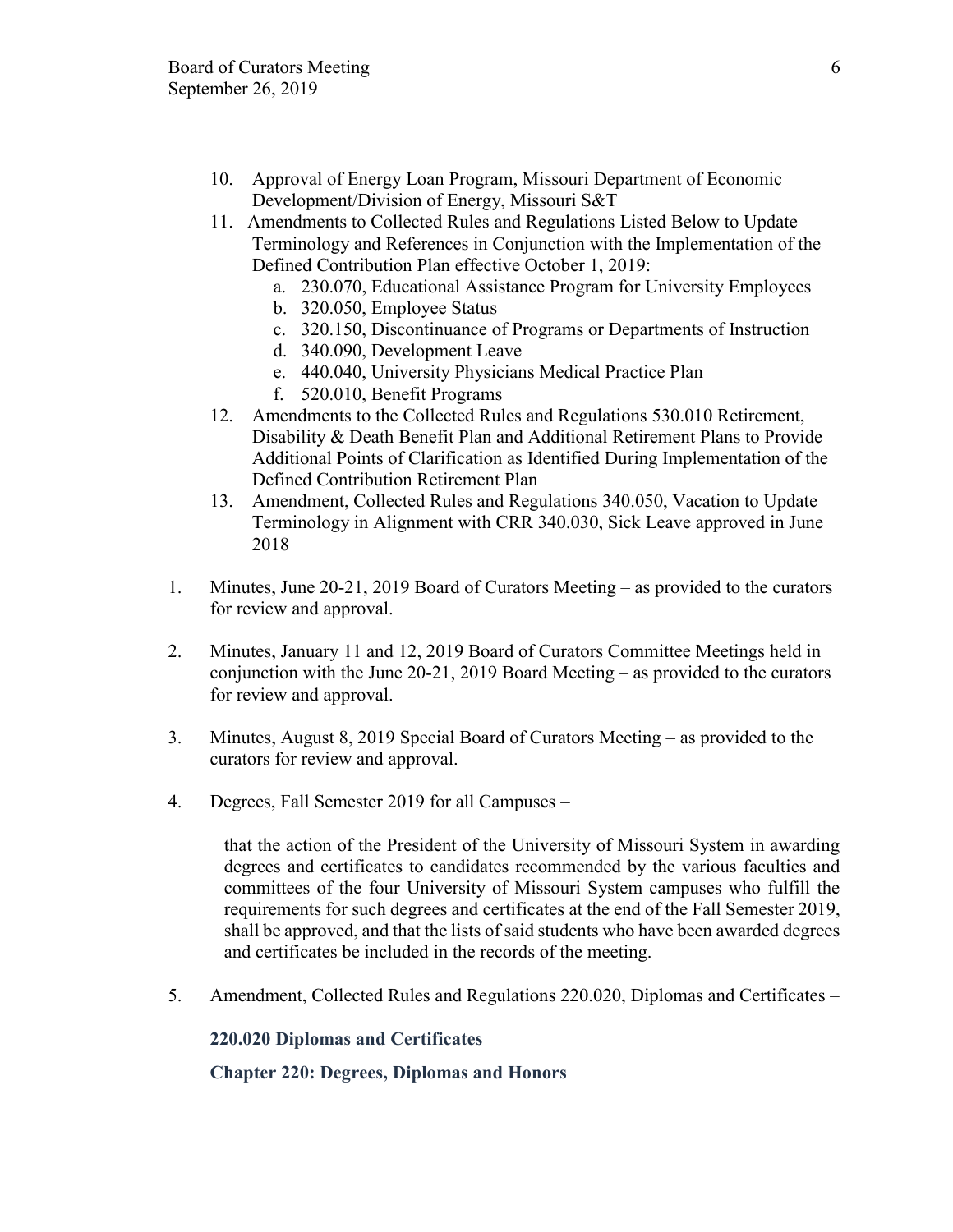Bd. Min. 1-13-50, 12-7-63, 11-20-64, 2-12-66, 1-19-68, 12-16-77, 2-24-78 and amended 3-25-83, 10-5-07, 11-29-07, 10-24-08, 11-21-13; 09-26-19.

- A. **Diplomas**—The term "diploma" refers to documents issued to substantiate conferral of degrees awarded on the basis of academic credit granted.
	- 1. There shall be only one form of diploma used for the University of Missouri on all campuses, with the form to indicate in the date line the campus where the degree is conferred.
	- 2. Names of candidates for diplomas shall be presented to and approved by the faculty body responsible for the instructional program which leads to the degree. Names of candidates recommended by faculty bodies are to be presented to the Board of Curators for approval.
	- 3. Diplomas are to be ordered by the Office of the Director of Admissions or Office of the Registrar at the campus where the degree is conferred and will include the signatures of the President of the Board of Curators, the President of the University, the Chancellor, and the Dean or on campuses with no schools or colleges, the Provost. In selected cases it may be appropriate for the signatures of two or more chancellors or deans to be included.
	- 4. Diplomas shall be distributed by the Director of Admissions or the Registrar of the campus where the degree is conferred and this officer shall make and keep an official record of the degree and degree program for which each diploma was issued.
	- 5. Upon completion of all requirements for a degree, a student shall receive a diploma for such degree dated the next issuance date.
	- 6. Holders of diplomas from the University of Kansas City may, when a replacement is needed, be issued a duplicate diploma of the University of Missouri with the notation "replacement for diploma of year 19 " written on the diploma.
	- 7. A fee may be charged for issuing a duplicate or replacement diploma.
- B. **Diplomas for joint and collaborative degree programs** —The term "joint" refers to programs in which the University of Missouri and a partnering institution collaborate, and in which the contributions of both institutions to the delivery of the academic content of the program are approximately equal; and the term "collaborative" refers to programs in which the University of Missouri and a partnering institution collaborate and for which the University of Missouri is predominantly responsible for delivering the academic content of the program.
	- 1. In addition to the requirements listed in Section A.2., candidates must also be approved by the person or body of the partner institution authorized to award degrees from that institution.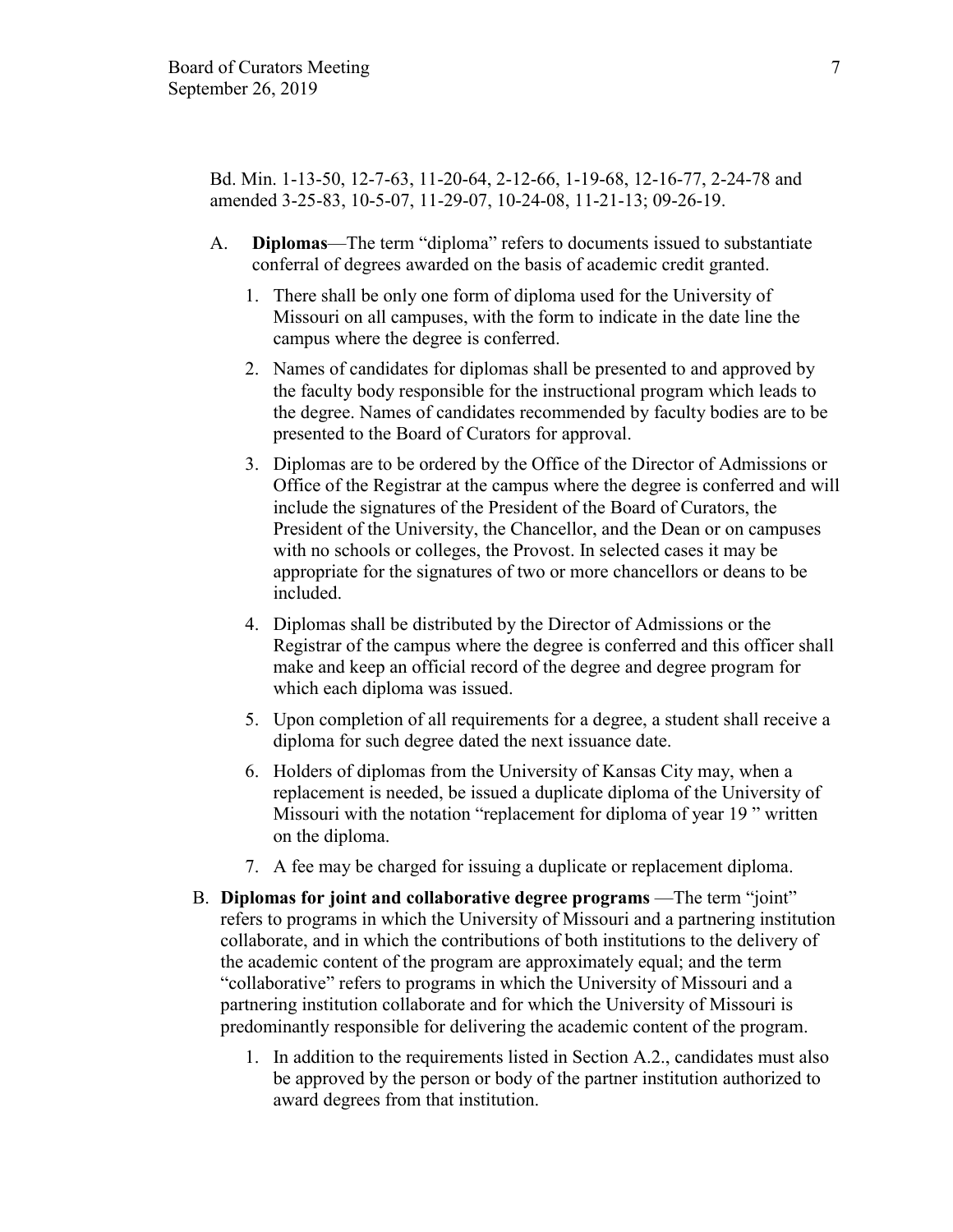- 2. Using the standard format and procedures for awarding of diplomas as indicated in Section A., diplomas for joint and collaborative graduate degree programs awarded pursuant to a cooperative agreement between the University of Missouri and other Missouri public four-year institutions of higher education who do not offer graduate degrees shall also include the name of the partner institution. (See section 173.005.2 (2) Missouri Revised Statutes Cum. Supp. 2007)
- 3. For institutions of higher education and/or collaborative degrees not covered by Section 220.020B.2, the following rule shall apply. Using the standard format and procedures for awarding of diplomas as indicated in Section A, diplomas for collaborative degree programs awarded pursuant to a cooperative agreement between the University of Missouri and other four-year institutions of higher education shall include the words, "in cooperation with" followed by the name of the partner institution only if the quality of the partnering institution has been validated and approved by a campus screening committee, the Provost, the Chancellor, and the President or designee, applying the process and criteria established by the President after consultation with the Intercampus Faculty Council, with such consultation to take place prior to the original establishment of such process and criteria and prior to any amendment of said process and criteria.
- 4. The format of the diploma issued for joint or collaborative degrees shall be approved by the President.
- C. **Certificates**—The term "certificate" refers to a formal award certifying the satisfactory completion of a postsecondary education program.
	- 1. Certificates may be awarded as:

(a) Postsecondary award certificate (less than one year) - an award that requires completion of an organized program of study at the postsecondary level (below the baccalaureate degree) in less than 1 academic year (2 semesters or 3 quarters), or designed for completion in less than 30 semester credit hours. Usually, this award is completed in conjunction with a Bachelor's degree.

(b) Post baccalaureate certificate - An award that requires completion of an organized program of study beyond the bachelor's. It is designed for persons who have completed a baccalaureate degree, but does not meet the requirements of a master's degree.

2. (c) Post-master's certificate - An award that requires completion of an organized program of study beyond the master's degree, but does not meet the requirements of academic degrees at the doctor's level. The awarding of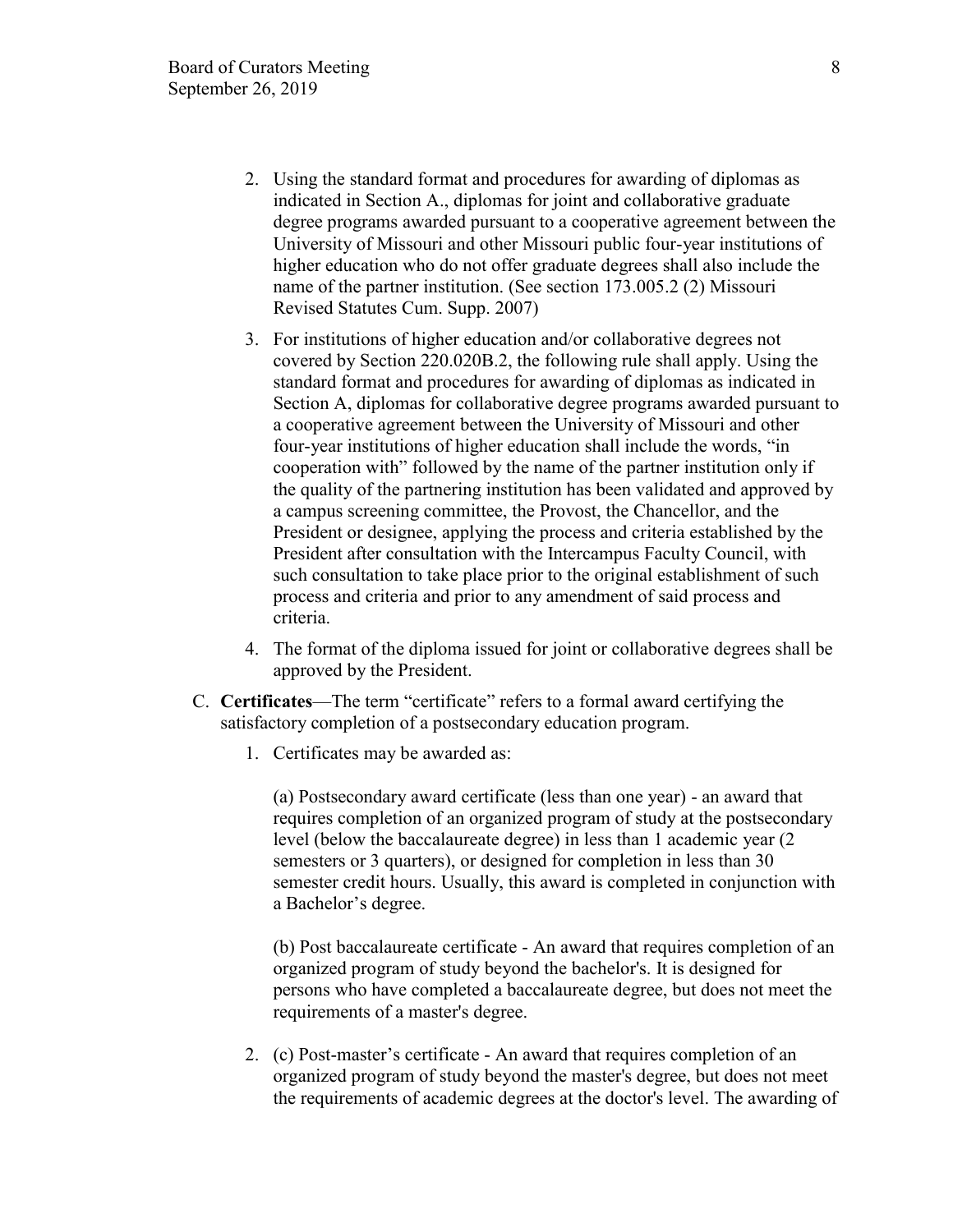certificates shall be approved by the faculty body or member responsible for the educational program which leads to the certificate. The format of each certificate will be approved by the President. Certificates will include the signatures of University officials authorized by the President or a Chancellor.

- 3. The Director of Admissions or Registrar of the campus where the certificate is issued will make and keep an official record of each certificate issued, including the date issued and a description of the program of instruction for which the certificate is issued.
- 4. A fee may be charged for issuing a duplicate certificate.
- D. Certificate of Completion documents attesting to completion of non-degree academic program of study.

1. Participation in or satisfactory completion of educational conferences, short courses, or non-credit courses of sixteen (16) or more contact hours of instruction,

2. Satisfactory completion of programs of residency training in the health sciences, and

3. Attendance at selected University-sponsored non-credit educational activities of at least six (6) but not more than fifteen (15) contact hours of instruction.

4. The Executive Director of Non-credit programs or the dean of the school or college in the case of certificates for residency training will make and keep an official record of each certificate issued.

6. Sole Source – UMSL Public Radio Station Underwriting Representation Services –

that UMSL and St. Louis Public Radio (KWMU) be authorized to purchase Underwriting Representation Services from Market Enginuity, Inc., Phoenix, Arizona, at an estimated total cost of \$3,700,000 for a five-year term.

Funding is as follows: KWMU Underwriting Operating Account SAX86-750000

7. Naming, Gale Bullman Multipurpose Building, Student Recreation and Intramural Center, and Fitness Center, Missouri S&T –

that the Gale Bullman Multipurpose Building, Student Recreation and Intramural Center, and Fitness Center be named the Gale Bullman Building.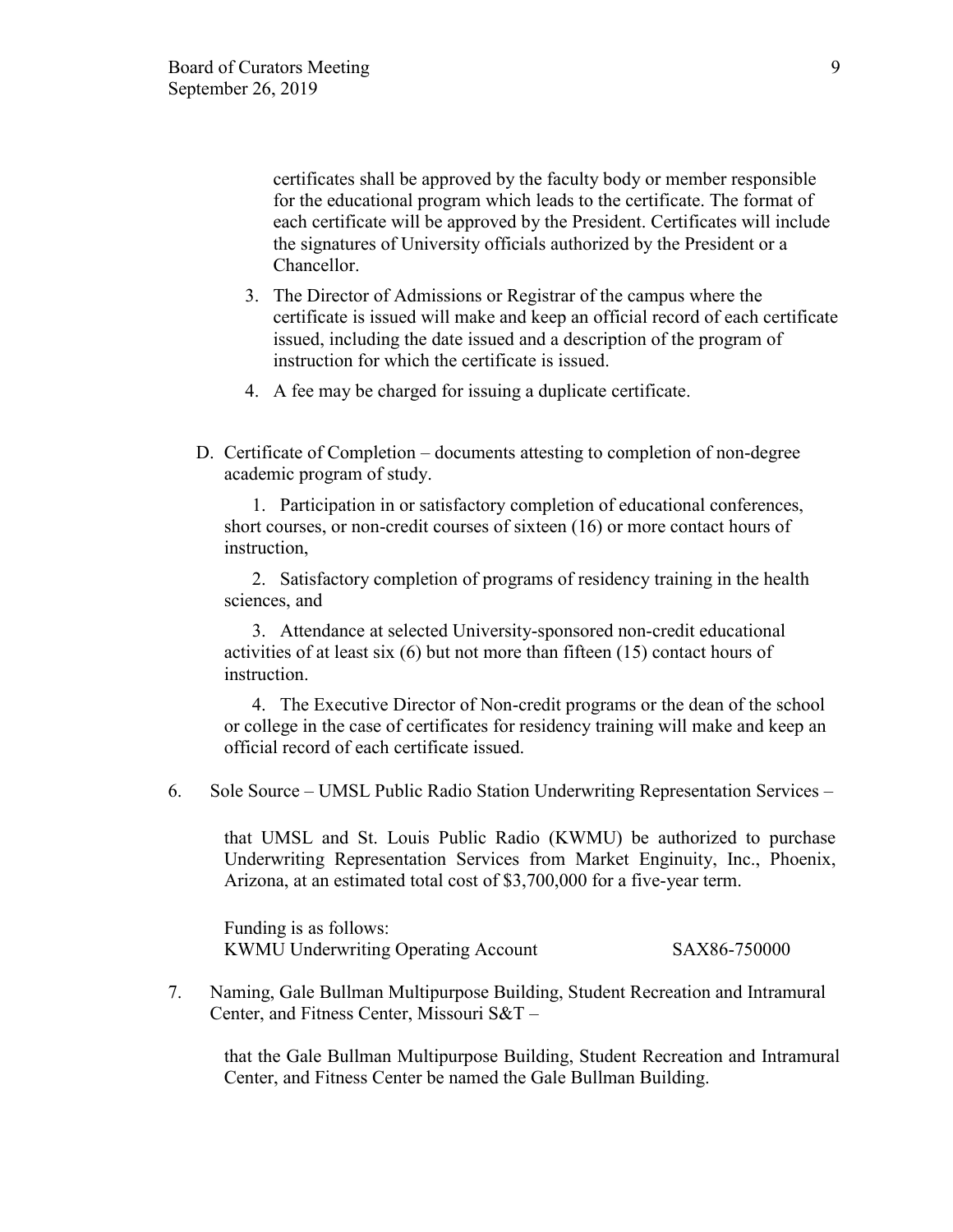8. Naming, Public Media Commons, UMSL –

that the Public Media Commons at Grand Center be named the Jack Galmiche Public Media Commons in recognition of Jack Galmiche.

9. Annual Approval, UM Investment Consultant –

that the investment consulting firm, Verus, be retained for one year.

10. Approval of Energy Loan Program, Missouri Department of Economic Development/Division of Energy, Missouri S&T –

 This Loan Agreement ("Agreement") is entered into between the Missouri Department of Economic Development – Division of Energy ("Department") and THE CURATORS OF THE UNIVERSITY OF MISSOURI ON BEHALF OF MISSOURI UNIVERSITY OF SCIENCE AND TECHNOLOGY, a university, ("Public Entity") located in Phelps County, Missouri.

WHEREAS, the Department has approved the Public Entity's financing application pursuant to Sections 640.651 to 640.686 of the Missouri Revised Statutes, as amended, up to the maximum amount specified in Paragraph 1 of this Agreement, provided that Borrower complies with the various terms and conditions set forth in this Agreement, and

WHEREAS, the Department may choose to fund amounts loaned pursuant to its *Energize Missouri Loan Program* (the "Program") from the proceeds of revenue bonds issued or to be issued by the State Environmental Improvement and Energy Resources Authority (the "Authority") pursuant to a Bond Indenture authorizing such Authority bonds (the "Bond Indenture") among the Authority, the Department, and the bond trustee named therein (the "Bond Trustee"). Capitalized terms used in this Agreement and not defined herein shall have the meanings contained in the Bond Indenture, or if no Bond Indenture, such terms shall have the meanings contained in 4 CSR 340-2.010.

WHEREAS, in connection with its participation in the Program, the Public Entity will be required to execute certain documents in connection with the Loan;

NOW, THEREFORE, BE IT RESOLVED by the Governing Body of the Public Entity as follows:

**Section 1:** The Governing Body of the Public Entity hereby finds and determines that it is in the best interests of the Public Entity to enter into the Loan Agreement and execute the Promissory Note in order to obtain funds for the purpose of installing energy conservation measures within the Public Entity. The Governing Body has received approval as required by Section 640.653.2 Revised Statutes of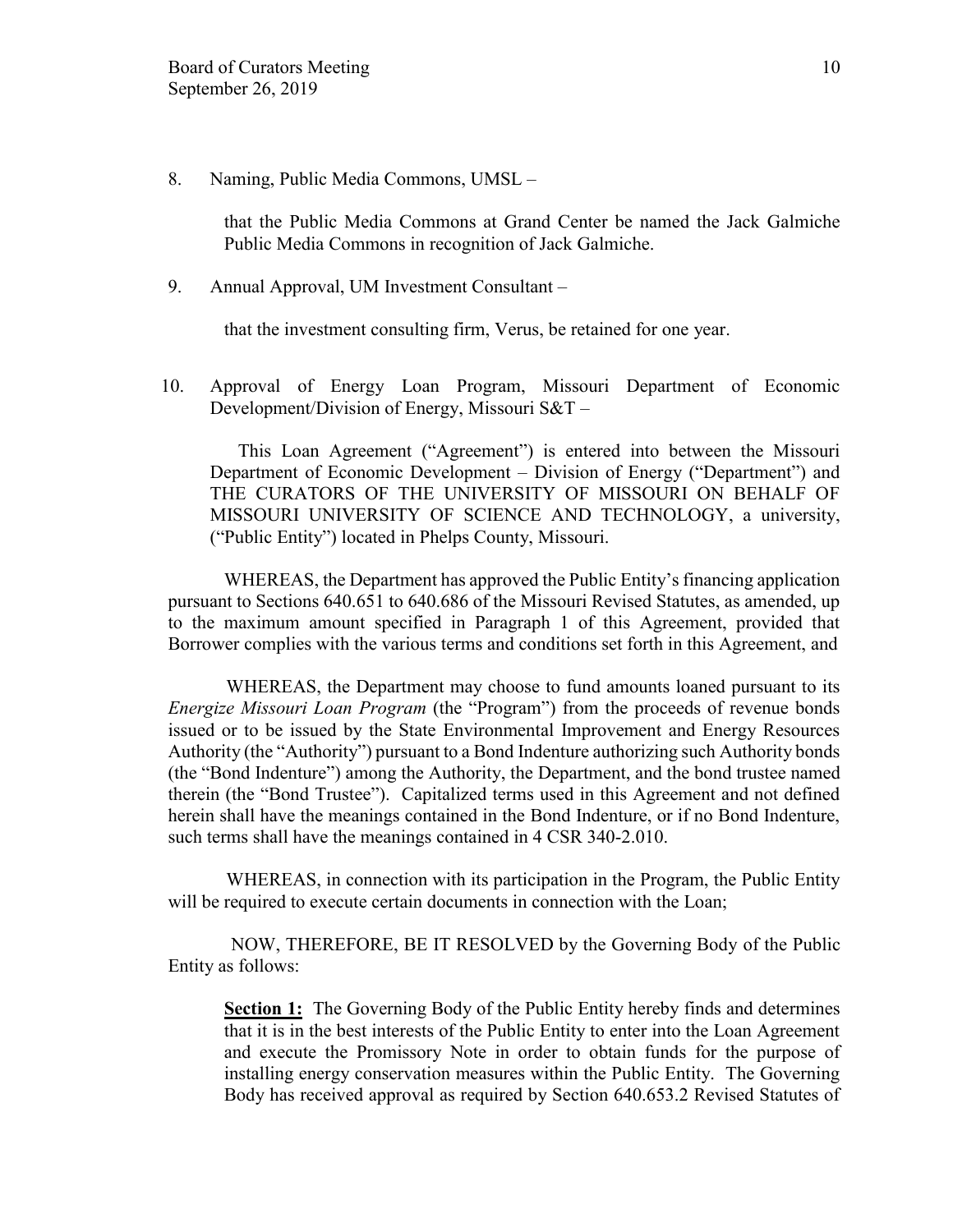Missouri, as amended. The total Loan amount is hereby authorized in the amount of **\$528,370.00**, which maximum shall include (a) reimbursement of approved construction costs, (b) accrued interest on construction draws and (c) a **one percent (1.00%)** loan origination fee thereon. The Public Entity promises to repay the Project Costs Loan made to the Public Entity, plus loan origination fee and accrued interest from the date of Project Completion (defined below) at a simple annual rate of **two percent (2.00%)**. The receipt by the Public Entity or its designee of amounts under the Agreement creates an obligation of the Public Entity, and constitutes its promise to repay the amounts described in this paragraph.

**Section 2:** That the Public Entity hereby approves the form of the Loan Agreement, which is attached to this Resolution as Exhibit A, the blank form of Promissory Note, attached hereto as Exhibit C, which would reflect the total amount of Project Cost disbursements, one point origination fee and accrued interest as more fully described therein, and the form of Public Entity's Closing Certificate, attached hereto as Exhibit D.

**Section 3:** That the superintendent, city manager, chief administrative officer and/or chief financial officer of the Public Entity ("Public Entity Representative"), and each such person hereby is, authorized and empowered and directed to execute, enter into, deliver for and in the name of and on behalf of the Public Entity, under its corporate seal, the following documents (all of such documents, and such other documents, certificates and instruments as may be necessary to carry out the intent of this Resolution, together with any other documents and instruments contemplated thereby, or otherwise necessary or appropriate to effectuate the transaction contemplated thereby, being the "Program Documents"), the forms of which have been presented in draft to the Governing Body:

Exhibit A Loan Agreement; Exhibit C Promissory Note; Exhibit D Public Entity's Closing Certificate.

**Section 4:** That the governing Body of the Public Entity hereby approves the Project and authorizes the Public Entity Representative and such officers and employees as the Public Entity Representative may designate to proceed with arranging the financing for the Project, in furtherance of and subject to the requirements of this Resolution. The Public Entity Representative is hereby further authorized and empowered to execute the Program Documents with such additional modifications, corrections, amendments and deletions as shall, in the judgment of such Public Entity Representative, be necessary or appropriate, in the sole and absolute discretion of such officers, to effectuate the transactions contemplated by this Resolution, the execution of any such documents by any such Public Entity Representative constituting the conclusive evidence of his or her approval and the approval of the Public Entity to any such changes.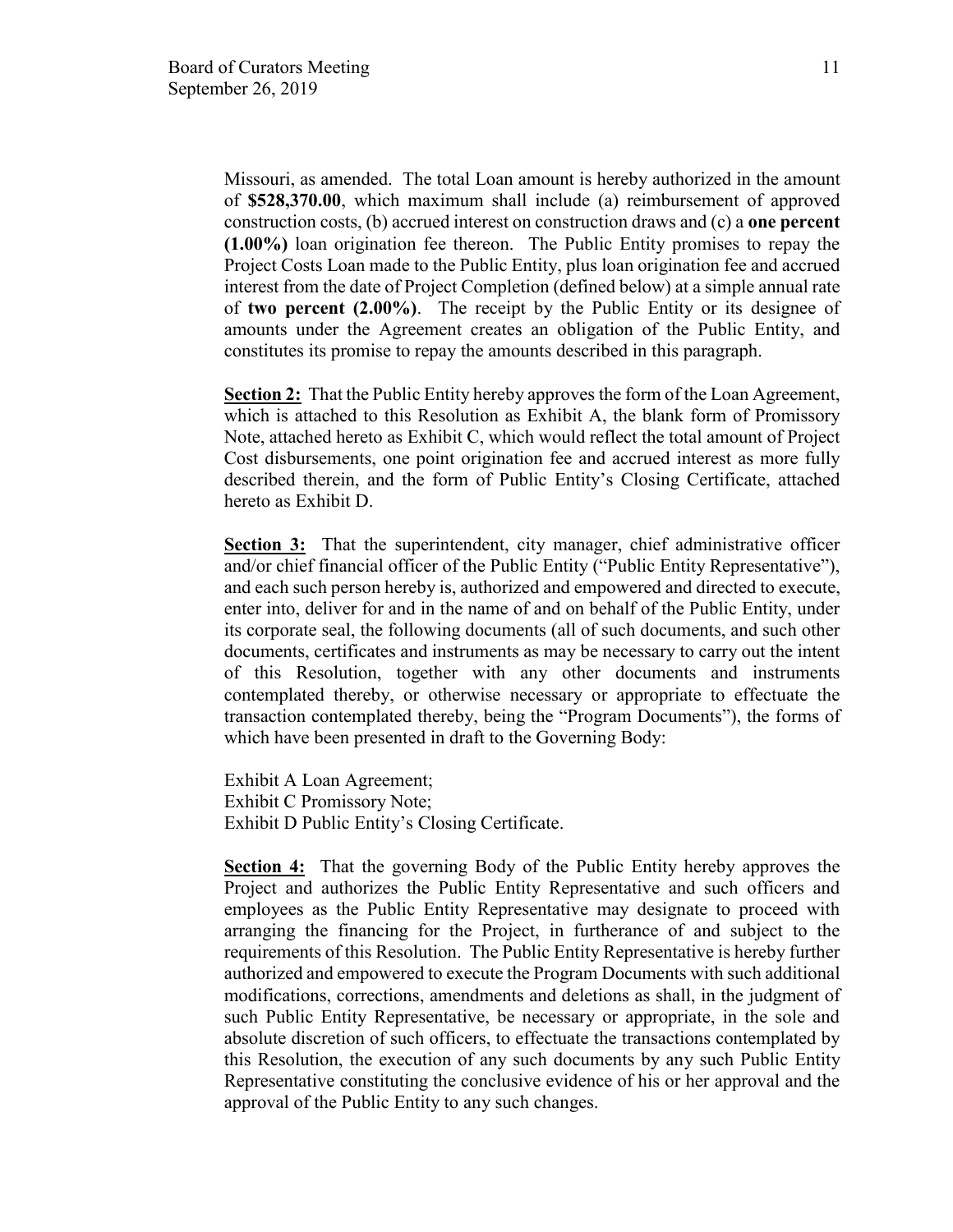**Section 5:** That the amounts due under the Loan Agreement and the Promissory Note shall be limited obligations of the Public Entity payable solely from energy costs savings derived from the Project. Amounts due under the Loan Agreement and the Promissory Note shall not constitute a debt or liability of the Public Entity or of the State of Missouri or of any political subdivision thereof and such amounts shall not constitute an indebtedness within the meaning of any constitutional or statutory debt limitation or restriction.

**Section 6:** That the Public Entity recognizes that DED/DE may choose to fund the Loan under its *Energize Missouri Loan Program* in cooperation with Authority through the issuance and sale of tax-exempt bonds by the Authority, and that a portion of the proceeds of the Bonds may be used to reimburse the Public Entity for any advances made by Public Entity in connection with the Project.

- 11. Amendments to Collected Rules and Regulations Listed Below to Update Terminology and References in Conjunction with the Implementation of the Defined Contribution Plan effective October 1, 2019:
	- a. 230.070, Educational Assistance Program for University Employees
	- b. 320.050, Employee Status
	- c. 320.150, Discontinuance of Programs or Departments of Instruction
	- d. 340.090, Development Leave
	- e. 440.040, University Physicians Medical Practice Plan
	- f. 520.010, Benefit Programs

**Collected Rules and Regulations**

**230.070 Educational Assistance Program for University Employees, Other than Graduate Teaching and Research Assistants**

## **Chapter 230: Student Fees**

Bd. Min. 2-19-71, p. 35,487; Amended Bd. Min. 3-18-77, 6-18-82; Amended Bd. Min. 12- 12-86, 12-7-90, Amended Bd. Min. 5-23-03, Amended Bd. Min. 11-29-07; Amended Bd. Min. 10-23-09; Amended 12-08-11; Amended Bd. Min. 12-07-12; Amended Bd. Min. 9- 13-13; Amended Bd. Min. 12-9-16; Amended Bd. Min. 12-7-17; Amended Bd. Min. 09-  $26-19.$ 

**A. All employees classified at least 75 percent FTE** with an indicated appointment duration of at least nine months may enroll for not more than six credit hours per semester (a maximum of three during the summer session or intersession) in college level, credit courses. Those appointed on a full-time, nine-month basis, however,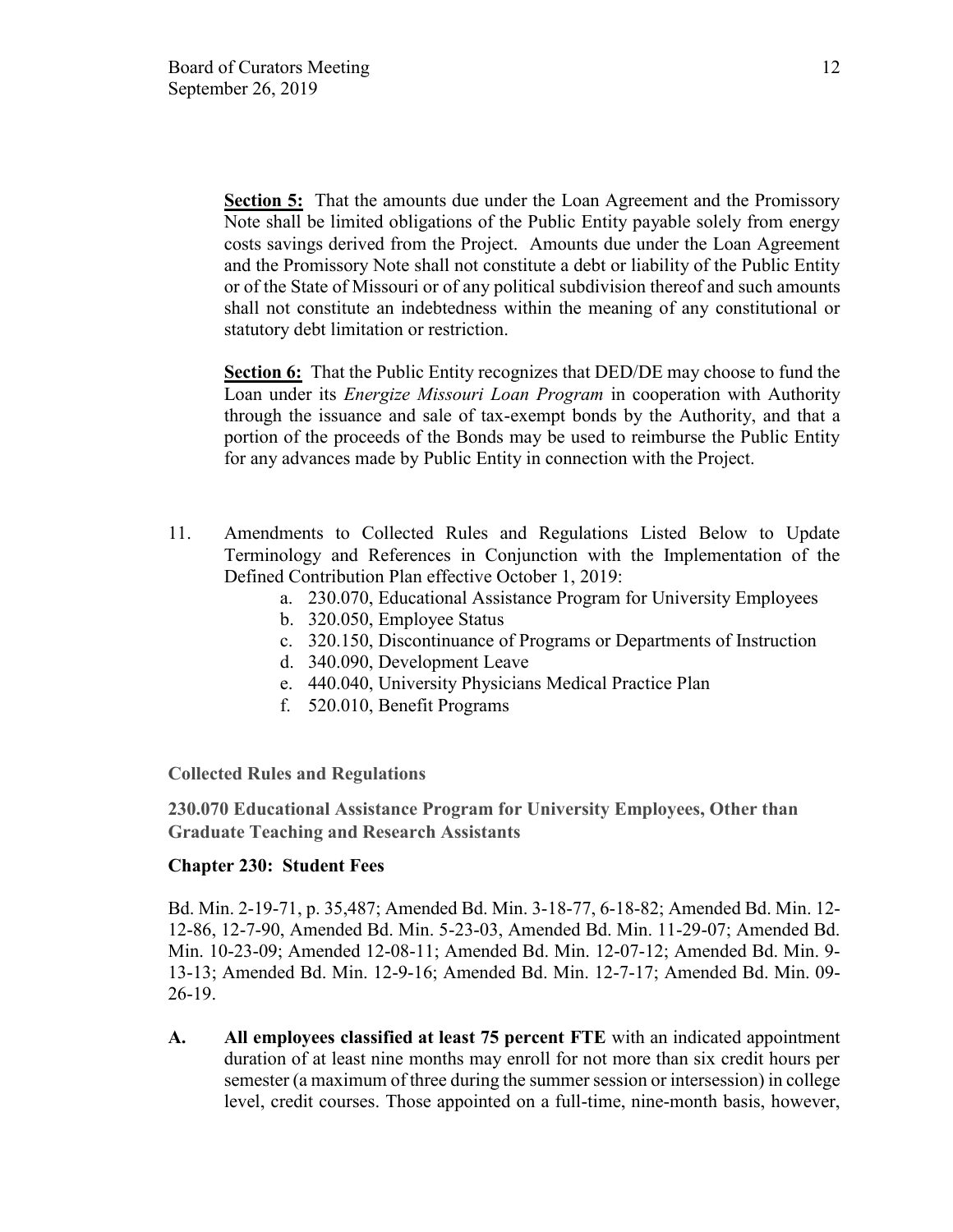may enroll for not more than the maximum number of hours allowable by that campus during the summer session, provided they do not hold an appointment for the summer session. Those employees not eligible to participate in the program include employees on unpaid leave of absence, students and employees in positions considered to be student employment (including but not limited to Graduate Teaching Assistants, Graduate Research Assistants, Graduate Instructors and Student Assistants).

- 1. These employees:
	- a. Shall be permitted to receive credit for courses taken within the regulations of the University of Missouri;
	- b. Will pay 25 percent of the normal Tuition and Supplemental Fees when enrolling with the intention of receiving academic credit for the course(s). The employee will pay the normal amount on all other fees. No Tuition nor Supplemental Fee is required if the employee audits courses on employee's own or at the request of the department head.
	- c. Prior to the end of the semester/session in which Educational Assistance is being requested, an employee must submit to the campus Human Resource Services Office a request (Form #UM84-1), approved by employee's department head, the dean or director or by the Provost or designee on campuses with no schools or colleges, indicating the course(s) to be taken, its (their) purpose, and how the time is to be adjusted.
	- d. Employees must file an application to enroll with the Registrar and meet the student admission requirements.
- B. **Administrative, Service and Support Staff (non-academic)** enrolling in college classes are subject to the following conditions:
	- 1. Immediately prior to registration, the employee must have completed a six-month period of continuous employment. If the course work is part of the required job training procedure for the work to be done by the employee, the six-month employment requirement may be waived.
	- 2. The course(s):
		- a. Must be taken outside scheduled working hours, or
		- b. An equivalent adjustment must be made in the employee's work schedule to make up the time away from work, or
		- c. An equivalent adjustment must be made in the employee's pay, or
		- d. The time away from work must be deducted from an employee's vacation.
	- 3. When an employee is requested by the department head to enroll in a course(s) which is (are) directly related to employee's assigned University responsibilities, the time away from work to attend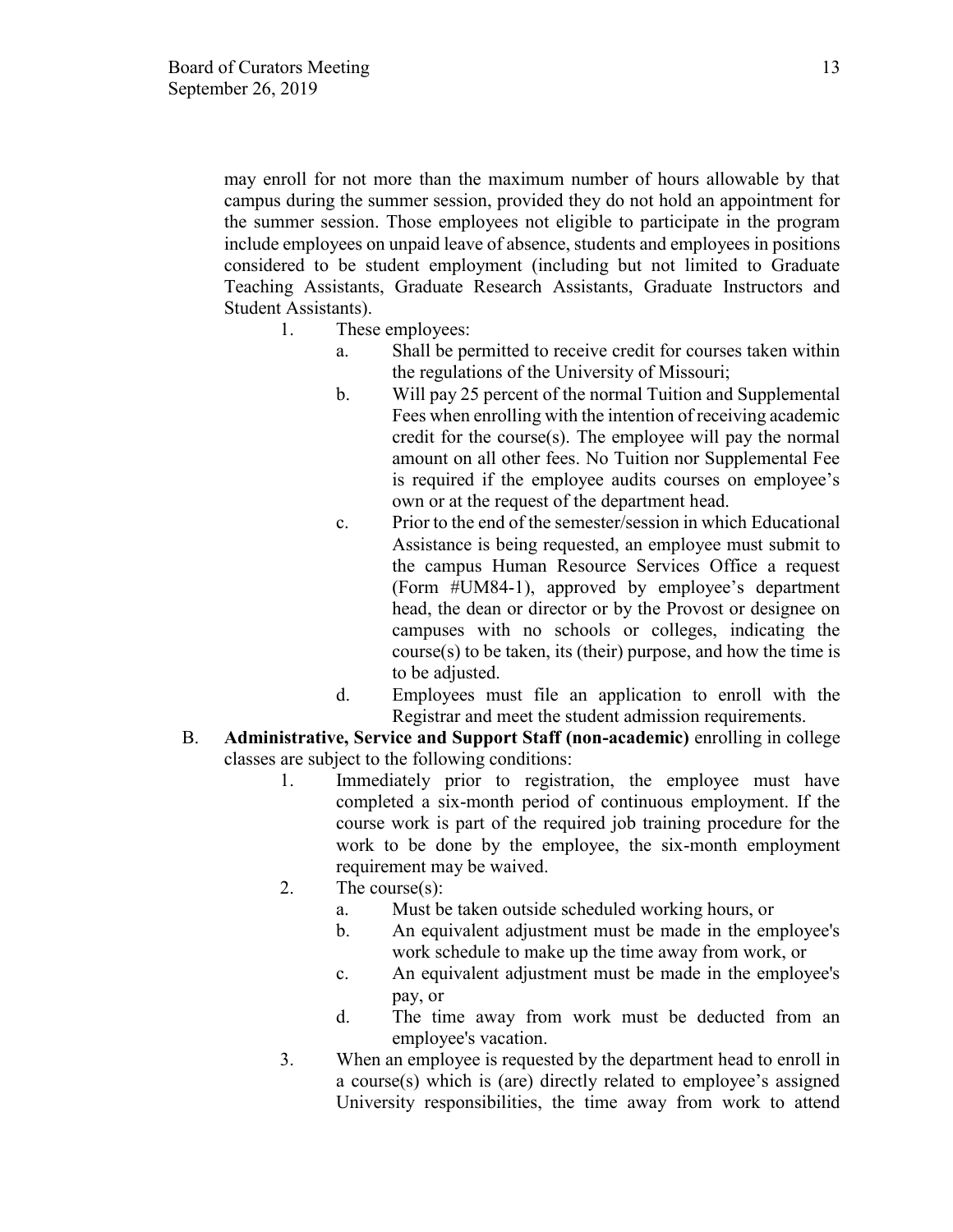classes shall be considered as part of employee's regular work schedule.

- 4. Class attendance shall not take priority over the work to be performed except as outlined above.
- 5. An employee who has retired under a University of Missouri retirement plan will be permitted to register and receive credit for courses without payment of tuition, providing there is space available. Such retired employee must meet the student admission requirements. The retired employee shall also present to the Registrar the Retirement Identification Card at time of registration.

# C. **Tuition Reduction for Spouses and Dependents**

- 1. Definitions
	- a. Employee: Employees must be currently employed in a Fully Benefit Eligible Academic Appointment or as a Regular administrative, service and support employee and have one year of continuous, full-time service with the University at some point, prior to the deadline for registration. The employee must remain a University of Missouri employee through the beginning of the course in which the spouse/dependent is enrolled. If the employee separates from the University, the spouse/dependent may complete the semester in which enrolled.
	- b. Eligible Spouse: The legal spouse of an Employee, excluding a divorced spouse or a spouse separated by contract or decree from the Employee. Employees eligible for the Educational Assistance Program are excluded from the definition of Eligible Spouse.
	- c. Eligible Dependent includes:
		- Eligible Dependent Child or Children must meet the criteria required under the definitions of "Child or Children" and "Dependent" based on the terms and conditions of the University of Missouri Medical Benefits Plan with the exception that foster children shall not be eligible under this program. Employees eligible for the Educational Assistance Program are excluded from the definition of Eligible Dependent.
		- An eligible Sponsored Adult Dependent who meets the criteria required under the definitions of "Sponsored Adult Dependent" based on the terms and conditions of the University of Missouri Medical Benefits Plan. Employees eligible for the Educational Assistance Program are excluded from this program.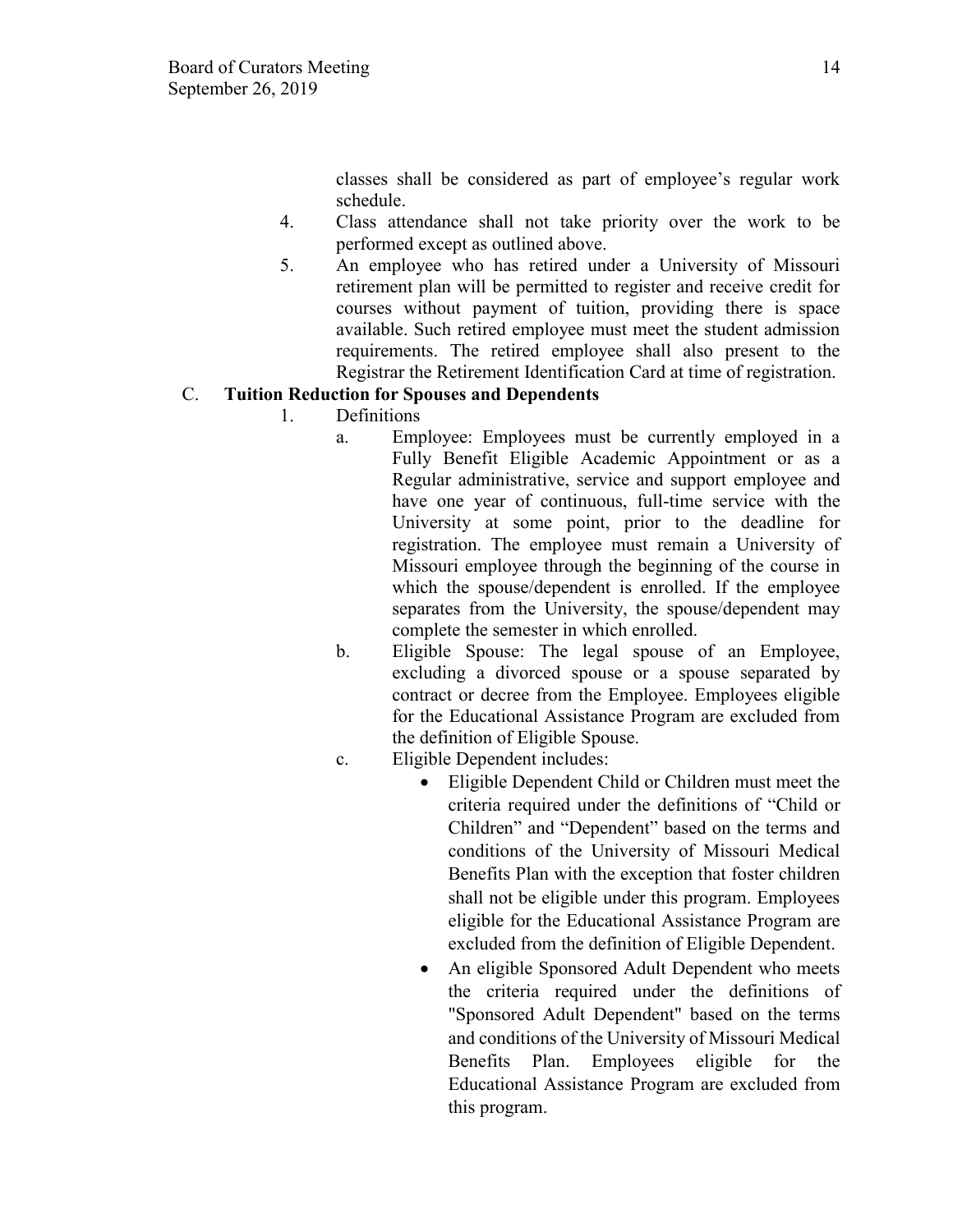- d. Course: University of Missouri college credit course is defined as any undergraduate, graduate, or professional credit course offered by the institution up to a total of 140 credit hours per eligible spouse or dependent. University programs of study, which blend undergraduate and graduate courses, are included and may be accessed up to the 140 credit hour limit.
- e. Fees: Tuition only. Supplemental course fees, activity, facility, and health fees, books and other expenses are the responsibility of the participant. Application for this tuition reduction must be made prior to the end of the semester/session in which Tuition Reimbursement is being requested. No tuition reduction will be granted for courses previously completed. The regular refund policy of the University applies in cases of withdrawal from a course.
- 2. Benefit: The University will provide a benefit equal to a 50% reduction of tuition for an Eligible Spouse or an Eligible Dependent of Eligible Employees for up to 140 credit hours of University of Missouri college credit courses per Eligible Spouse or Eligible Dependent. Under no circumstances will the benefits under this policy exceed 50%, even if both parents of the dependent are University employees. Notwithstanding any other provision, if an Eligible Spouse or an Eligible Dependent has received a tuition reduction benefit during a course of study prior to the sponsoring Employee's death, the University will continue to provide a benefit equal to a 50% reduction of tuition in that course of study for up to a total of 140 credit hours of University of Missouri college credit courses, but in no event for a period longer than five years after the Employee's death. Notwithstanding any other provision, if an Eligible Spouse or an Eligible Dependent has received a tuition reduction benefit in a course of study during the semester of or immediately prior to the sponsoring Employee's retirement under a University of Missouri retirement plan, the University will continue to provide a benefit equal to a 50% reduction of tuition in that course of study for up to a total of 140 credit hours of University of Missouri college credit courses, but in no event for a period longer than five years after the Employee's retirement. For all courses (undergraduate, graduate, or professional), the rate of such tuition reduction shall be based upon the tuition charged to a resident student for undergraduate courses.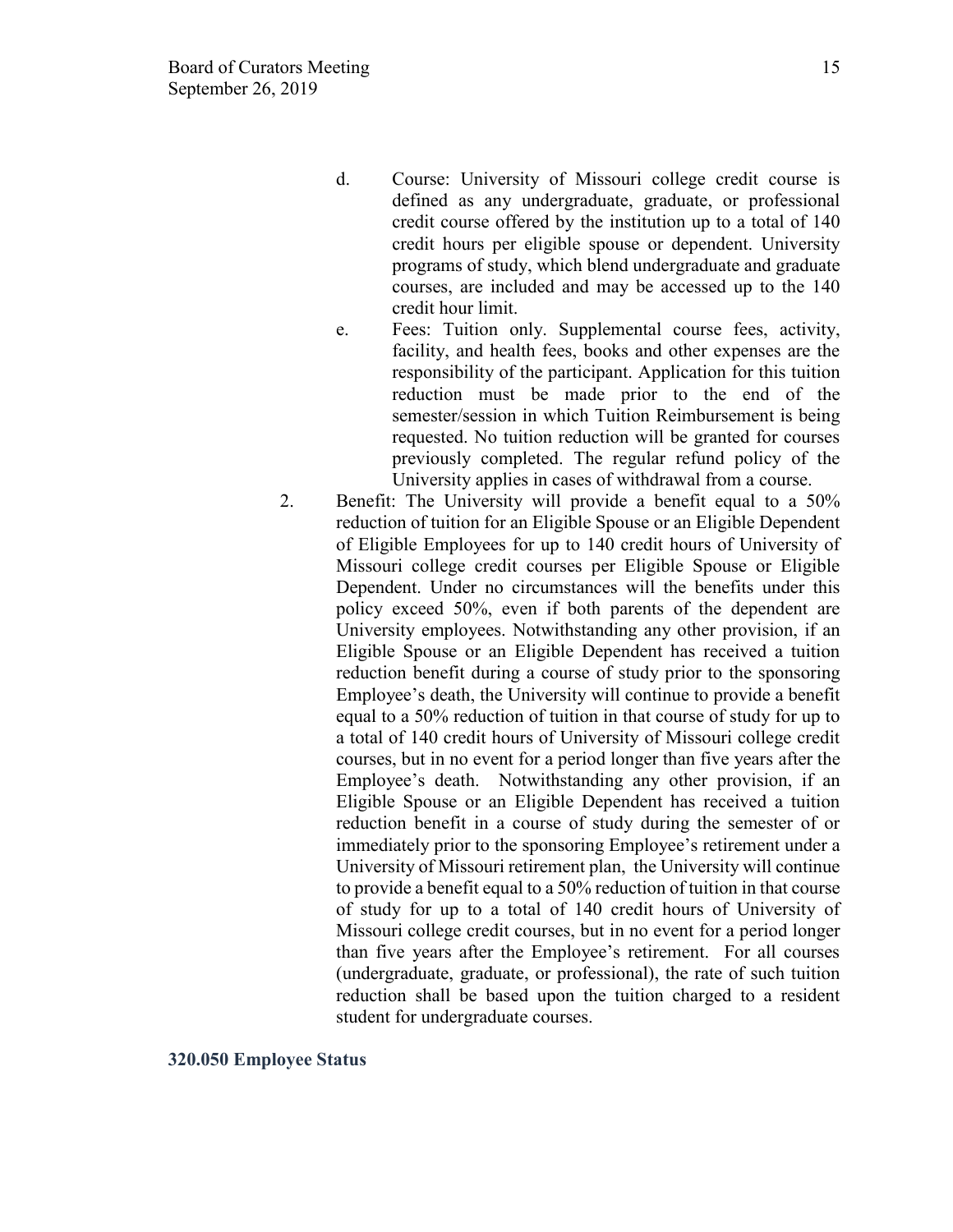#### **Chapter 320: Employment and Termination**

Bd. Min. 2-27-76; Amended 9-26-97; Amended Bd. Min. 10-17-03; Amended 4-03-09; Amended 6-14-13; Amended 12-11-14; Amended 09-26-19.

I. **Academic Staff Appointment**: There are two categories of Academic Staff appointments, Regular and Nonregular, as defined by Section 310.020 of the Collected Rules and Regulations (CRR). For the purposes of Section 320.050 of the CRR, the status of Academic Staff appointments is based on the terms of the employment relationship with the University, and both Regular and Nonregular academic staff employees may be either a Fully Benefit Eligible Employee or a Variable Hour Employee as determined by the definitions below:

A. **Fully Benefit Eligible Academic Appointment**: A University employee with an Academic Staff appointment that is at least 75 percent full time equivalent (FTE) and with indicated appointment duration of at least nine months. Individuals who are simultaneously employed by the University and the Harry S. Truman Veterans Administration Hospital, pursuant to an agreement between said organizations, where the total combined appointments are greater than 75 percent FTE, but the University portion of the appointment is less than 75 percent FTE, are considered Fully Benefit Eligible except for the purpose of participation in a University of Missouri retirement plan.

B. **Variable Hour Employee**: A University employee with an Academic Staff appointment that does not meet the definition of Fully Benefit Eligible above or the definition of Regular Employee (Administrative, Service and Support Staff) below, or the definition of Student Employee below.

- II. **Administrative, Service and Support Staff**: The following provisions defining Regular Employee, Variable Hour Employee, Nonregular Employee and Per Diem Employee are in effect for all Administrative, Service and Support Staff employees, unless specifically exempted by policy.
	- A. **Regular Employee**: A University employee with an Administrative, Service and Support Staff appointment that is at least 75 percent FTE with an appointment duration of at least nine months.
	- B. **Variable Hour Employee**: An employee that does not have an Academic Staff Appointment that meets the definition of Fully Benefit Eligible Academic Appointment above or the definition of Regular Employee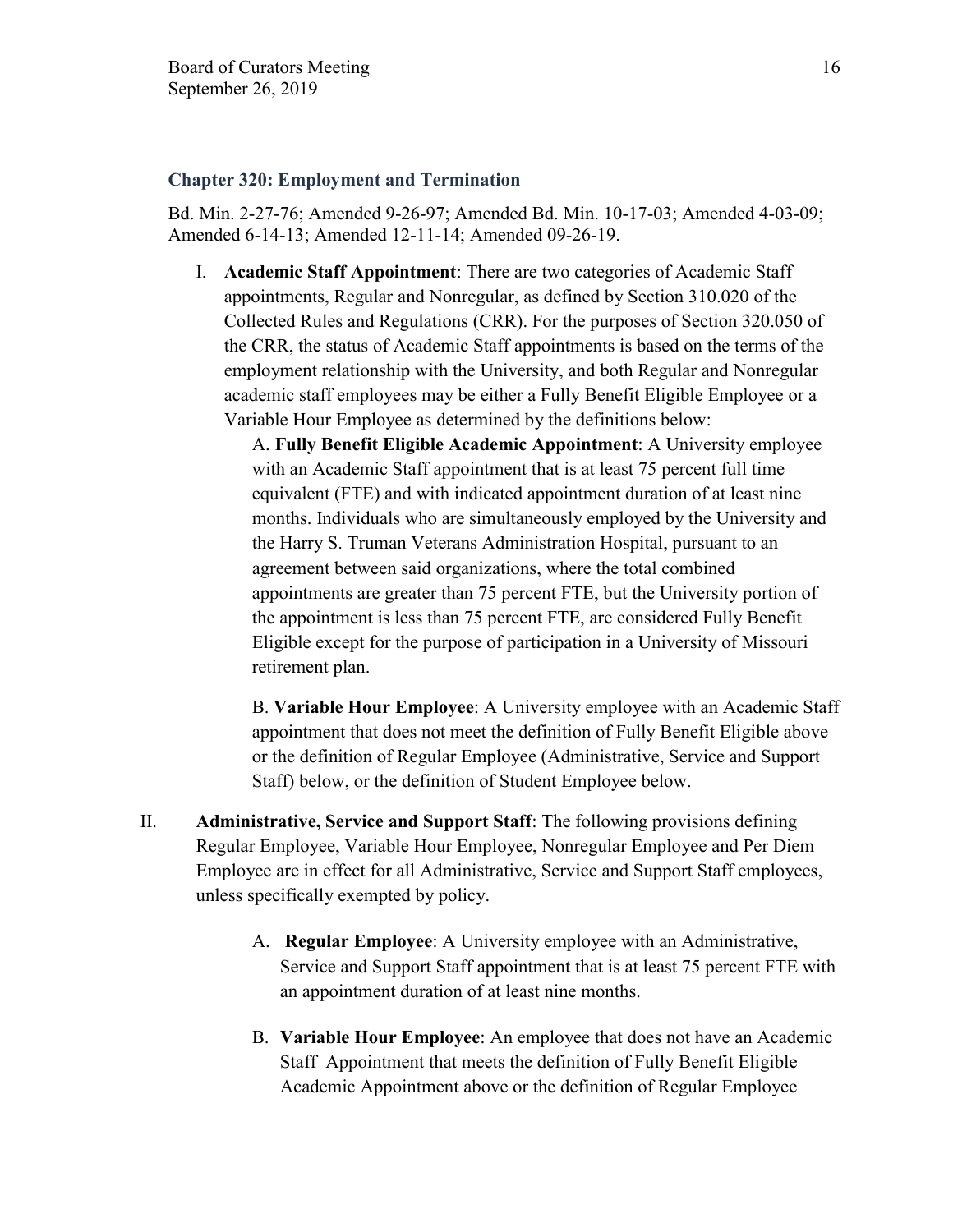(Administrative, Service and Support Staff) above, or the definition of Student Employee below. A Variable Hour Employee in an Administrative, Service and Support Staff appointment may be either a Nonregular Employee or a Per Diem Employee as defined below.

- 1. **Nonregular Employee**: An employee that has an Administrative, Service and Support Staff appointment that does not qualify for Regular Employee status as defined above.
- 2. **Per Diem Employee**: An employee that has an Administrative, Service and Support Staff appointment that is not a part of an operating unit's regular work schedule and is scheduled to work only on an "as needed" basis. Work may be scheduled prospectively but should be considered as "elected" by the employee. Per Diem employees are provided an hourly rate of pay following approved rate schedule(s).
- III. **Subsidiary Employee**: The following provisions defining Regular Employee, Variable Hour Employee, Nonregular Employee and Per Diem Employee are in effect for all Subsidiary Employees, unless specifically exempted by policy. A "Subsidiary Employee" means an employee of a "subsidiary entity" (which is defined to mean any organization (whether or not incorporated) which is required to be aggregated with the University pursuant to sections 414(b), (c), and (m) of the Internal Revenue Code and the regulations thereunder).
	- A. **Regular Employee**: A Subsidiary Employee with an appointment that is at least 75 percent FTE with an appointment duration of at least nine months.
	- B. **Variable Hour Employee:** A Subsidiary Employee that does not meet the definition of Regular Employee (Subsidiary Employee) above. A Variable Hour Employee in a Subsidiary Employee appointment may be either a Nonregular Employee or a Per Diem Employee as defined below.
		- 1. **Nonregular Employee**: An employee that has a Subsidiary Employee appointment that does not qualify for Regular Employee status as defined above.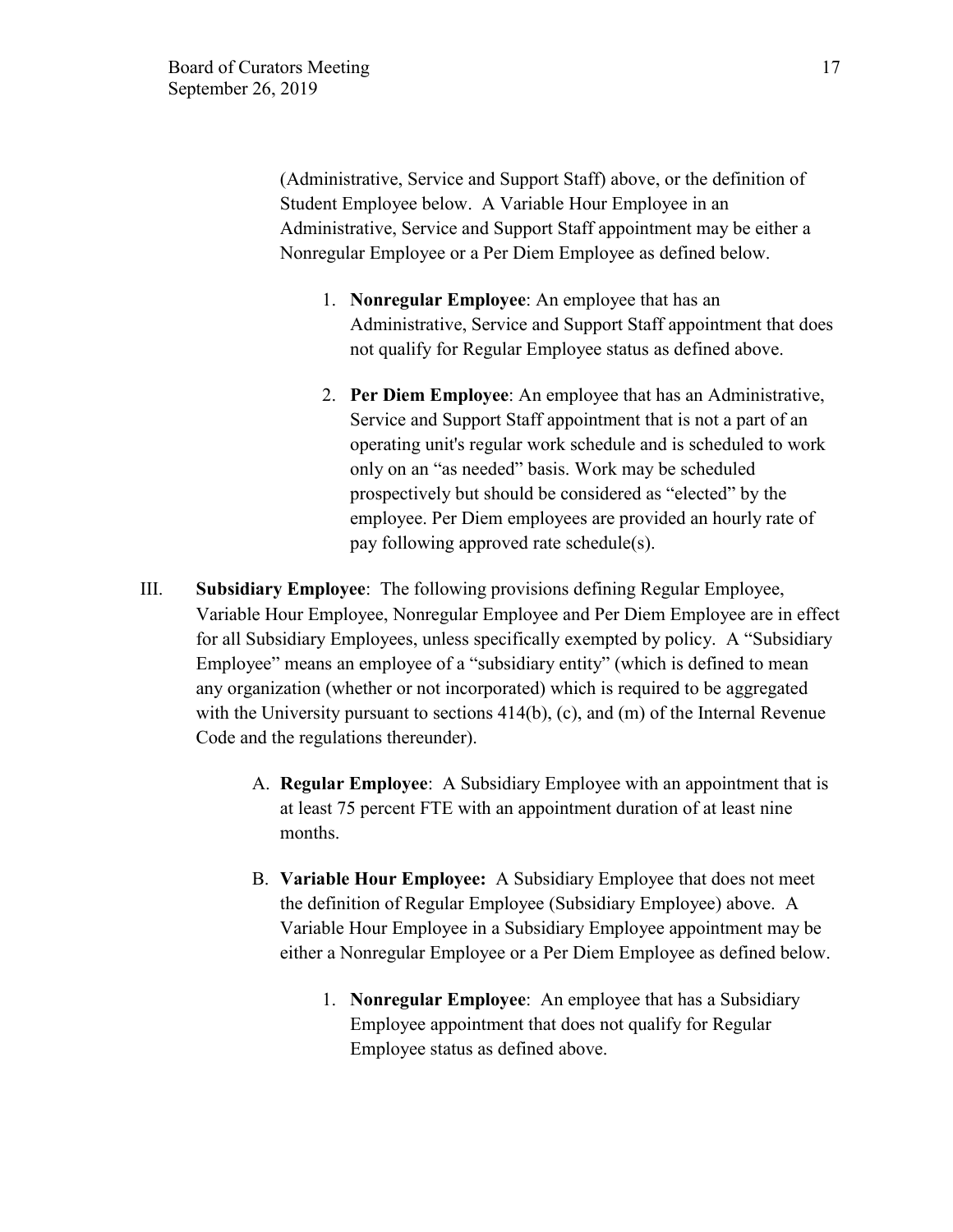- 2. **Per Diem Employee**: An employee that has a Subsidiary Employee appointment that is not a part of an operating unit's regular work schedule and is scheduled to work only on an "as needed" basis. Work may be scheduled prospectively but should be considered as "elected" by the employee. Per Diem employees are provided an hourly rate of pay following approved rate schedule(s).
- IV. **Student Employees**: A University employee that is enrolled as a student at the University of Missouri and whose primary association with the University is related to the pursuit of an academic program. Because academic pursuit is the primary purpose of the student role, Student Employees should not be scheduled to work more than an average of 28 hours per week across all concurrent University jobs during the measurement period [1] and should be in a student title as described in HR-204 Student Position Titles.
- V. The President is hereby authorized, subject to approval of the language by the General Counsel, to modify the language of benefit plan documents, as necessary to make them consistent with the above revisions of Section 320.050.

[1] Measurement and Stability Periods are designated by the University in accordance with Section 4980H of the Internal Revenue Code and the regulations thereunder.

## **Collected Rules and Regulations**

## **Personnel**

**Chapter 320: Employment and Termination**

## **320.150 Discontinuance of Programs or Departments of Instruction**

Bd. Min. 2-12-82; Bd. Min. 7-27-84; Bd. Min. 10-13-89; Revised 1-29-92; 7-30-92; 09- 26-19.

- A. **Authority** -- The discontinuance of a program or a department which would result in the termination of continuous appointments or term appointments before their expiration may be done in either of the following manners:
	- 1. The Board of Curators in the exercise of the power vested in it by Article IX, Section 9(a) of the Constitution of the State of Missouri may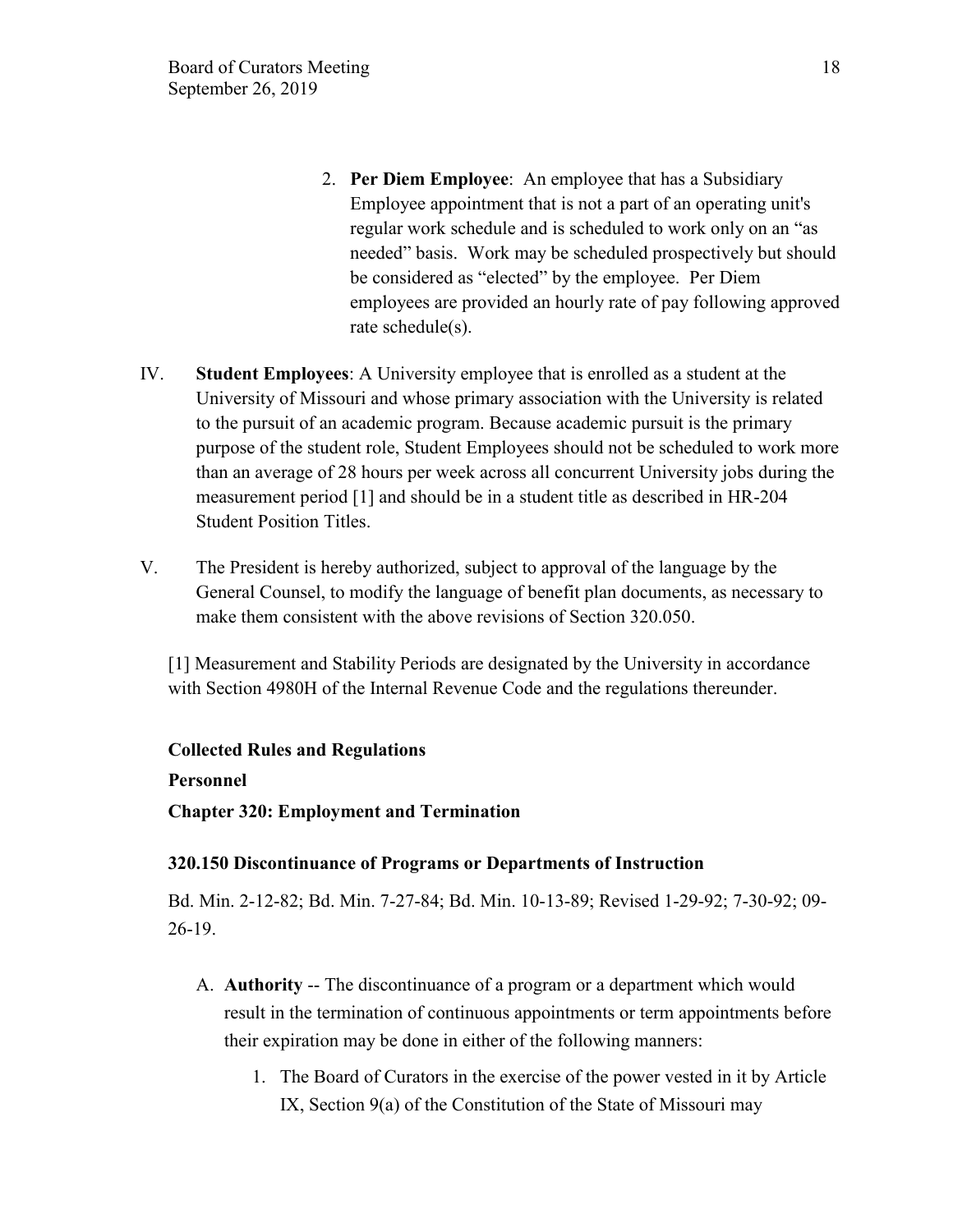discontinue a program or department which would result in the termination of continuous appointments or term appointments before their expiration without following the procedures set out in this Section 320.150.B to 320.150.B.4, inclusive, but the Board of Curators in making its decision shall consider the criteria set out in Section 320.150.B.2. Before a final decision is made to terminate a program or a department under Section 320.150.A.1, the Board of Curators shall consult with the President and the Chancellor of the affected campus, who will consult with appropriate faculty representatives and the affected academic unit. Within a reasonable time to be set by the Board, the affected academic unit shall be given the opportunity to submit to the Board of Curators, through the Chancellor and the President, its response to a proposed program or department termination and any alternate suggestions and recommendations.

2. The procedures in the Section 320.150.B to Section 320.150.B.5 may be used to discontinue a program or department which would result in the termination of continuous appointments or term appointments before their expiration.

 If either alternative is used to discontinue a program or department which would result in the termination of continuous appointments or term appointments before their expiration, the provisions of the Section 320.150.B.5 to Section 320.150.D.2.e(2), inclusive are applicable.

B. **Procedures** -- The procedures set out in Section 320.150.B to Section 320.B.5 apply when the discontinuance of a program or a department could result in the termination of continuous appointments or term appointments before their expiration and the process is initiated pursuant to Section 320.150.A.2. The procedures do not apply when the process is initiated pursuant to Section 320.150.A.1. The procedures also do not apply to transfer of programs from one campus to another or to elimination of program which do not involve the termination of continuous appointments or term appointments before their expiration.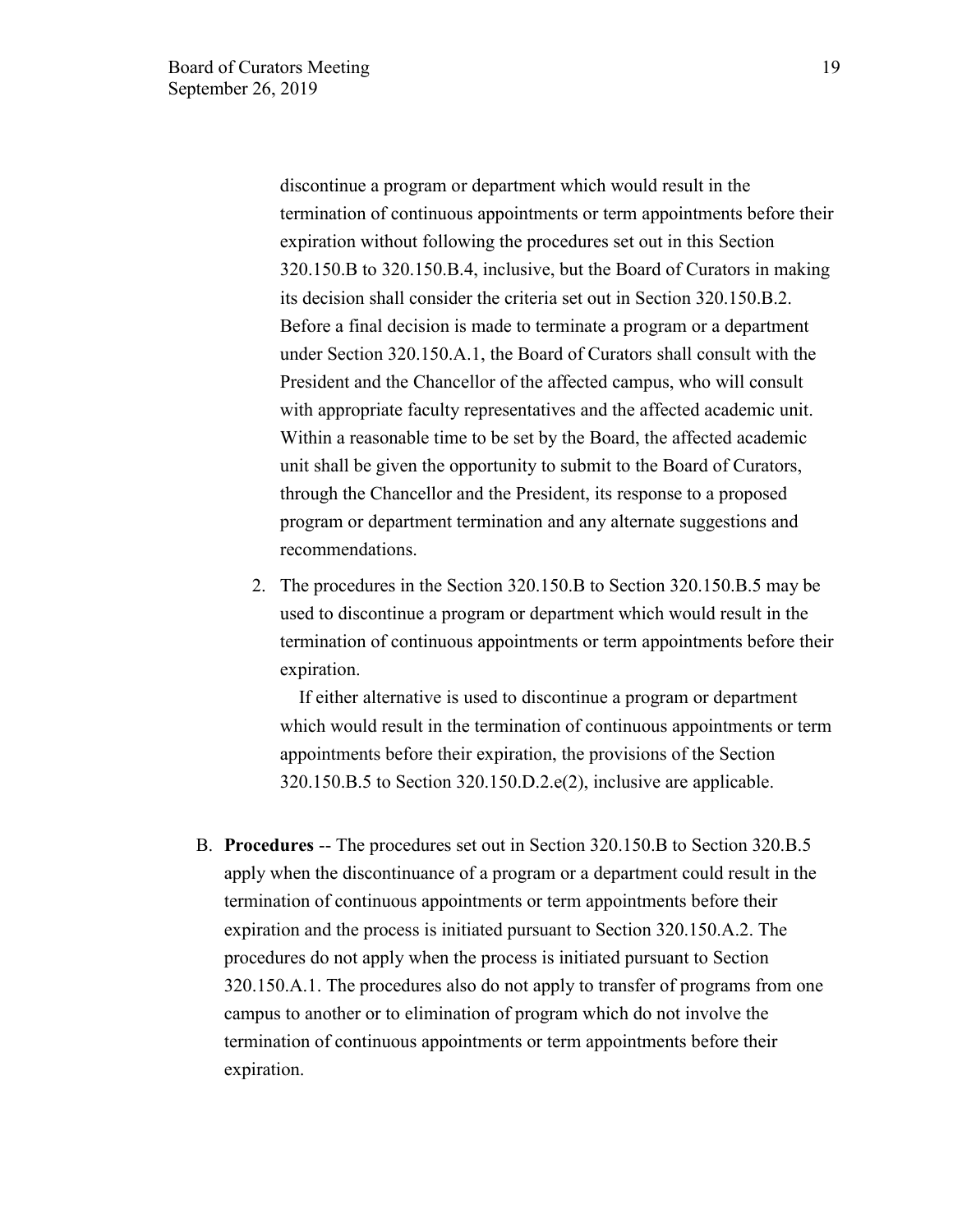- 1. **Program Defined** -- The term "program" is used in many ways. Here, however, the specific intention is to identify the designation "program" with the typical academic department; the program consists of the productive effort of that administrative and budgetary unit most often designated as a "department," which usually corresponds to widely recognized disciplinary designations. There are limited exceptions to this definition of programs, such as when a school or college is not organized into departments, or when specializations within the department or school are so unique in content that faculty members normally cannot cross from one area to another.
- 2. **Considerations** -- The discontinuance of a program or department which could result in the termination of continuous appointments or term appointments before their expiration shall be based on the following criteria:
	- a. Contribution of the program to campus and University missions;
	- b. Need for the program;
	- c. Financial considerations;
	- d. Quality of the program;
	- e. Welfare of the student, including the opportunity which student currently enrolled in the course will have to complete it;
	- f. Extent to which the program is available at other institutions in the State and region; and
	- g. Extent to which the University has unique advantages in offering the program.
- 3. **Role of Chancellor** -- After consulting with the President, if the Chancellor reaches a tentative decision that a program should be discontinued, the Chancellor shall present the decision, together with reasons, to an appropriate standing committee, the majority of whose members are faculty, or shall appoint a committee, the majority of whose members shall be faculty. The Chancellor shall simultaneously present the decision, together with reasons, to the affected administrative unit or units.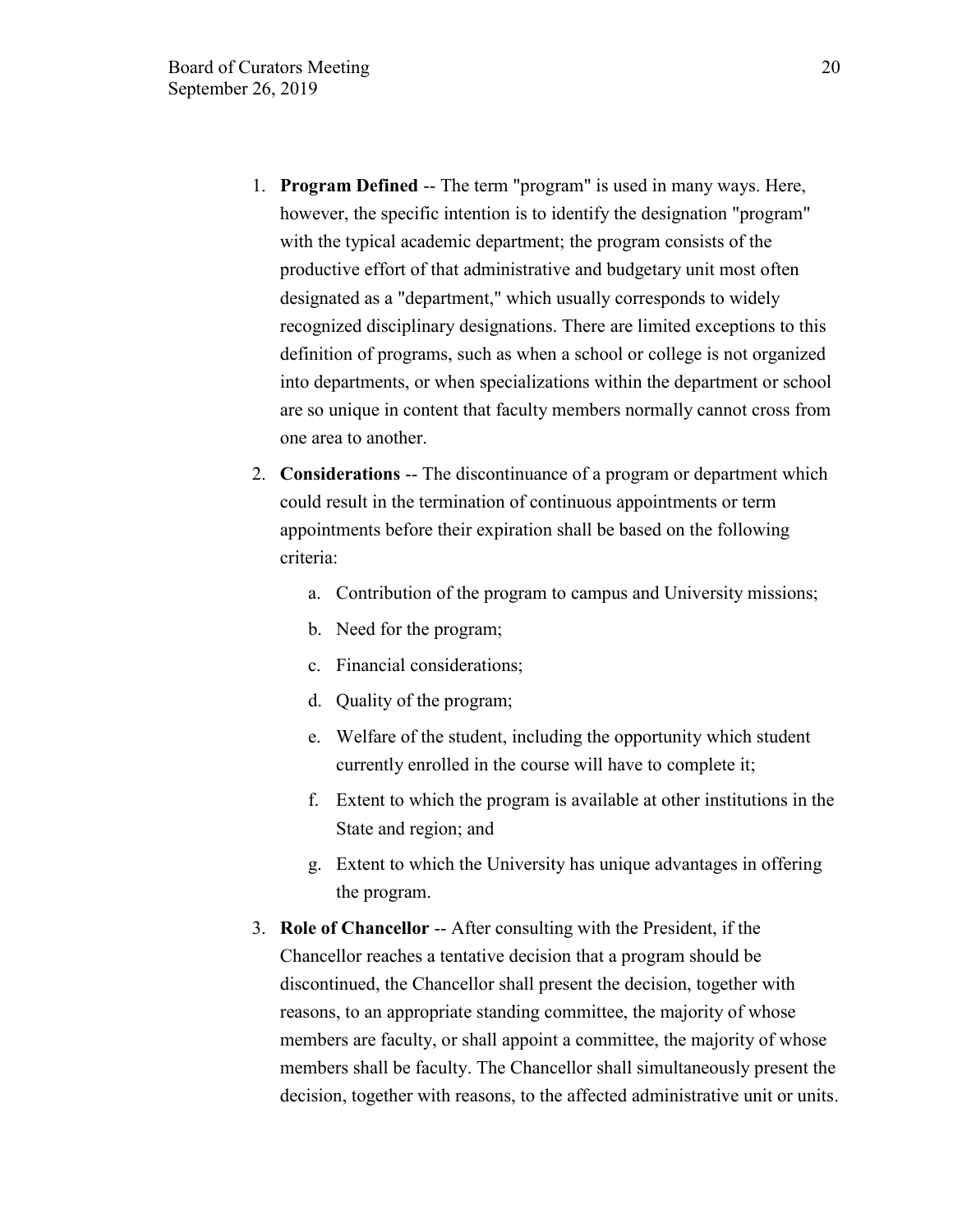The Committee shall present to the Chancellor any response or alternative recommendation within a reasonable time. The affected unit may also submit to the committee and the Chancellor their views and recommendations.

- 4. **Role of Chancellor, President and Board of Curators** -- Having considered these responses, if the Chancellor still concludes that the program should be discontinued, and if this action requires the termination of continuous appointments or term appointments before their expiration, the Chancellor shall forward a recommendation to the President. If the President concurs with the recommendation of the Chancellor to discontinue the program, the President shall make that recommendation to the Board of Curators. The Board of Curators shall then make the final decision as to whether to discontinue the program.
- 5. **Notice Shall be Given By Chancellor** -- After the Board of Curators' decision to discontinue a program, the Chancellor shall provide timely notice to those individuals whose appointments are to be terminated. In the case of tenured faculty or non-tenured faculty in the third or subsequent year of service, notice of termination must be given at least thirteen months prior to the date of termination. When the appointment of a nontenured faculty member in the first or second year of service is terminated under these procedures, the notice shall be given at least six months prior to the date of termination. Since commitments to students enrolled in a program at the time of a decision by the Board of Curators to terminate a program must be met, termination notices to faculty may be issued at various times following the decision of the Board.
	- a. Notice shall be given in person or by certified mail addressed to the last address currently on record with the employing administrative unit.
	- b. Failure of any appointee to have a current correct address on record with the employing administrative unit shall not be construed to invalidate such notice.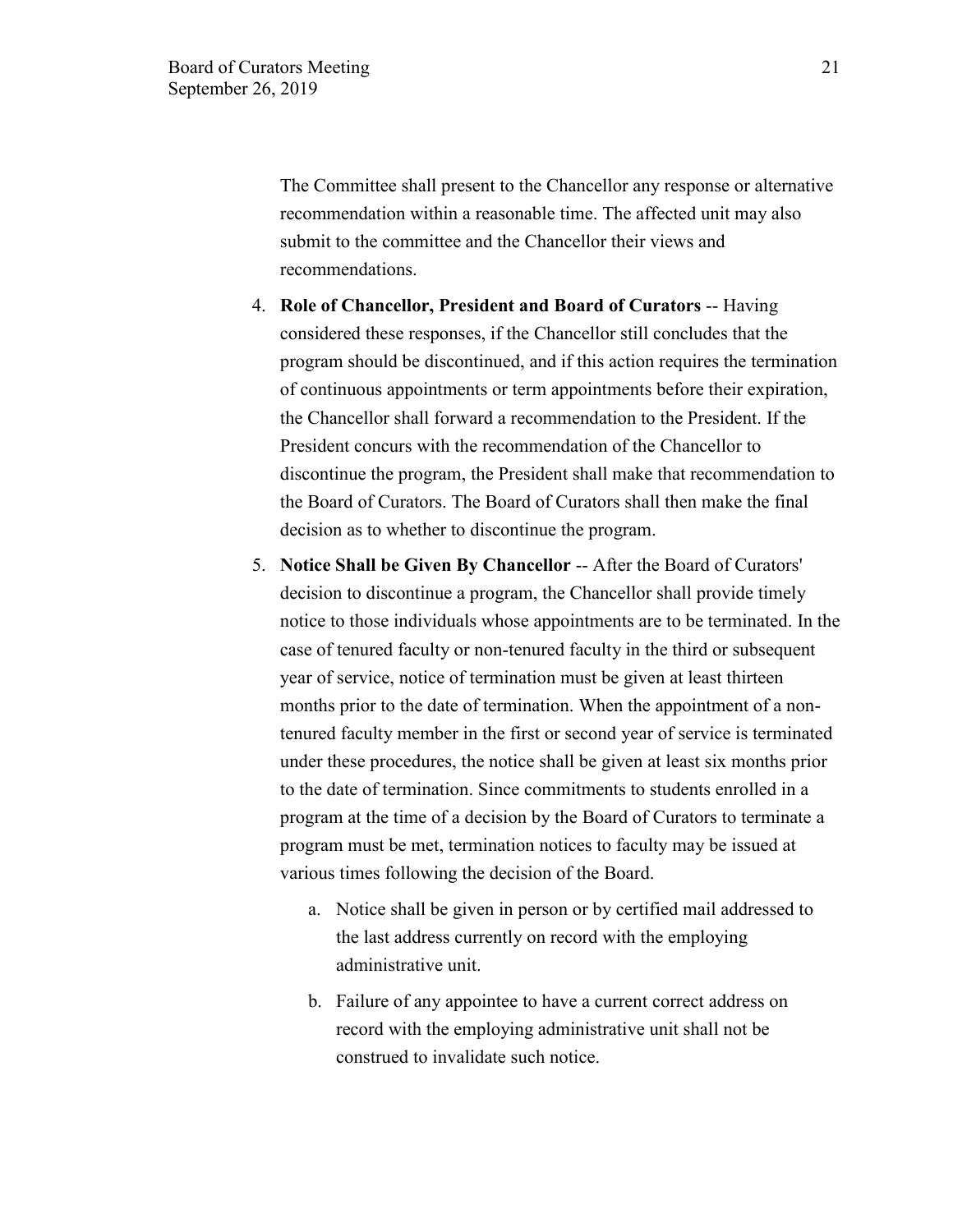- 6. **Appeal** -- An individual receiving such notice shall be given fifteen (15) days to request a hearing before the Campus Faculty Tenure Committee as designated in the University Academic Tenure Regulations.
	- a. The appeal may be based only on the grounds that procedures specified in this document have not been followed, or that the decision to recommend termination was based significantly on considerations violative either of academic freedom or of governing policies on equal employment opportunity.
	- b. The tenure committee shall follow the procedures governing conduct of the hearing under the Academic Grievance Procedures and shall report to the Chancellor, as provided in Step 3 of the Academic Grievance Procedures.
	- c. Following any such appeal, the recommendation of the Chancellor, together with any responses from the faculty committee or the affected units, and the findings and recommendations of the Campus Faculty Tenure Committee on any appeals shall be transmitted to the President.
	- d. The President shall formulate a recommendation and present it, together with the campus materials, to the General Officers for review and advice.
	- e. Following that review, the President shall make a recommendation to the Board of Curators.
- 7. **Placement Within the University System** -- Before the date of termination of an appointment because of the discontinuance of a program or department of instruction, the University, with faculty participation, will attempt to place the faculty member concerned in another suitable position in the University system.
	- a. If the appointment of a faculty member is terminated, and if there develops within three years a faculty position on any campus for which the faculty member is qualified, it shall be the responsibility of the President's Office to communicate with the hiring campus about the availability of the faculty member.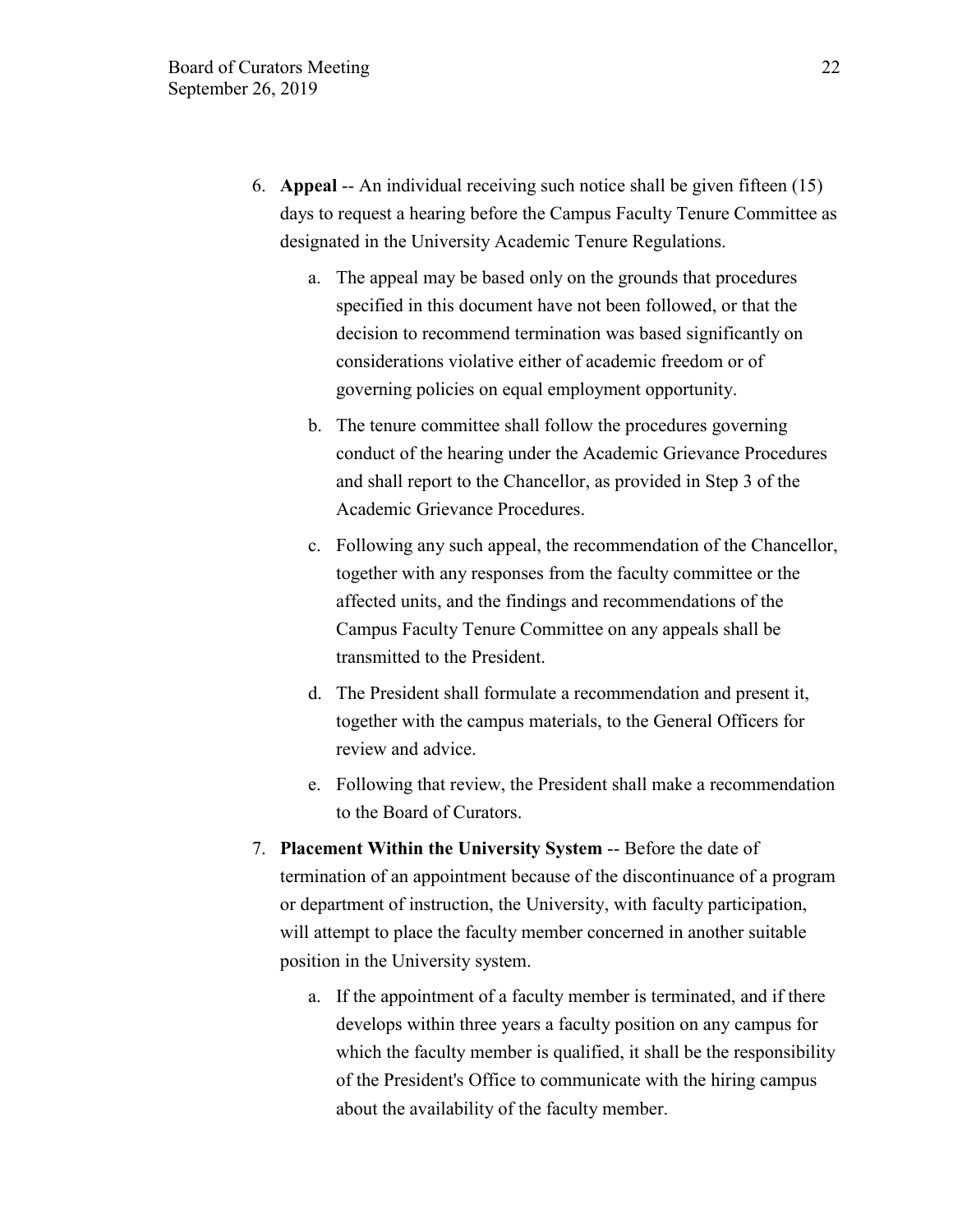- b. The hiring unit shall carefully review the qualifications of the faculty member in question and determine whether such individual meets the announced criteria established for the position.
- c. If so, the faculty member in question shall be considered for the position.
- 8. In all cases of termination of appointment because of discontinuance of a program or department of instruction, the University may not reinstitute that program or a substantially similar program on that campus within a period of three years, unless the faculty members whose appointments were terminated have been offered reinstatement with the same rank and tenure status and a reasonable time in which to accept or decline.

# C. **Transition Benefits for Tenured Faculty with a Minimum of Five Years Creditable Service**

- 1. **Eligibility for Faculty** -- Tenured faculty with a minimum of five years creditable service in the University retirement plan applicable to the faculty member; employed in an area of the University which has been mandated for program discontinuance by the Board of Curators.
- 2. All of the following benefits are available to Faculty meeting the eligibility requirements:
	- a. A thirteen month written notice of intent to terminate employment.
	- b. The right to a leave of absence of up to one year at full payment during the 13 months following notice of intent to terminate. However, this benefit will be terminated if the faculty member is employed full-time outside of the University.
	- c. The right to an unpaid leave of absence for up to two years following the end of the 13-month period of notice of intent to terminate (see 2.a. above). Benefits available during the leave of absence with continued University contributions to include:
		- Medical Benefits
		- **•** Dental Benefits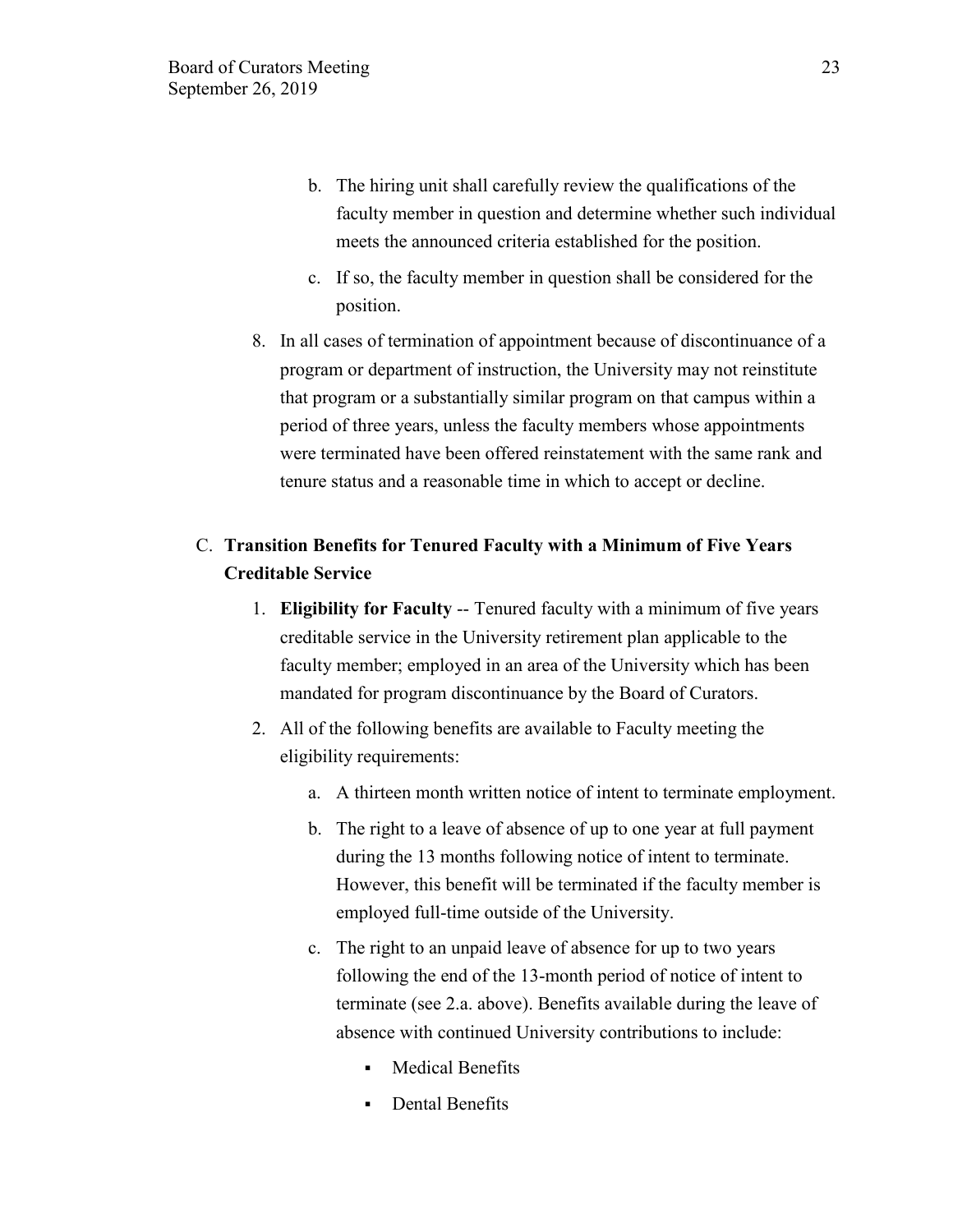- Life Insurance
- Accidental Death and Dismemberment Insurance
- Educational Assistance
- However, participation in University benefit programs will not be continued if the faculty member becomes eligible for other benefit programs as a result of their employment outside of the University.
- d. The right to a major medical conversion policy upon termination of employment.
- e. The right to a life insurance conversion policy upon termination of employment.
- f. The right to have the one year paid leave of absence count toward retirement by waiving the requirement that the employee return to employment for one year upon expiration of the leave.
- g. Out-placement counseling.
- h. A lump-sum "cash-out" of vested retirement benefits. The lumpsum to be calculated on the basis of the actuarial equivalent of the benefits accrued in the University Retirement, Disability and Death Benefit Plan at termination of employment which would have been paid in the form of a monthly annuity beginning at age 65. The lump-sum to be distributed upon termination as follows:
	- (1) Taxable cash income, or
	- (2) A before tax individual retirement account "rollover".

## D. **Transition Benefits for Other University Employees**

1. **Eligibility for Administrative, Service, Support and other Academic Staff (those not covered by section C)** -- Staff with a minimum of five years creditable service in the University retirement plan applicable to the employee; employed in an area of the University which has been mandated for program discontinuance by the Board of Curators.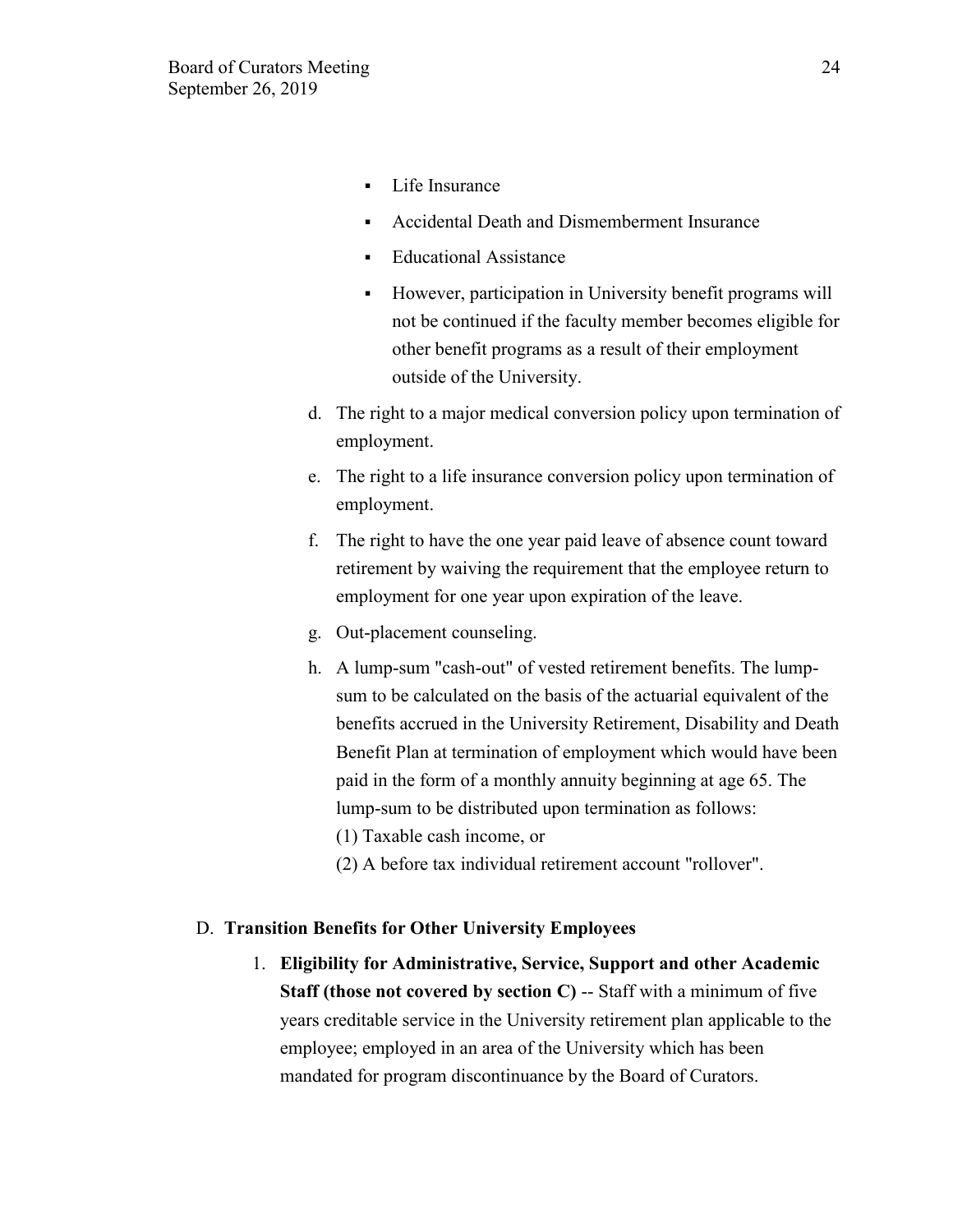# 2. **Benefits Available to Staff Meeting the Eligibility Requirements**

- a. The right to a one year unpaid leave of absence prior to termination. Benefits available during the leave of absence with continued University contributions to include:
	- Medical Benefits
	- Dental Benefits
	- Life Insurance
	- Accidental Death and Dismemberment Insurance
	- Educational Assistance
	- **•** Participation in University benefit programs will not be continued if the staff member becomes eligible for other benefit programs as a result of their employment outside the University.
- b. The right to a major medical conversion policy upon termination of employment.
- c. The right to a life insurance conversion policy upon termination of employment.
- d. Out-placement counseling.
- e. A lump-sum "cash-out" of vested retirement benefits. The lumpsum is to be calculated on the basis of the actuarial equivalent of the benefits accrued in the University Retirement, Disability and Death Benefit Plan at termination of employment which would have been paid in the form of a monthly annuity beginning at age 65. The lump-sum to be distributed upon termination as follows: (1) Taxable cash income, or
	- (2) A before tax individual retirement account "rollover".

# **Collected Rules and Regulations**

# **Personnel**

**Chapter 340: Employee Absences**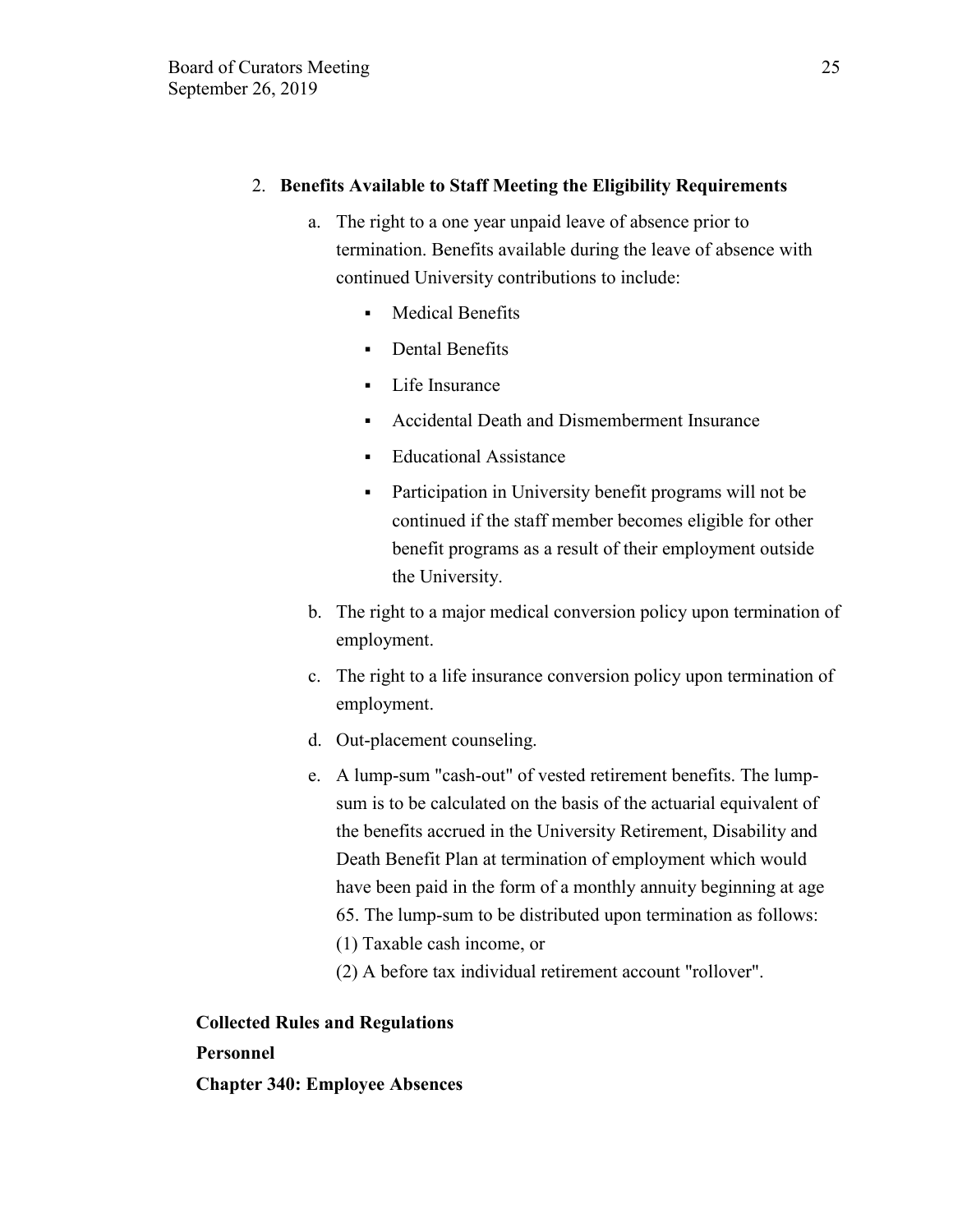## **340.090 Development Leave**

Revised Bd. Min. 10-9-81; Amended Bd. Min. 7-22-83, 10-30-87 and 01-31-08; Amended Bd. Min. 09-26-19.

A. **Eligible Employees** -- Administrative, Service and Support employees are eligible to apply for a development leave to pursue personal, professional, instructional, or administrative development. (Faculty eligibility and conditions for development leave are addressed in CRR 340.070.)

## B. **Conditions for Granting Leave**

- 1. Development leave may be taken for a period of time up to a full year.
- 2. If an Administrative, Service & Support employee receives external fellowship or grant support for a development leave, the University may supplement such support to provide full regular salary; if such external support is not received, the University may provide full regular salary. Additional travel funds and leave related expenses may be provided as deemed appropriate.
- 3. Administrative, Service & Support employees who are granted paid development leaves must state their intention to return to the University for the same amount of time they plan to be gone. Return of the employee for such period of time does not guarantee that the period of such leave shall be taken into account as service credit for purposes of any University retirement plan. Exemptions to returning to the University at the conclusion of the leave can only be granted by the president upon recommendation of the chancellor.
- 4. All Administrative, Service & Support employees must file a report of their accomplishments during the leave period as specified by their chancellor or chancellor's designee.

## **Chapter 440: UMC Medical Services**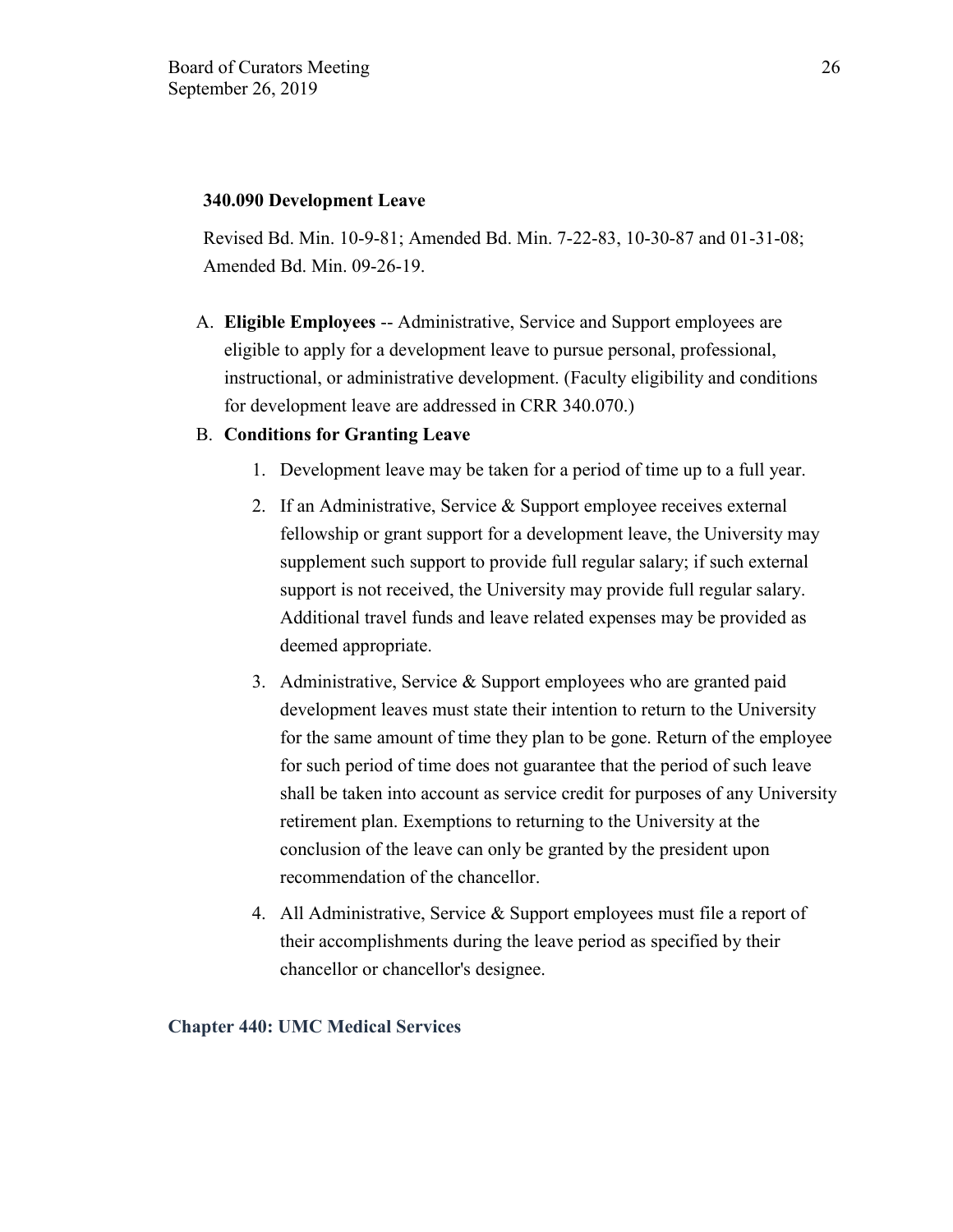## **440.040 University Physicians Medical Practice Plan**

Amended February 27, 1976 & Bd. Min. 12-14-79 & 3-17-87; Amended Bd. Min. 9-28- 17; Amended Bd. Min. 9-20-18; Amended Bd. Min. 09-26-19.

# A. **Definitions**

- 1. **University Physician Medical Practice Plan**—These rules and regulations shall be known and referred to as the "University Physicians Medical Practice Plan."
- 2. **Plan**—The word "Plan" as used in these regulations shall be construed to mean the Plan herein created for the rendering of professional services to patients, consultation or any other services related to their professional skills rendered to others than the University by members of the Faculty of the School of Medicine of the University of Missouri-Columbia ("MU"), providing for the use of any fees or compensation received for such services and providing for additional compensation for those Faculty members who become participants in the Plan.
- 3. **Plan Income** —The words "Plan Income" shall be construed to mean all income received by the University by assignment which are derived from patient care activities from sources identified in Section 440.040.D.
- 4. **MU Health Care**—The words "MU Health Care" or "MUHC" as used herein shall refer to the facilities owned, operated or that are affiliates of MU Health Care and the School of Medicine. This includes MU and the UM System.
- 5. **Participant**—The word "Participant" as used in these regulations shall be construed to mean all Faculty of the School of Medicine who are members of the MUHC Medical Staff who as part of their faculty responsibilities generate income from professional activities documented by a signed contract for patient care related services which is assigned to the University pursuant to the Plan.
- 6. **Department**—The words "Department" or "Departments" shall refer to those departments of the School of Medicine for whom departmental accounts have been recommended by the University Physicians Management Committee and approved by the Dean and in which one or more Faculty members shall have qualified as participants in the Plan.
- 7. **Departmental Account**—The words "Departmental Account" or "Departmental Accounts" shall refer to those departmental accountability records maintained in the University Physicians Administration Office in support of the percentage portion of the Plan income credited to the department as determined by the Plan.
- 8. **UNIVERSITY PHYSICIANS**—The words "University Physicians" shall mean the operating name of the University Physicians Medical Practice Plan.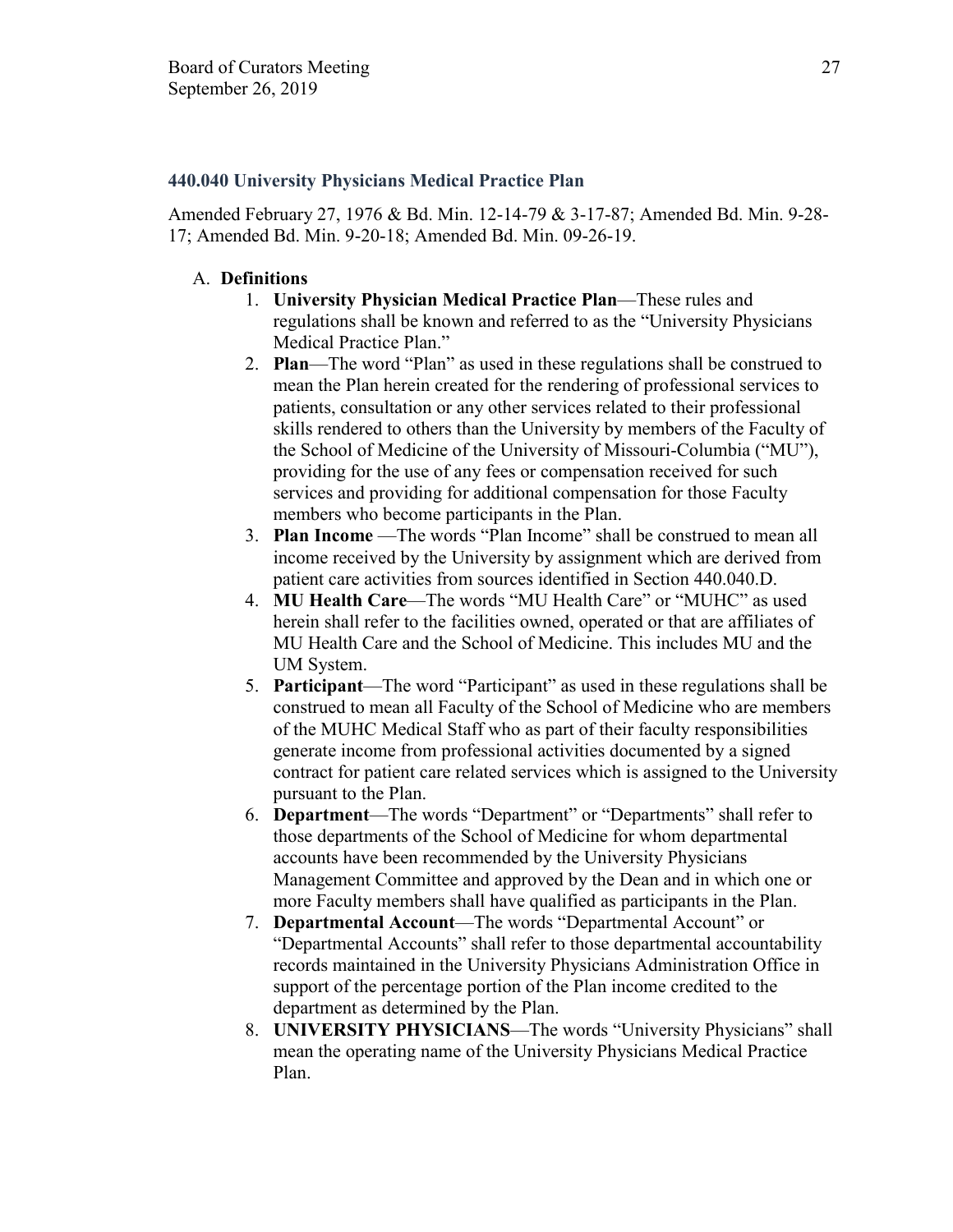- 9. **Section/Division**—The words "Section/Division" or "Sections/Divisions" shall refer to those sections/divisions of departments of the School of Medicine which have a separate account as provided in Section 440.040  $G<sub>3</sub>$
- 10. **Section/Division Chief** —The words "Section/Division Chief" shall refer to the head of a section/division within a department qualified under the Plan.
- 11. **Section/Division Account**—The words "Section/Division Account" or "Section/Division Accounts" shall refer to those sectional accountability records maintained in the University Physicians Administration Office in support of the portion of the Plan income credited to the section as determined by the Plan.
- 12. **Dean**—The word "dean" shall refer to the Dean of the School of Medicine.
- 13. **Chancellor**—The word "Chancellor" shall refer to the Chancellor.
- 14. **President**—The word "President" shall refer to the President of the UM System.
- 15. **Chief of Staff** —The words "Chief of Staff" shall refer to the Chief of Staff, MU Health Care.
- 16. **School of Medicine** —The words "School of Medicine" shall refer to the MU School of Medicine.
- 17. **University**—The word "University" shall refer to The Curators of the University of Missouri and UM System.
- 18. **Hospital**—The word "Hospital" shall refer to the facilities owned, operated or are affiliates of MU Health Care.
- 19. **Department Chair**—The words "Department Chair" or "Department Chair" shall refer to the head of a department in which one or more Faculty members shall have qualified as participants in the Plan.
- 20. **Chief Executive Officer of MU Health Care** —The words "Chief Executive Officer of MU Health Care" shall refer to the Chief Executive Officer of MU Health Care.
- 21. **University Physicians Management Committee**—The words "University Physicians Management Committee" shall refer to the committee established by the Plan. As an exception to the general regulation providing for the appointment of University committees, there is hereby created a committee to be known as the University Physicians Management Committee.
- 22. **Executive Director of University Physicians** —The words "Executive Director of University Physicians" shall refer to the Executive Director of University Physicians.
- 23. **Base Salary Contract** —The words "Base Salary Contract" shall refer to the regular employment contract approved by MU.
- 24. **Participant Body**—The words "Participant Body" shall refer to the total collective participants in the Plan.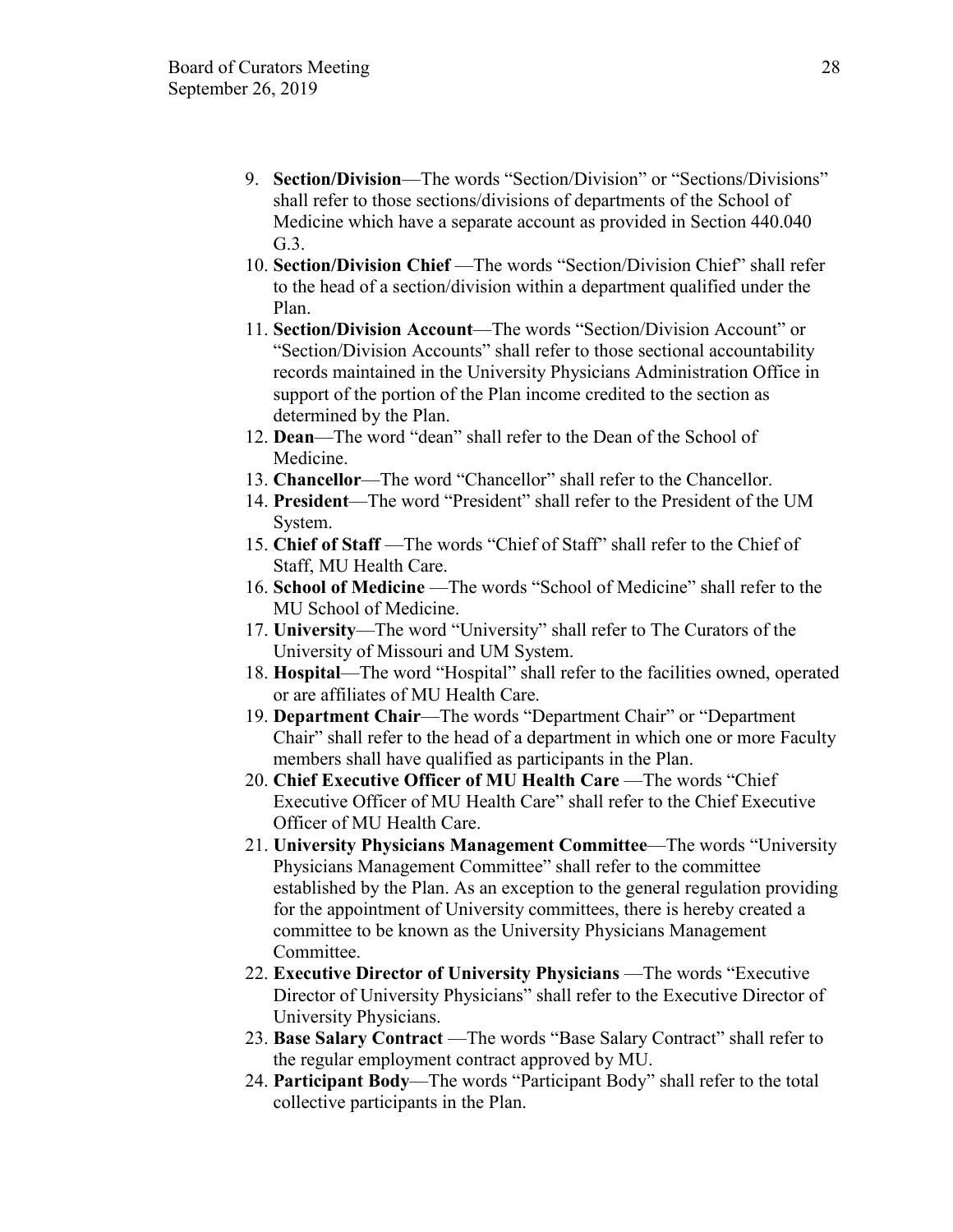- 25. **Deduction Rate**—The words "Deduction Rate" or "Deduction Rates" shall refer to the percentage(s) accounted and budgeted annually for the costs of operation of the Plan.
- 26. **Group**—The word "Group" shall refer to participants within a department and/or section/division who pool their Plan income.
- B. **Purposes of the Plan**—Faculty members of the School of Medicine may be engaged in one or more of the following employment duties: teaching, research and patient care. Patient care is an integral part of the educational mission of the school for it provides to the instructor and the medical student the clinical experience essential to medical education. In the course of rendering patient care services, faculty members may generate income described in this Plan as plan income.

This plan has been created to provide a means for establishing salary compensation for employment services rendered by plan participants to their employer, the University, an educational organization. All payments to plan participants made pursuant to the provisions of this plan are salary payments by the employer to the participants as employees and subject to the rules and regulations of the University governing the approval and payment of salaries. All plan income referred to in Section 440.040 D. shall be irrevocably assigned to the employer by the plan participants as agents (employees) of the employer; no plan participant shall have any right, title or interest in any such plan income; and the employer shall have the unrestricted right to such income and complete control over its disposition. Provisions in this plan for accounting for plan income and expenses and for recommendations from plan participants are not intended to and shall not be construed to confer on plan participants any right, title or interest in plan income, any right to control the disposition of plan income and expenses, or any right to determine salaries. In addition, the plan is created to implement the following purposes:

- 1. To provide a system by which the faculty is enabled to achieve fulfillment of their commitment to high quality patient care.
- 2. To recognize that high quality patient care is related to faculty participation in teaching and research and also that high quality clinical teaching is dependent upon the faculty being engaged in active medical practice, thereby assuring an adequate supply of clinical material for educational purposes.
- 3. To establish incentive mechanisms for faculty compensation which enhance the attainment of the Health Sciences Center goals of patient care, teaching and research.
- 4. To assure a University Physicians Medical Practice Plan which will be competitive with income plans of other academic medical centers in the United States.
- 5. To assist with the retention of qualified faculty by contributing to their total compensation.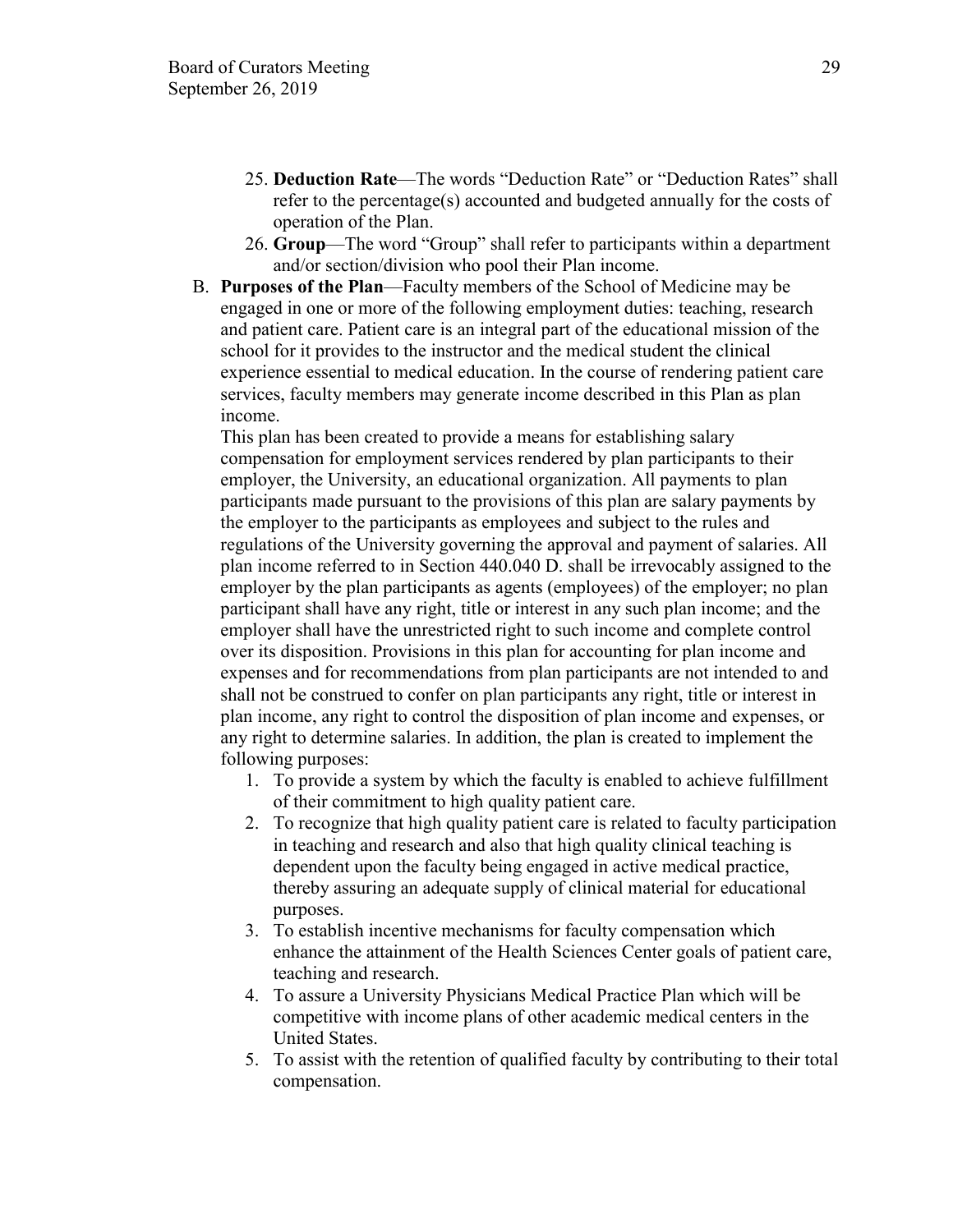- 6. To establish and maintain a set of policies for the management of professional income which is sufficiently flexible to respond to the needs of all participating individuals, sections and departmental differences.
- 7. To provide a mechanism to support programs that benefit the School of Medicine.
- 8. To establish a methodology of professional income generation, distribution and utilization.
- C. **Participants**—All Faculty of the School of Medicine who are members of the MU Health Care Medical Staff who as part of their faculty responsibilities generate income from professional activities for patient care related services which is assigned to the University pursuant to the Plan shall be participants in the Plan.
	- 1. For each participant, a written Agreement shall be executed annually and filed in the Business Office of University Physicians. Each Agreement shall contain a statement that the participant will abide by all provisions of the Plan.
- D. **Plan Income** —Within the framework of the Plan, Plan income means: All income derived from patient care and other income derived from patient care provided by a participant in the performance of regularly assigned duties for the University as determined by the appropriate person having supervisory authority of the participant. For participants who are full time employees (0.75 FTE or greater), such participants may not engage in income-generating patient care activities outside of their regularly assigned duties for the University unless such outside activity complies with applicable law and University policy and has been approved by the Dean and Department chair.
	- 1. As unique instances of patient care occur, the University Physicians Management Committee will recommend whether income derived from these instances constitute Plan income.
	- 2. Income of participants not related to patient care shall not be Plan income.
	- 3. Section 490.020 of the Collected Rules and Regulations of the University establishes the terms and conditions of coverage for Medical, Professional, and Patient General Liability for University employees and should be separately reviewed to determine whether and to what extent coverage exists for activities done outside of regularly assigned duties for the University.

# E. **Distribution of Plan Income**

- 1. **Costs of Operations**—The costs of operations of the Plan will be funded by applying an approved deduction rate (percent) to Plan Income. The costs of operation of the Plan may include expenditures for the following items and activities:
	- Billing and Collections Costs
	- Professional Liability Insurance
	- Support personnel, services and facilities
	- Administrative costs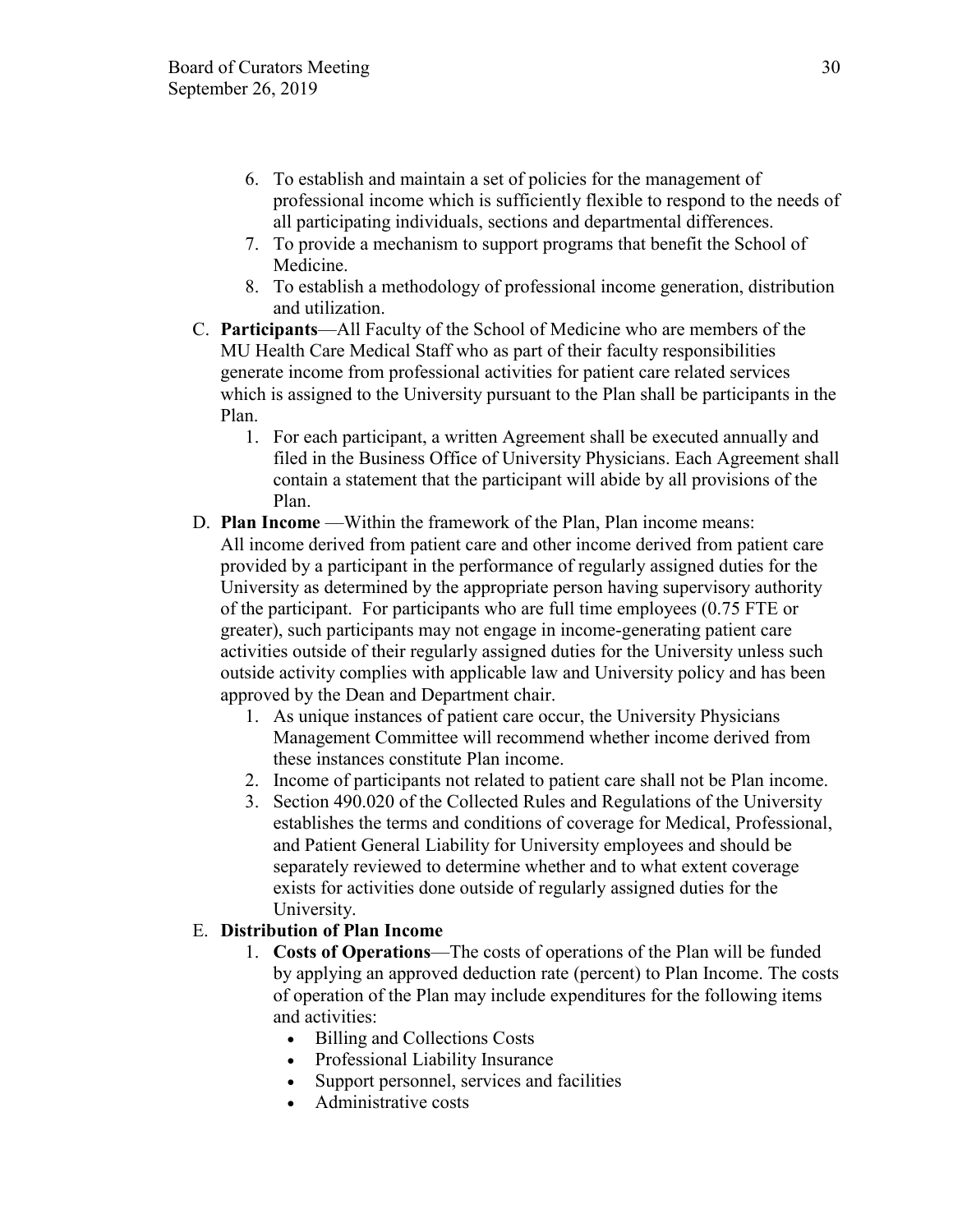**Retirement** 

• Other items that are deemed necessary in the operation of the Plan Annually and as requested by the University Physicians Management Committee, the Executive Director of the University Physicians will report to the University Physicians Management Committee the expenditures to date for the costs of operation of the Plan. A final accounting report will be issued after the close of the accounting period.

An annual budget will be submitted for the costs of operation of the Plan. Based on the budget that is submitted the University Physicians Committee shall recommend a deduction rate to be proposed for the period covered by the budget. The proposed deduction rate and budget for the next fiscal year must be approved by the Dean.

Further, for certain types of Plan income, such as contract income and certain other types of "lump sum" income, requiring a minimum of administrative and business office expense, it may be appropriate to establish a special deduction rate(s) to cover operating costs.

In exceptional circumstances, it may be necessary to alter the deduction rate during the fiscal year. Such an alteration will be recommended by the University Physicians Management Committee and approved by the Dean. Separate accounts will be established for each category of expenditures authorized in this Section 440.040 E.1. Expenditures from these accounts will be in accordance with standard University standards.

From time to time good accounting practice and effective fiscal management may well indicate a need to revise, expand, contract or otherwise modify the accounting system relative to the Plan. Nothing in this Plan shall be interpreted as preventing such accounting revision, expansion, modification or contraction so long as they adhere to generally accepted accounting principles and University policy.

2. **Dean's Office Account** —A Dean's office account shall be maintained. The account shall be credited with 6 percent of the Plan income. Any expenditures or transfers from this account must conform to standard University budgeting policy.

 The Dean's Office account is established to support research and development costs, capital improvements, new members of the faculty, renovation, the Health Sciences Library and for such other purposes that are of general benefit to the School of Medicine.

3. **Departmental Accounts**—A departmental and or Sectional/Divisional account shall be maintained for each department and/or section/division. The departmental accounts shall be credited with 10 percent of the departmental Plan income.

Annually on the date established by the Dean, the department is to submit a comprehensive budget to include the distribution of the department's share of Plan income. This annual budget must be approved by the Chair of the Department and the Dean.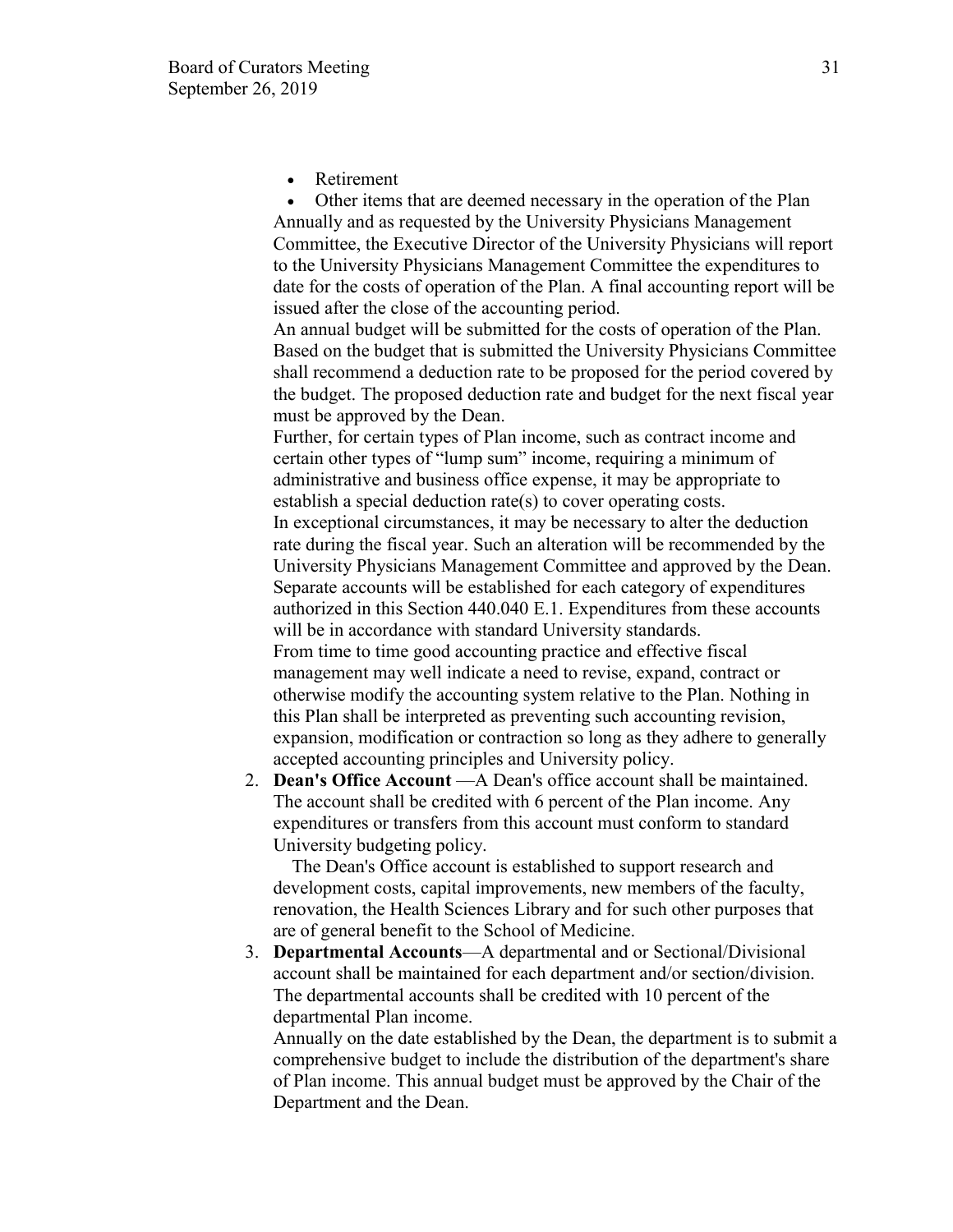Expenditure from these accounts shall be in accordance with standard University policy.

Voluntary contributions to the Dean's Office account may be made annually from each departmental and/or sectional/divisional account. The University Physicians Administration Office shall supply the Dean and the University Physicians Management Committee with a periodic statement of account for each departmental and/or sectional/divisional account. A periodic statement of account shall be furnished to each Department Chair or Section/Division Head for their own departmental or sectional/divisional account.

#### F. **Distribution of Net Plan Income**

- 1. **For purpose of this section, the following definition applies:** The words "Net Plan Income" shall be construed to be plan income (Section 440.040 A.3) less the distribution of plan income as outlined in Section 440.040 E. Net Plan Income will be those funds available to meet base salary contract commitments as outlined in Section 440.040 F.2, and incentive income as outlined in Section 440.040 G.
- 2. **Salary Contract—Base Salary** —A participant's base salary may be budgeted from plan income and/or from funds derived outside the Plan Recommendation of the individual faculty member's base salary contract from all sources including Plan income shall be made by the appropriate Departmental Chair and approved by the Dean to the appointing authority with this determination becoming a part of the recommended School of Medicine budget. That portion of the faculty member's base salary which is budgeted from Plan income shall preferably reflect the extent of their efforts in patient care. The salary contract will be negotiated in the same manner as other School of Medicine faculty contracts.

The portion of base salary budgeted from plan income is payable only to the extent of departmental net plan income. If Departmental net plan income is not sufficient to meet budgeted base salary, then the individual Department Trust funds or the School of Medicine funds will meet the remainder of the obligation.

Under normal circumstances the portion of the individual's base salary budgeted from Plan income will be derived through only one Section/Division or Department. Under the special circumstances of interdisciplinary programs individuals with joint appointments may derive salary measured by Plan income from more than one Section/Division or Department with the approval of the participant, the Section/Division Chief or Chiefs, the Department Chair, University Physicians Management Committee and the Dean.

The faculty contract year for the purposes of the Plan will be the faculty contract year of MU. Faculty members who commence employment subsequent to the beginning of the faculty contract year may be a participant for the remainder of the year.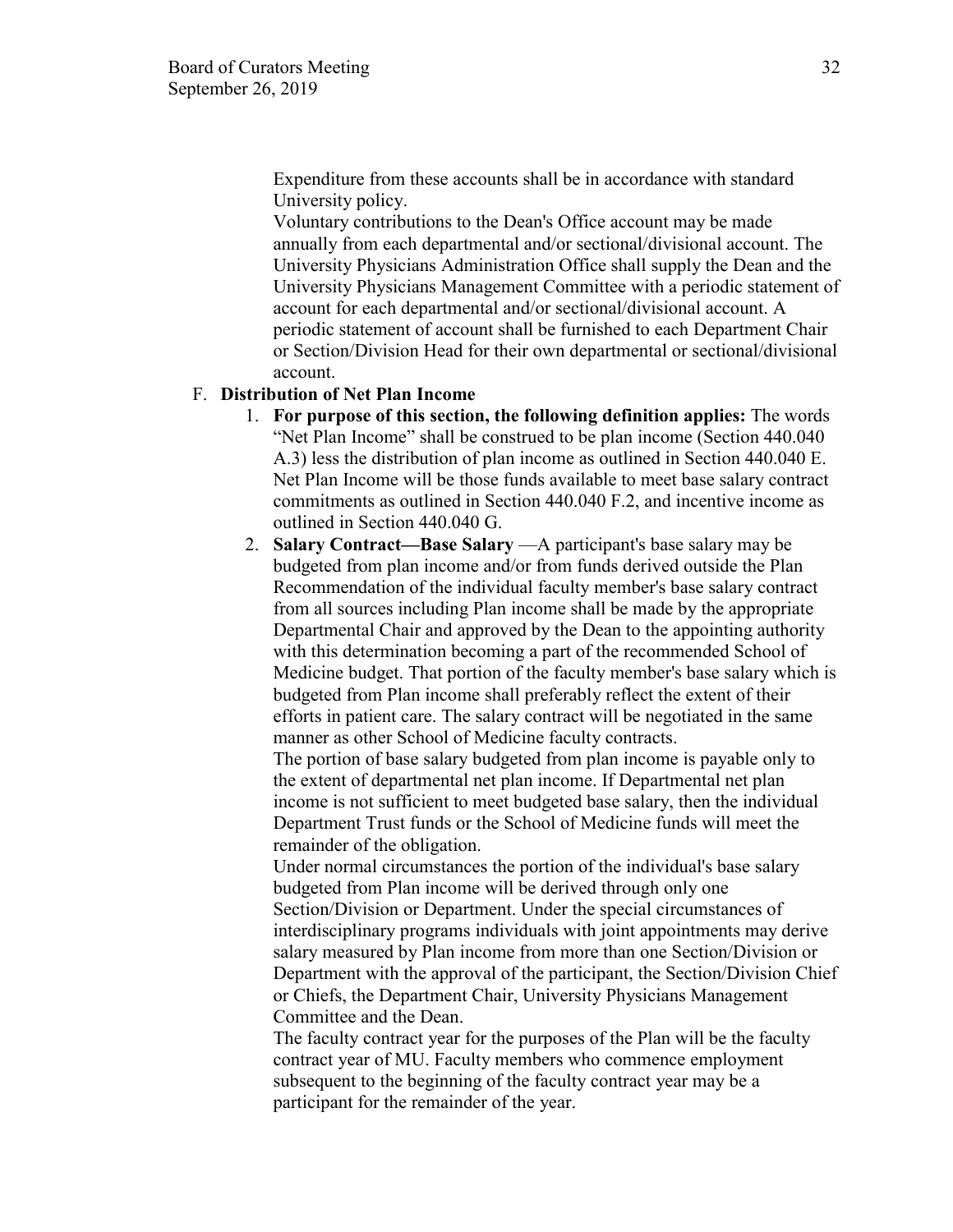3. **Payment of Base Salary** —A departmental or divisional/sectional base salary pool shall be established for each department or division/section in which net plan income will be pooled and from which base salaries as outlined above (Section 440.040 F.2) will be paid.

# G. **Distribution of Incentive Income**

1. For purposes of this section, the following definition applies: The words "Incentive Income" will refer to net plan income less the costs of base salary contract commitments as outlined in Section 440.040 F.

# 2. **Individual Participant**

a. In addition to base salary (440.040 F. above) a participant may receive available incentive income as incentive salary. A participant can receive incentive salary only if the participant generated net revenue sufficient to meet their portion of base salary as described in Section 440.040 F.2. Individual participants may allow reductions of incentive salary for support of their Department or Section/Division. This amount will be determined by negotiations between the individual and their Department Chair with approval of the Dean. Such arrangements and the allocation of such incentive salary shall be determined prior to the commencement of the salary contract year and agreed to in writing by the participant and approved by the Chief of the Section/Division, the Department Chair and the Dean.

# 3. **Group Participants**

- a. In some circumstances it may be appropriate for participants within a department and/or section/division to practice as a group and pool their incentive income. Such arrangements and the allocation of such incentive salary among the participants in the department or section/division shall be determined prior to the commencement of the salary contract year and agreed to in writing by each participant and approved by the chief of the section/division, the Department Chair and the Dean.
- b. Annually on the date established by the Dean the appropriate Departments will submit proposals to practice as departmental or sectional/divisional groups to pool their Plan income under Section 440.040 G.3.a.
- 4. **Participant's Account**—An account shall be established for each Participant which shall be credited with the participant's portion of the Plan income as determined by the University Physicians Medical Practice Plan base salary contract and the incentive income distribution schedule. All expenditures or transfers from this account will conform with the participant's plan contract provisions relating to the participant's share of any incentive income.
- H. **Administration of the Plan**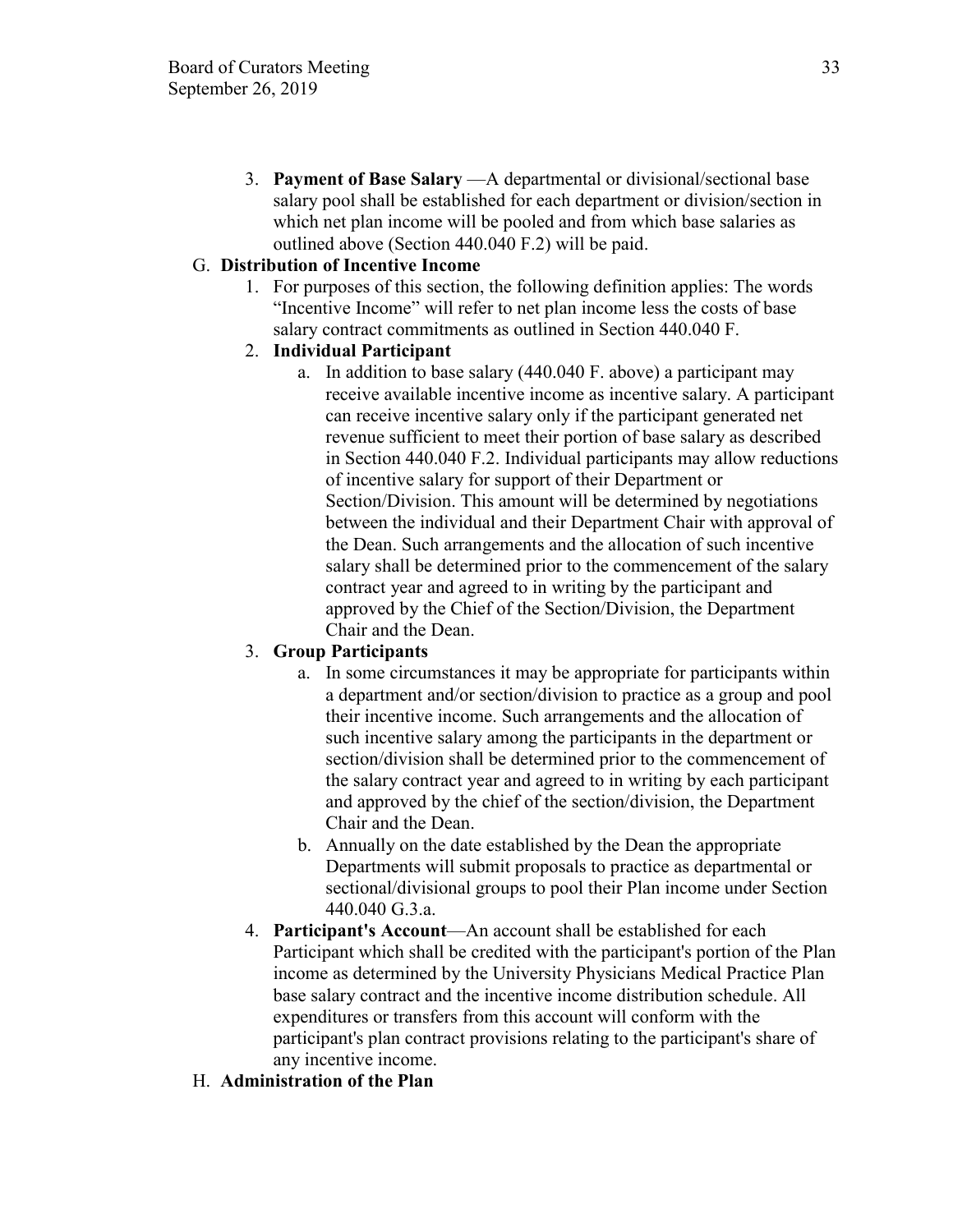1. **University Physicians Management Committee** —The membership of the University Physicians Management Committee will include all Department Chairs or approved alternates, six members from the participants at large or their elected alternate. The Dean of the School of Medicine, the Executive Director of University Physicians, the Chief of Staff of MU Health Care and the Chief Executive Officer of MU Health Care shall be ex-officio members without vote. The Department Chair will appoint the individuals to serve as their alternate. The members at large and their alternates will be elected by the participant body for three year terms but may not serve for more than two consecutive terms. In the first year of the Plan, the six members at large and their alternates will be elected for staggered terms; two members and two alternates for three years, two members and two alternates for two years, and two members and two alternates for one year. Thereafter an annual election will be held for the purpose of electing two members at large and their alternates to serve three year terms.

The Committee shall organize by electing from the membership of the Plan a Chair and a Secretary. The term of office for the Chair and the Secretary will be two years. The Secretary shall function as the Vice Chair. In the first year of the Plan the Chair will be elected for a two year term and the Secretary for a one year term. Thereafter, annually the Committee will elect either a Chair or the Secretary to serve a two year term.

In the event the Chair or Secretary is unable to complete the term of office and more than six months of the term remains, a special election will be held to elect a replacement to complete the term of office.

The Committee shall meet at least quarterly. Additional Committee meetings may be called by the Chair of the Committee or at the request of a majority of the members of the Committee.

#### 2. **Functions of the University Physicians Management Committee**

a. To establish an Executive Committee consisting of the Chair of the Plan and seven members of the University Physicians Management Committee. The seven members of the Committee shall be selected in the following manner. Four members shall first be elected by the University Physicians Management Committee from its voting membership. These members shall be elected to a two year term of office and may not serve more than two consecutive terms. In the first year of the Plan the four members will be elected for staggered terms; two members for one year and two members for two years. Thereafter an annual election will be held for the purpose of electing two members for the Committee. After the election of these members the Chair of the Plan shall appoint an additional three members from the voting membership of the University Physicians Management Committee to the Executive Committee. The Chair shall appoint three members annually at the date of the election of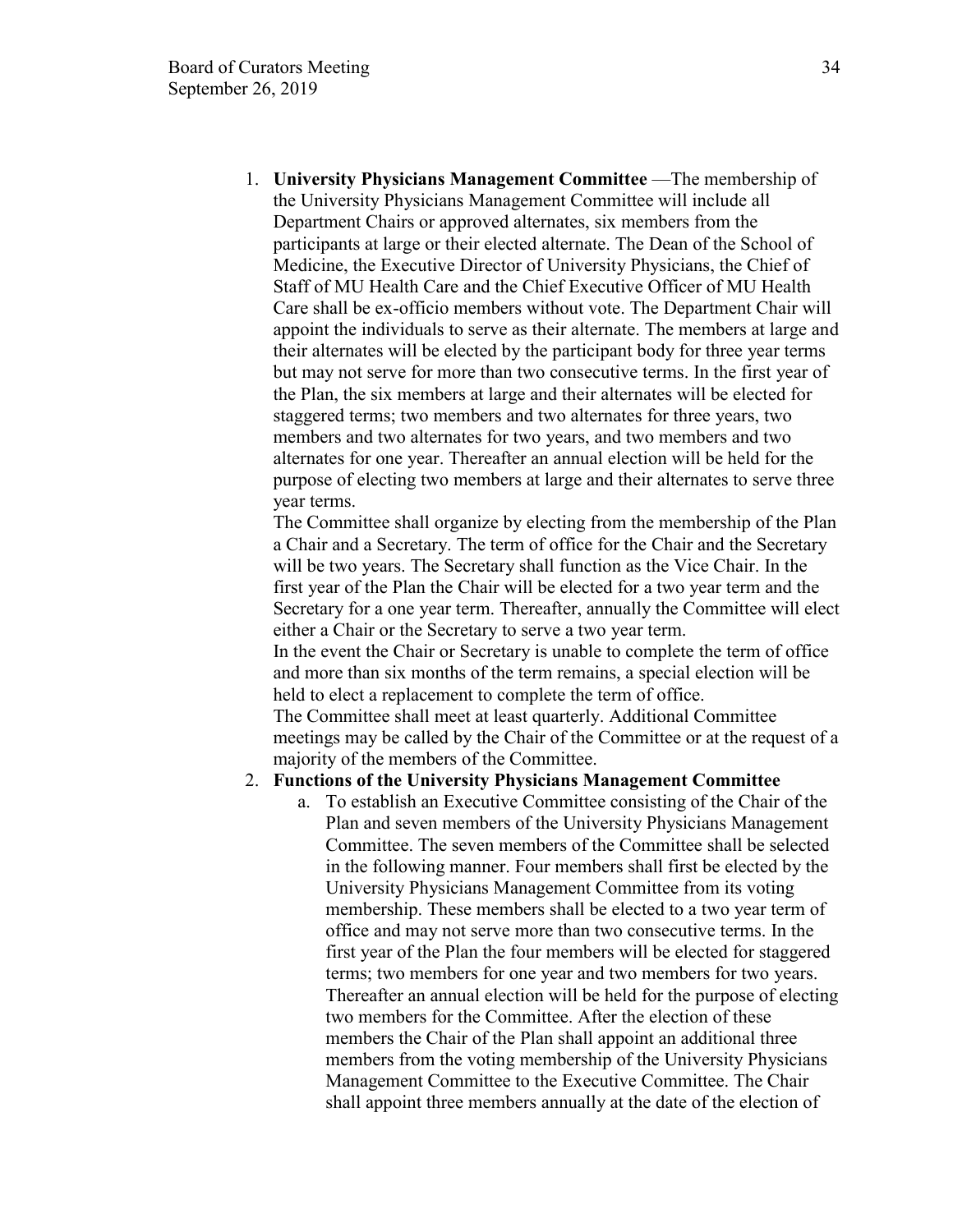the other Committee members. There shall be no restrictions on the number of terms an appointee of the Chair may serve. The Executive Committee is to review and recommend items for the agenda of the University Physicians Management Committee and to review other items as deemed necessary by the Chair or the University Physicians Management Committee.

- b. To review the functioning of the Plan to assure it is meeting the objective of the Plan.
- c. To annually review the operating costs of the Plan and the appropriateness of individual expenditures. It shall make any appropriate recommendations for changes in the operation of the Plan to the University.
- d. To recommend the hiring and be responsible for the administrative direction of the Executive Director of University Physicians in accordance with University Policy and Personnel guidelines.
- e. To develop and recommend such detailed policies and procedures as necessary to assure the effective implementation and operation of the Plan to the University.
- f. To make recommendations for revision of the Plan to the Participants.
- g. To recommend the budget for the costs of operation of the Plan including the amount of the Deduction Rate or Rates to the University.
- h. To initiate and approve professional fees schedules of the participants with the advice of the Clinical Department Chair.
- i. To discharge such other duties necessary to the efficient operation of the Plan and Committee.
- 3. **Participant Body**—The participant body will consist of all Plan participants, each with one vote, and will meet for the following reasons:
	- a. To elect the University Physicians Management Committee members at large and their alternates.
	- b. To vote on recommended revisions of the Plan.
	- c. For business as called by the Chair of the Committee.
	- d. As petitioned by 20% of the voting body to consider issues and develop recommendations for the Committee.
	- e. To consider business referred by 2/3 vote of the Committee. The Participant Body shall meet annually, as provided below, and at such other times as appropriate. Written notices giving the date, hour and place of all meetings shall be given to all participants in the Plan by the Committee Chair at least 15 days prior to the meeting date. The Committee Chair will preside and in their absence the Vice-Chair. Fifty percent (50%) of the Plan Participants shall constitute a quorum and a majority vote of those present and voting shall be required to conduct business, except voting to approve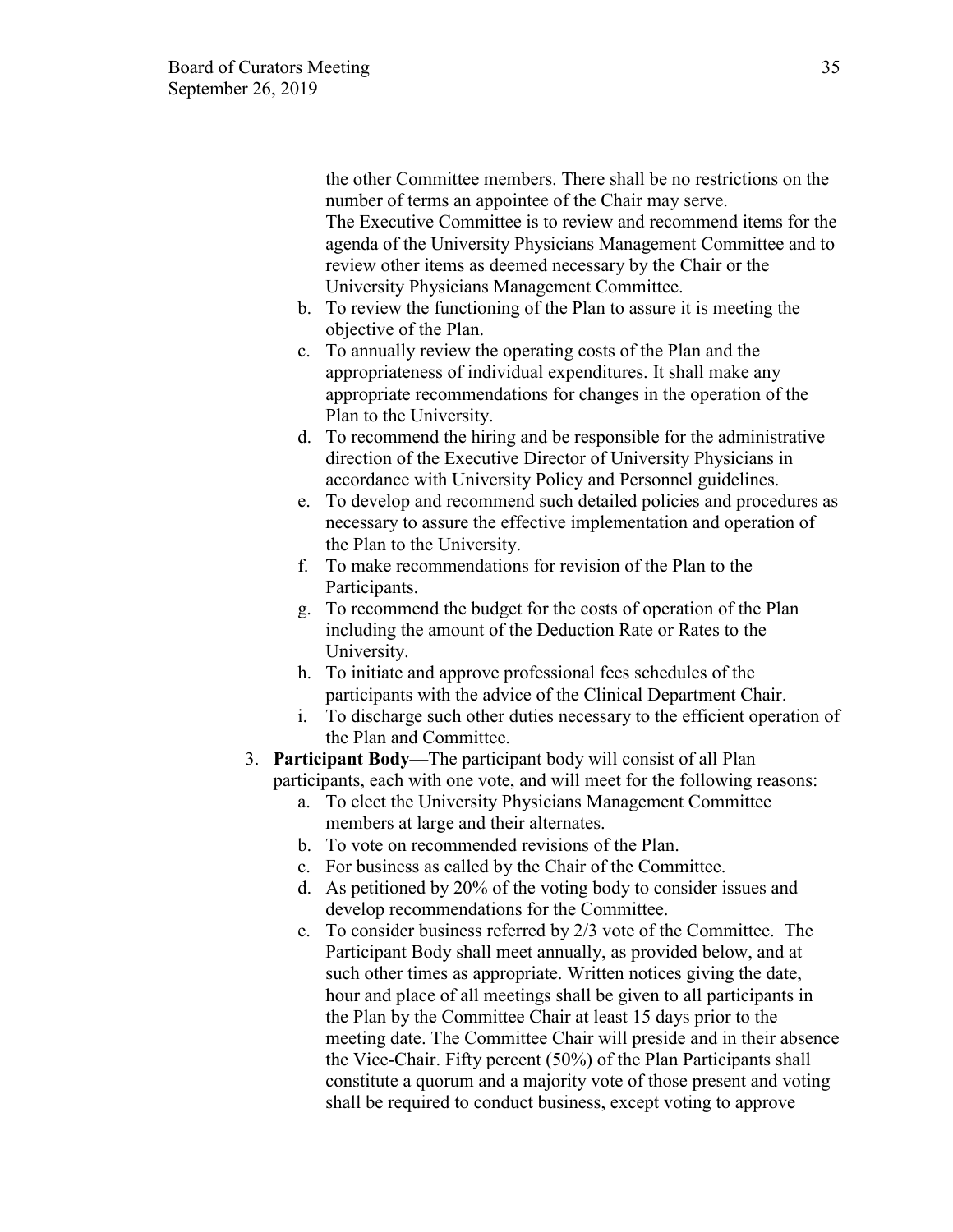recommendations for revisions of the Plan shall follow Section 440.040 I. of the document.

- 4. **Annual Meeting**—In May of each year, the Chair of the Committee shall call a meeting of all participants in the Plan for the purpose of electing two committee representatives from the membership at large and conducting other business as appropriate. Nominations shall be made from the floor. Voting for the Committee shall be by secret ballot. No more than two members at large may be from the same Department. In the event a quorum is not present the Chair shall reschedule the meeting to a definite date and hour, but not more than ten days hence and written notice of such meeting shall be given to all participants in the Plan; or the Chair may, at their discretion, direct that the election be held by mail or electronic ballot, in which event a ballot shall be sent to each participant of the Plan and the participants receiving the highest number of votes cast shall be elected the representative of the Committee.
- I. **Revision of the Plan** —The University Physicians Management Committee shall take all recommendations for revision of the Plan to the Plan participants. The Chair of the Committee shall call a meeting of all participants and the Plan for the purpose of voting on the proposed revisions of the Plan. A two-thirds affirmative vote of a 50% quorum shall be required for revisions to the Plan. Voting for the revisions shall be by secret ballot. In the event a quorum is not present the Chair shall reschedule the meeting to a definite date and hour, but not more than ten days hence, and written notices of such meeting shall be given to all participants in the Plan; or the Chair may at their discretion direct that the revision be voted on by mail or electronic ballot in which even a ballot shall be sent to each participant in the Plan. If approved the proposed revisions shall be forwarded through the Dean, Chancellor, and President, to the Board of Curators for their approval.
- J. **Appeal Process for the Individual** —Any participant(s) perceiving unfair treatment under the provisions of the Plan may request a hearing before the University Physicians Management Committee. The request must be in writing to the Chair of the Committee. The Chair will call a special meeting of the Committee in not less than ten days nor more than thirty days following receipt of the request. The participant(s) and the Committee may be represented by legal counsel at the hearing. A report of the hearing along with recommendations for action will be prepared by the University Physicians Management Committee for the Chancellor. Copies of the report and recommendation will be provided the participant, their Department Chair, and the Dean, all of whom will offer their comments directly to the Chancellor who shall make the final decision.
- K. **Professional Charges**—Each participant may review their schedule of fees and recommend any changes to the Section/Division Chief, Departmental Chair and the Committee. It shall be the responsibility of the Committee to recommend general operating policies under which professional fees will not be billed to the patient or third party.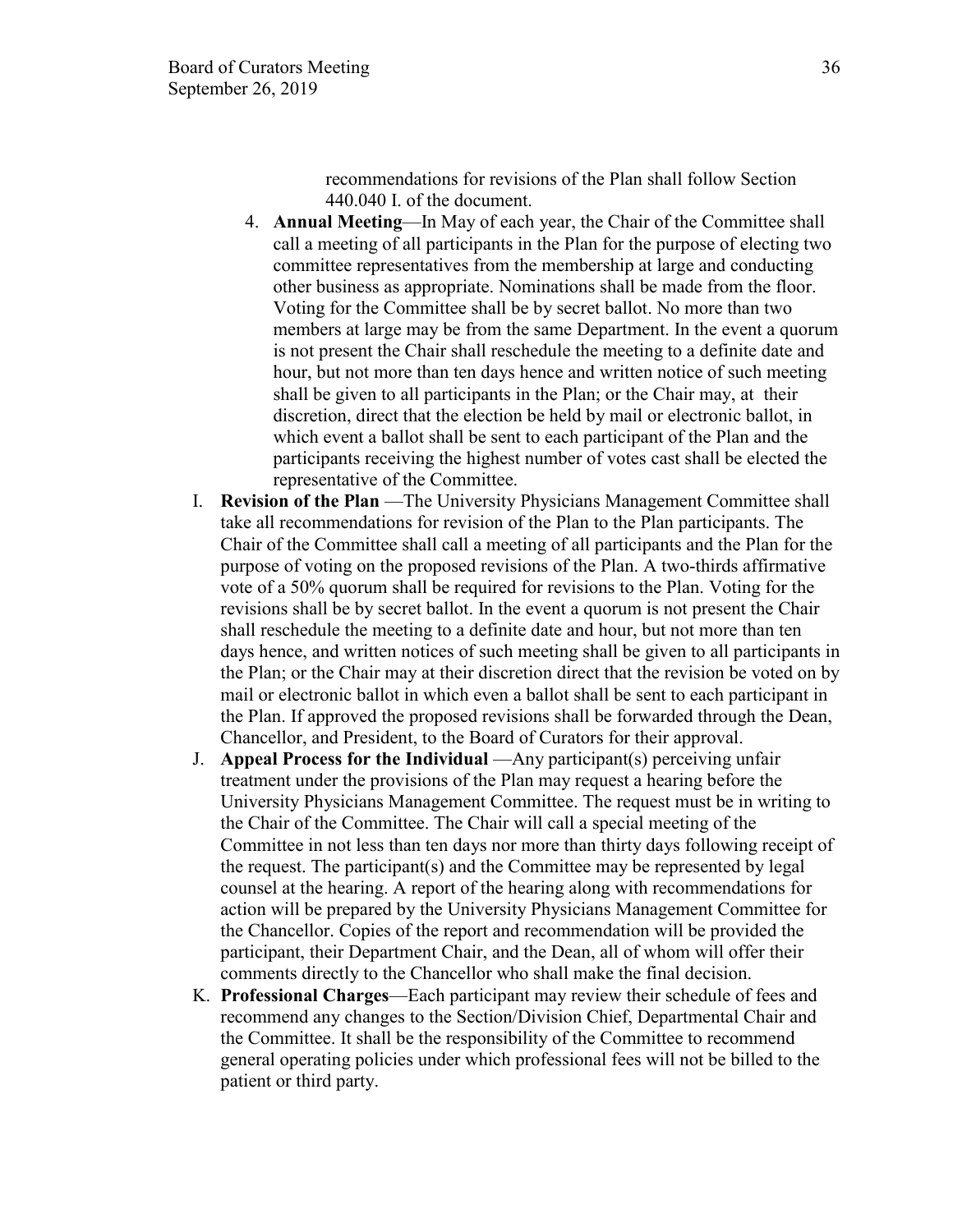L. **Billing and Collection of Professional Fees** —All professional charges will be initiated and signed by the provider of the service and submitted to the University Physicians Business Office for processing. Billing for professional charges will be distinct from other services and will indicate the name of a participant or group of participants of the Plan. Fees collected shall be credited to the account of the participant or participants rendering the services for which the fee is collected as otherwise provided for in the Plan.

When it is clearly the intent of the payor to satisfy a specific portion of the patient's obligation to the Health Sciences Center, the monies received will be deposited in the account or accounts corresponding to the payor intent. In those instances where the intent of the payor is unclear, University Physicians Management Committee procedures for the allocation of monies received to the proper account shall apply.

In the instance of contractual agreements, special billing arrangements may be accomplished through other mechanisms as provided for in the contractual agreement.

- M. **Retirement and Other Staff Benefits**—For the purposes of determining average regular annual salary of a plan participant under a University retirement plan and for purposes of determining regular salary of a plan participant for other staff benefits such as life insurance and disability insurance the base salary as provided in 440.040 F. of this plan shall be used and incentive salary under 440.040 G. of this plan shall be excluded.
- N. **Special Situations**—All fees for professional services rendered by a plan participant are assigned to The Curators of the University of Missouri, and a plan participant shall at no time have any ownership interest in uncollected fees. For situations described below the disposition of uncollected fees and payments to a plan participant shall be made in accordance with this section.
	- 1. **Termination of Employment - Voluntary or Involuntary** —Upon termination or resignation of employment a plan participant shall be entitled to receive salary payments in accordance with their current salary contract for services rendered to the effective date of termination or resignation. Incentive salary, if any, will be based upon fees earned and collected at the effective date of termination or resignation; provided that, if the plan participant resigns, the plan participant shall provide written notice to the participant's Department Chair sixty (60) days before the effective date of the resignation to receive incentive salary for the final incentive period during the participant's employment. If the plan participant provides less than 60 days advance written notice of resignation to the Department Chair, the plan participant shall not receive incentive salary for the final incentive period during the participant's employment unless the Department Chair for the plan participant waives the 60 day notice requirement. Uncollected fees at the effective date of termination or resignation which are subsequently collected shall be allocated to the departmental base salary pool (Section 440.040 F.3) after deductions for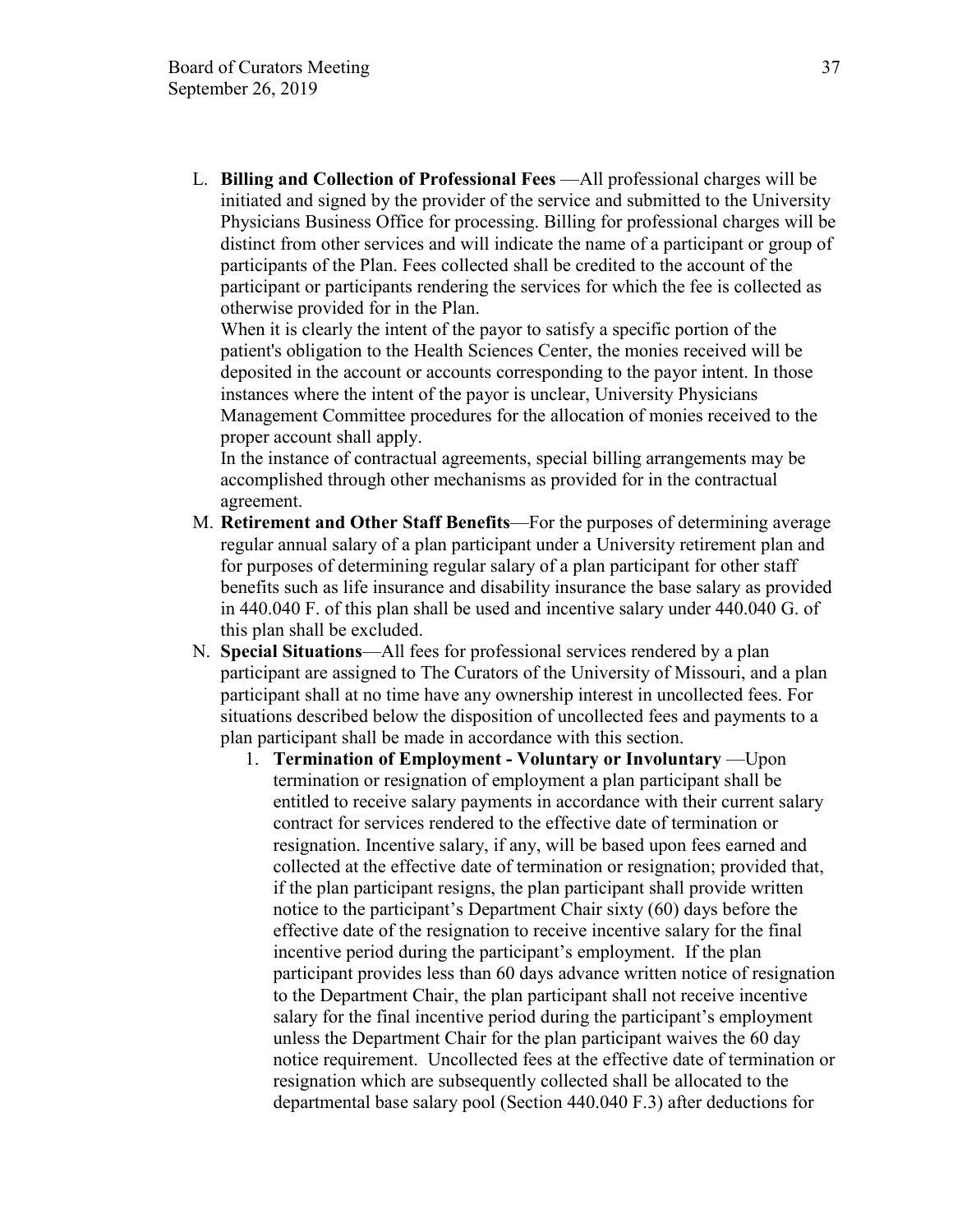the cost of operation of the plan (Section 440.040 E.1) School of Medicine Account (Section 440.040 E.2), and Departmental Account (Section 440.040 E.3).

- 2. **Death or Disability of a Plan Participant** —Upon the death or disability of a plan participant there shall be paid to the participant or the participant's estate all salary payments then due in accordance with their current salary contract for services rendered to the date of death or disability. Incentive salary, if any, will be based upon fees earned and collected at the date of death or disability. In addition there shall be paid to the participant or the deceased participant's estate an amount equal to the participant's incentive salary based on uncollected fees at the time of their death or disability, reduced by the amount of such fees that are not in disability. Reasonable efforts shall be taken to collect all such accounts within the six month period. This additional payment shall be made to the participant or the estate of the deceased participant as soon after the end of the six month period as is practicable. Income from any fees uncollected at the end of the six month period which are subsequently collected shall be allocated to the departmental base salary pool (Section 440.040 F.3), School of Medicine Account (Section 440.040 E.2), and Departmental Account (Section 440.040 E.3).
- 3. **Termination of Plan Participation** —If the plan participant ceases to generate income from professional fees he will no longer be a participant in the plan. The effective day off the termination of their participation shall be recommended by the Department Chair subject to review by the Committee, and determined by the Dean. On termination of their participation, income from any uncollected fees which are subsequently collected shall be allocated to the departmental base salary pool (Section 440.040 F.3), School of Medicine Account (Section 440.040 E.2), and Departmental Account (Section 440.040 E.3).
- O. **Fiscal Year and Transition**—The fiscal year of the Plan shall be the fiscal year of MU. Unencumbered balances in all accounts shall be carried forward to the succeeding year.

 Upon implementation of this Plan, current departmental and Dean's Office accounts will become part of the new departmental, sectional/divisional, or School of Medicine Dean's Office account as appropriate or as otherwise specified in this Plan.

P. **Assignment of Fees**—Each Participant shall annually execute an assignment in a form to be approved by the Executive Committee of the University Physicians Management Committee. For fiscal year 2018, the assignment form shall be substantially similar to the following form:

#### **ASSIGNMENT**

#### **09/01/20\_\_ through 08/31/20\_\_**

In consideration of my employment by The Curators of the University of Missouri and the salary payments described in this Plan, I hereby assign to The Curators of the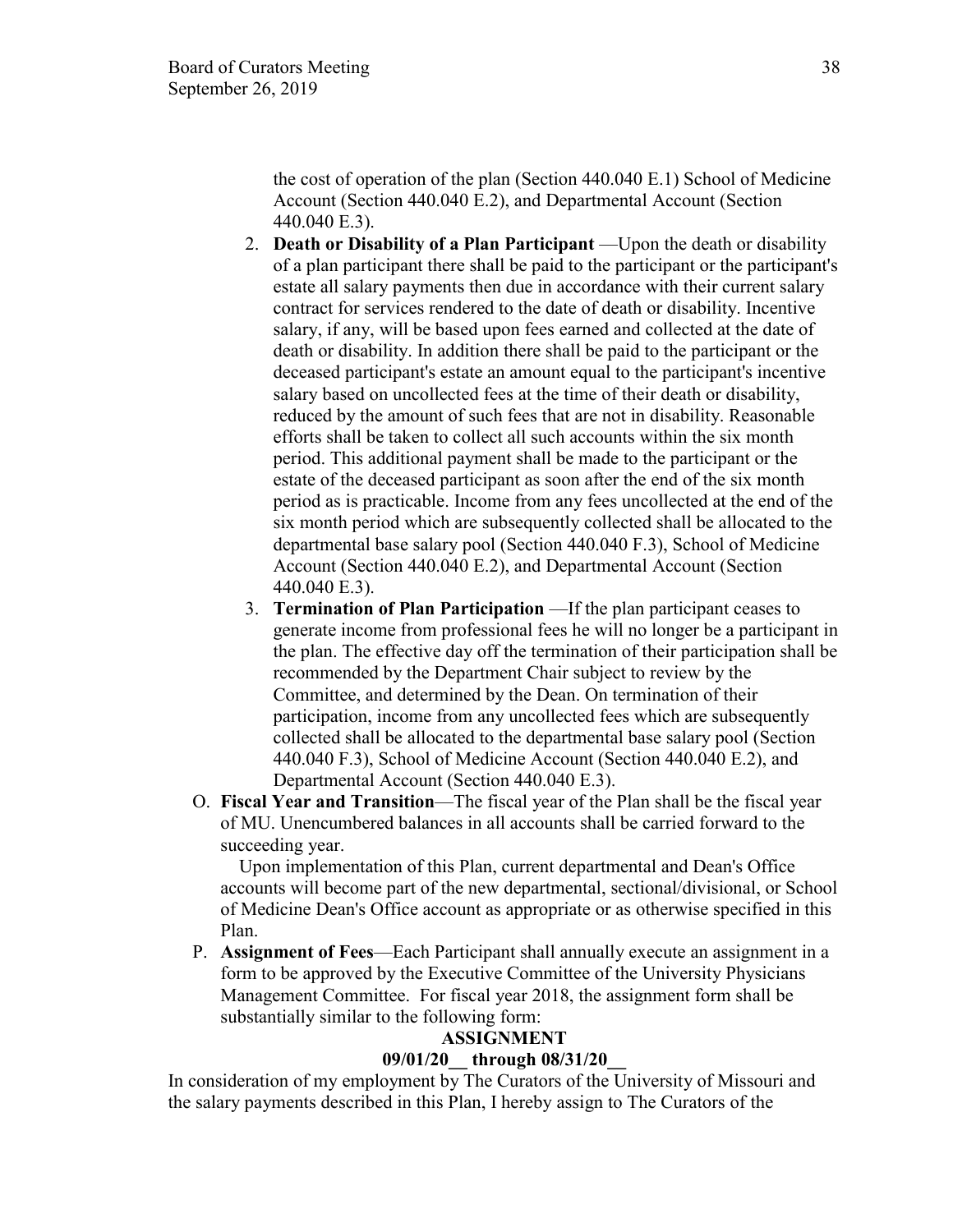University of Missouri all Plan Income, as defined by the University Physicians Medical Practice Plan. This assignment shall be an absolute assignment, subject only to the conditions that the fees charged by me shall not be altered, except as provided in the rules and regulations establishing said Plan.

I further agree that all monies received by me for such services shall be promptly turned over to the Business Office of University Physicians and all checks made payable to me for such fees shall be promptly endorsed and delivered to said Business Office. It is distinctly understood that this assignment applies only to the income specifically identified in the University Physicians Medical Practice Plan.

In consideration of my being permitted to participate in the University Physicians Practice Plan, I agree to fully cooperate therein and comply with all the rules and regulations of the Plan and my Department**.** I acknowledge receipt of the attached materials regarding billing, documentation, and compliance policies for rendering professional services.

I agree that I will comply with all applicable billing and documentation policies, including but not limited to those outlined in the Teaching Physician Regulations of the Centers for Medicare and Medicaid Services (CMS). Further, I agree to participate in the mandatory education programs on billing and documentation that are provided by the University Physicians Medical Practice Plan.These education programs will include regular and periodic reviews of billing and documentation practices and focused education with follow-up billing and documentation audit for any deficiencies identified. I understand that if deficiencies in compliance are identified after my participation in focused education, a comprehensive audit of my billing and documentation will be conducted at my expense and I may be subject to loss of eligibility for incentive income and other corrective actions specified in the University Physicians policies. I understand that failure to comply with these requirements may result in suspension of billing privileges, and may include disciplinary action by The Curators of the University of Missouri.

\_\_\_\_\_\_\_\_\_\_\_\_\_\_\_\_\_\_\_\_\_\_\_\_\_ \_\_\_\_\_\_\_\_\_\_\_\_\_\_\_\_\_\_\_\_\_\_\_\_\_\_

\_\_\_\_\_\_\_\_\_\_\_\_\_\_\_\_\_\_\_\_\_\_\_\_\_ \_\_\_\_\_\_\_\_\_\_\_\_\_\_\_\_\_\_\_\_\_\_\_\_\_\_

Participant's Printed Name Department

Participant's Signature Division

Date

**Attachments:** Introduction, Policy Statement, Definitions

 $\overline{\phantom{a}}$  ,  $\overline{\phantom{a}}$  ,  $\overline{\phantom{a}}$  ,  $\overline{\phantom{a}}$  ,  $\overline{\phantom{a}}$  ,  $\overline{\phantom{a}}$  ,  $\overline{\phantom{a}}$  ,  $\overline{\phantom{a}}$  ,  $\overline{\phantom{a}}$  ,  $\overline{\phantom{a}}$  ,  $\overline{\phantom{a}}$  ,  $\overline{\phantom{a}}$  ,  $\overline{\phantom{a}}$  ,  $\overline{\phantom{a}}$  ,  $\overline{\phantom{a}}$  ,  $\overline{\phantom{a}}$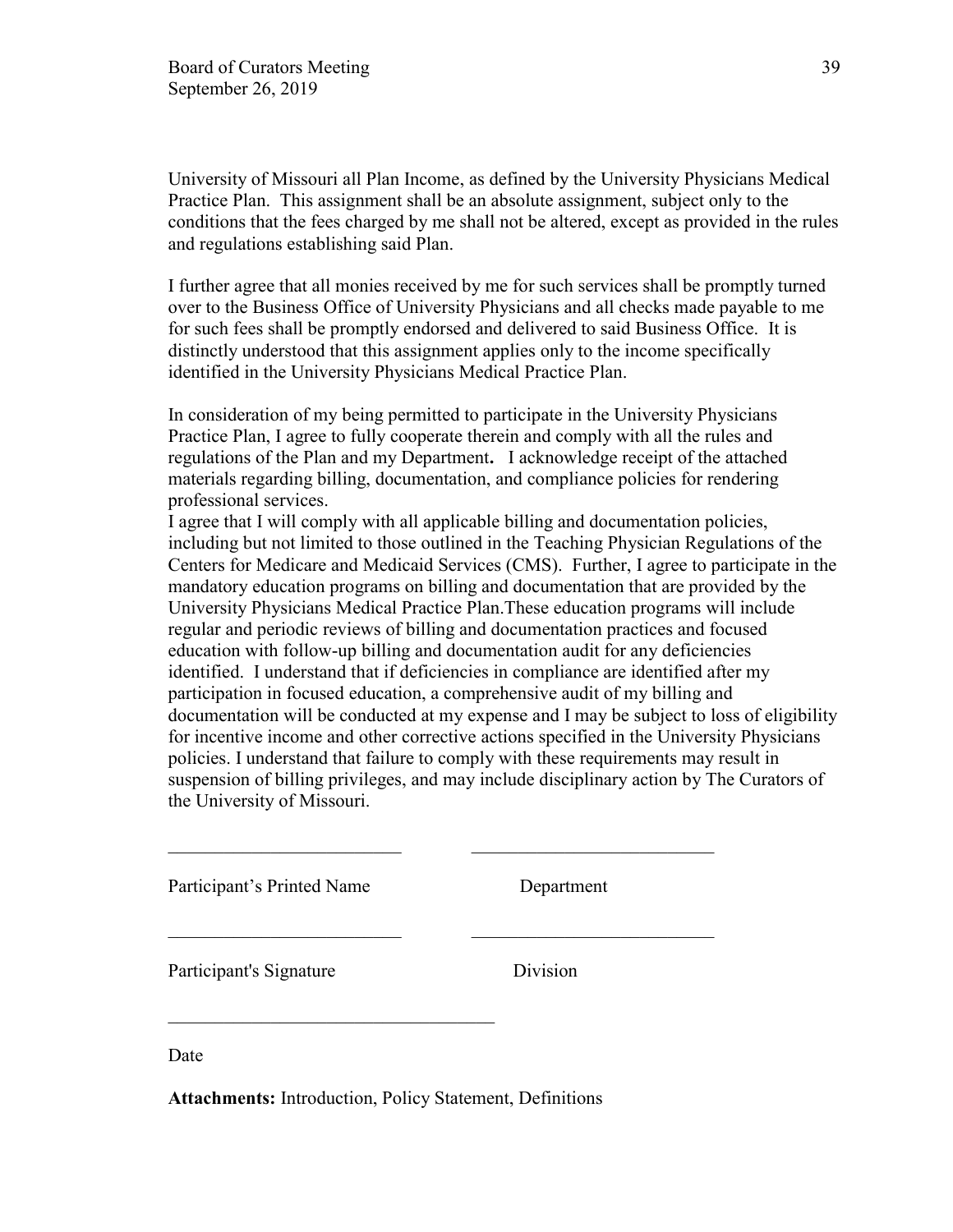# **Medicare Claims Processing Manual Chapter 12 - Physicians/Nonphysician Practitioners CMS Carrier Manual:**

http://www.cms.govegulations-and-Guidance/Guidance/Manuals/downloads/clm104c12.pdf

# **The University of Missouri Health System's Integrity and Compliance Program and Code of Conduct:**

https://mymuhealth.org/body\_sub.cfm?id=3123&fr=true

### **Guidelines for Teaching Physicians, Interns, and Residents:**

http://www.cms.gov/Outreach-and-Education/Medicare-Learning-Network-MLN/MLNProducts/Downloads/Teaching-Physicians-Fact-Sheet-ICN006437.pdf

#### **HIPAA Confidentiality:**

http://www.ama-assn.org/ama/pub/physician-resources/solutions-managing-yourpractice/coding-billing-insurance/hipaahealth-insurance-portability-accountabilityact.page

#### **Chapter 520: Benefit Programs**

#### **520.010 Benefit Programs**

Bd. Min. 4-10-15; Amended Bd. Min. 09-26-19.

1. **Introduction** – The University's benefits include the medical, dental, long term disability plans and various other insurance benefits available to faculty and staff, retirees, former employees, and their dependents (hereafter "Participants") as described in the respective benefits plan documents. The following sections of the Collected Rules and Regulations are being replaced by this new policy statement: Sections 500.010, 510.010, 540.010 and 550.010. The voluntary and defined contribution retirement plans previously contained in Sections 530.030, 570.010, 580.010 and 590.010 of the Collected Rules and Regulations are being replaced by this new policy statement. However, the University's Retirement, Disability and Death Benefit Plan contained in Section 530.010 of the Collected Rules and Regulations is not being replaced or otherwise affected by this policy statement. The cost for the covered benefit plans, various other insurance benefits and the covered voluntary and defined contribution retirement plans are funded with contributions by the University and contributions and/or premiums paid by Participants. The University determines the contribution and premium amounts on an annual basis considering the costs required to provide and administer the benefits. The University also provides other benefits programs on a voluntary participation basis including educational assistance, wellness, employee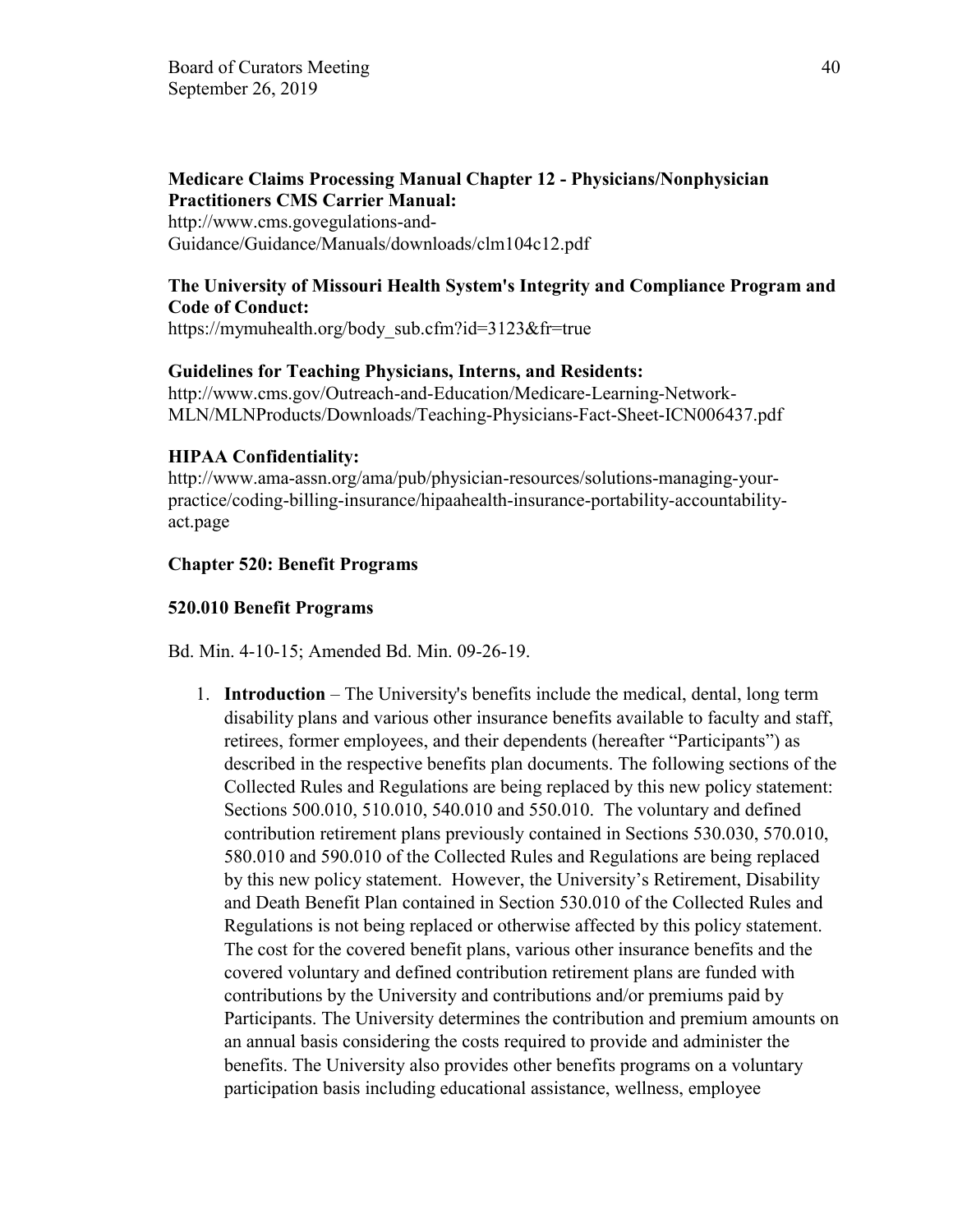assistance program, and leave benefits to support the work-life balance and other needs of eligible Participants. Together, all of these benefits are considered the Total Rewards offered by the University. This benefits policy provides direction for the provision, selection and administration of the covered benefits programs.

- 2. **Objectives** *–* It is the University's intention to provide competitive benefits programs that are valued by current and prospective faculty and staff. The definitions pertaining to benefit eligibility are contained in Section 320.050 of the Collected Rules and Regulations or in the respective benefit plan documents.
- 3. **Faculty, Staff and Retiree Involvement –** An advisory committee, appointed by the Associate Vice President and Chief Human Resources Officer (CHRO), shall serve in an advisory capacity in matters related to benefits programs and in the treatment of pay and benefits as interrelated parts of the University's overall Total Rewards. The advisory committee shall be comprised of at least 12 members. Committee membership shall consist of a faculty and a staff member from each campus, a hospital representative and a retiree representative appointed by the CHRO from nominations by the campuses, retiree associations and selfnominations. The CHRO may appoint additional at large members and the Committee Chair at his/her discretion. In making the committee appointments the CHRO will strive to appoint members to represent the various University constituencies. The Committee may study, consider and make recommendations to the CHRO regarding proposed revisions to, modifications of, additions to, or deletions from benefits programs covered by this policy statement. This advisory role does not include the selection or management of vendors, plan investments or other administrative responsibilities; however, members may provide input on program design as related to the needs of Participants, provide feedback on communication and education, and advise in other areas.
- 4. **University Financial Support of Benefits Programs** The University will contribute to the cost of the covered benefit programs (medical, dental, disability, and life) as well as covered voluntary and defined contribution retirement plans and leave programs. The University may develop, administer and support other benefits programs that are not contributed to by the University but that provide competitive, affordable and accessible programs valued by faculty and staff.
- 5. **Evaluation** The benefits programs will be audited and/or evaluated as appropriate to ensure efficient and effective administration, service, and pricing.
- 12. Amendments to the Collected Rules and Regulations 530.010 Retirement, Disability & Death Benefit Plan and Additional Retirement Plans to Provide Additional Points of Clarification as Identified During Implementation of the Defined Contribution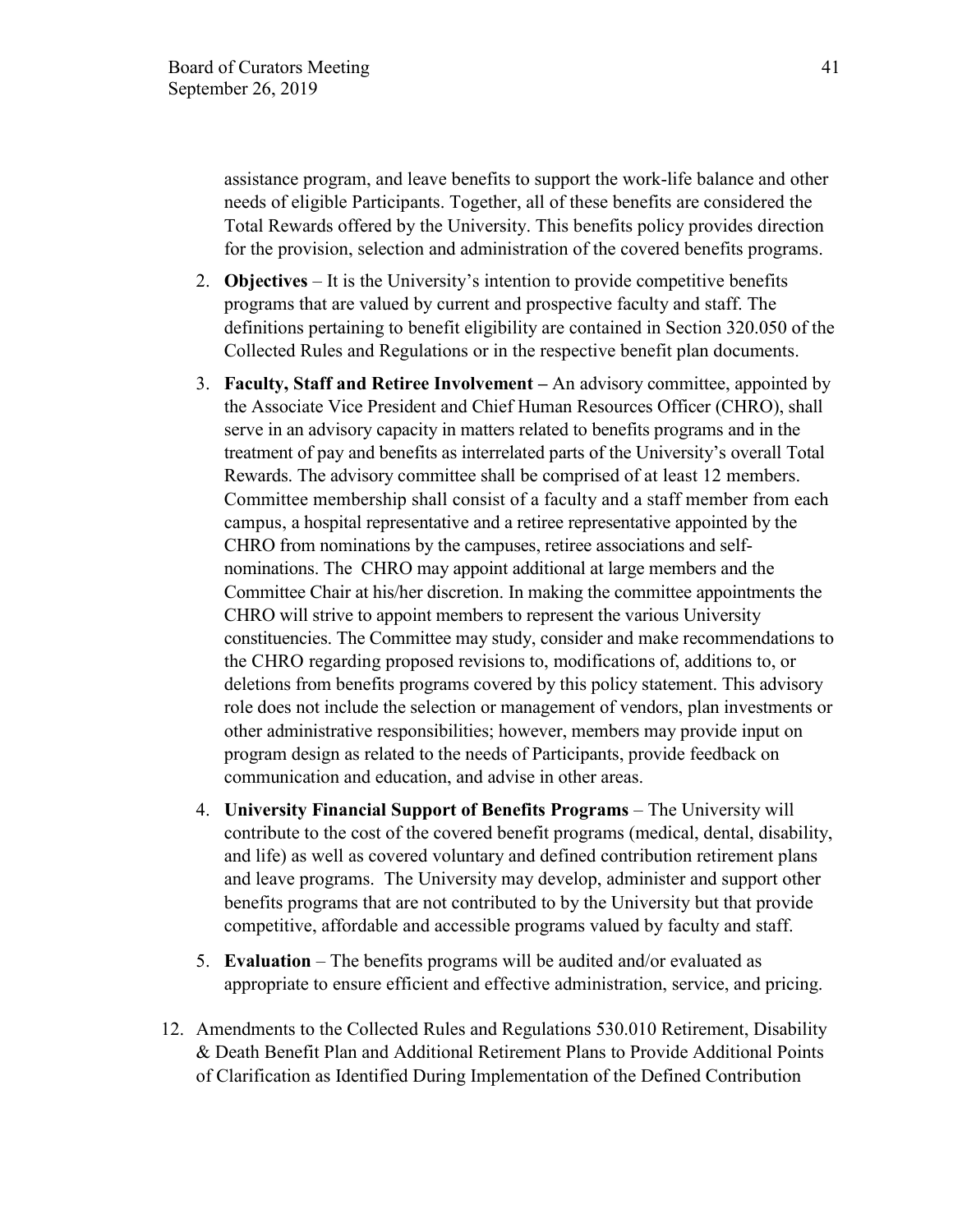Retirement Plan (Complete Plan documents are on file in the Human Resources  $Office) -$ 

|                                                                    | <b>Amendment to Retirement, Disability and Death Benefit Plan</b>  |  |  |
|--------------------------------------------------------------------|--------------------------------------------------------------------|--|--|
| <b>Section 530.010.C.6</b>                                         |                                                                    |  |  |
| <b>Current with Changes</b>                                        | <b>Proposed</b>                                                    |  |  |
| <b>DETERMINATION OF SERVICE</b><br>C.                              | <b>DETERMINATION OF SERVICE</b><br>$\mathbf{C}$ .                  |  |  |
| <b>CREDIT</b>                                                      | <b>CREDIT</b>                                                      |  |  |
|                                                                    |                                                                    |  |  |
| <b>6. Leaves of Absence -- Except as</b>                           | <b>6. Leaves of Absence -- Except as</b>                           |  |  |
| provided in this section $(C.6.)$                                  | provided in this section $(C.6.)$                                  |  |  |
| periods of leaves of absence                                       | periods of leaves of absence                                       |  |  |
| shall not be taken into account as                                 | shall not be taken into account as                                 |  |  |
| Service Credit but shall not be                                    | Service Credit but shall not be                                    |  |  |
| constitute<br>deemed<br>to<br>an                                   | deemed<br>constitute<br>to<br>an                                   |  |  |
| interruption of the period of<br>Military leaves<br>service.<br>οf | interruption of the period of<br>Military leaves<br>service.<br>of |  |  |
| absence as a Member of the                                         | absence as a Member of the                                         |  |  |
| Armed Forces of the United                                         | Armed Forces of the United                                         |  |  |
| States, provided such Member is                                    | States, provided such Member is                                    |  |  |
| reemployed by the University                                       | reemployed by the University                                       |  |  |
| within the period of time for                                      | within the period of time for                                      |  |  |
| which<br>such<br>Member's                                          | which<br>such<br>Member's                                          |  |  |
| reemployment<br>rights<br>are                                      | reemployment<br>rights<br>are                                      |  |  |
| guaranteed under federal law,                                      | guaranteed under federal law,                                      |  |  |
| extension of sick leave without                                    | extension of sick leave without                                    |  |  |
| pay, leaves of absence granted in                                  | pay, leaves of absence granted in                                  |  |  |
| accordance with the Family                                         | accordance with the Family                                         |  |  |
| Medical Leave Act for which a                                      | Medical Leave Act for which a                                      |  |  |
| member receives<br>full-time                                       | receives<br>full-time<br>member                                    |  |  |
| from<br>compensation<br>the                                        | from<br>the<br>compensation                                        |  |  |
| University, and furloughs, and                                     | University,<br>furloughs,<br>and                                   |  |  |
| administrative leaves shall be                                     | administrative leaves shall be                                     |  |  |
| taken into account as Service                                      | taken into account as Service                                      |  |  |
| Credit.                                                            | Credit.                                                            |  |  |
| Effective December 12, 1994,                                       | Effective December 12, 1994,                                       |  |  |
| notwithstanding any other                                          | notwithstanding any other                                          |  |  |
| provision of this Plan to the                                      | provision of this Plan to the                                      |  |  |
| contrary, contributions, benefits                                  | contrary, contributions, benefits                                  |  |  |
| and service credit with respect                                    | and service credit with respect                                    |  |  |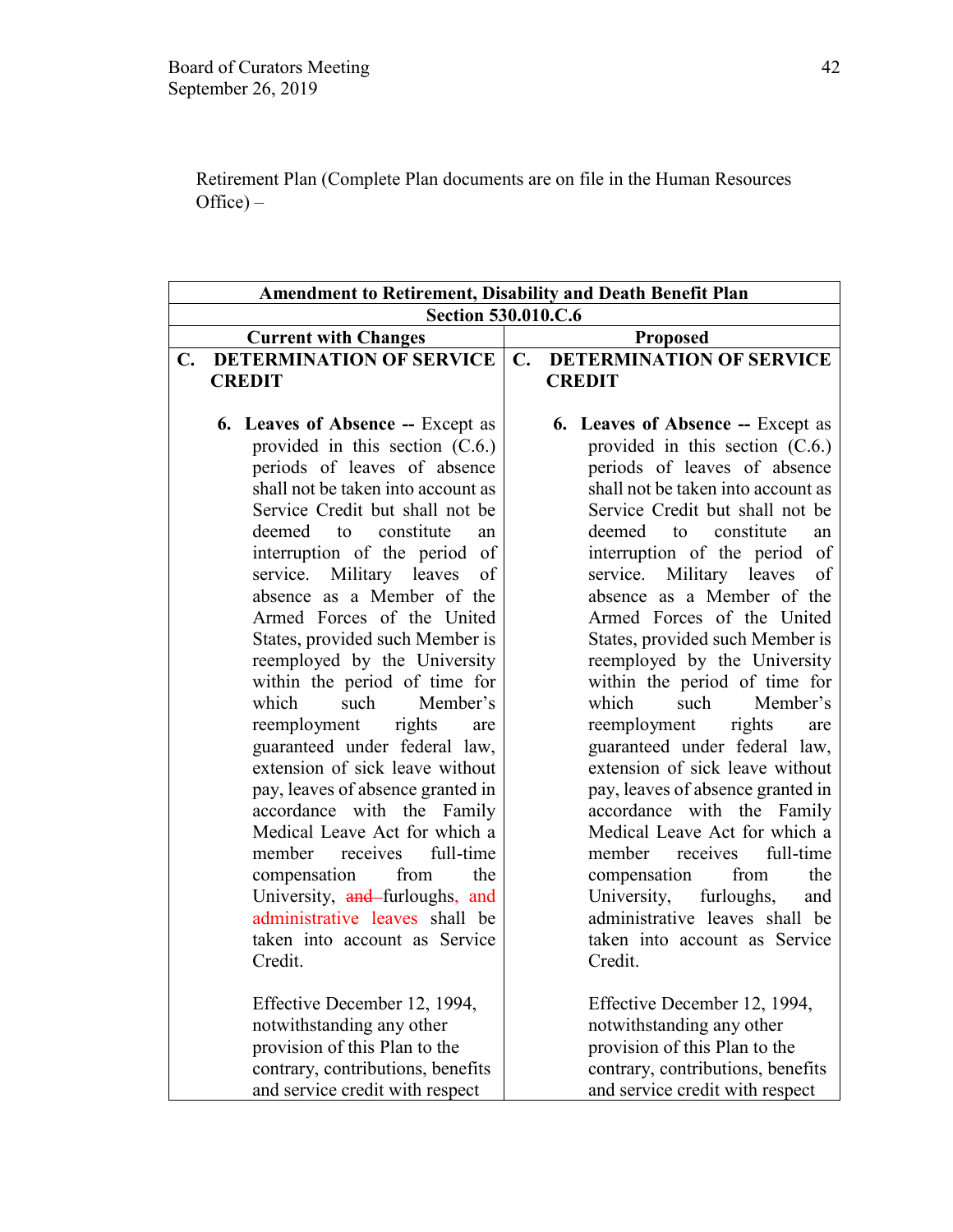| to qualified military service will | to qualified military service will |
|------------------------------------|------------------------------------|
| be provided in accordance with     | be provided in accordance with     |
| Section $414(u)$ of the Internal   | Section $414(u)$ of the Internal   |
| Revenue Code.                      | Revenue Code.                      |
| Seasonal leaves (not to exceed     | Seasonal leaves (not to exceed     |
| three months per contract year),   | three months per contract year),   |
| shall be taken into account as     | shall be taken into account as     |
| Service Credit only if the         | Service Credit only if the         |
| Member returns to active full-     | Member returns to active full-     |
| time employment at the             | time employment at the             |
| University immediately             | University immediately             |
| following the termination of the   | following the termination of the   |
| seasonal leave of absence and      | seasonal leave of absence and      |
| such leave was required by the     | such leave was required by the     |
| University based on the            | University based on the            |
| seasonal nature of the             | seasonal nature of the             |
| Member's position.                 | Member's position.                 |
| Sabbatical leaves, research        | Sabbatical leaves, research        |
| leaves, and development leaves     | leaves, and development leaves     |
| shall be taken into account as     | shall be taken into account as     |
| Service Credit only if the         | Service Credit only if the         |
| Member returns to active           | Member returns to active           |
| employment at the University       | employment at the University       |
| no later than the beginning of     | no later than the beginning of     |
| the next Contract Year             | the next Contract Year             |
| following such leave and           | following such leave and           |
| subsequently holds a Full-Time     | subsequently holds a Full-Time     |
| Appointment for a minimum of       | Appointment for a minimum of       |
| one $(1)$ year. The provisions of  | one $(1)$ year. The provisions of  |
| this paragraph, however, will be   | this paragraph, however, will be   |
| waived for a Member who            | waived for a Member who            |
| retires under the provisions of    | retires under the provisions of    |
| Sections 530.010.E.2.c. and        | Sections 530.010.E.2.c. and        |
| 530.010.G.7.                       | 530.010.G.7.                       |
|                                    |                                    |

| <b>Amendment to Retirement, Disability and Death Benefit Plan</b> |                                                    |  |
|-------------------------------------------------------------------|----------------------------------------------------|--|
| Section 530.010.D.3(b)                                            |                                                    |  |
| <b>Current with Changes</b>                                       | <b>Proposed</b>                                    |  |
|                                                                   | DETERMINATION OF FINAL   D. DETERMINATION OF FINAL |  |
| <b>AVERAGE SALARY</b>                                             | <b>AVERAGE SALARY</b>                              |  |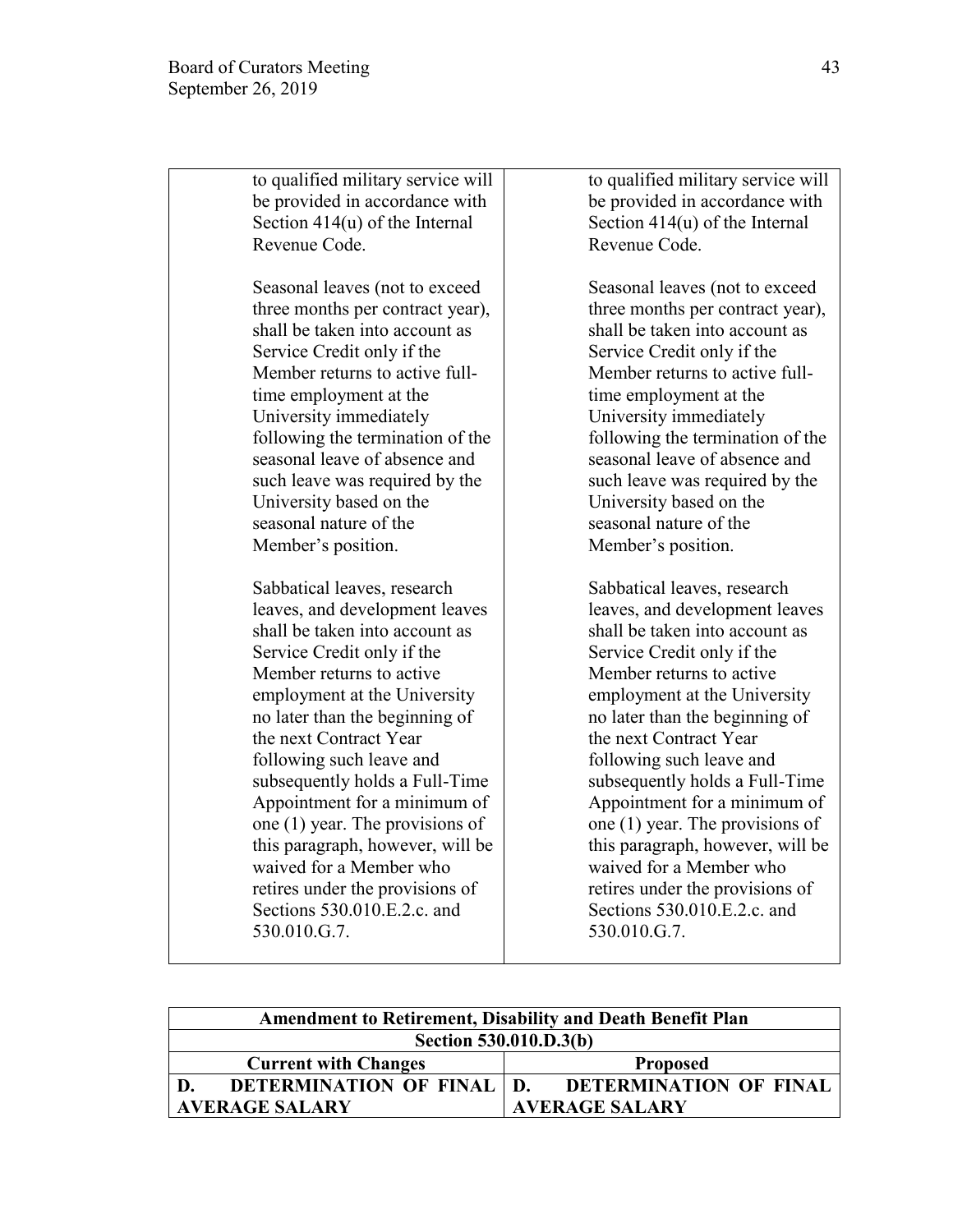| 3. |               | <b>Calculation of Final</b><br><b>Average Regular Salary</b>                                                                                                                                                                                                                                                                                                                                                                 | 3. |               | <b>Calculation of Final</b><br><b>Average Regular Salary</b>                                                                                                                                                                                                                                                                                                                                                                 |
|----|---------------|------------------------------------------------------------------------------------------------------------------------------------------------------------------------------------------------------------------------------------------------------------------------------------------------------------------------------------------------------------------------------------------------------------------------------|----|---------------|------------------------------------------------------------------------------------------------------------------------------------------------------------------------------------------------------------------------------------------------------------------------------------------------------------------------------------------------------------------------------------------------------------------------------|
|    | a.            | For the purpose of<br>determining the<br><b>Retirement Benefits</b><br>of a Qualified<br>Member in<br>accordance with<br>Section 530.010.F.,<br>a Member's Final<br>Average Regular<br>Salary shall be the<br>average of the<br>Salary earned by<br>such Member<br>during the five $(5)$<br>consecutive Salary<br>Years during such<br>Member's total<br>years of<br>employment for<br>which such average<br>is the highest. |    | a.            | For the purpose of<br>determining the<br><b>Retirement Benefits</b><br>of a Qualified<br>Member in<br>accordance with<br>Section 530.010.F.,<br>a Member's Final<br>Average Regular<br>Salary shall be the<br>average of the<br>Salary earned by<br>such Member<br>during the five $(5)$<br>consecutive Salary<br>Years during such<br>Member's total<br>years of<br>employment for<br>which such average<br>is the highest. |
|    | $\mathbf b$ . | For the purpose of<br>determining the<br>five $(5)$ consecutive<br>Salary Years during<br>which a Member's<br>Salary is the<br>highest, Salary<br>Years that are<br>separated by a<br>termination of<br>employment,<br>periods of<br>sabbatical leave,<br>research leave,<br>development leave,<br>administrative<br>leave or leave of                                                                                       |    | $\mathbf b$ . | For the purpose of<br>determining the<br>five $(5)$ consecutive<br>Salary Years during<br>which a Member's<br>Salary is the<br>highest, Salary<br>Years that are<br>separated by a<br>termination of<br>employment,<br>periods of<br>sabbatical leave,<br>research leave,<br>development leave,<br>administrative<br>leave or leave of                                                                                       |

Τ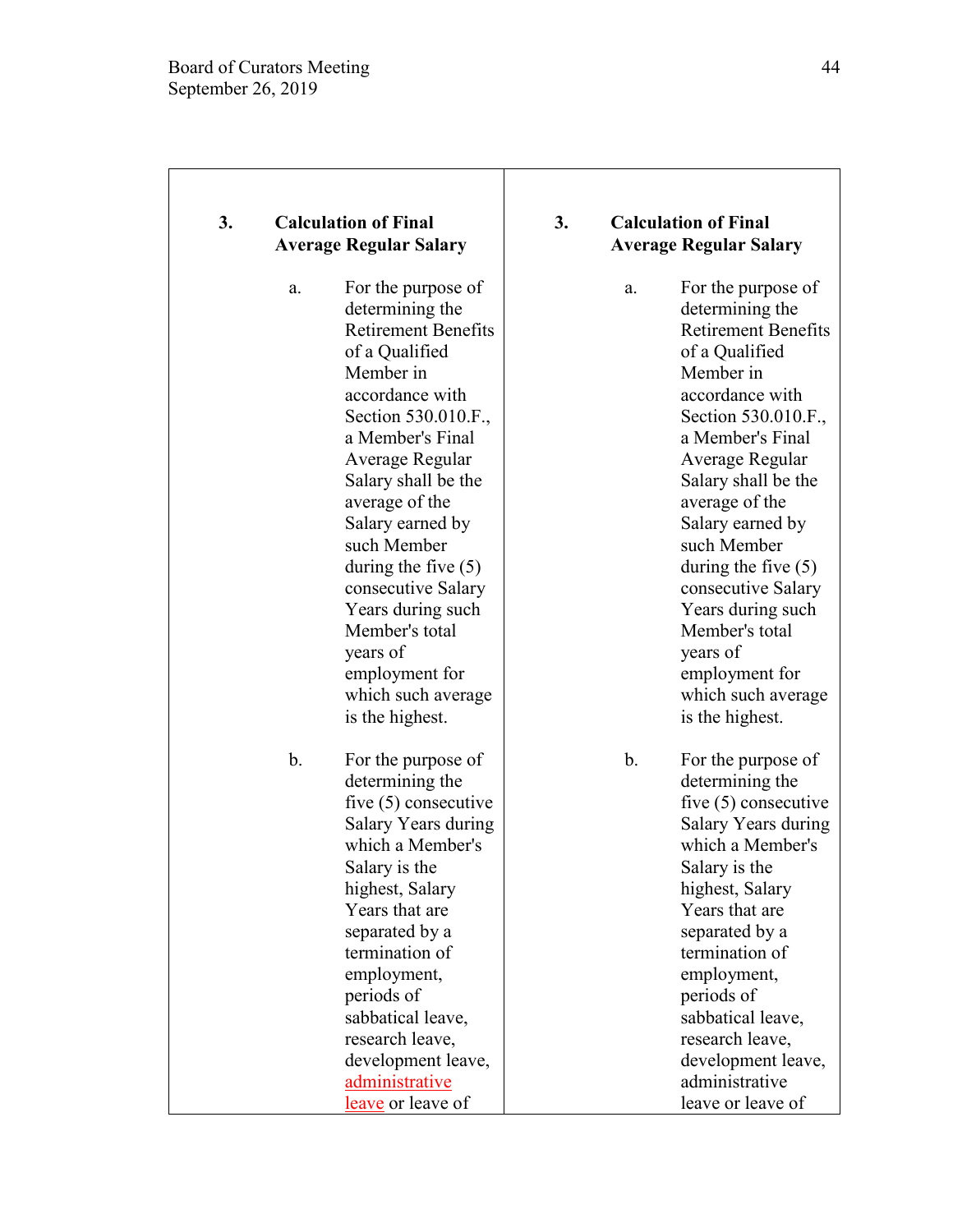| absence shall be   | absence shall be   |
|--------------------|--------------------|
| deemed             | deemed             |
| consecutive years. | consecutive years. |
|                    |                    |

| <b>Amendment to Retirement, Disability and Death Benefit Plan</b> |                                                                     |    |                                                                     |  |
|-------------------------------------------------------------------|---------------------------------------------------------------------|----|---------------------------------------------------------------------|--|
|                                                                   | <b>Section 530.010.F.1</b>                                          |    |                                                                     |  |
|                                                                   | <b>Current with Changes</b>                                         |    | <b>Proposed</b>                                                     |  |
| F.                                                                | <b>BASIC RETIREMENT BENEFITS</b>                                    | F. | <b>BASIC RETIREMENT BENEFITS</b>                                    |  |
|                                                                   |                                                                     |    |                                                                     |  |
|                                                                   | 1. Basic Retirement Benefits --                                     |    | 1.<br><b>Basic Retirement Benefits</b>                              |  |
|                                                                   | The Basic Annual Retirement                                         |    | The Basic Annual Retirement                                         |  |
|                                                                   | Benefit for a Qualified Member                                      |    | Benefit for a Qualified Member                                      |  |
|                                                                   | who retires in accordance with                                      |    | who retires in accordance with                                      |  |
|                                                                   | Section 530.010.E.1., other than a                                  |    | Section 530.010.E.1., other than a                                  |  |
|                                                                   | Qualified Member described in                                       |    | Qualified Member described in                                       |  |
|                                                                   | paragraph 4. (a), shall consist of                                  |    | paragraph 4. (a), shall consist of                                  |  |
|                                                                   | the sum of the Basic Average                                        |    | the sum of the Basic Average                                        |  |
|                                                                   | Regular Annual Salary Benefit,                                      |    | Regular Annual Salary Benefit,                                      |  |
|                                                                   | determined in accordance with                                       |    | determined in accordance with                                       |  |
|                                                                   | paragraph 2. and, if applicable,                                    |    | paragraph 2. and, if applicable,                                    |  |
|                                                                   | the<br>Basic<br>Average Regular                                     |    | Basic<br>Average Regular<br>the                                     |  |
|                                                                   | Appointment<br>Salary<br>Summer                                     |    | Appointment<br>Salary<br>Summer                                     |  |
|                                                                   | determined<br>Benefit,<br>1n                                        |    | determined<br>Benefit,<br>1n                                        |  |
|                                                                   | accordance with paragraph 3. For                                    |    | accordance with paragraph 3. For                                    |  |
|                                                                   | Members described in paragraph                                      |    | Members described in paragraph                                      |  |
|                                                                   | the<br>Basic<br>Annual<br>4.<br>(a),                                |    | 4.<br>the<br>Basic<br>Annual<br>(a),                                |  |
|                                                                   | Benefit<br>shall<br>Retirement<br>be                                |    | Benefit<br>Retirement<br>shall<br>be                                |  |
|                                                                   | determined<br>provided<br>in<br>as                                  |    | determined<br>provided<br>as<br>in                                  |  |
|                                                                   | paragraph 4.                                                        |    | paragraph 4.                                                        |  |
|                                                                   |                                                                     |    |                                                                     |  |
|                                                                   | The Basic Annual Retirement                                         |    | The Basic Annual Retirement                                         |  |
|                                                                   | Benefit for Qualified Level One                                     |    | Benefit for Qualified Level One<br>who                              |  |
|                                                                   | Members<br>who<br>terminated                                        |    | Members<br>terminated                                               |  |
|                                                                   | employment<br>after<br>on<br>or                                     |    | employment<br>after<br>on<br>or                                     |  |
|                                                                   | September 1, 1998 shall be no                                       |    | September 1, 1998 shall be no                                       |  |
|                                                                   | less than the Actuarial Equivalent<br>of the Member's Minimum Value |    | less than the Actuarial Equivalent<br>of the Member's Minimum Value |  |
|                                                                   |                                                                     |    |                                                                     |  |
|                                                                   | Accumulation. For purposes of<br>this<br>Actuarial                  |    | Accumulation. For purposes of<br>this<br>Actuarial                  |  |
|                                                                   | paragraph,                                                          |    | paragraph,                                                          |  |
|                                                                   | Equivalent shall be determined on                                   |    | Equivalent shall be determined on                                   |  |
|                                                                   | the basis of the 1983 Unisex                                        |    | the basis of the 1983 Unisex                                        |  |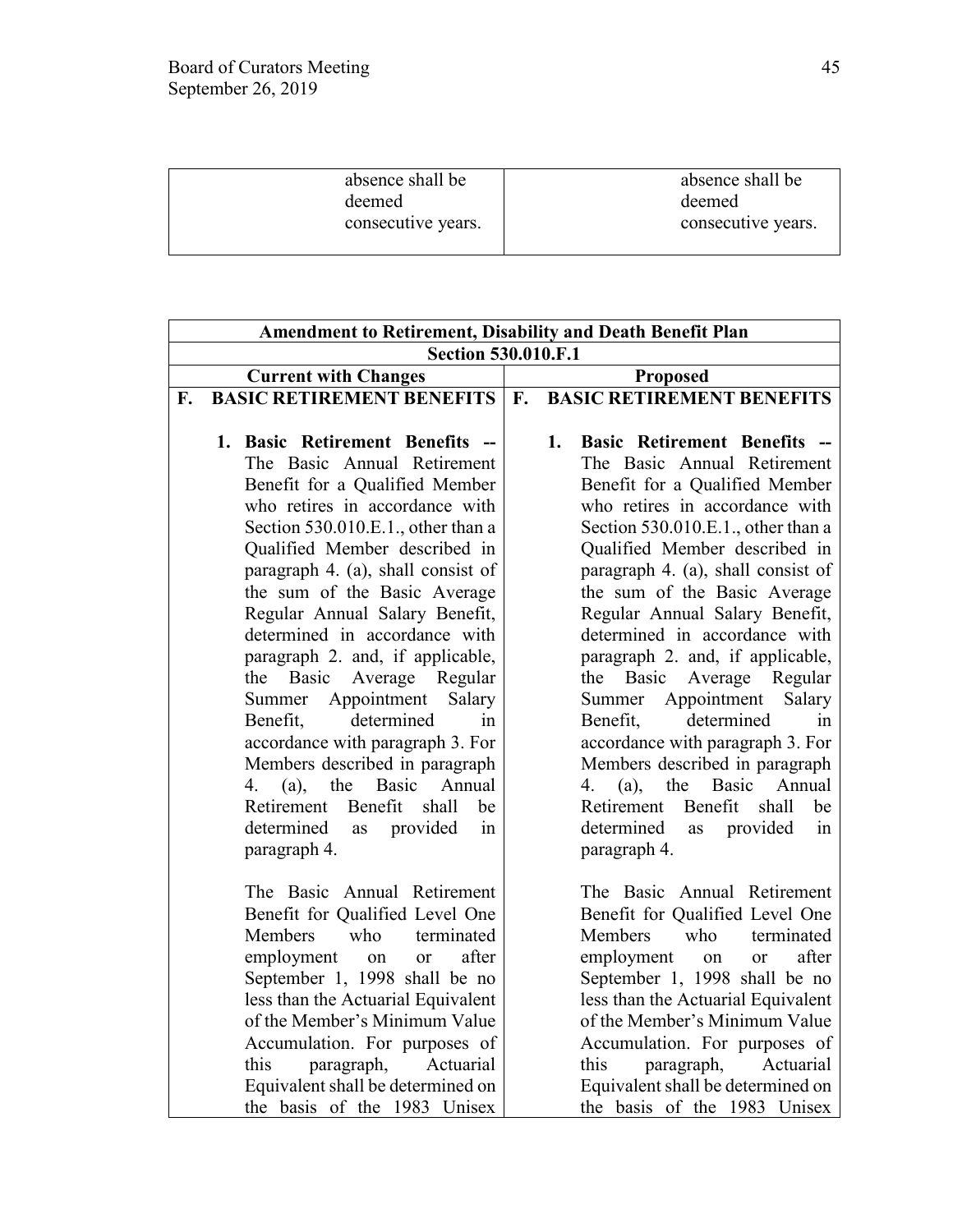Group Annuity Mortality Table with interest at seven and one-half percent (7 1/2%) per annum. Level Two Members are not eligible for the Minimum Value Accumulation calculation.

Qualified Members who terminated employment on or after December 8, 1989 and prior to September 1, 1990 shall have the option to elect that their Basic Retirement Benefit be adjusted effective September 1, 1990, in accordance with paragraphs 2. (d) and 3. (c). Furthermore, any Member so electing to receive an adjusted Basic Retirement Benefit in accordance with paragraphs 2. (d) and 3. (c) shall not be entitled to Derivative Benefits in accordance with Section 530.010.J.2. subsequent to September 1, 1990.

Notwithstanding any provision of this Plan to the contrary, effective for distributions on or after October 1, 2019, in the event that a Qualified Level Two Member has a Basic Annual Retirement Benefit determined under paragraph 2. and, if applicable, paragraph 3., or a Basic Annual Retirement Benefit determined under paragraph 4., the Actuarial Equivalent of which is less than the following:

the amount that would be returned to such Qualified Level Two Member if all Member contributions paid to the Plan by such Qualified Level Two

Group Annuity Mortality Table with interest at seven and one-half percent  $(7 \t1/2\%)$  per annum. Level Two Members are not eligible for the Minimum Value Accumulation calculation.

Qualified Members who terminated employment on or after December 8, 1989 and prior to September 1, 1990 shall have the option to elect that their Basic Retirement Benefit be adjusted effective September 1, 1990, in accordance with paragraphs 2. (d) and 3. (c). Furthermore, any Member so electing to receive an adjusted Basic Retirement Benefit in accordance with paragraphs 2. (d) and 3. (c) shall not be entitled to Derivative Benefits in accordance with Section 530.010.J.2. subsequent to September 1, 1990.

Notwithstanding any provision of this Plan to the contrary, effective for distributions on or after October 1, 2019, in the event that a Qualified Level Two Member has a Basic Annual Retirement Benefit determined under paragraph 2. and, if applicable, paragraph 3., or a Basic Annual Retirement Benefit determined under paragraph 4., the Actuarial Equivalent of which is less than the following:

the amount that would be returned to such Qualified Level Two Member if all Member contributions paid to the Plan by such Qualified Level Two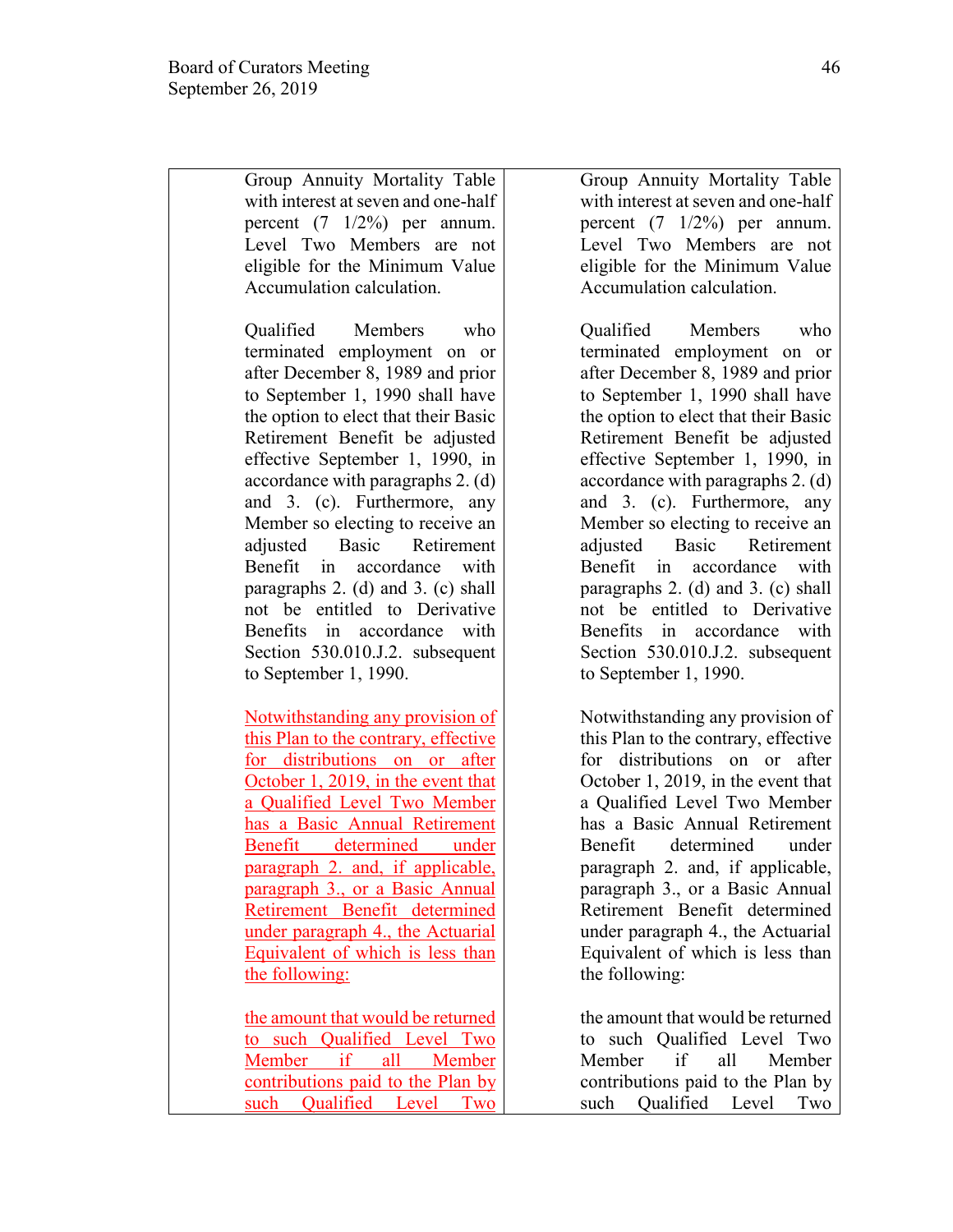Member were refunded, plus interest credits at a rate of four percent (4.0%) per annum, compounded annually from the end of the calendar year for which the Member contributions were made to the date on which the Qualified Level Two Member's Basic Annual Retirement Benefit is being determined (the "Member Contribution Amount"),

then such Qualified Level Two Member's Basic Annual Retirement Benefit shall (instead of the benefit determined under paragraphs 2. and 3., or 4.), be equal to the Member Contribution Amount. For purposes of comparing the amounts described in the prior sentence, Actuarial Equivalence shall be determined on the basis of the 1983 Unisex Group Annuity Mortality Table with interest at seven and one-half percent  $(7\frac{1}{2}\%)$  per annum.

Member were refunded, plus interest credits at a rate of four percent (4.0%) per annum, compounded annually from the end of the calendar year for which the Member contributions were made to the date on which the Qualified Level Two Member's Basic Annual Retirement Benefit is being determined (the "Member Contribution Amount"),

then such Qualified Level Two Member's Basic Annual Retirement Benefit shall (instead of the benefit determined under paragraphs 2. and 3., or 4.), be equal to the Member Contribution Amount. For purposes of comparing the amounts described in the prior sentence, Actuarial Equivalence shall be determined on the basis of the 1983 Unisex Group Annuity Mortality Table with interest at seven and one-half percent  $(7\frac{1}{2}\%)$  per annum.

|                                                                                                                                                                                                                                                        | <b>Amendment to Retirement, Disability and Death Benefit Plan</b>                                                                                                                                                                                               |
|--------------------------------------------------------------------------------------------------------------------------------------------------------------------------------------------------------------------------------------------------------|-----------------------------------------------------------------------------------------------------------------------------------------------------------------------------------------------------------------------------------------------------------------|
| <b>Section 530.010.G.5</b>                                                                                                                                                                                                                             |                                                                                                                                                                                                                                                                 |
| <b>Current with Changes</b>                                                                                                                                                                                                                            | <b>Proposed</b>                                                                                                                                                                                                                                                 |
| EARLY RETIREMENT<br>G.                                                                                                                                                                                                                                 | <b>RETIREMENT</b><br>G.<br><b>EARLY</b>                                                                                                                                                                                                                         |
| <b>BENEFITS</b>                                                                                                                                                                                                                                        | <b>BENEFITS</b>                                                                                                                                                                                                                                                 |
| 5. Reemployment on or after<br>August 1, 1996 but prior to<br>October 1, 2019, further<br>extension of participation<br>subsequent to Early Retirement<br>prior to October 1, 2019, or<br>classification as 75% FTE on a<br>combined Appointment basis | Reemployment on or<br>5.<br>after<br>August 1, 1996 but prior to<br>2019, further<br>October 1,<br>extension of participation<br>subsequent to Early Retirement<br>prior to October 1, 2019, or<br>classification as 75% FTE on a<br>combined Appointment basis |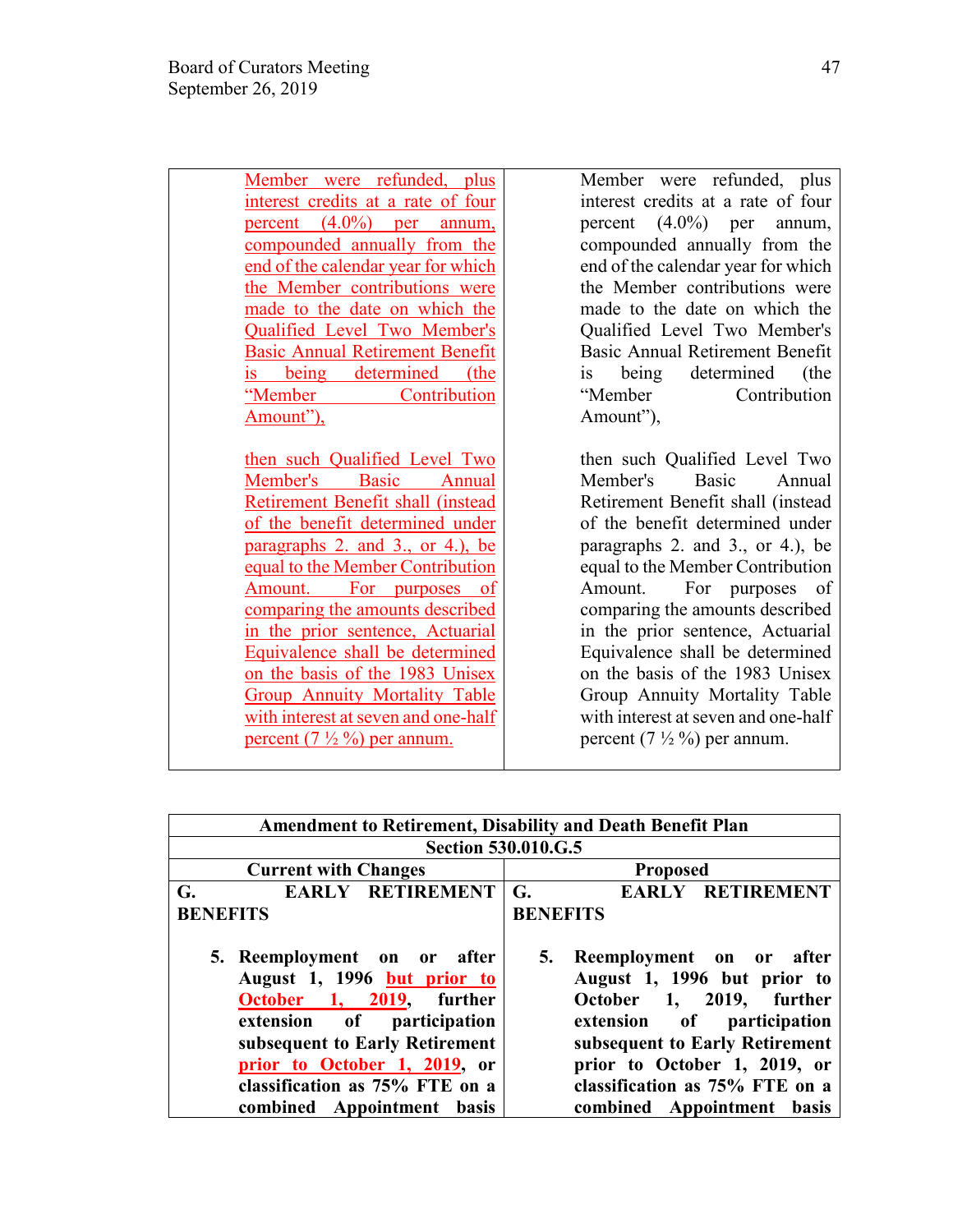| subsequent to commencement of<br>Retirement Benefits prior to<br><u>October 1, 2019</u> – A Prior to<br>October 1, 2019, a<br>Qualified<br>Member's Retirement<br><b>Benefits</b><br>shall cease:                                                                                                         | subsequent to commencement of<br>Retirement Benefits prior<br>to<br>October 1, $2019$ – Prior<br>to<br>October 1, 2019, a Qualified<br>Member's Retirement Benefits<br>shall cease:                                                                                                                                  |
|-----------------------------------------------------------------------------------------------------------------------------------------------------------------------------------------------------------------------------------------------------------------------------------------------------------|----------------------------------------------------------------------------------------------------------------------------------------------------------------------------------------------------------------------------------------------------------------------------------------------------------------------|
| in the event of subsequent<br>a.<br>reemployment<br>by<br>the<br>University<br>of<br>such<br>Qualified Member on or<br>after August 1, 1996 in a<br>position that would have<br>qualified for Service Credit<br>under Section 530.010.C.<br>prior to October 1, 2019;                                     | in the event of subsequent<br>a.<br>reemployment<br>by<br>the<br>University<br>of<br>such<br>Qualified Member on or<br>after August 1, 1996 in a<br>position that would have<br>qualified for Service Credit<br>under Section 530.010.C.<br>prior to October 1, 2019;                                                |
| b.<br>upon further extension of<br>participation in the Plan by<br>Qualified Member<br>the<br>under Section 530.010.I.4.,<br>if the Qualified Member<br>has commenced receipt of<br>Early Retirement Benefits<br>in accordance with Section<br>Section<br>530.010.E.<br><sub>or</sub><br>530.010.I.4.; or | $\mathbf b$ .<br>upon further extension of<br>participation in the Plan by<br>Qualified Member<br>the<br>under Section 530.010.I.4.,<br>if the Qualified Member<br>has commenced receipt of<br>Early Retirement Benefits<br>in accordance with Section<br>Section<br>530.010.E.<br><sub>or</sub><br>530.010.I.4.; or |
| if the Qualified Member is<br>c.<br>classified as 75% FTE or<br>after<br>greater<br>of<br>commencement<br>Retirement<br>Benefits,<br>aggregating<br>all<br>Academic/Non-Academic<br>Appointments<br>with<br>the<br>University<br>for<br>this<br>purpose.<br>When such Member again                        | if the Qualified Member is<br>c.<br>classified as 75% FTE or<br>after<br>greater<br>of<br>commencement<br>Retirement<br>Benefits,<br>aggregating<br>all<br>Academic/Non-Academic<br>Appointments<br>with<br>the<br>University<br>for<br>this<br>purpose.<br>When such Member again                                   |
| $(i)$ retires or $(ii)$ in the<br>of<br>Section<br>event<br>530.010.G.5.c., ceases to<br>be classified as 75% FTE                                                                                                                                                                                         | $(i)$ retires or $(ii)$ in the<br>of<br>Section<br>event<br>530.010.G.5.c., ceases to<br>be classified as 75% FTE                                                                                                                                                                                                    |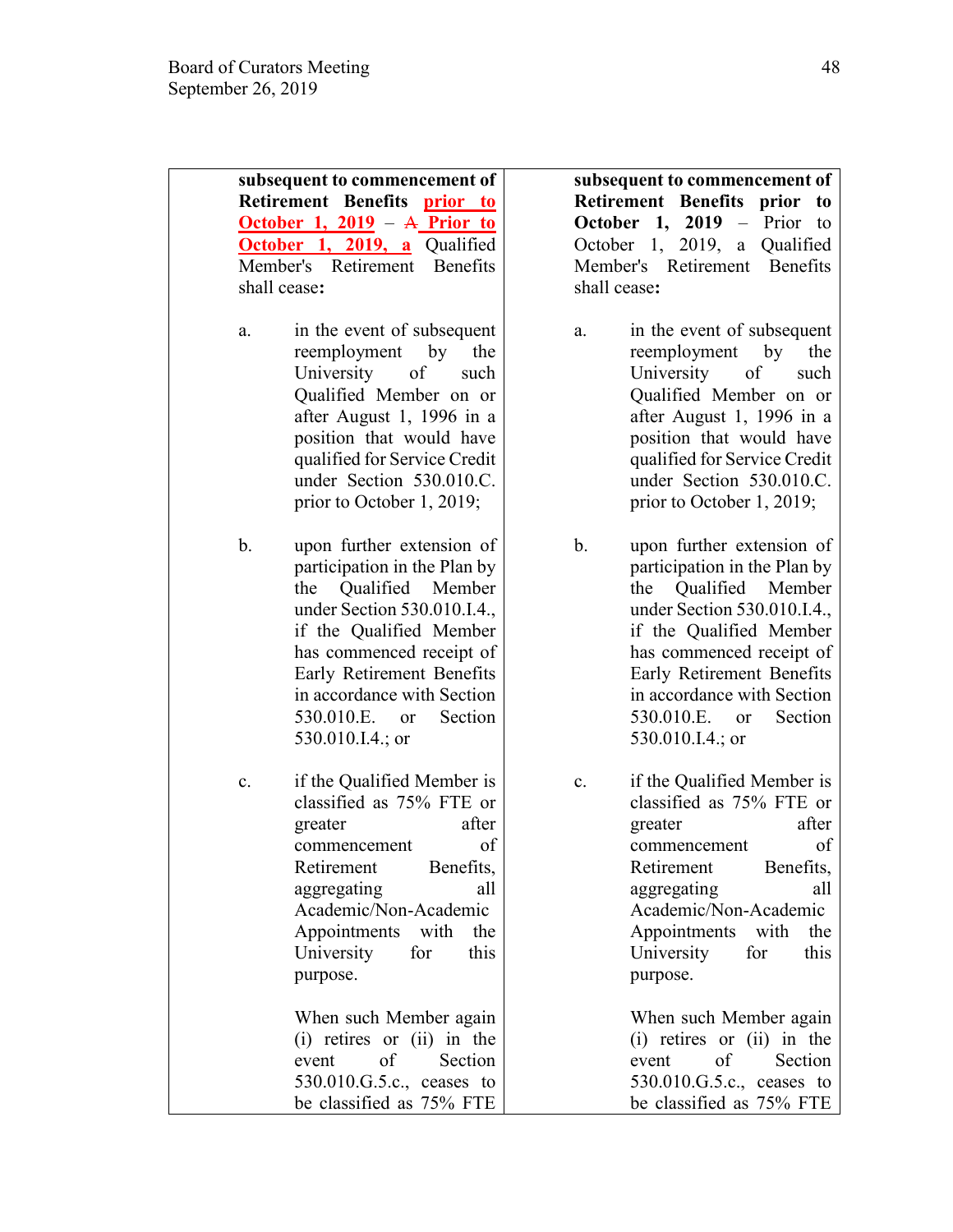or greater, aggregating all Academic/Non-Academic Appointments with the University for this purpose, benefits shall be determined in accordance with Section 530.010.F. Section 530.010.H., Section 530.010.I. or this Section, as applicable, based on such Member's Final Average Regular Salary and Service Credit, and Final Regular Summer Appointment Salary and Summer Appointment Service Credits. determined by taking into account such Member's Service Credit and Salary both prior to the initial commencement of benefits and subsequent to such Member's reemployment, further extension of participation, or classification as 75% FTE or greater, aggregating all Academic/Non-Academic Appointments with the University for this purpose, as applicable; provided, however, that the amount so determined shall be reduced by the actuarial equivalent of the benefits received prior to such Member's reemployment, further extension of participation, or classification as 75% FTE or greater, aggregating all Academic/Non-Academic

or greater, aggregating all Academic/Non-Academic Appointments with the University for this purpose, benefits shall be determined in accordance with Section 530,010.F., Section 530.010.H., Section 530.010.I. or this Section, as applicable, based on such Member's Final Average Regular Salary and Service Credit, and Final Regular Summer Appointment Salary and Summer Appointment Service Credits. determined by taking into account such Member's Service Credit and Salary both prior to the initial commencement of benefits and subsequent to such Member's reemployment, further extension of participation, or classification as 75% FTE or greater, aggregating all Academic/Non-Academic Appointments with the University for this purpose, as applicable; provided, however, that the amount so determined shall be reduced by the actuarial equivalent of the benefits received prior to such Member's reemployment, further extension of participation, or classification as 75% FTE or greater, aggregating all Academic/Non-Academic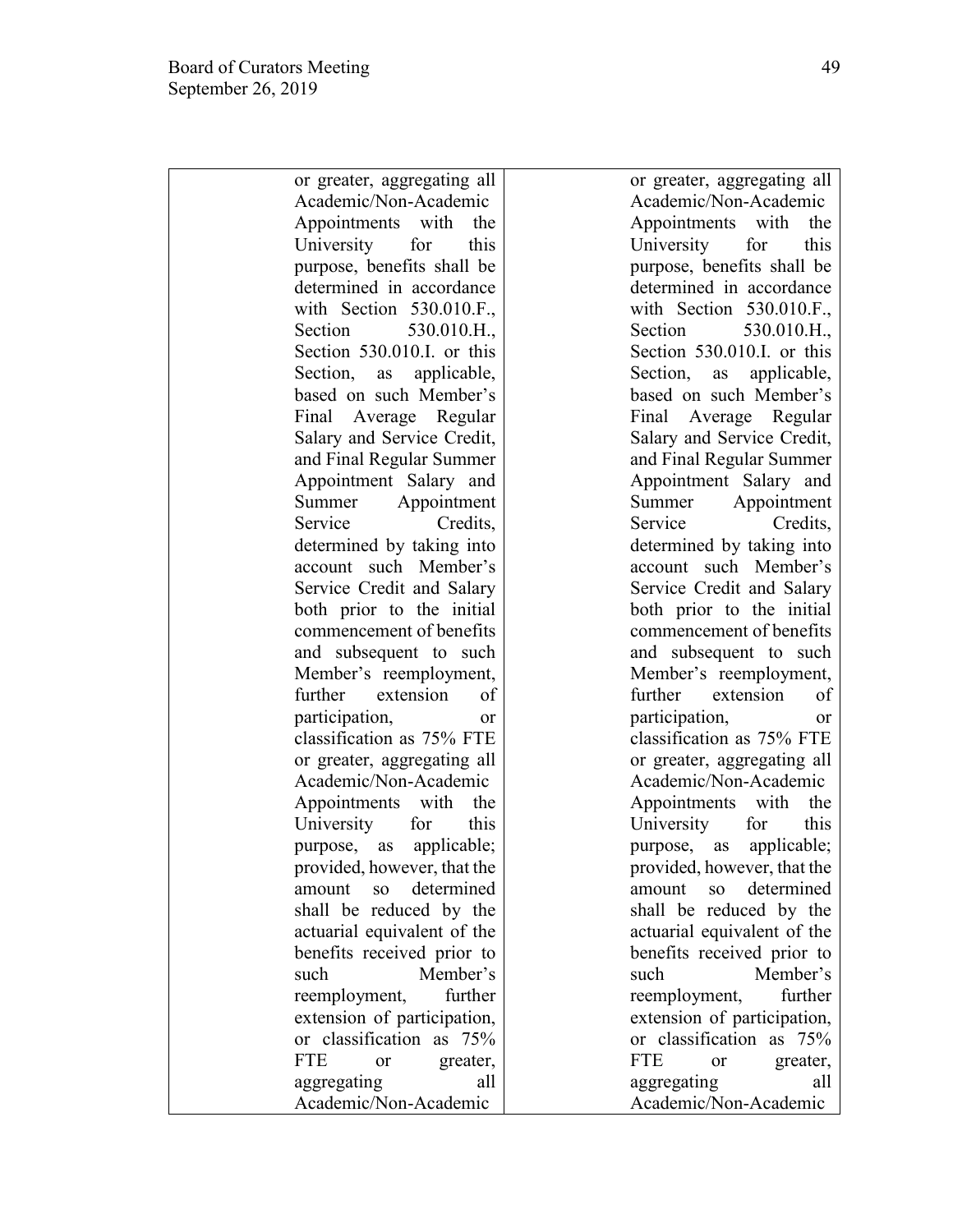| Appointments<br>with<br>the   | the<br>Appointments with      |
|-------------------------------|-------------------------------|
| this<br>University<br>for     | this<br>University<br>for     |
|                               |                               |
| purpose, as applicable and    | purpose, as applicable and    |
| determined<br>1n<br><b>as</b> | determined<br>1n<br><b>as</b> |
| accordance with<br>the        | the<br>accordance<br>with     |
| provisions of Section         | provisions of Section         |
| 530.010.J.12; and further     | 530.010.J.12; and further     |
| provided that for<br>any      | provided that for<br>any      |
| Member who<br><b>1S</b>       | Member who<br><b>1S</b>       |
| reemployed on or after        | reemployed on or after        |
| October 1, 2019,<br>no        | October 1, 2019,<br>no        |
| Service Credit, Summer        | Service Credit, Summer        |
| Appointment<br>Service        | Appointment<br>Service        |
| Credit, Salary or Summer      | Credit, Salary or Summer      |
| Appointment Salary will       | Appointment Salary will       |
| be earned or taken into       | be earned or taken into       |
| account subsequent to such    | account subsequent to such    |
| reemployment.                 | reemployment.                 |
|                               |                               |

|                                              | <b>Amendment to Retirement, Disability and Death Benefit Plan</b> |
|----------------------------------------------|-------------------------------------------------------------------|
|                                              | <b>Section 530.010.G.5A</b>                                       |
| <b>Current with Changes</b>                  | <b>Proposed</b>                                                   |
| EARLY RETIREMENT<br>G.                       | <b>EARLY RETIREMENT</b><br>G.                                     |
| <b>BENEFITS</b>                              | <b>BENEFITS</b>                                                   |
|                                              |                                                                   |
| <b>Reemployment, further</b><br><u>5.A _</u> | 5.A<br>Reemployment,<br>further                                   |
| extension of participation                   | extension of participation                                        |
| <b>Early</b><br><u>subsequent</u><br>to      | subsequent to<br>Early                                            |
| <b>Retirement, or classification</b>         | Retirement, or classification                                     |
| as 75% FTE on a combined                     | as 75% FTE on a combined                                          |
| <b>Appointment</b><br><b>basis</b>           | Appointment<br><b>basis</b>                                       |
| subsequent<br>to                             | subsequent<br>to                                                  |
| commencement<br>of                           | commencement<br>оf                                                |
| Retirement Benefits on or                    | Retirement Benefits on or                                         |
| <u>after October 1, 2019 -:</u>              | after October 1, $2019 -$ :                                       |
| <b>Notwithstanding</b><br>Section            | Notwithstanding<br>Section                                        |
| 530.010.G.5 or any provision                 | 530.010.G.5 or any provision                                      |
| of this Plan to the contrary,                | of this Plan to the contrary,                                     |
| effective October 1, 2019, a                 | effective October 1, 2019, a                                      |
| Qualified<br>Member's                        | Member's<br>Qualified                                             |
| Retirement Benefits shall not                | Retirement Benefits shall not                                     |
| cease upon the occurrence of                 | cease upon the occurrence of                                      |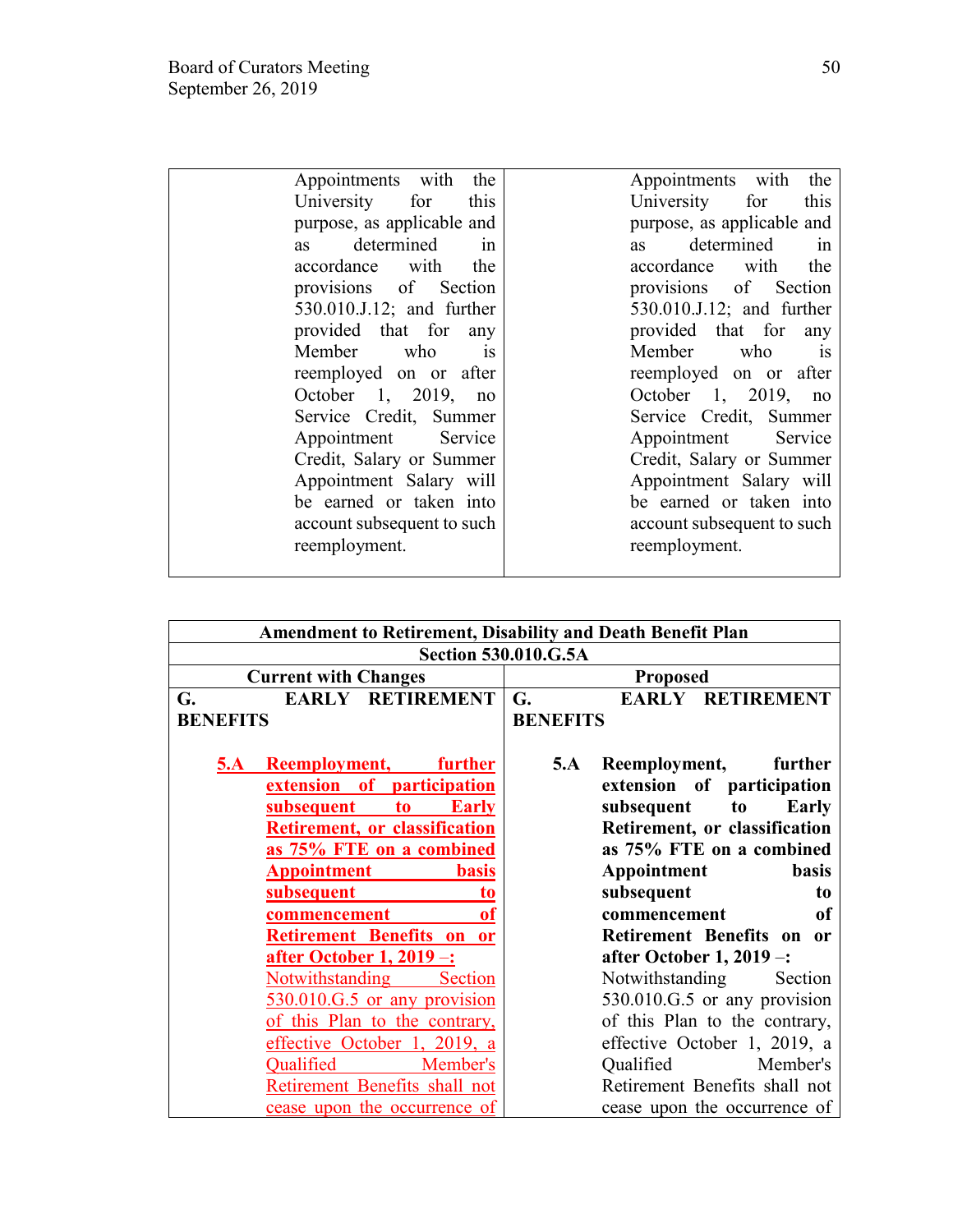| any of the events listed in   | any of the events listed in    |
|-------------------------------|--------------------------------|
| Section 530.010.G.5 a. - c.,  | Section $530.010.G.5$ a. - c., |
| provided a previous bona fide | provided a previous bona fide  |
| termination of employment     | termination of employment      |
| occurred.                     | occurred.                      |
|                               |                                |

|     | Amendment to the 401(a) Supplemental Retirement Plan                                                                                                                                                                                                                                                                                                                                                                                                                                                                                                                                                                                                    |     |                                                                                                                                                                                                                                                                                                                                                                                                                                                                                                                                                                                                                                                         |  |  |
|-----|---------------------------------------------------------------------------------------------------------------------------------------------------------------------------------------------------------------------------------------------------------------------------------------------------------------------------------------------------------------------------------------------------------------------------------------------------------------------------------------------------------------------------------------------------------------------------------------------------------------------------------------------------------|-----|---------------------------------------------------------------------------------------------------------------------------------------------------------------------------------------------------------------------------------------------------------------------------------------------------------------------------------------------------------------------------------------------------------------------------------------------------------------------------------------------------------------------------------------------------------------------------------------------------------------------------------------------------------|--|--|
|     | <b>Section 570.010.A.11</b>                                                                                                                                                                                                                                                                                                                                                                                                                                                                                                                                                                                                                             |     |                                                                                                                                                                                                                                                                                                                                                                                                                                                                                                                                                                                                                                                         |  |  |
|     | <b>Current with Changes</b>                                                                                                                                                                                                                                                                                                                                                                                                                                                                                                                                                                                                                             |     | <b>Proposed</b>                                                                                                                                                                                                                                                                                                                                                                                                                                                                                                                                                                                                                                         |  |  |
| 11. | Eligible Employee means an employee<br>is actively employed with the<br>who<br>Employer in at least a 75% Full-Time<br>Equivalency position with an appointment<br>duration of at least nine (9) months (for the<br>purpose of this section any individual who<br>simultaneously employed<br>by the<br>is<br>University and the Harry S. Truman<br>Administration<br>Veterans<br>Hospital<br>pursuant to a written agreement between<br>said organizations, and whose joint<br>appointments, combined, otherwise meet<br>the requirements of this section, shall be<br>considered an Eligible Employee). An<br>Eligible Employee shall not include any: | 11. | Eligible Employee means an employee<br>is actively employed with the<br>who<br>Employer in at least a 75% Full-Time<br>Equivalency position with an appointment<br>duration of at least nine (9) months (for the<br>purpose of this section any individual who<br>simultaneously employed<br>by the<br>is<br>University and the Harry S. Truman<br>Administration<br>Veterans<br>Hospital<br>pursuant to a written agreement between<br>said organizations, and whose joint<br>appointments, combined, otherwise meet<br>the requirements of this section, shall be<br>considered an Eligible Employee). An<br>Eligible Employee shall not include any: |  |  |
|     | a. Per Diem Employee;                                                                                                                                                                                                                                                                                                                                                                                                                                                                                                                                                                                                                                   |     | a. Per Diem Employee;                                                                                                                                                                                                                                                                                                                                                                                                                                                                                                                                                                                                                                   |  |  |
|     | b. student employee;                                                                                                                                                                                                                                                                                                                                                                                                                                                                                                                                                                                                                                    |     | b. student employee;                                                                                                                                                                                                                                                                                                                                                                                                                                                                                                                                                                                                                                    |  |  |
|     | c. Leased Employee;                                                                                                                                                                                                                                                                                                                                                                                                                                                                                                                                                                                                                                     |     | c. Leased Employee;                                                                                                                                                                                                                                                                                                                                                                                                                                                                                                                                                                                                                                     |  |  |
|     | d. any individuals who are not treated as<br>common law employees<br>by the<br>if a<br>Employer,<br>court<br>even<br><b>or</b><br>administrative agency determines that<br>such individuals are common law<br>not independent<br>employees and<br>contractors; and                                                                                                                                                                                                                                                                                                                                                                                      |     | d. any individuals who are not treated as<br>common law employees<br>by<br>the<br>Employer,<br>if a<br>even<br>court<br><b>or</b><br>administrative agency determines that<br>such individuals are common law<br>employees<br>not independent<br>and<br>contractors:                                                                                                                                                                                                                                                                                                                                                                                    |  |  |
|     | e. employees of a Participating Employer<br>prior to the date the Participating<br>Employer adopts the Plan with the<br>consent of the University-; and                                                                                                                                                                                                                                                                                                                                                                                                                                                                                                 |     | e. employees of a Participating Employer<br>prior to the date the Participating<br>Employer adopts the Plan with the<br>consent of the University; and                                                                                                                                                                                                                                                                                                                                                                                                                                                                                                  |  |  |
|     | f. any Resident.                                                                                                                                                                                                                                                                                                                                                                                                                                                                                                                                                                                                                                        |     | f. any Resident.                                                                                                                                                                                                                                                                                                                                                                                                                                                                                                                                                                                                                                        |  |  |
|     | "Resident" means a physician employed<br>by the University of Missouri-Columbia                                                                                                                                                                                                                                                                                                                                                                                                                                                                                                                                                                         |     | "Resident" means a physician employed<br>by the University of Missouri-Columbia                                                                                                                                                                                                                                                                                                                                                                                                                                                                                                                                                                         |  |  |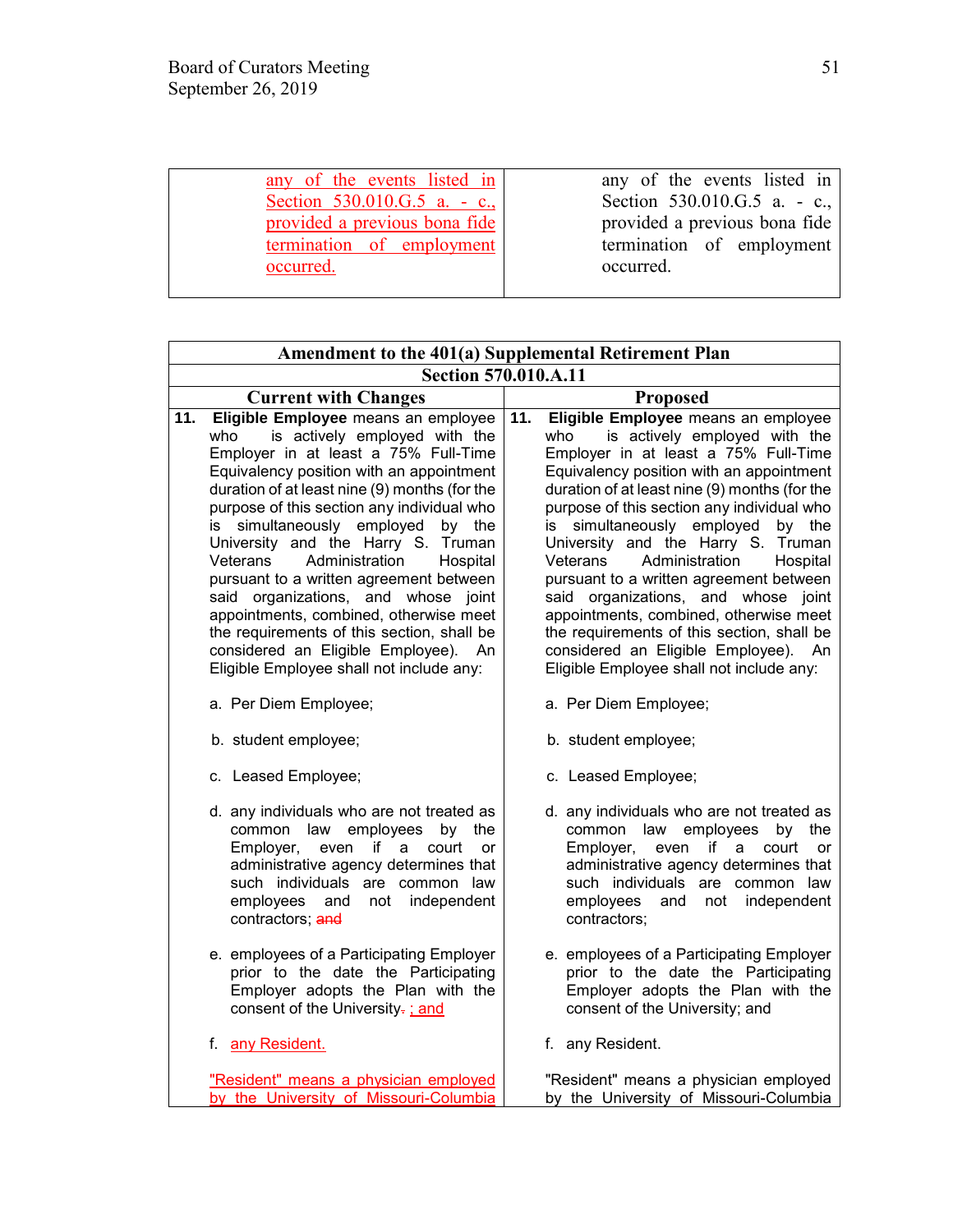| Health Sciences Center or the University                         | Health Sciences Center or the University                  |
|------------------------------------------------------------------|-----------------------------------------------------------|
| Missouri-Kansas City School<br>of<br>0f                          | Missouri-Kansas City School of<br>of                      |
| Medicine who has completed medical                               | Medicine who has completed medical                        |
| school training, has received a Doctor of                        | school training, has received a Doctor of                 |
| Medicine<br>degree.<br><b>Doctor</b><br>$\mathsf{or}$<br>a<br>οf | Medicine degree, or a<br>Doctor<br>οf                     |
| <u>Osteopathy Degree, or</u><br>comparable                       | Osteopathy Degree, or comparable                          |
| medical degree and is continuing<br>in                           | medical degree and is continuing in                       |
| training to achieve certification by a                           | training to achieve certification by a                    |
| specialty board. Included in this group are                      | specialty board. Included in this group are               |
| clinical post-doctoral fellows who are                           | clinical post-doctoral fellows who are                    |
| engaged in training to qualify them for                          | engaged in training to qualify them for                   |
| board certification. These<br>specialty                          | specialty board certification.<br>These                   |
| post-doctoral fellows<br>clinical<br>in<br>are                   | clinical post-doctoral<br>fellows<br>are<br><sub>in</sub> |
| accredited fellowship programs. The                              | accredited fellowship programs. The                       |
| resident (including post-doctoral fellows in                     | resident (including post-doctoral fellows in              |
| accredited programs) characteristically                          | accredited programs) characteristically                   |
| provides service, teaching and is being                          | provides service, teaching and is being                   |
| trained in a medical discipline. Clinical                        | trained in a medical discipline. Clinical                 |
| post-doctoral fellows who are not in<br>an                       | post-doctoral fellows who are not in<br>an                |
| accredited program are<br>be<br>not to                           | accredited<br>program are not to<br>be                    |
| considered residents for purposes of the                         | considered residents for purposes of the                  |
| Plan.                                                            | Plan.                                                     |
|                                                                  |                                                           |
|                                                                  |                                                           |
|                                                                  |                                                           |

|  | <b>Section 570.010.A.37</b> |
|--|-----------------------------|
|--|-----------------------------|

|    | <b>Current with Changes</b>                                                                |                 | <b>Proposed</b> |                                                                                            |                 |  |
|----|--------------------------------------------------------------------------------------------|-----------------|-----------------|--------------------------------------------------------------------------------------------|-----------------|--|
|    | 37. Other Terms. Additional terms as defined<br>in other sections of this Plan as follows: |                 |                 | 37. Other Terms. Additional terms as defined<br>in other sections of this Plan as follows: |                 |  |
|    | <b>Terms</b>                                                                               | <b>Sections</b> |                 | <b>Terms</b>                                                                               | <b>Sections</b> |  |
| a. | <b>Annual Addition</b>                                                                     | 570.010.E.1.c.  | a.              | <b>Annual Addition</b>                                                                     | 570.010.E.1.c.  |  |
| b. | <b>Direct Rollover</b>                                                                     | 570.010.H.3.d.  | b.              | <b>Direct Rollover</b>                                                                     | 570.010.H.3.d.  |  |
| C. | Distributee                                                                                | 570.010.H.3.c.  | $C_{-}$         | <b>Distributee</b>                                                                         | 570.010.H.3.c.  |  |
| d. | Eligible<br><b>Retirement Plan</b>                                                         | 570.010.H.3.b.  | d.              | Eligible<br><b>Retirement Plan</b>                                                         | 570.010.H.3.b.  |  |
| е. | Eligible Rollover<br><b>Distribution</b>                                                   | 570.010.H.3.a.  | e.              | Eligible Rollover<br>Distribution                                                          | 570.010.H.3.a.  |  |
| f. | Required<br><b>Beginning Date</b>                                                          | 570.010.I.5.d.  | f.              | Required<br><b>Beginning Date</b>                                                          | 570.010.I.5.d.  |  |
| q. | Rollover<br>Contribution                                                                   | 570.010.C.5.b.  | g.              | Rollover<br>Contribution                                                                   | 570.010.C.5.b.  |  |
| h. | <b>Rollover Amount</b>                                                                     | 570.010.C.5.b.  | h.              | <b>Rollover Amount</b>                                                                     | 570.010.C.5.b.  |  |
|    | <b>Resident</b>                                                                            | 570.010.A.11    | i.              | Resident                                                                                   | 570.010.A.11    |  |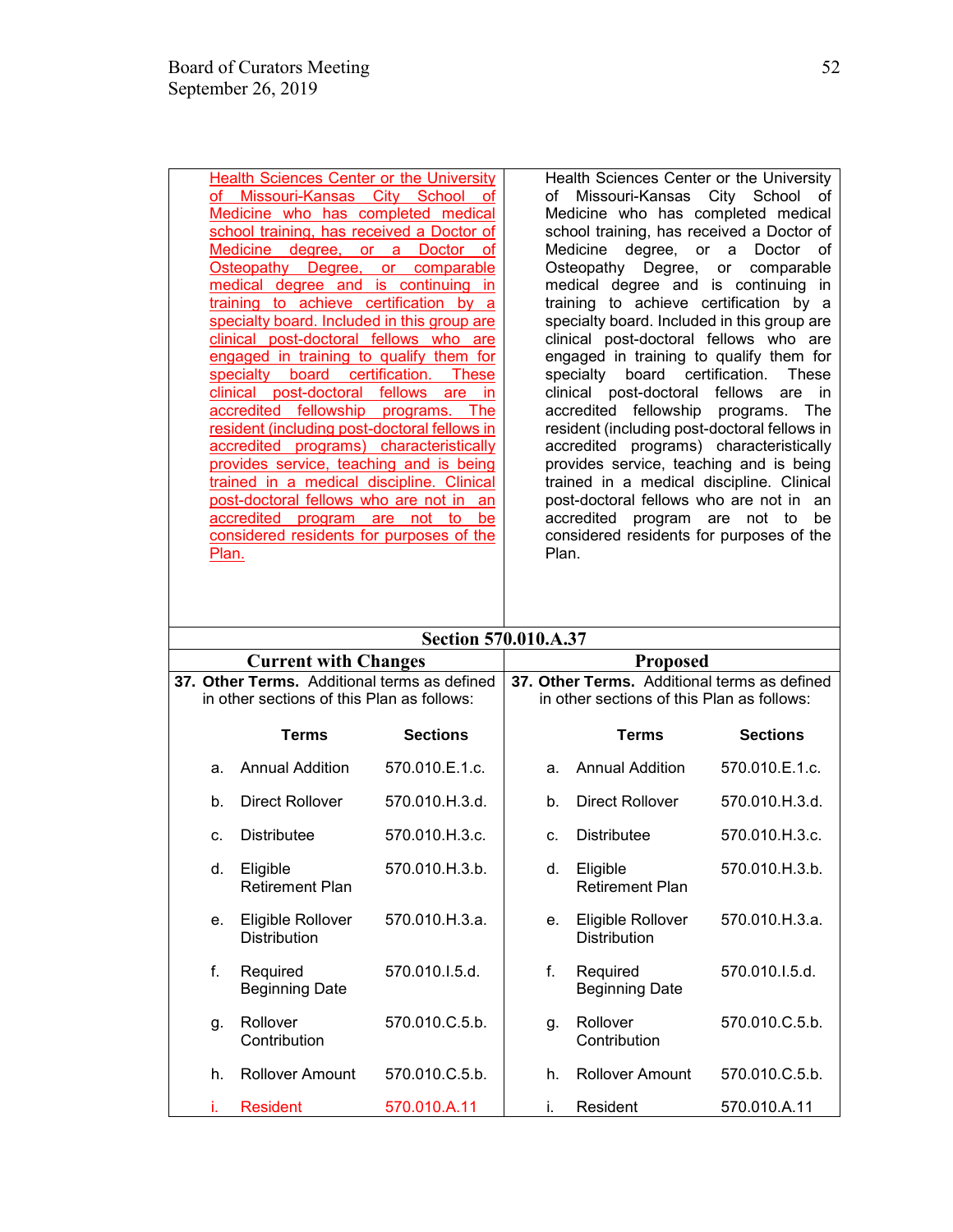|                             | <b>Section 570.010.C.3</b> |
|-----------------------------|----------------------------|
| <b>Current with Changes</b> | <b>Proposed</b>            |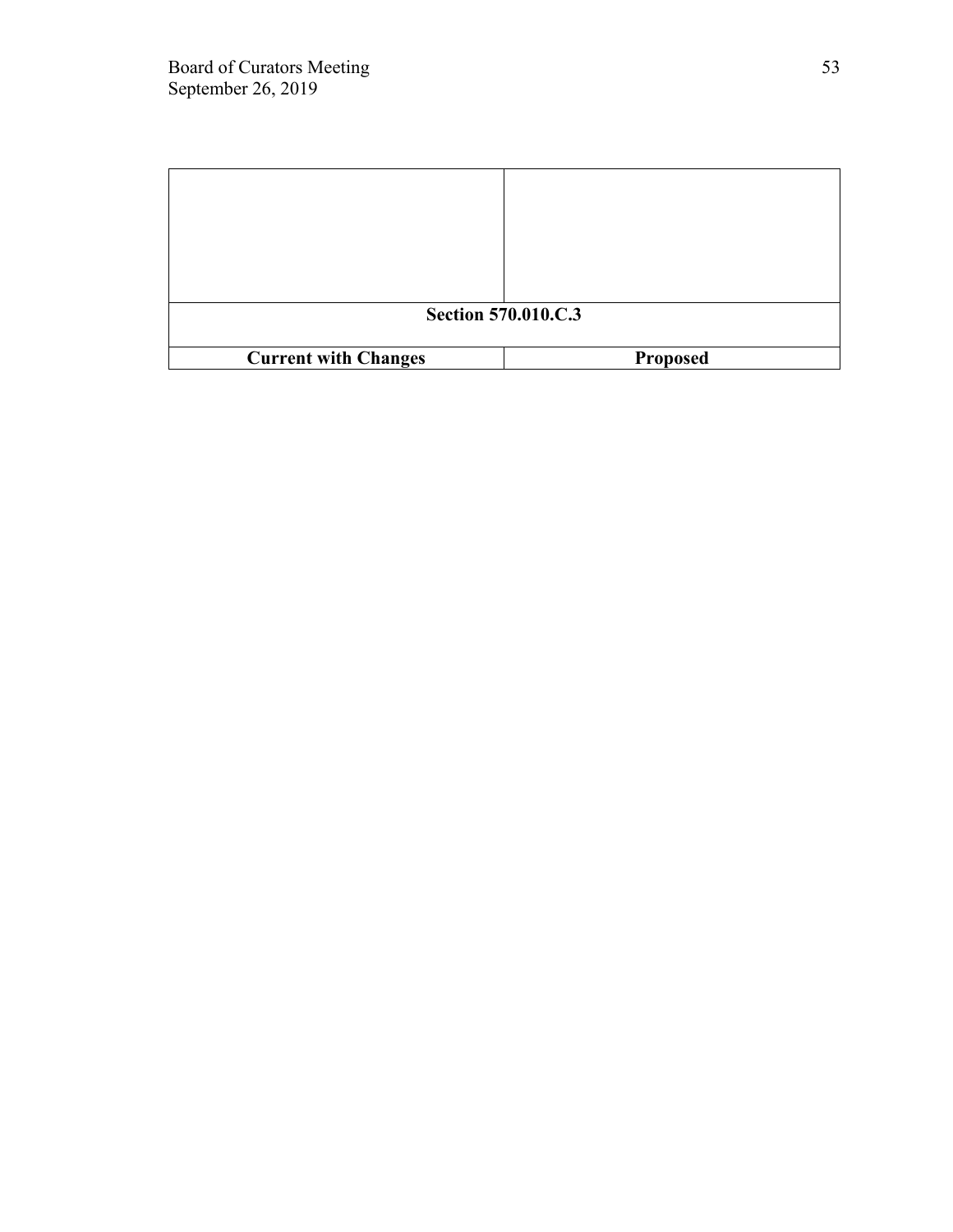| 3. | <b>Participating Employer</b><br><b>Contributions</b> |                                                                                                                                                                                                                                                                                                                                                                                                                                                                                                                                                                                                                      | 3.<br><b>Participating Employer</b><br><b>Contributions</b> |    |                                                                                                                                                                                                                                                                                                                                                                                                                                                                                                                                                                                                                      |
|----|-------------------------------------------------------|----------------------------------------------------------------------------------------------------------------------------------------------------------------------------------------------------------------------------------------------------------------------------------------------------------------------------------------------------------------------------------------------------------------------------------------------------------------------------------------------------------------------------------------------------------------------------------------------------------------------|-------------------------------------------------------------|----|----------------------------------------------------------------------------------------------------------------------------------------------------------------------------------------------------------------------------------------------------------------------------------------------------------------------------------------------------------------------------------------------------------------------------------------------------------------------------------------------------------------------------------------------------------------------------------------------------------------------|
|    | a.                                                    | <b>Nonelective</b><br>Contributions. The<br>Participating<br>Employer will<br>contribute to the Plan<br>for each payroll<br>period, a Nonelective<br>Contribution in an<br>amount equal to<br>three percent (3%) of<br>each Participant's<br>Compensation for<br>each payroll period.<br>Such contributions<br>will be determined<br>and allocated<br>separately for each<br>Participating<br>Employer and will<br>only be made for the<br>Participants<br>employed by the<br>Participating<br>Employer with<br>respect to<br>Compensation<br>received for services<br>rendered to the<br>Participating<br>Employer. |                                                             | a. | <b>Nonelective</b><br>Contributions. The<br>Participating<br>Employer will<br>contribute to the Plan<br>for each payroll<br>period, a Nonelective<br>Contribution in an<br>amount equal to<br>three percent (3%) of<br>each Participant's<br>Compensation for<br>each payroll period.<br>Such contributions<br>will be determined<br>and allocated<br>separately for each<br>Participating<br>Employer and will<br>only be made for the<br>Participants<br>employed by the<br>Participating<br>Employer with<br>respect to<br>Compensation<br>received for services<br>rendered to the<br>Participating<br>Employer. |
|    | b.                                                    | Matching<br>Contributions. The<br>Participating<br>Employer will<br>contribute to the<br>Plan, a Matching<br>Contribution in an<br>amount equal to one<br>hundred percent<br>(100%) of the amount<br>contributed by such<br>Participant to the<br>University's 457(b)<br><b>Eligible Deferred</b><br><b>Compensation Plan</b><br>for each payroll<br>period; provided,<br>however, the<br>Matching                                                                                                                                                                                                                   |                                                             | b. | Matching<br>Contributions. The<br>Participating<br>Employer will<br>contribute to the<br>Plan, a Matching<br>Contribution in an<br>amount equal to one<br>hundred percent<br>(100%) of the amount<br>contributed by such<br>Participant to the<br>University's 457(b)<br><b>Eligible Deferred</b><br><b>Compensation Plan</b><br>for each payroll<br>period; provided,<br>however, the<br>Matching                                                                                                                                                                                                                   |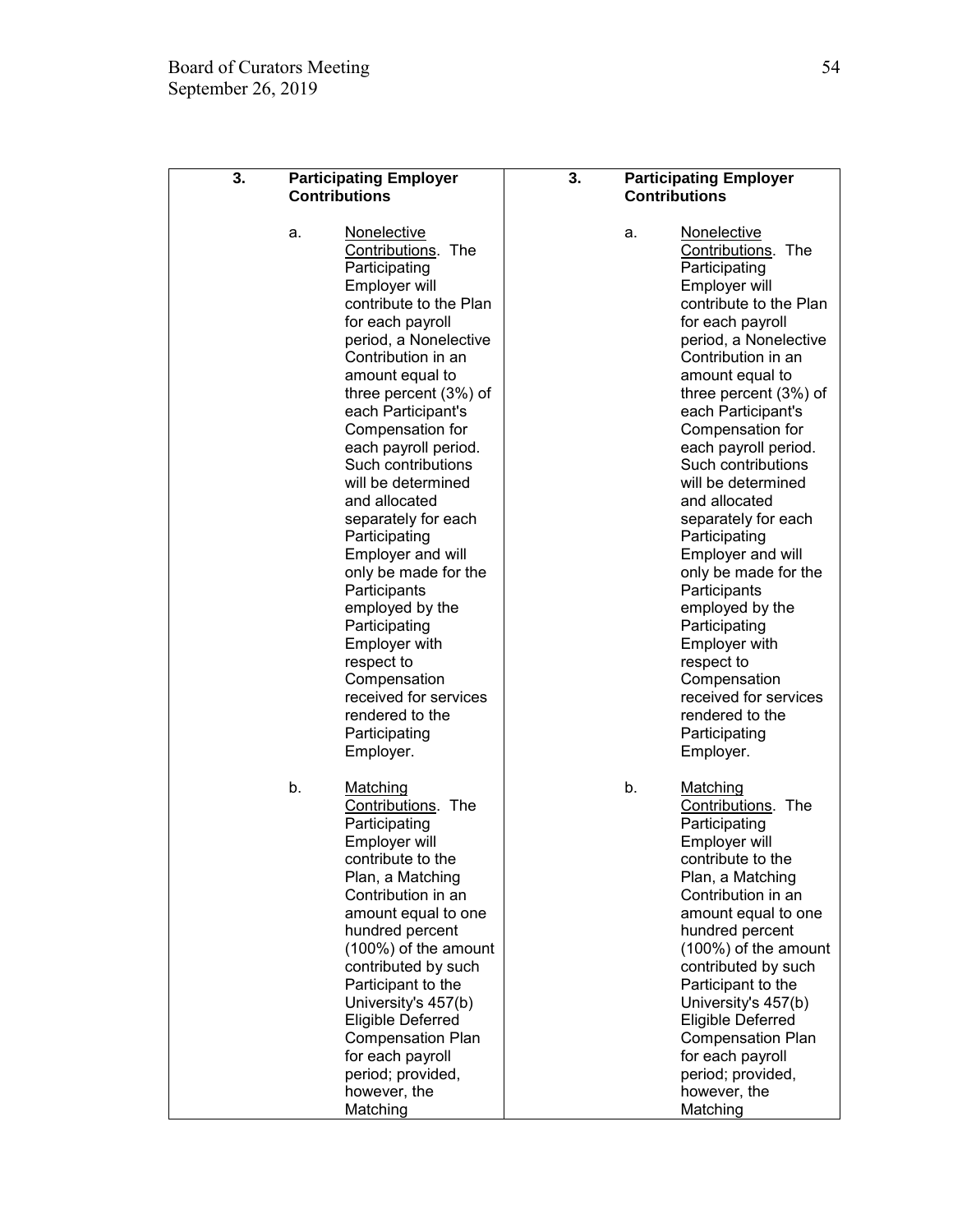|    | Contribution will not   |    | Contribution will not |
|----|-------------------------|----|-----------------------|
|    | exceed three percent    |    | exceed three percent  |
|    | $(3%)$ of the           |    | $(3%)$ of the         |
|    | Participant's           |    | Participant's         |
|    | Compensation for        |    | Compensation for      |
|    | each payroll period.    |    | each payroll period.  |
|    | Such contributions      |    | Such contributions    |
|    | will be determined      |    | will be determined    |
|    | and allocated           |    | and allocated         |
|    | separately for each     |    | separately for each   |
|    |                         |    |                       |
|    | Participating           |    | Participating         |
|    | Employer and will       |    | Employer and will     |
|    | only be made for the    |    | only be made for the  |
|    | Participants            |    | Participants          |
|    | employed by the         |    | employed by the       |
|    | Participating           |    | Participating         |
|    | Employer with           |    | Employer with         |
|    | respect to              |    | respect to            |
|    | Compensation            |    | Compensation          |
|    | received for services   |    | received for services |
|    | rendered to the         |    | rendered to the       |
|    | Participating           |    | Participating         |
|    | Employer.               |    | Employer.             |
|    |                         |    |                       |
| c. | <b>Allocation of</b>    | c. | <b>Allocation of</b>  |
|    | <b>Participating</b>    |    | Participating         |
|    |                         |    |                       |
|    | <b>Employer</b>         |    | <b>Employer</b>       |
|    | Contributions. The      |    | Contributions. The    |
|    | Participating           |    | Participating         |
|    | Employer                |    | Employer              |
|    | Contributions will be   |    | Contributions will be |
|    | allocated to            |    | allocated to          |
|    | Participant's Account   |    | Participant's Account |
|    | in accordance with      |    | in accordance with    |
|    | the Contribution        |    | the Contribution      |
|    | formula provided in     |    | formula provided in   |
|    | Sections                |    | Sections              |
|    | 570.010.C.3.a. and b.   |    | 570.010.C.3.a. and b. |
|    |                         |    |                       |
| d. | <b>Compensation for</b> | е. | Compensation for      |
|    | purposes of this        |    | purposes of this      |
|    | Section 570.010.C.3.    |    | Section 570.010.C.3.  |
|    | Notwithstanding the     |    | Notwithstanding the   |
|    | foregoing, a            |    | foregoing, a          |
|    | Participant's           |    | Participant's         |
|    |                         |    |                       |
|    | <b>Compensation for</b> |    | Compensation for      |
|    | each payroll period     |    | each payroll period   |
|    | ending on or after      |    | ending on or after    |
|    | January 1, 2020,        |    | January 1, 2020,      |
|    | under this Section      |    | under this Section    |
|    | 570.010.C.3 shall       |    | 570.010.C.3 shall     |
|    | include but not be      |    | include but not be    |
|    | limited to, payments    |    | limited to, payments  |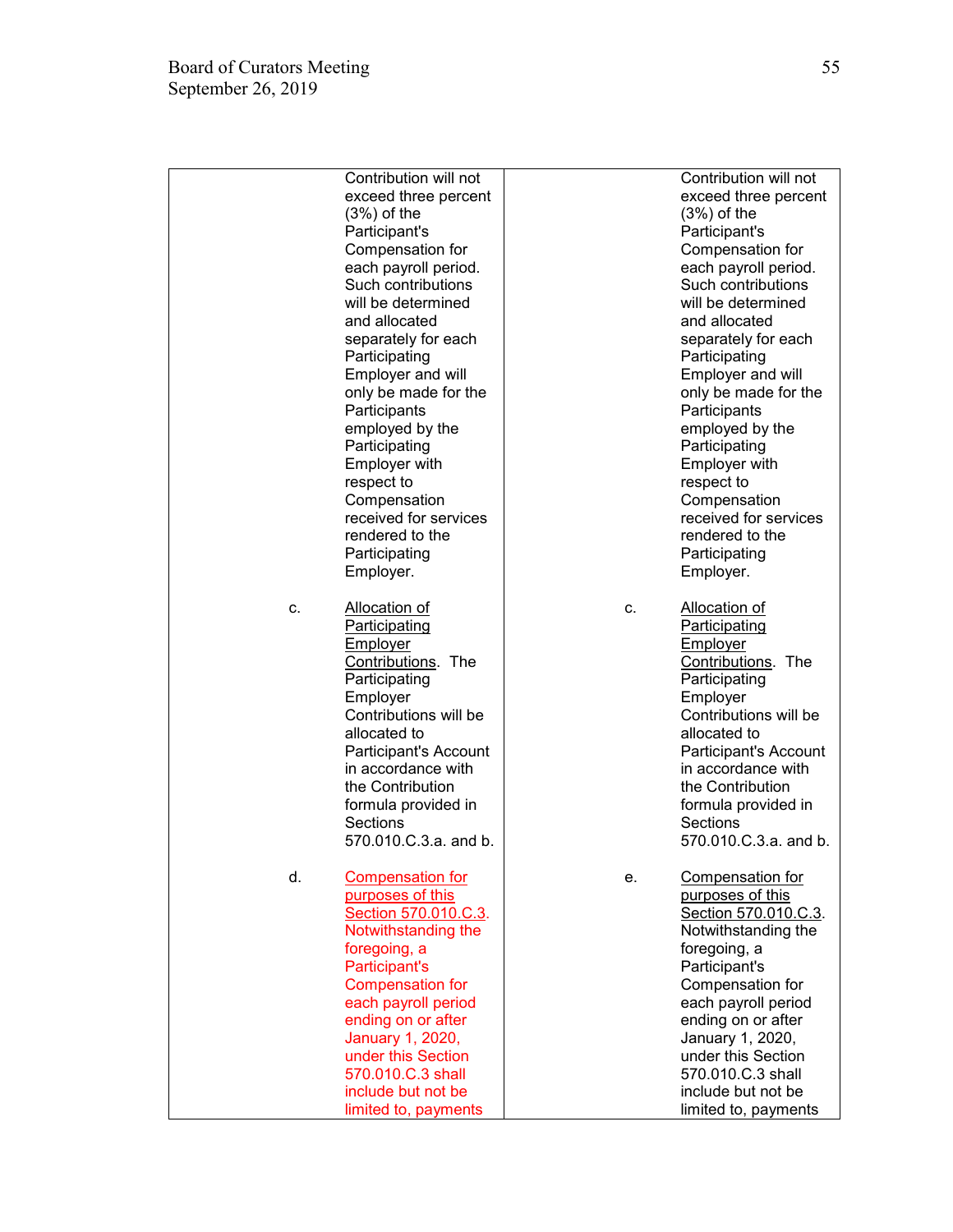| for the following items   | for the following items  |  |  |
|---------------------------|--------------------------|--|--|
| made in accordance        | made in accordance       |  |  |
| with established          | with established         |  |  |
| University policy:        | University policy:       |  |  |
|                           |                          |  |  |
| regular pay;<br>$\circ$   | regular pay;<br>$\circ$  |  |  |
| shift<br>$\circ$          | shift<br>$\circ$         |  |  |
| differential;             | differential;            |  |  |
| chancellor's<br>$\circ$   | chancellor's<br>$\circ$  |  |  |
| housing                   | housing                  |  |  |
| allowance;                | allowance;               |  |  |
| contract pay;<br>$\circ$  | contract pay;<br>$\circ$ |  |  |
| sick<br>leave<br>$\circ$  | sick<br>leave<br>$\circ$ |  |  |
| pay;                      | pay;                     |  |  |
| paid time off<br>$\circ$  | paid time off<br>$\circ$ |  |  |
| for<br>work               | for<br>work              |  |  |
| incurred                  | incurred                 |  |  |
| injury;                   | injury;                  |  |  |
| personal<br>$\circ$       | personal<br>$\circ$      |  |  |
| days;                     | days;                    |  |  |
| vacation<br>$\circ$       | vacation<br>$\circ$      |  |  |
| days;                     | days;                    |  |  |
| summer<br>$\circ$         | summer<br>$\circ$        |  |  |
| session pay;              | session pay;             |  |  |
| overtime;<br>$\circ$      | overtime;<br>$\circ$     |  |  |
| hiring<br>$\circ$         | hiring<br>$\circ$        |  |  |
| incentive;                | incentive;               |  |  |
| additional,<br>$\circ$    | additional,<br>$\circ$   |  |  |
| extra,<br>or              | extra,<br>or             |  |  |
| incentive                 | incentive                |  |  |
| compensatio               | compensatio              |  |  |
| n;                        | n;                       |  |  |
| moving<br>$\circ$         | moving<br>$\circ$        |  |  |
| allowance;                | allowance;               |  |  |
| automobile<br>$\circ$     | automobile<br>$\circ$    |  |  |
| allowances;               | allowances;              |  |  |
| commissions.<br>$\circ$   | commissions.<br>$\circ$  |  |  |
|                           |                          |  |  |
| However,                  | However,                 |  |  |
| <b>Compensation shall</b> | Compensation shall       |  |  |
| not include the           | not include the          |  |  |
| following                 | following                |  |  |
| payments/amounts:         | payments/amounts:        |  |  |
|                           |                          |  |  |
| prizes/award<br>$\circ$   | prizes/award<br>$\circ$  |  |  |
| S,                        | S,                       |  |  |
| tenure<br>$\circ$         | tenure<br>$\circ$        |  |  |
| buyout;                   | buyout;                  |  |  |
| benefit<br>$\circ$        | benefit<br>$\circ$       |  |  |
| restoration               | restoration              |  |  |
| plan;                     | plan;                    |  |  |
| educational<br>$\circ$    | educational<br>$\circ$   |  |  |
| assistance;               | assistance;              |  |  |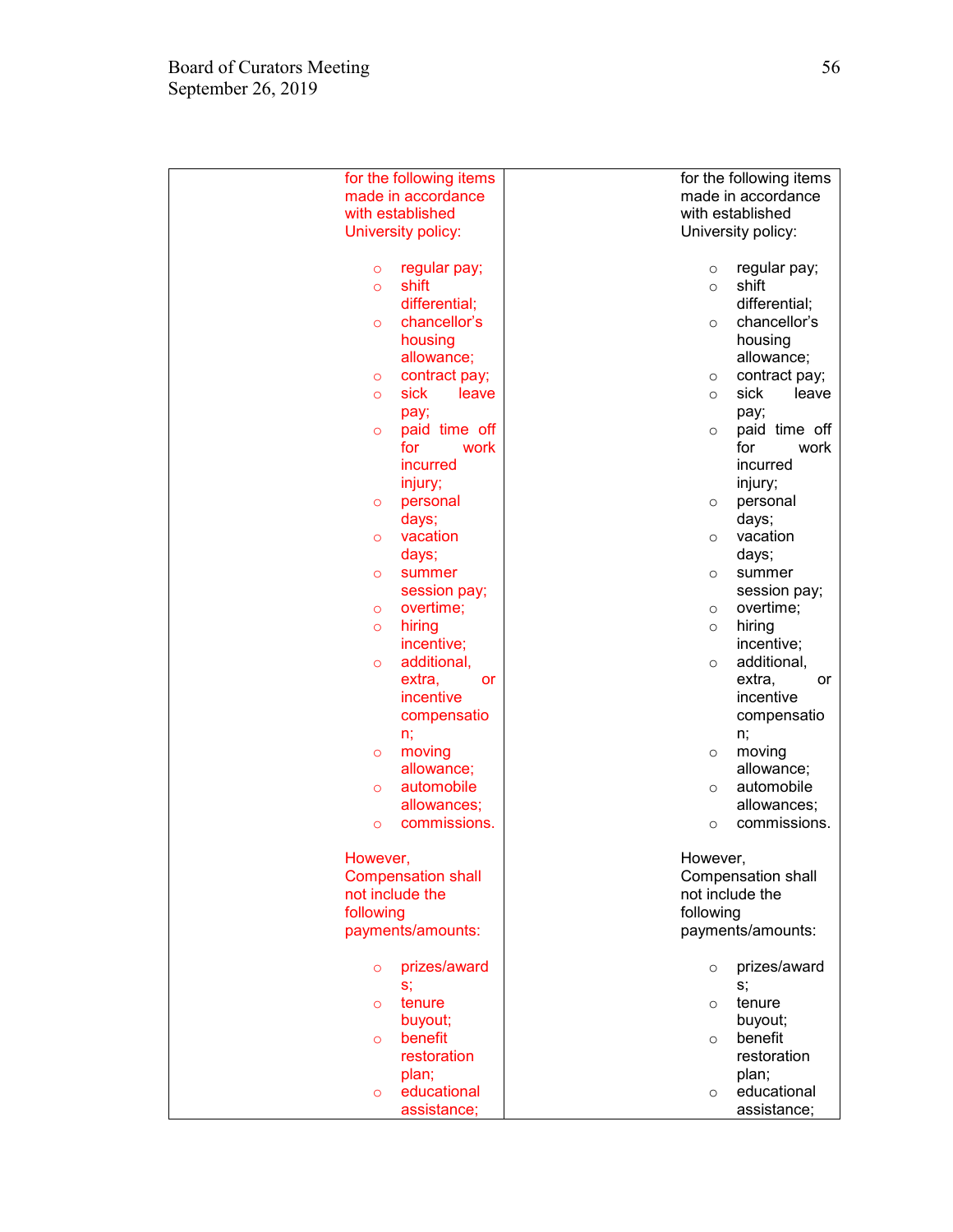| $\circ$ | lieu<br>οf<br><i>in</i>         | $\circ$ | of<br>lieu<br>in.               |
|---------|---------------------------------|---------|---------------------------------|
|         | retirement;                     |         | retirement;                     |
| $\circ$ | patent                          | $\circ$ | patent                          |
|         | royalties;                      |         | royalties;                      |
| $\circ$ | tips;                           | $\circ$ | tips;                           |
| $\circ$ | transition                      | $\circ$ | transition                      |
|         | assistance;                     |         | assistance;                     |
| $\circ$ | special                         | $\circ$ | special                         |
|         | services,                       |         | services,                       |
|         | projects<br>summer              |         | projects<br>summer              |
|         | terms<br>or                     |         | terms<br>or                     |
|         | intersessions                   |         | intersessions                   |
|         | except<br>as                    |         | except<br>as                    |
|         | provided<br>for                 |         | provided<br>for                 |
|         | in                              |         | in.                             |
|         | accordance                      |         | accordance                      |
|         | with Section                    |         | with Section                    |
|         | 530.030.A.9.                    |         | 530.030.A.9.                    |
|         | $a$ .;                          |         | a.,                             |
| $\circ$ | of<br>lieu<br>in                | $\circ$ | lieu<br>οf<br>in.               |
|         | vacation<br>other than in       |         | vacation<br>other than in       |
|         | the context of                  |         | the context of                  |
|         | a termination                   |         | a termination                   |
|         | of                              |         | of                              |
|         | employment;                     |         | employment;                     |
| $\circ$ | all settlement                  | $\circ$ | all settlement                  |
|         | amounts                         |         | amounts                         |
|         | except where                    |         | except where                    |
|         | the                             |         | the                             |
|         | settlement                      |         | settlement                      |
|         | agreement                       |         | agreement                       |
|         | expressly                       |         | expressly                       |
|         | provides that                   |         | provides that                   |
|         | some or all of<br>the<br>amount |         | some or all of<br>the<br>amount |
|         | shall<br>be                     |         | shall<br>be                     |
|         | deemed                          |         | deemed                          |
|         | Compensatio                     |         | Compensatio                     |
|         | for<br>n                        |         | for<br>n                        |
|         | of<br>purposes                  |         | of<br>purposes                  |
|         | retirement                      |         | retirement                      |
|         | benefit                         |         | benefit                         |
|         | calculation;                    |         | calculation;                    |
| $\circ$ | value<br>οf                     | $\circ$ | value<br>οf                     |
|         | furnished/lea                   |         | furnished/lea                   |
|         | sed                             |         | sed                             |
|         | automobiles;                    |         | automobiles;                    |
| $\circ$ | non-cash                        | $\circ$ | non-cash                        |
|         | compensatio                     |         | compensatio                     |
|         | n.                              |         | n.                              |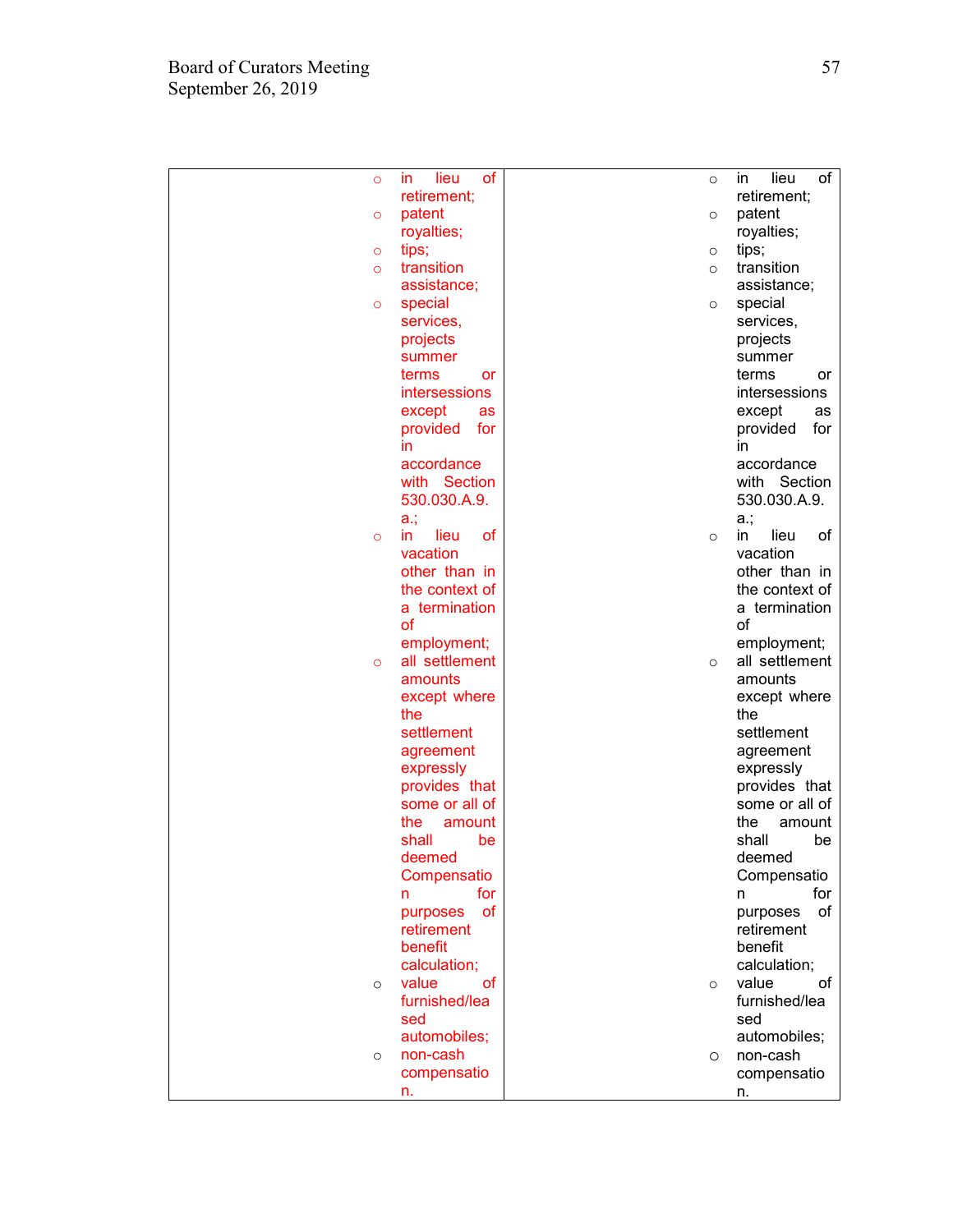| <b>Section 570.010.M.4.b</b>                                                                                                                             |                                                                                                         |  |  |
|----------------------------------------------------------------------------------------------------------------------------------------------------------|---------------------------------------------------------------------------------------------------------|--|--|
| <b>Current with Changes</b>                                                                                                                              | <b>Proposed</b>                                                                                         |  |  |
| b. The "Retirement and Staff Benefits<br><b>Committee" "Total Rewards Advisory</b><br>Committee" has been appointed to<br>assist the Plan Administrator. | The "Total Rewards Advisory<br>b.<br>Committee" has been appointed to<br>assist the Plan Administrator. |  |  |

| <b>Amendment to the Employee Retirement Investment Plan</b>                                                              |                                                                                                                                    |  |  |
|--------------------------------------------------------------------------------------------------------------------------|------------------------------------------------------------------------------------------------------------------------------------|--|--|
| <b>Section 530.030.A.9</b>                                                                                               |                                                                                                                                    |  |  |
| <b>Current with Changes</b>                                                                                              | <b>Proposed</b>                                                                                                                    |  |  |
| <b>Compensation</b> means:<br>9.<br>Before January 1, 2020,<br>a.<br>Compensation<br>for<br>services                     | <b>Compensation</b> means:<br>9.<br>Before<br>January 1, 2020,<br>a.<br>Compensation<br>for<br>services                            |  |  |
| regularly rendered. Compensation                                                                                         | regularly rendered. Compensation                                                                                                   |  |  |
| for services regularly rendered                                                                                          | for services regularly rendered                                                                                                    |  |  |
| shall include, but not be limited to,                                                                                    | shall include, but not be limited to,                                                                                              |  |  |
| payments for the following items                                                                                         | payments for the following items                                                                                                   |  |  |
| accordance                                                                                                               | made                                                                                                                               |  |  |
| made                                                                                                                     | accordance                                                                                                                         |  |  |
| in                                                                                                                       | in                                                                                                                                 |  |  |
| with                                                                                                                     | with                                                                                                                               |  |  |
| established University policy:                                                                                           | established University policy:                                                                                                     |  |  |
| 1)                                                                                                                       | 1)                                                                                                                                 |  |  |
| regular pay;                                                                                                             | regular pay;                                                                                                                       |  |  |
| shift differential;                                                                                                      | 2)                                                                                                                                 |  |  |
| 2)                                                                                                                       | shift differential;                                                                                                                |  |  |
| chancellor's                                                                                                             | chancellor's                                                                                                                       |  |  |
| 3)                                                                                                                       | 3)                                                                                                                                 |  |  |
| housing allowance;                                                                                                       | housing allowance;                                                                                                                 |  |  |
| 4)                                                                                                                       | 4)                                                                                                                                 |  |  |
| contract pay;                                                                                                            | contract pay;                                                                                                                      |  |  |
| sick leave pay;                                                                                                          | sick leave pay;                                                                                                                    |  |  |
| 5)                                                                                                                       | 5)                                                                                                                                 |  |  |
| paid time off for                                                                                                        | paid time off for                                                                                                                  |  |  |
| 6)                                                                                                                       | 6)                                                                                                                                 |  |  |
| work                                                                                                                     | work                                                                                                                               |  |  |
| incurred                                                                                                                 | incurred                                                                                                                           |  |  |
| injury;                                                                                                                  | injury;                                                                                                                            |  |  |
| personal days;                                                                                                           | personal days;                                                                                                                     |  |  |
| 7)                                                                                                                       | 7)                                                                                                                                 |  |  |
| 8)                                                                                                                       | 8)                                                                                                                                 |  |  |
| vacation days;                                                                                                           | vacation days;                                                                                                                     |  |  |
| 9)                                                                                                                       | 9)                                                                                                                                 |  |  |
| summer                                                                                                                   | summer                                                                                                                             |  |  |
| session                                                                                                                  | session                                                                                                                            |  |  |
| pay.                                                                                                                     | pay.                                                                                                                               |  |  |
| b.<br><b>Before</b><br>January $1,$<br>2020,<br>Compensation<br>shall<br>not<br>include<br>the<br>following<br>payments: | January<br>2020,<br>$b_{\cdot}$<br><b>Before</b><br>1,<br>Compensation<br>shall<br>not<br>include<br>the<br>following<br>payments: |  |  |
| 1)                                                                                                                       | 1)                                                                                                                                 |  |  |
| overtime;                                                                                                                | overtime;                                                                                                                          |  |  |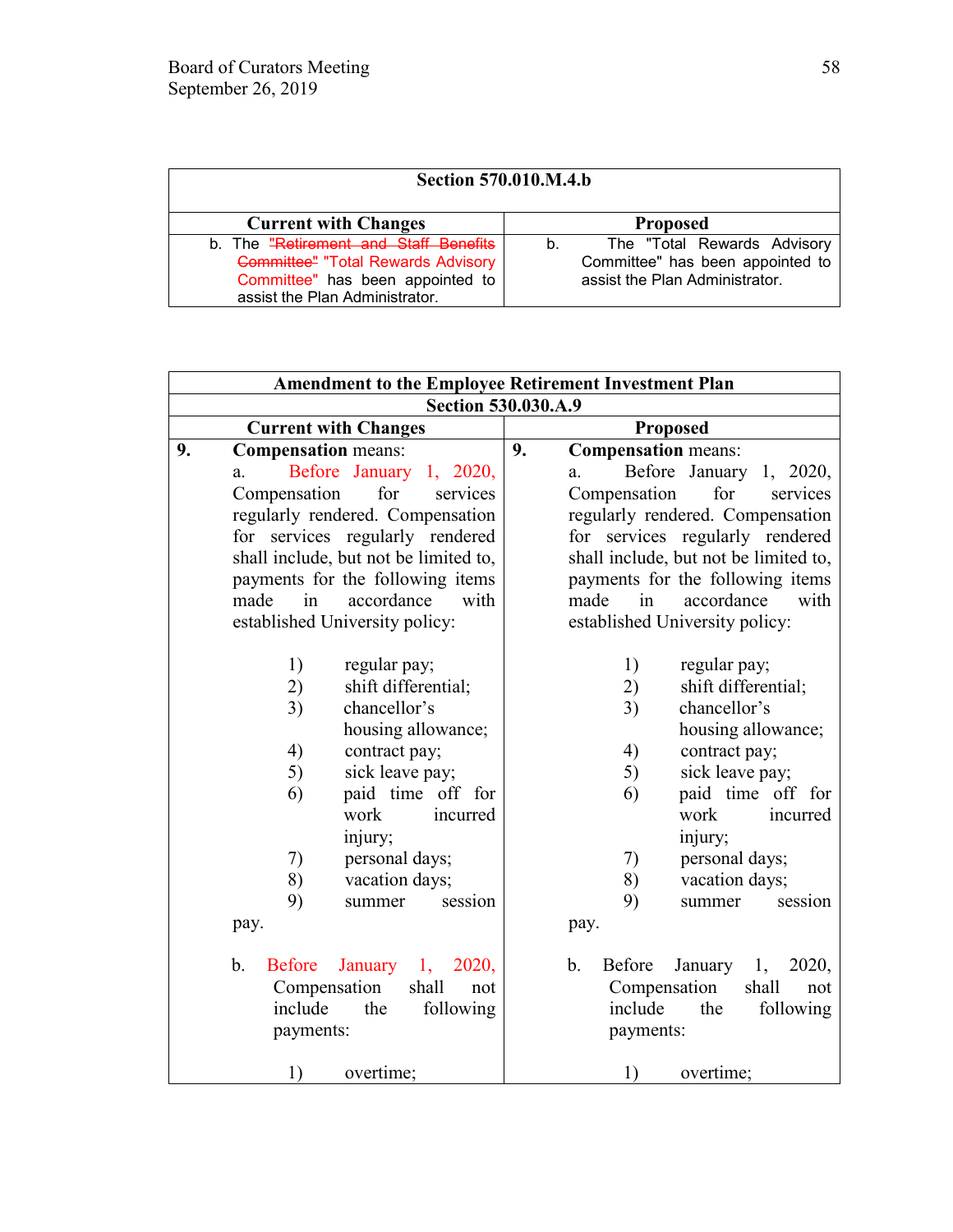| 2)<br>relocation             |               | 2)                          |             | relocation               |            |      |
|------------------------------|---------------|-----------------------------|-------------|--------------------------|------------|------|
| incentive;                   | incentive;    |                             |             |                          |            |      |
| 3)<br>additional, extra, or  |               | 3)<br>additional, extra, or |             |                          |            |      |
| incentive compensation;      |               |                             |             | incentive compensation;  |            |      |
| prizes/awards,<br>4)         | <sub>or</sub> | 4)                          |             | prizes/awards,           |            | or   |
| bonuses;                     |               |                             | bonuses;    |                          |            |      |
| 5)<br>tenure buyout;         |               | 5)                          |             | tenure buyout;           |            |      |
| benefit restoration<br>6)    |               |                             | 6)          | benefit restoration      |            |      |
| plan;                        |               | plan;                       |             |                          |            |      |
| automobile<br>7)             |               | 7)                          |             | automobile               |            |      |
| allowances<br>$($ or         | furnished     |                             |             | allowances (or furnished |            |      |
| automobiles);                |               |                             |             | automobiles);            |            |      |
| educational<br>8)            |               | 8)                          |             | educational              |            |      |
| assistance;                  |               |                             | assistance; |                          |            |      |
| 9)<br>in lieu of retirement; |               |                             | 9)          | in lieu of retirement;   |            |      |
| 10)<br>moving expenses;      |               |                             | 10)         | moving expenses;         |            |      |
| patent royalties;<br>11)     |               |                             | 11)         | patent royalties;        |            |      |
| 12)<br>tips;                 |               |                             | 12)         | tips;                    |            |      |
| transition<br>13)            |               |                             | 13)         | transition               |            |      |
| assistance;                  |               |                             | assistance; |                          |            |      |
| 14)<br>commissions           |               | 14)                         |             | commissions              |            |      |
| (unless specifically         |               |                             |             | (unless specifically     |            |      |
| authorized by the            |               |                             |             | authorized by the        |            |      |
| Plan                         |               |                             |             | Plan                     |            |      |
| Administrator);              |               |                             |             | Administrator);          |            |      |
| 15)<br>special services,     |               |                             | 15)         | special                  | services,  |      |
| projects summer              |               |                             |             | projects                 | summer     |      |
| terms                        | <sub>or</sub> |                             |             | terms                    |            | 0r   |
| intersessions except         |               |                             |             | intersessions except     |            |      |
| as provided for in           |               |                             |             | as provided for in       |            |      |
| accordance                   | with          |                             |             | accordance               |            | with |
| Section                      |               |                             |             | Section                  |            |      |
| 530.030.A.9.a.;              |               |                             |             | 530.030.A.9.a.;          |            |      |
| in lieu of vacation<br>16)   |               |                             | 16)         | in lieu of vacation      |            |      |
| other than in                | the           |                             |             | other than in            |            | the  |
| of<br>context                | a             |                             |             | context                  | of         | a    |
| termination                  | of            |                             |             | termination              |            | of   |
| employment;                  |               |                             |             | employment;              |            |      |
| all<br>17)                   | settlement    |                             | 17)         | all                      | settlement |      |
| amounts                      | except        |                             |             | amounts                  | except     |      |
| where the settlement         |               |                             |             | where the settlement     |            |      |
| agreement expressly          |               |                             |             | agreement expressly      |            |      |
| provides that some           |               |                             |             | provides that some       |            |      |
| or all of the amount         |               |                             |             | or all of the amount     |            |      |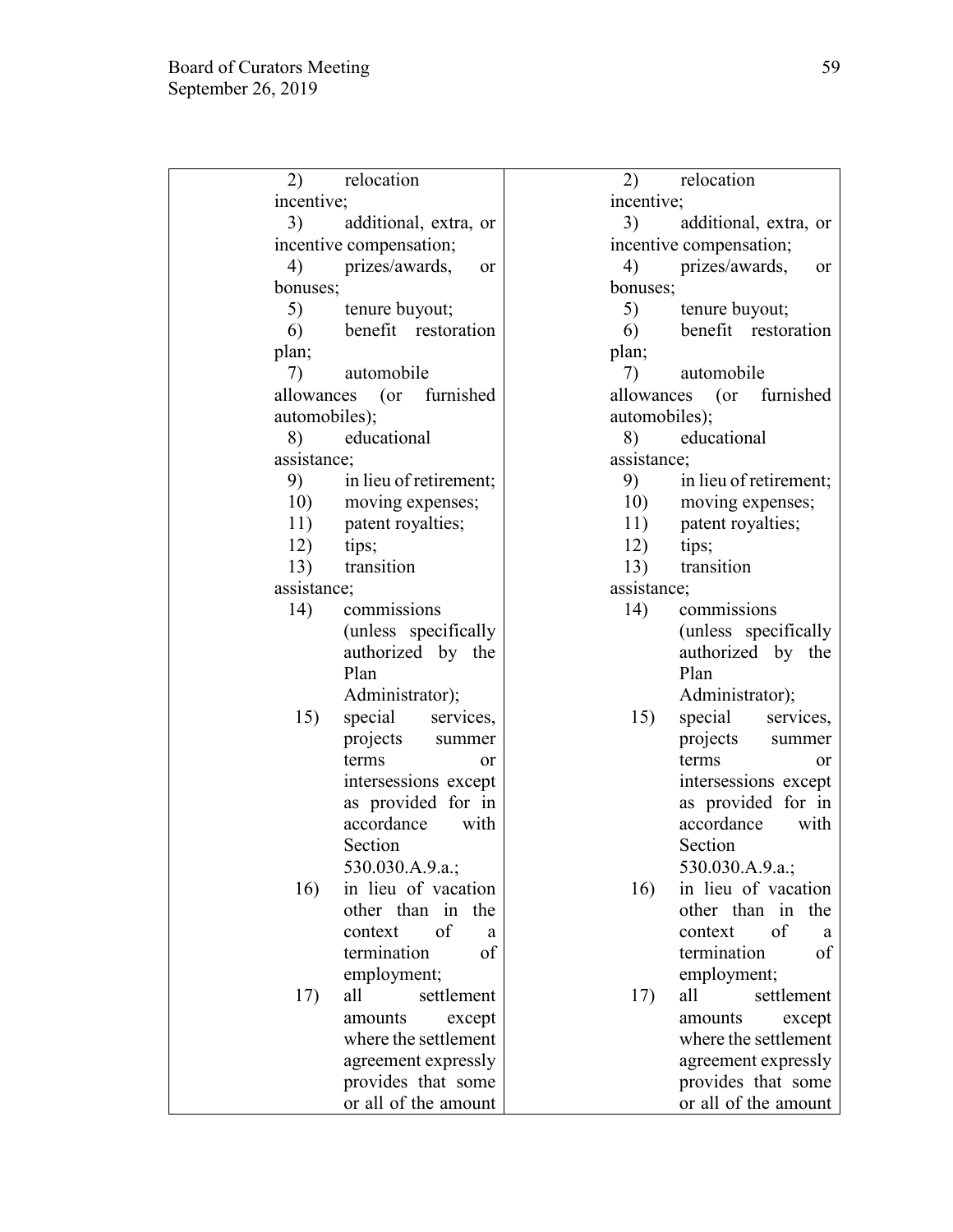|    | shall<br>deemed<br>be                | shall be<br>deemed                 |
|----|--------------------------------------|------------------------------------|
|    | Compensation<br>for                  | Compensation<br>for                |
|    | of<br>purposes                       | of<br>purposes                     |
|    | benefit<br>retirement                | retirement<br>benefit              |
|    | calculation;                         | calculation;                       |
|    | 18)<br>non-cash                      | 18)<br>non-cash                    |
|    |                                      |                                    |
|    | compensation.                        | compensation.                      |
|    | c. On or after January 1, 2020,      | c. On or after January 1, 2020,    |
|    | Compensation for services            | Compensation for services          |
|    | regularly<br>rendered.               | regularly<br>rendered.             |
|    | Compensation for services            | Compensation for services          |
|    | regularly rendered<br>shall          | regularly rendered<br>shall        |
|    | include, but not be limited          | include, but not be limited        |
|    | payments for the<br>$\mathfrak{to},$ | for<br>payments<br>the<br>to,      |
|    | following items made in              | following items made in            |
|    | accordance with established          | accordance with established        |
|    | University policy:                   | University policy:                 |
|    |                                      |                                    |
|    | 1)<br>regular pay;                   | 1)<br>regular pay;                 |
|    | 2)<br>shift differential;            | 2)<br>shift differential;          |
|    | 3)<br>chancellor's housing           | 3)<br>chancellor's housing         |
|    | allowance;                           | allowance;                         |
|    | 4)<br>contract pay;                  | 4)<br>contract pay;                |
|    | 5)<br>sick leave pay;                | 5)<br>sick leave pay;              |
|    | 6)<br>paid time off for              | paid time off for<br>6)            |
|    | work incurred                        | work incurred                      |
|    | injury;                              | injury;                            |
|    | 7)<br>personal days;                 | 7)<br>personal days;               |
|    | 8)<br>vacation days;                 | 8)<br>vacation days;               |
|    | 9)<br>summer session                 | 9)<br>summer session               |
|    |                                      |                                    |
|    | pay-;<br>overtime;                   | pay.;<br>overtime;                 |
|    | 10)                                  | 10)                                |
|    | 11)<br>hiring incentive;             | hiring incentive;<br>11)           |
|    | 12)<br>additional, extra, or         | 12)<br>additional, extra, or       |
|    | incentive                            | incentive                          |
|    | compensation;                        | compensation;                      |
|    | 13)<br>moving allowance;             | moving allowance;<br>13)           |
|    | 14)<br>automobile                    | automobile<br>14)                  |
|    | allowances;                          | allowances;                        |
|    | 15)<br>commissions.                  | 15)<br>commissions.                |
|    |                                      |                                    |
| d. | On or after January 1,               | d.<br>On or after January 1, 2020, |
|    | 2020, Compensation shall             | Compensation<br>shall<br>not       |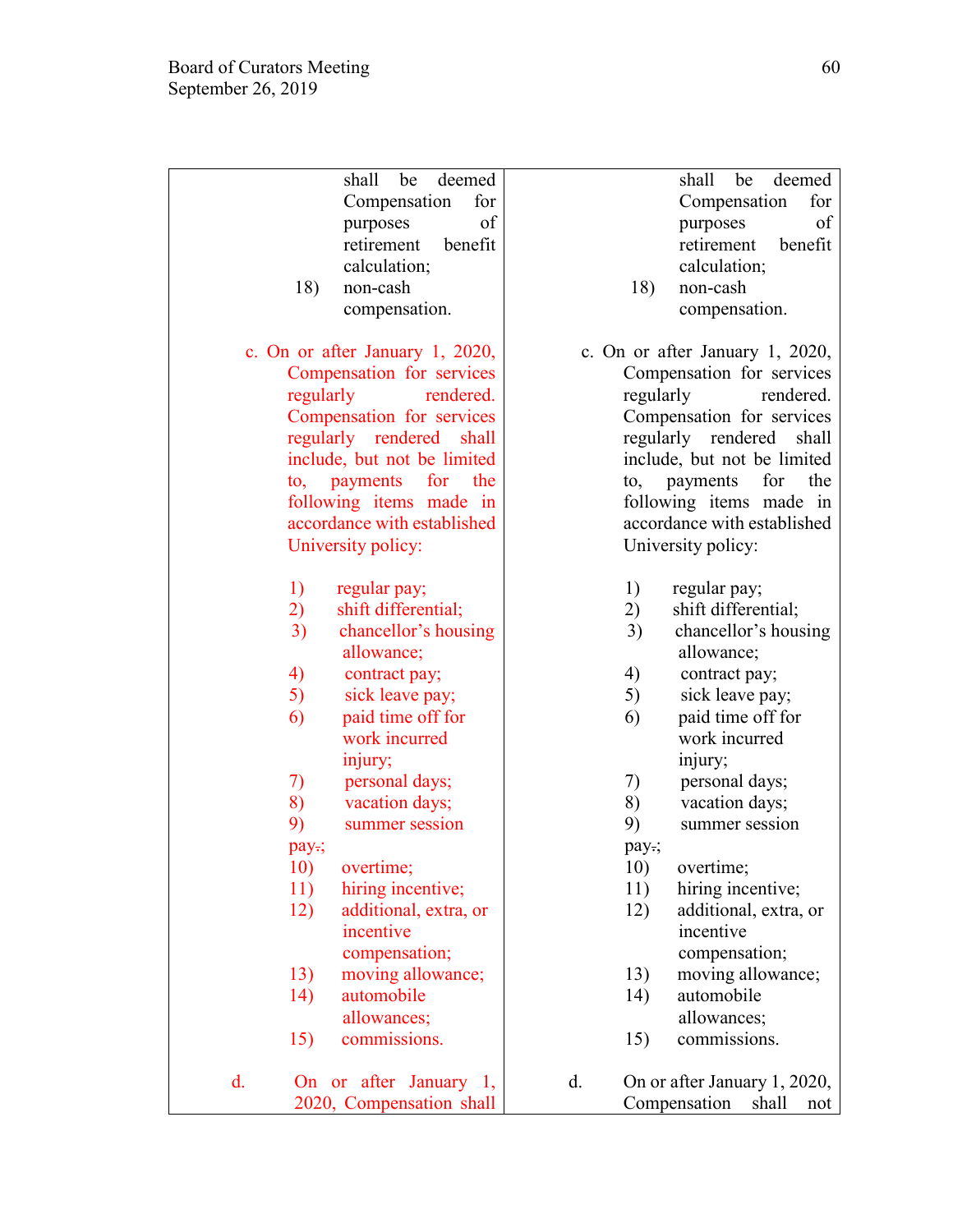| not include the following    | include<br>the<br>following  |
|------------------------------|------------------------------|
| payments/amounts:            | payments/amounts:            |
| prizes/awards;<br>1)         | prizes/awards;<br>1)         |
| 2)<br>tenure buyout;         | tenure buyout;<br>2)         |
| 3)<br>benefit restoration    | 3)<br>benefit restoration    |
| plan;                        | plan;                        |
| 4)<br>educational            | 4)<br>educational            |
| assistance;                  | assistance;                  |
| 5)<br>in lieu of retirement; | 5)<br>in lieu of retirement; |
| patent royalties;<br>6)      | patent royalties;<br>6)      |
| 7)<br>tips;                  | 7)<br>tips;                  |
| transition<br>8)             | transition<br>8)             |
| assistance;                  | assistance;                  |
| 9)<br>special services,      | 9)<br>special services,      |
| projects summer              | projects summer              |
| terms or                     | terms or                     |
| intersessions except         | intersessions except         |
| as provided for in           | as provided for in           |
| accordance with              | accordance with              |
| <b>Section</b>               | Section                      |
| 530.030.A.9.a.;              | 530.030.A.9.a.;              |
| 10)<br>in lieu of vacation   | in lieu of vacation<br>10)   |
| other than in the            | other than in the            |
| context of a                 | context of a                 |
| termination of               | termination of               |
| employment;                  | employment;                  |
| all settlement<br>11)        | all settlement<br>11)        |
| amounts except               | amounts except               |
| where the                    | where the                    |
| settlement                   | settlement                   |
| agreement expressly          | agreement expressly          |
| provides that some           | provides that some           |
| or all of the amount         | or all of the amount         |
| shall be deemed              | shall be deemed              |
| Compensation for             | Compensation for             |
| purposes of                  | purposes of                  |
| retirement benefit           | retirement benefit           |
| calculation;                 | calculation;                 |
| value of<br>12)              | value of<br>12)              |
| furnished/leased             | furnished/leased             |
| automobiles;                 | automobiles;                 |
| non-cash<br>13)              | non-cash<br>13)              |
| compensation.                | compensation.                |
|                              |                              |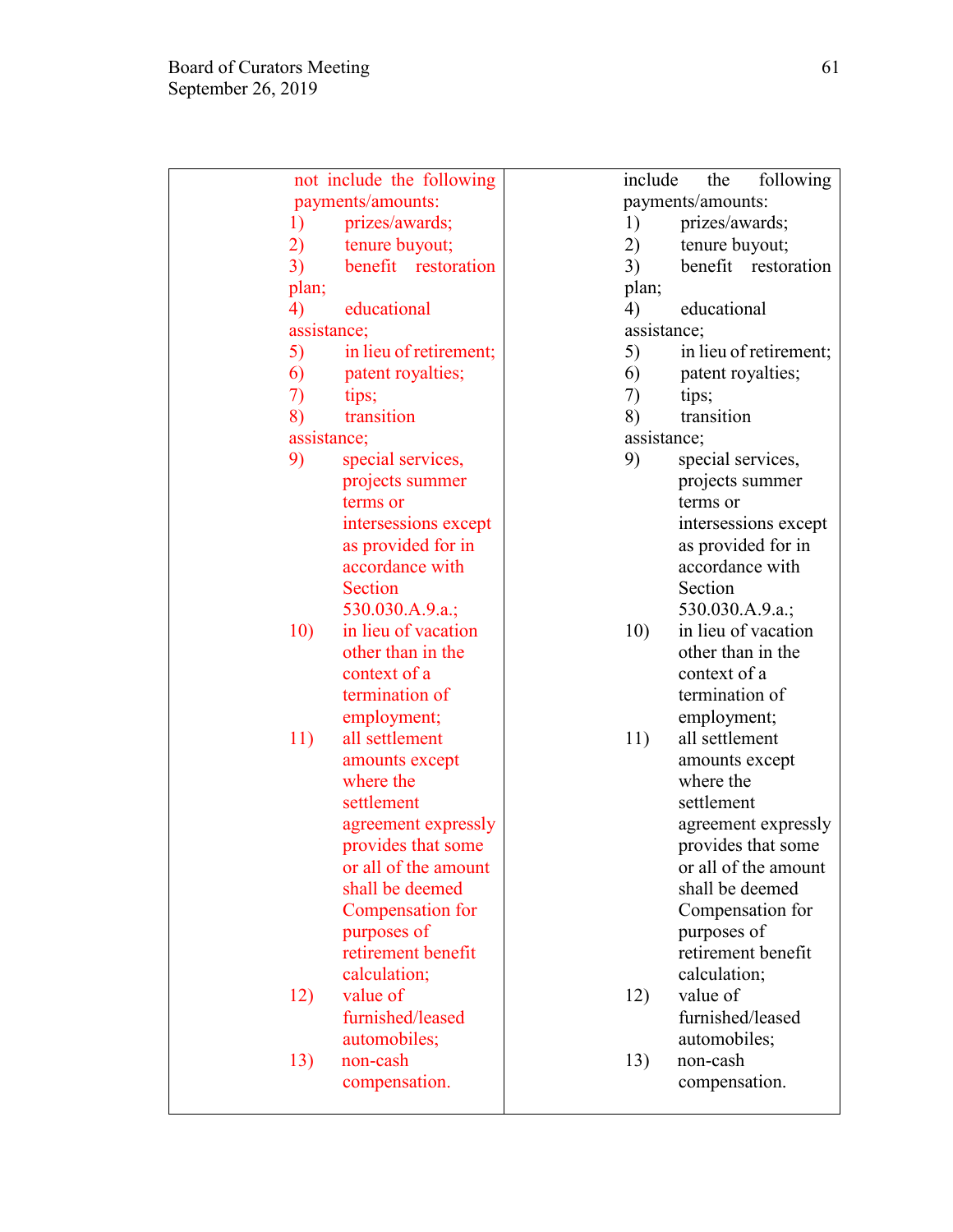e. Compensation shall include amounts contributed by the University pursuant to an employee election, which is not includible in the gross income of the employee under Code Sections 125, 402(e)(3), 402(h), 403(b), 408(p), 132(f)(4), 457 and 414(h)(2).

df. Compensation shall include all compensation paid from University funds and other funds controlled by the University, for any Participant whose fulltime employment is under the control and direction of the University, but who renders only part-time services for the teaching and research programs of the University and the compensation for the remainder of whose services is paid from funds under the control of the University, other than University funds.

eg. Compensation for a Plan Year shall also include Compensation paid by the later of 2 ½ months after an employee's Severance from Employment with the University or the end of the Plan Year that includes the date of the employee's Severance from Employment with the University, if the payment is regular compensation for services, as defined in Section 530.030.A.9.a.

Any payments not described above shall not be considered Compensation if paid after Severance from Employment, even if they are paid by the later of  $2\frac{1}{2}$  months after the date of Severance from Employment or the end of the Limitation Year that includes the date of Severance from Employment.

fh. Annual Compensation of each Participant taken into account in determining allocations shall not exceed the maximum amount specified in Code Section  $401(a)(17)(A)$ , as adjusted for cost-of-living increases. Annual e. Compensation shall include amounts contributed by the University pursuant to an employee election, which is not includible in the gross income of the employee under Code Sections 125, 402(e)(3), 402(h), 403(b), 408(p), 132(f)(4), 457 and 414(h)(2).

f. Compensation shall include all compensation paid from University funds and other funds controlled by the University, for any Participant whose fulltime employment is under the control and direction of the University, but who renders only part-time services for the teaching and research programs of the University and the compensation for the remainder of whose services is paid from funds under the control of the University, other than University funds.

g. Compensation for a Plan Year shall also include Compensation paid by the later of 2 ½ months after an employee's Severance from Employment with the University or the end of the Plan Year that includes the date of the employee's Severance from Employment with the University, if the payment is regular compensation for services, as defined in Section 530.030.A.9.a.

Any payments not described above shall not be considered Compensation if paid after Severance from Employment, even if they are paid by the later of  $2 \frac{1}{2}$  months after the date of Severance from Employment or the end of the Limitation Year that includes the date of Severance from Employment.

h. Annual Compensation of each Participant taken into account in determining allocations shall not exceed the maximum amount specified in Code Section  $401(a)(17)(A)$ , as adjusted for cost-of-living increases. Annual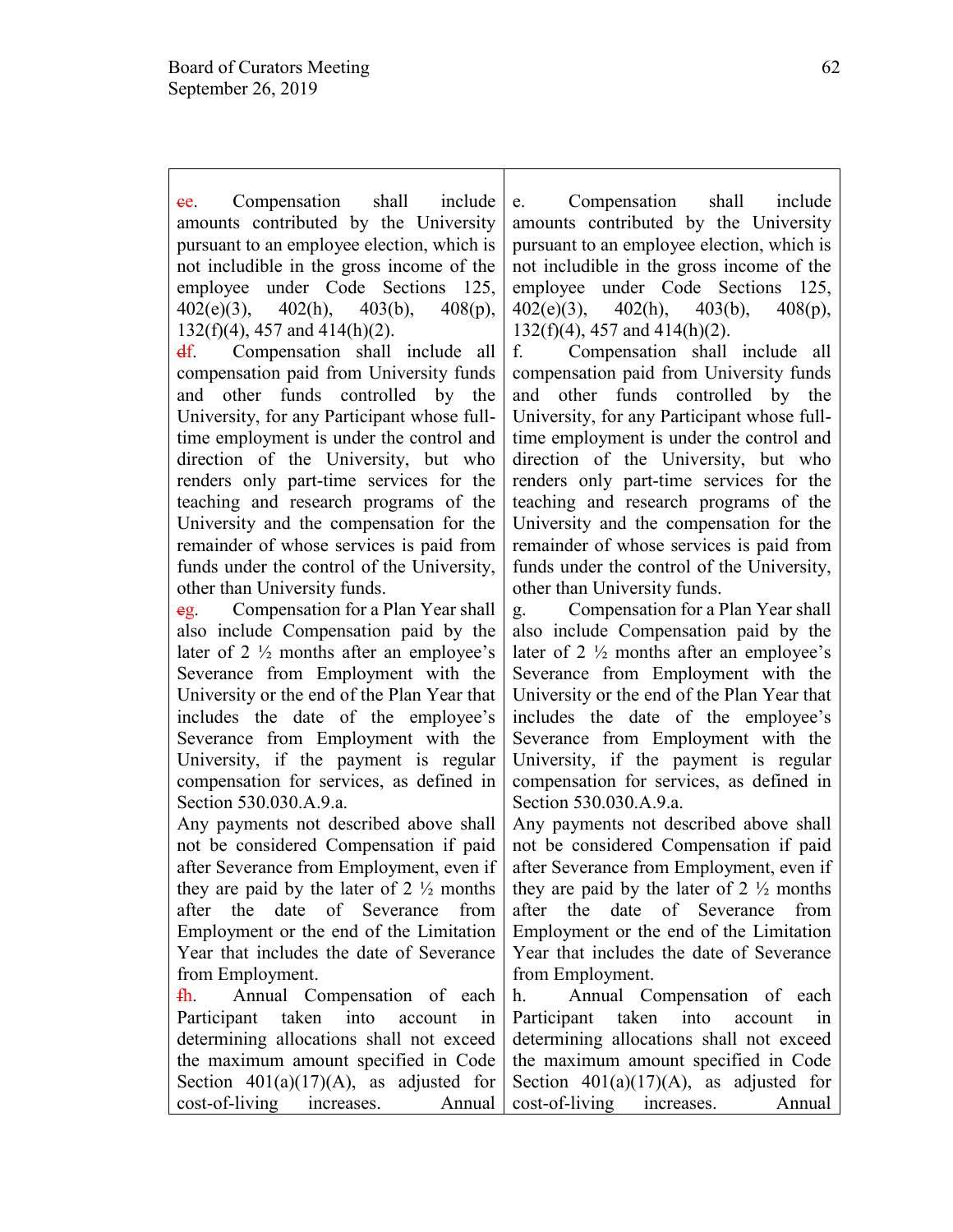| Compensation<br>Compensation means           | Compensation means<br>Compensation           |
|----------------------------------------------|----------------------------------------------|
| during the Plan Year (the "determination"    | during the Plan Year (the "determination"    |
| period"). The cost-of-living adjustment in   | period"). The cost-of-living adjustment in   |
| effect for a calendar year applies to annual | effect for a calendar year applies to annual |
| Compensation for the determination period    | Compensation for the determination period    |
| that begins with or within such calendar     | that begins with or within such calendar     |
| year.                                        | year.                                        |
| If a determination period consists of fewer  | If a determination period consists of fewer  |
| than 12 months the annual Compensation       | than 12 months the annual Compensation       |
| limit is an amount equal to the otherwise    | limit is an amount equal to the otherwise    |
| applicable annual Compensation limit         | applicable annual Compensation limit         |
| multiplied by a fraction, the numerator of   | multiplied by a fraction, the numerator of   |
| which is the number of months in the short   | which is the number of months in the short   |
| determination period, and the denominator    | determination period, and the denominator    |
| of which is 12. If Compensation for any      | of which is 12. If Compensation for any      |
| prior determination period is taken into     | prior determination period is taken into     |
| account in determining a Participant's       | account in determining a Participant's       |
| allocations for the current Plan Year, the   | allocations for the current Plan Year, the   |
| Compensation for such prior determination    | Compensation for such prior determination    |
| period is subject to the applicable annual   | period is subject to the applicable annual   |
| Compensation limit in effect for that prior  | Compensation limit in effect for that prior  |
| period.                                      | period.                                      |
|                                              |                                              |

13. Amendment, Collected Rules and Regulations 340.050, Vacation to Update Terminology in Alignment with CRR 340.030, Sick Leave approved in June 2018 –

**Collected Rules and Regulations Personnel Chapter 340: Employee Absences**

#### **340.050 Vacation**

Bd. Min. 7-16-58, p. 13,307, as amended 6-28-68, p. 33,907; Amended 9-7-79; Amended 7-30-82, effective 9-1-82; Bd. Min. 7-15-86; Amended 9-26-97; Amended Bd. Min. 7-17-98; Amended Bd. Min. 7-19-02; Amended Bd. Min 9-13-13; Amended Bd. Min. effective 10-1-19; Amended Bd. Min. 09-26-19.

# **A. Eligibility**

1. Eligible Employees – Benefit-eligible full-time administrative, service and support employees and certain non-regular academic employees as approved by the chancellor and president who have satisfied appropriate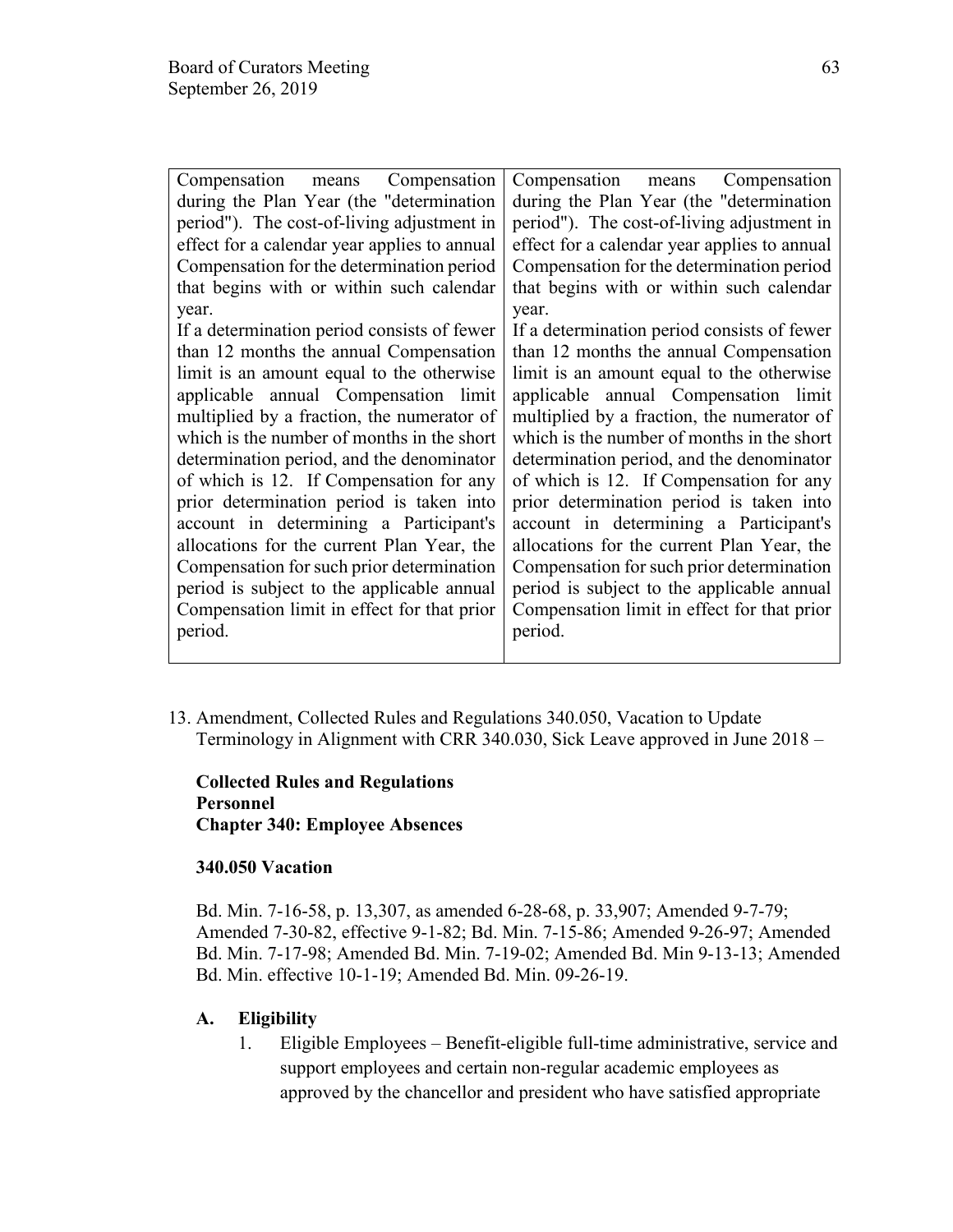probationary periods shall be eligible for paid vacation time accrued from the date of employment.

2. Ineligible Employees -- Employees with primary titles that are administrative, service and support who are exempt from classification because their positions are primarily directing instructional or research activities are not subject to this policy.

# **B. Accruals**

- 1. Hourly Paid, Nonexempt Employees Eligible hourly paid, nonexempt employees accrue vacation time over each pay period at the following rate:
	- 0-5 years inclusive: 12 days
	- Over 5 years: 17 days
	- Over 15 years: 22 days
- 2. Monthly Paid, Exempt Employees Eligible monthly paid, exempt employees accrue vacation time over each pay period at the following rate:
	- 0-5 years inclusive: 17 days
	- Over 5 years: 22 days
- **C. Credit for vacation** accumulates during vacations, sick leave, excused absence with pay and any leave of absence without pay granted for an on-the-job injury compensable under Workers' Compensation. Vacation accruals will be available to the employee only after returning to work in regular status

# **D. Conditions Governing Vacation Accruals**

- 1. Vacation is available for use once it is accrued, subject to appropriate supervisory approval.
- 2. Extra pay shall not be made in lieu of vacation leave.
- 3. Employees working on a basis of 75 percent 99 percent full-time equivalence or more will accrue vacation time on a pro-rata basis.
- **E. Maximum Accruals** -- An employee shall be permitted to accumulate two times the allowed vacation earned each year.

The motion carried unanimously (7-0) by voice vote with no abstentions.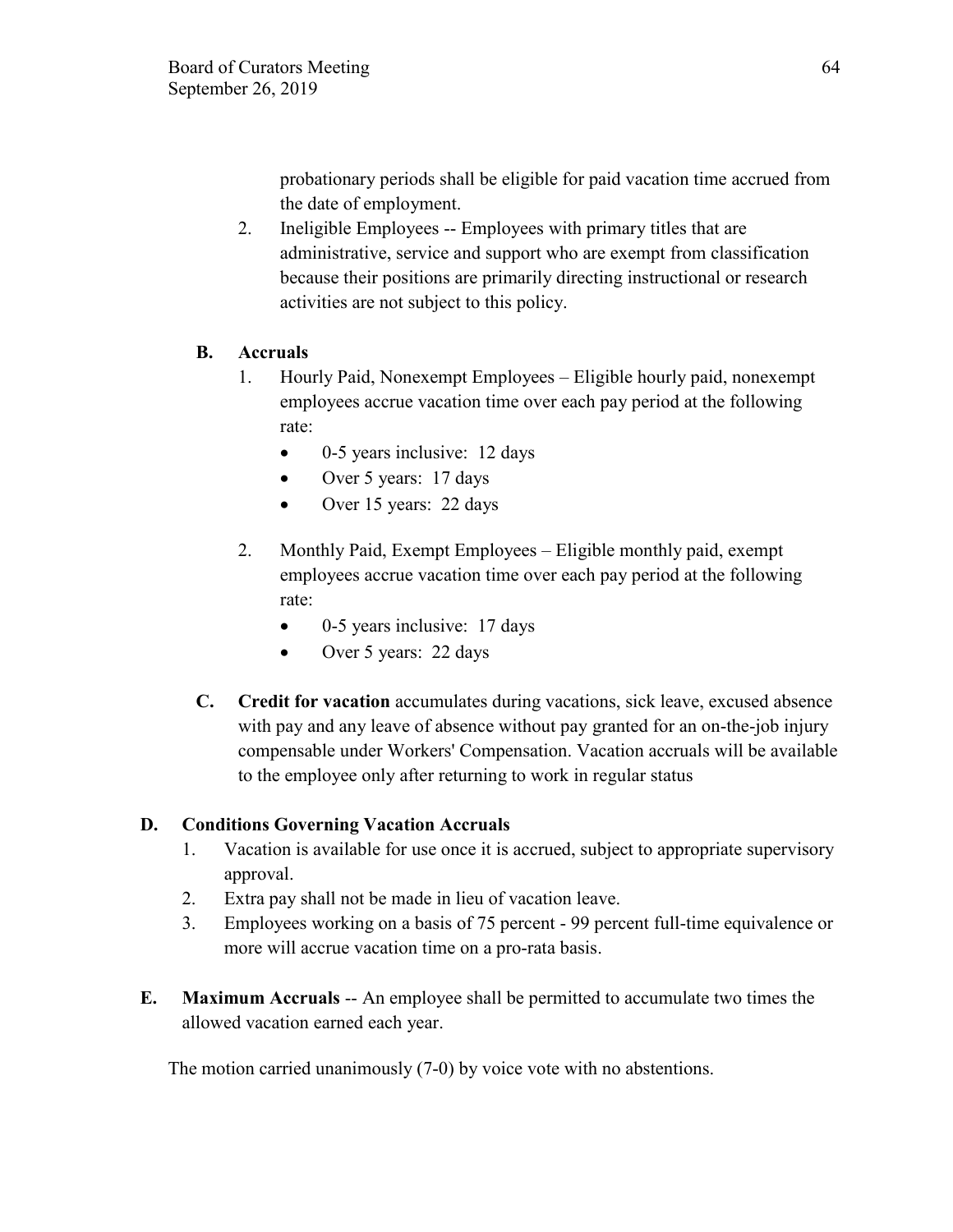Board of Curators standing committee Chair reports began at 11:25 A.M. and concluded at 12:35 P.M. on Thursday, September 26, 2019. Committee actions were presented to the full Board for action following committee votes taken during committee meetings held the week of September 16, 2019.

# **Finance Committee**

Curator Brncic provided time for discussion of committee business.

Information

1. UM Fiscal Year 19 Financial Status Report – Presented by Vice President Rapp (information and slides on file)

Preliminary Five-Year Capital Plans for MU, MU Health Care, Missouri S&T, UMKC, and UMSL – Presented by Vice President Rapp (information and slides on file)

It was recommended by Chancellor Cartwright, Chancellor Agrawal, Chancellor

Dehghani, and Interim Chancellor Sobolik, endorsed by President Choi, recommended by

the Finance Committee, moved by Curator Brncic and seconded by Curator Layman, that

the:

- MU: Preliminary Strategic Projects Development Plan:
	- Satellite Boiler Plant Research Commons
	- Pickard Hall Decommissioning and Mitigation
	- Veterinary Medical Diagnostic Laboratory Replacement
	- New Journalism Building Replace and Redevelop Neff Hall & Addition Site

MU Health Care Preliminary Capital Plan included in Finance Plan:

- Inpatient Expansion Women's & Children's Hospital
- Ambulatory Facility/Medical Office Building
- Inpatient Expansion University Hospital
- UMKC: Preliminary Capital Plan included in Finance Plan:
	- UMKC Conservatory

Preliminary Strategic Projects Development Plan: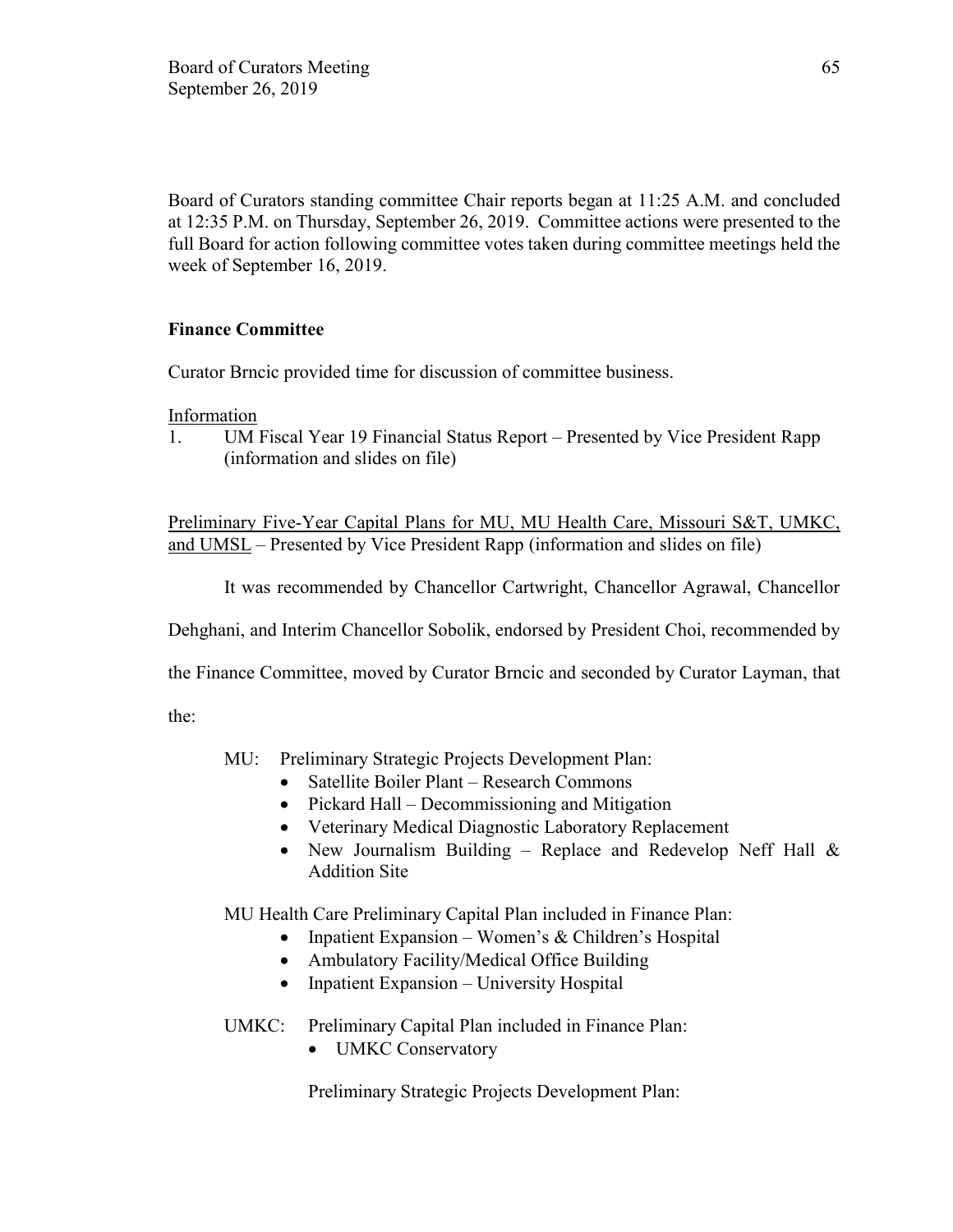- Spencer Chemistry-Biological Science Renovation Phase II
- Health Sciences Interprofessional Education and Research Building
- 4747/4825 Troost Redevelopment
- New Student Housing
- Epperson House Renovation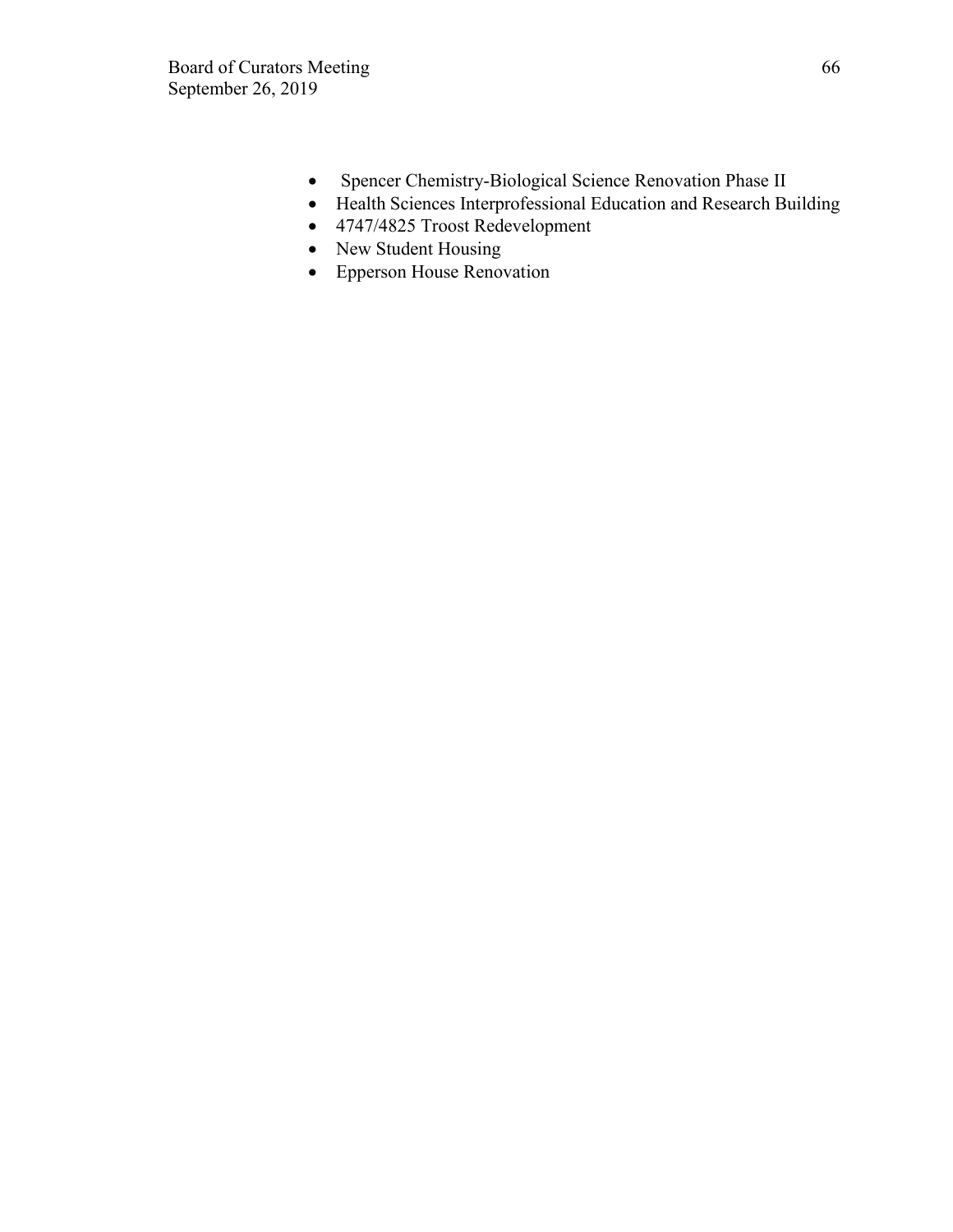S&T: Preliminary Capital Plan included in Finance Plan:

- Schrenk Hall Addition and Renovation Phase III
- Engineering Research Lab Addition and Renovation
- Library/Learning Commons
- McNutt Hall Addition

### UMSL: Preliminary Strategic Projects Development Plan:

- Space Consolidation & Infrastructure
- Social Science Building Renovation
- Stadler Hall Renovation

be approved for further planning and development.

The motion carried unanimously (8-0) by voice vote with no abstentions.

# **Academic, Student Affairs and Research and Economic Development Chair Report**

Curator Chatman provided an overview of committee business.

New Degree Program, Bachelor of Arts, Organizational Leadership, UMSL – presented by Senior Associate Vice President Steve Graham (information on file)

It was recommended by Sr. Associate Vice President Steve Graham, endorsed by President Mun Choi, recommended by the Academic, Student Affairs, & RED Committee, moved by Curator Chatman, seconded by Curator Snowden, that the following action be approved:

that the University of Missouri, St. Louis be authorized to submit the attached proposal for a BA Organizational Leadership to the Coordinating Board for Higher Education for approval.

The motion carried unanimously (8-0) by voice vote with no abstentions.

New Degree Program, Masters of Science, Business, MU – presented by Senior Associate Vice President Steve Graham (information on file)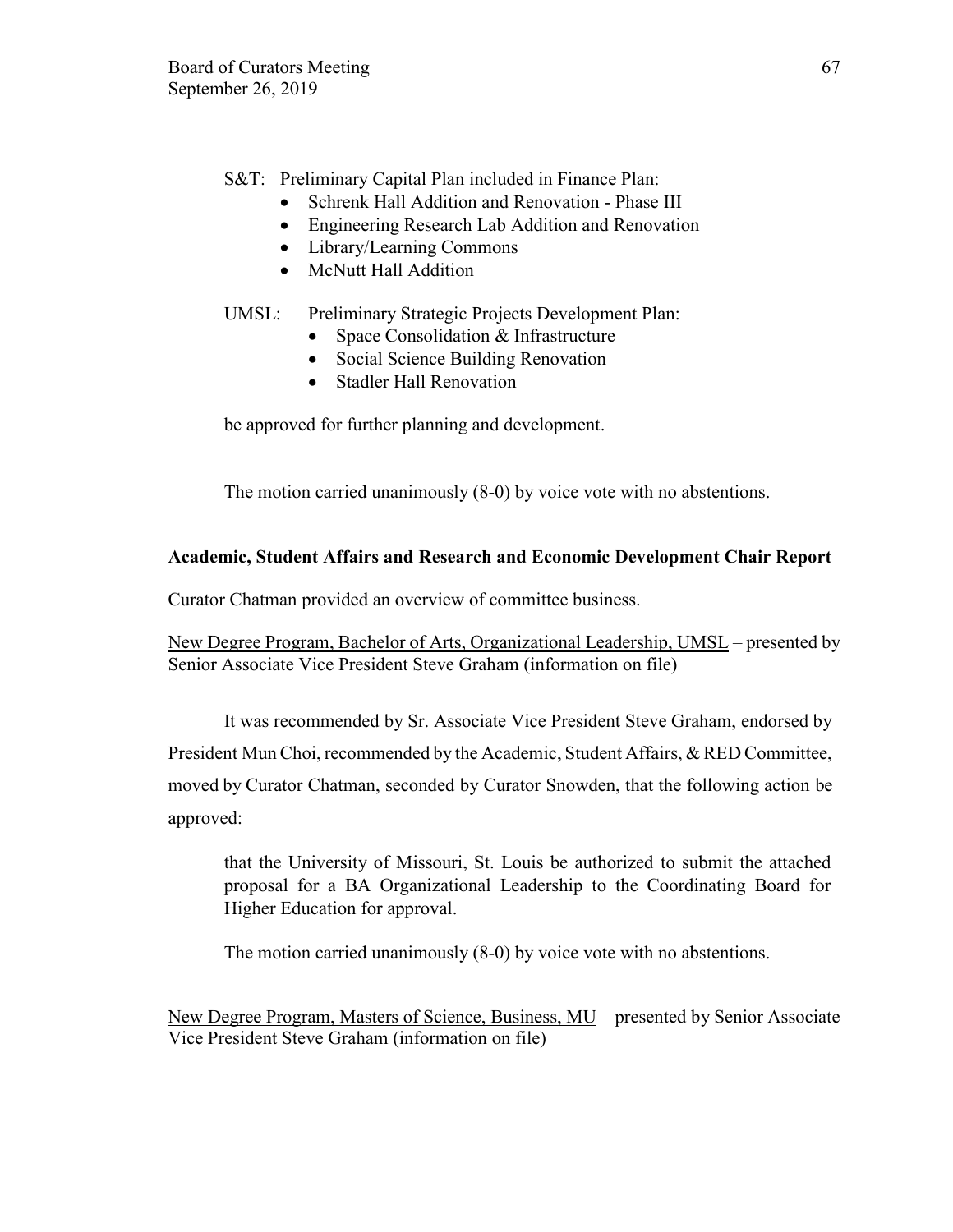It was recommended by Sr. Associate Vice President Steve Graham, endorsed by President Mun Choi, recommended by the Academic, Student Affairs, & RED Committee, moved by Curator Chatman, seconded by Curator Snowden, that the following action be approved:

that the University of Missouri, Columbia be authorized to submit the attached proposal for a MS Business to the Coordinating Board for Higher Education for approval.

The motion carried unanimously (8-0) by voice vote with no abstentions.

New Degree Program, Bachelor of Science, Sport Management, UMSL – presented by Senior Associate Vice President Steve Graham (information on file)

It was recommended by Sr. Associate Vice President Steve Graham, endorsed by President Mun Choi, recommended by the Academic, Student Affairs, & RED Committee, moved by Curator Chatman, seconded by Curator Snowden, that the following action be approved:

that the University of Missouri, St. Louis be authorized to submit the attached proposal for a BS Sport Management to the Coordinating Board for Higher Education for approval.

The motion carried unanimously (8-0) by voice vote with no abstentions.

New Degree Program, Bachelor of Health Science, Occupational Therapy Assistant, MU – presented by Senior Associate Vice President Steve Graham (information on file)

It was recommended by Sr. Associate Vice President Steve Graham, endorsed by President Mun Choi, recommended by the Academic, Student Affairs, & RED Committee, moved by Curator Chatman, seconded by Curator Snowden , that the following action be approved: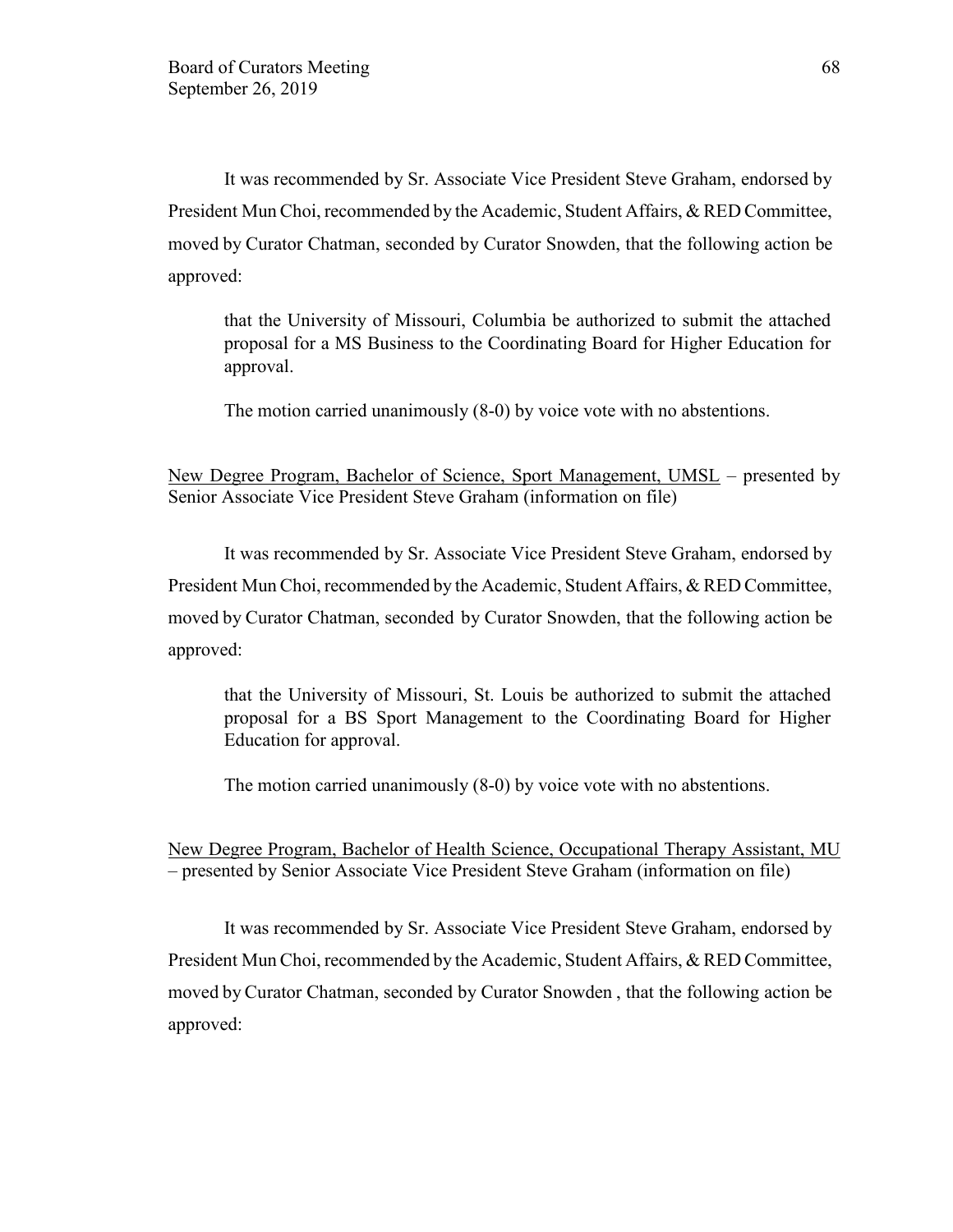that the University of Missouri, Columbia be authorized to submit the attached proposal for a BHS Occupational Therapy Assistant to the Coordinating Board for Higher Education for approval.

The motion carried unanimously (8-0) by voice vote with no abstentions.

Amendment to Collected Rules and Regulations 340.070, Faculty Leave – presented by Senior Associate Vice President Steve Graham (information on file)

It was recommended by Senior Associate Vice President Steve Graham and endorsed by President Mun Y. Choi, recommended by the Academic, Student and External Affairs Committee, moved by Curator Chatman, seconded by Curator Graham, that the following action by approved:

that Collected Rules and Regulations, Section 340.070, Faculty Leave, be revised as attached (and as on file with the minutes of this meeting).

### **Collected Rules and Regulations Personnel Chapter 340: Employee Absences** 340.070 Faculty Leave

Bd. Min. 1-31-08; Amended 2-06-09; Amended 12-10-10; Amended 7-27-12; Amended 2-9-17; Amended Bd. Min 4-12-18; Amended Bd. Min 09-26-18.

- A. **Professional Leave** Within the specifications described below, each campus will develop an application and review process to approve leaves and stipulate the duration (not to exceed one year) and support associated for each leave aligned with institutional priorities and commensurate with available resources. All faculty members who accept a paid leave must state their intention to return to the University for the same amount of time they plan to be gone. Return of the faculty member for such period of time does not guarantee that the period of such leave shall be taken into account as service credit for purposes of any University retirement plan. Exemptions to returning to the University at the conclusion of the leave can only be granted by the president upon recommendation of the chancellor. Additionally, all faculty members must file a report on the accomplishments during the leave period as specified by their chancellor or chancellor's designee.
	- 1. **Research Leave**. Tenured, tenure-track, and full-time, ranked non-tenure track research faculty members with established scholarly, artistic or research records are eligible to apply for a research leave. A research leave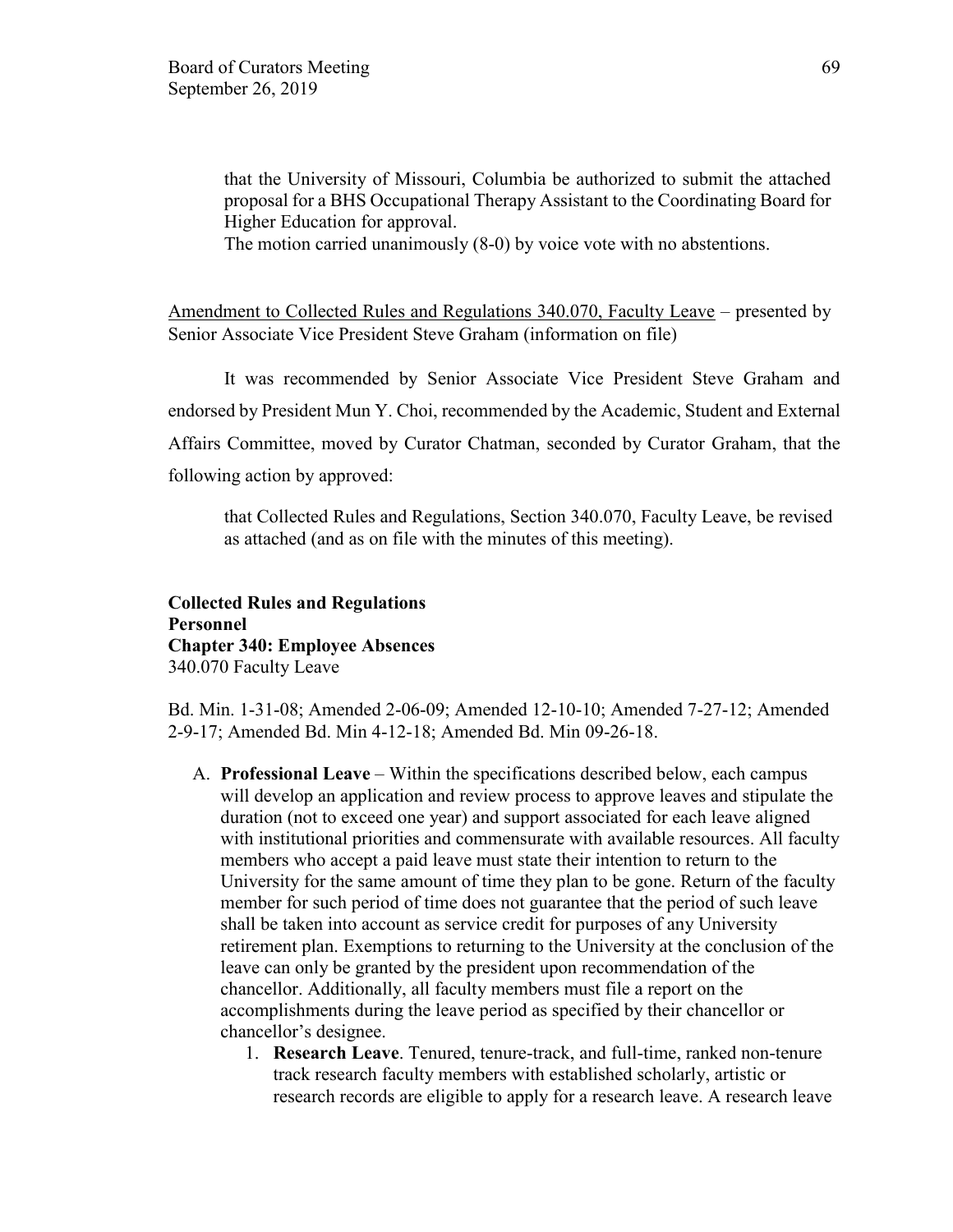may be taken for a period of time up to a full year. If a faculty member receives an external fellowship or grant support for a research leave, the University may supplement such support to provide full regular salary; if such external support is not received, the University may provide full regular salary. Additional travel funds and leave related expenses may be provided as deemed appropriate.

- 2. **Development Leave**. Tenured, tenure-track and full-time, ranked nontenure track faculty members are eligible to apply for a development leave to pursue personal, professional, instructional, or administrative development. Development leave may be taken for a period of time up to a full year. If a faculty member receives external fellowship or grant support for a development leave, the University may supplement such support to provide full regular salary; if such external support is not received, the University may provide full regular salary. Additional travel funds and leave related expenses may be provided as deemed appropriate.
- 3. **Sabbatical Leave**. Tenured faculty members are eligible to apply for a sabbatical leave after six or more years of service, and can reapply for subsequent sabbatical leaves six years after the prior sabbatical leave. Sabbatical leaves may be taken for a period of time up to a full year. A faculty member on a sabbatical leave will receive up to one-half their regular annual salary. Additional travel funds and leave related expenses may be provided as deemed appropriate.
- B. **Personal Leave** Within the specifications described below, each campus will develop an application and review process to approve personal leaves and stipulate the duration (not to exceed one year) and support associated for each leave. All leaves must be documented in writing, recorded, and approved by signature of the provost or designee.
	- 1. **Leave of Absence**. Faculty members may apply for a personal leave without pay. A leave of absence may be granted in cases of exceptional personal or institutional reasons, such as medical leave beyond the requirements of the Family and Medical Leave Act (FMLA). A leave of absence without pay may be granted for a period not to exceed one year and may not extend past the ending date of the faculty member's appointment. Any extension of the one year limit must be approved by the chancellor.

#### 2. **Paid Family and Medical Leave**

1. A tenured, or tenure-track faculty member, or full-time, ranked nontenure track faculty member as defined in Section 310.035, who is eligible for family and medical leave (see Section 340.010) will be paid, up to 12 weeks, during any portion of such leave that occurs during the faculty member's normally scheduled work duties. Paid family and medical leaves cannot exceed more than two 12-week paid leaves within a six-year period. Additional leaves during any six-year period will be unpaid. However, if such faculty member is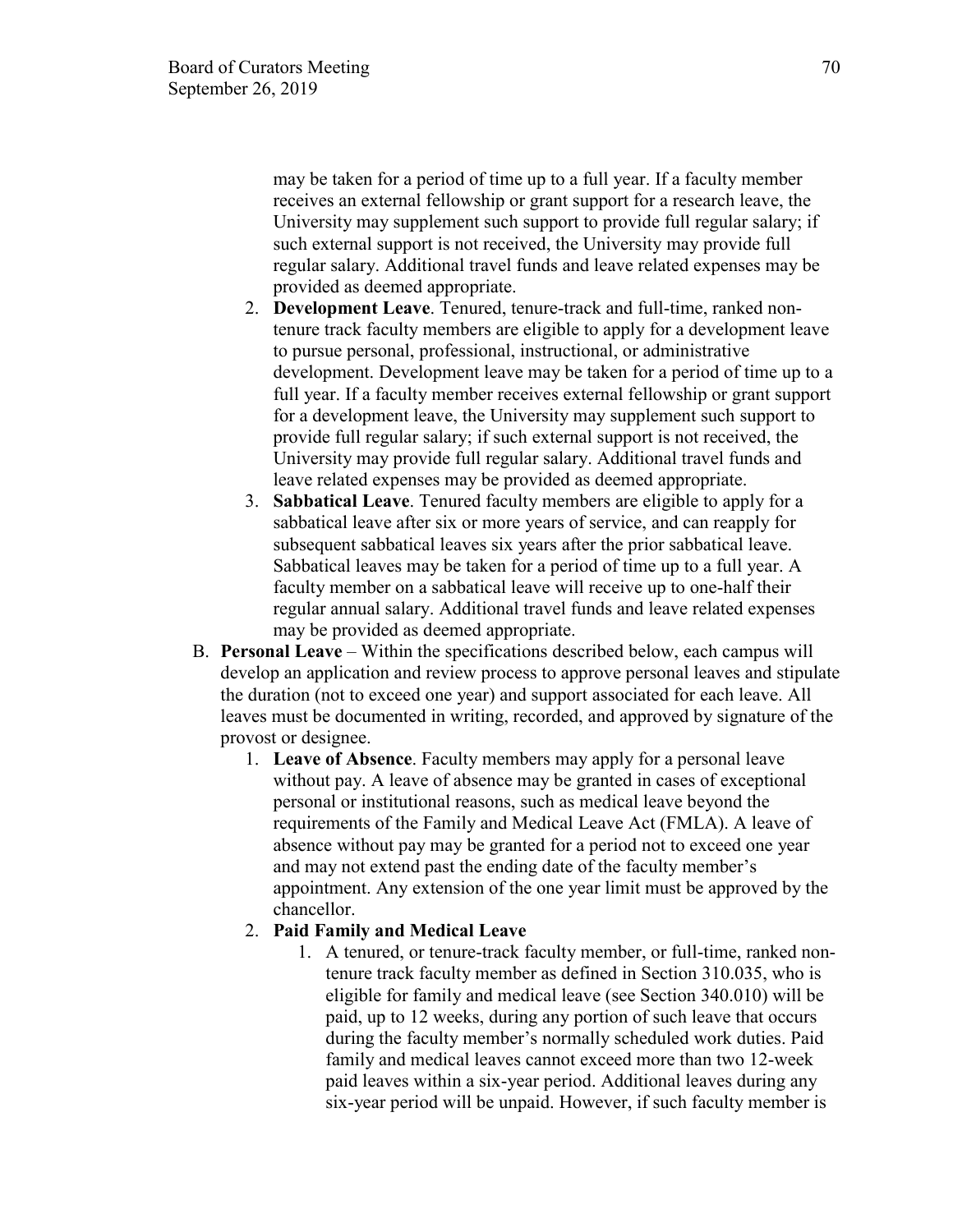covered by another approved University vacation/sick leave policy, the provisions of such vacation/sick leave policy shall apply in determining the extent to which the family and medical leave shall be paid.

- 2. Under no circumstance can a faculty member exceed 12 weeks of family and medical leave within any 12-month period unless such leave is for covered service member leave for which the maximum is described in Section 340.010. However, given that the traditional semester is 16-weeks in duration, it is important not to interrupt the teaching and learning environment of students. Therefore, any faculty member who would normally have teaching responsibilities and is returning from a family and medical leave mid-semester will not be expected to return to the classroom until the start of a new term. In order to receive pay upon the return from a 12-week family and medical leave or a 26-week covered service member leave, a differentiated work load must be negotiated. This differentiated work load must be documented in writing and approved by the department chair, dean[1] and the provost or designee. If negotiated, the faculty member may be eligible to receive pay for the remainder of the semester. Faculty members who take family and medical leave, either paid or unpaid, shall not, because of such leave, be assigned heavier work load or be otherwise discriminated against.
- C. **Military Leave** See Section 340.010 and the HR Policy Manual for further information regarding military leave.

[1] On campuses with no schools or colleges and, therefore, no deans, there is no requirement for approval by the dean.

The motion carried unanimously (8-0) by voice vote with no abstentions.

# **External Affairs, Marketing and Advancement Chair Report**

Curator Graham provided an overview of committee business.

#### Information

- 1. Strategic Communications and Marketing Year-End Reports (slides on file)
- 2. Advancement Reports (slides on file)
	- Ms. Lisa Baronio, Chief Advancement Officer/UMKC Foundation President, presented a report for UMKC.

#### **Health Affairs Committee Chair Report**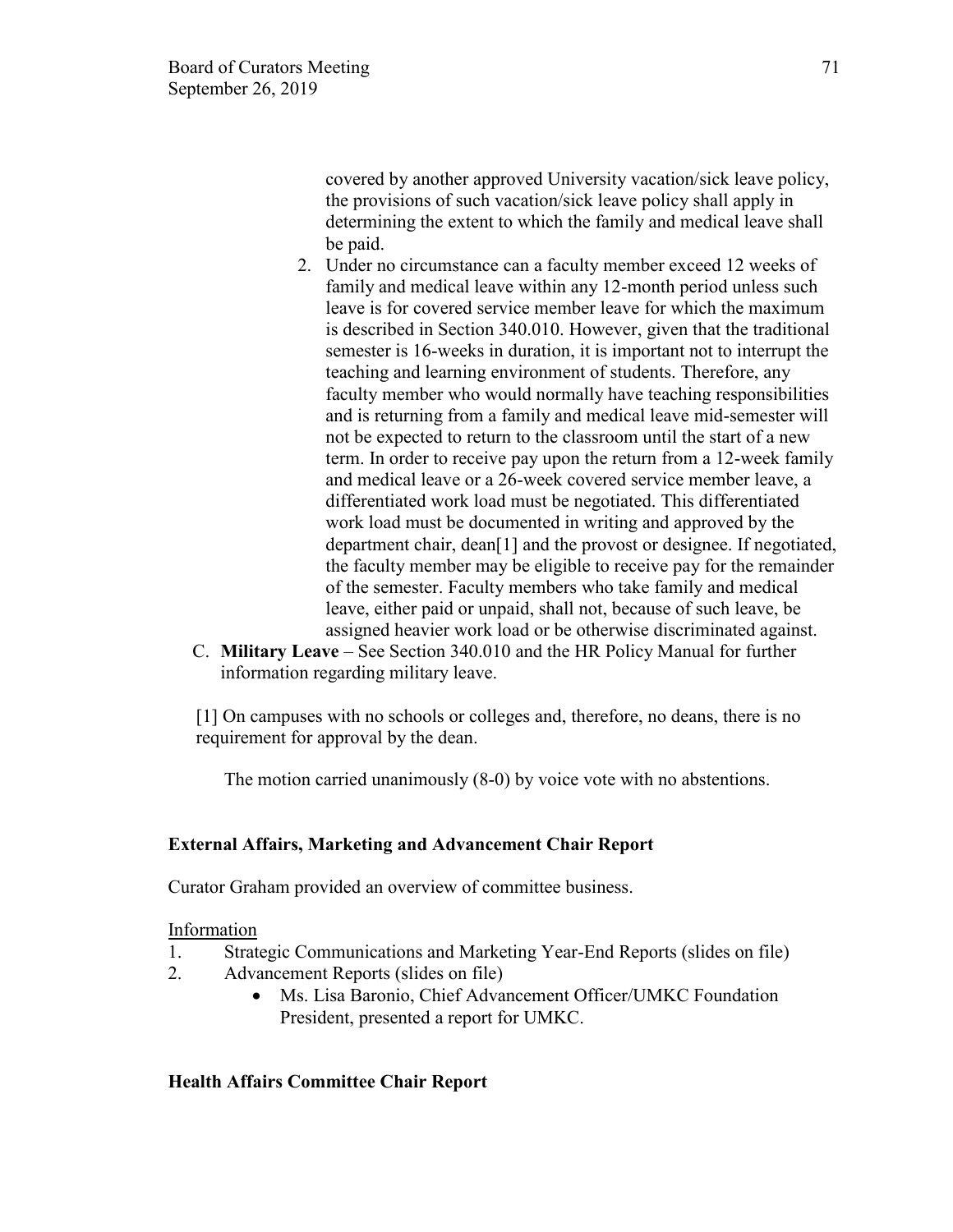Curator Graham provided an overview of committee business.

Information

- 1. MU Health Care Chief Executive Officer and School of Medicine Interim Dean Update – (slides on file)
- 2. Update on Executive Vice Chancellor Position presented by President Choi
- 3. Quarterly Financial Update (slides on file)
- 4. Compliance and Corporate Integrity Agreement Report (slides and information on file)

Resolution, Corporate Integrity Agreement for Health Affairs Committee Members and Minutes from the January 29, 2019 Health Affairs Committee Meeting were both approved by the Committee at their September 18, 2019 meeting. Information on file with the minutes of this meeting.

# **Audit Committee Chair Report**

Curator Layman provided an overview of committee business.

Information

1. UM Internal Audit and Consulting Quarterly Report (information on file)

# **Compensation and Human Resources Committee Meeting**

Curator Snowden provided time for discussion of committee business.

A resolution for an executive session of this committee was approved by the Committee at their September 18, 2019 meeting.

Recessed the Board of Curators meeting at 12:35 pm for a luncheon.

### **Luncheon by Invitation for the Board of Curators, President, University of Missouri System Leaders, University of Missouri – Kansas City Faculty and Student Leaders**

Location: Multipurpose Room 401 B & C, Student Union Topic: Educating Through Discovery

# **RECONVENED PUBLIC SESSION**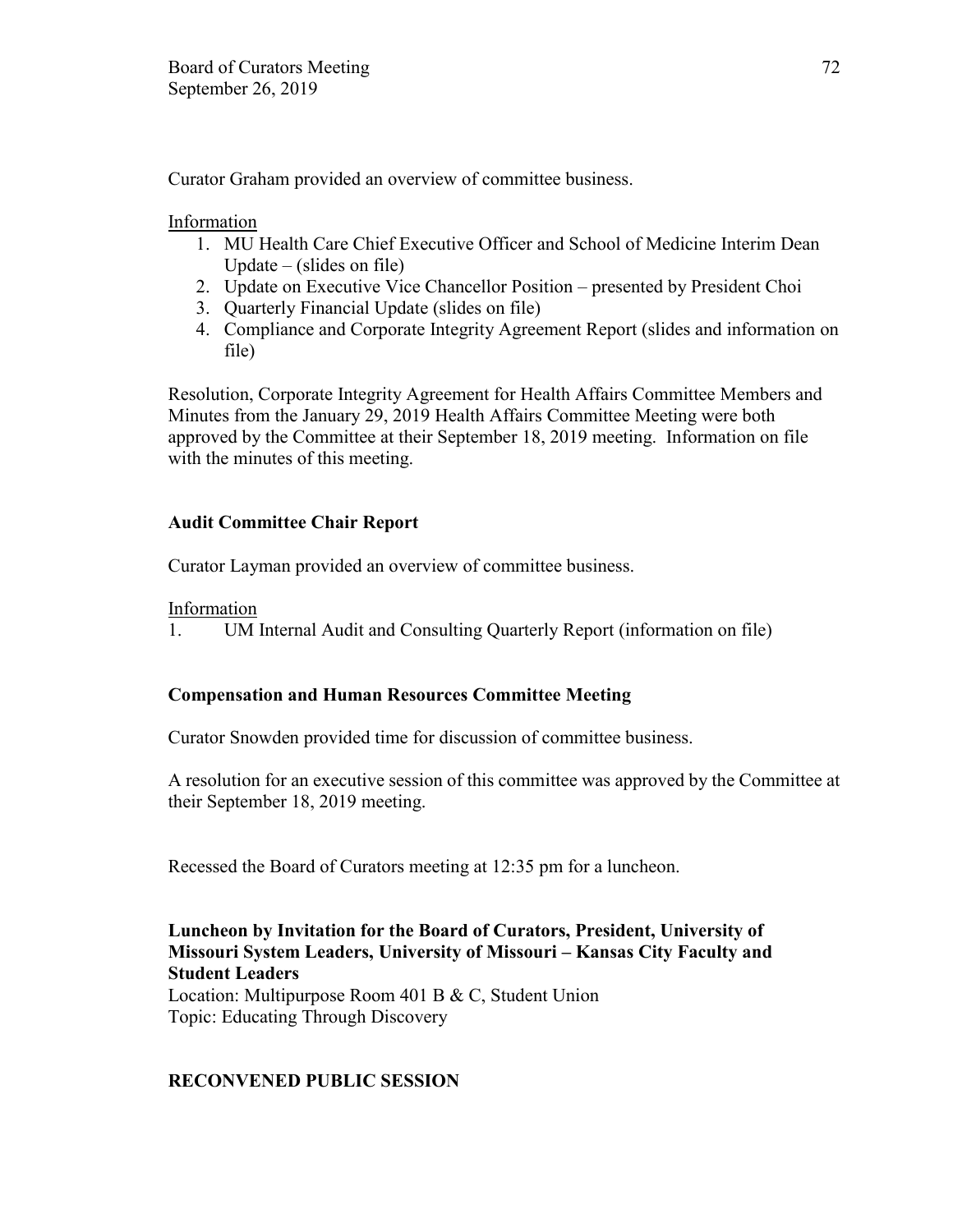A meeting of the University of Missouri Board of Curators reconvened in public session at 2:00 P.M., on Thursday, September 26, 2019, Multipurpose Room 401 A&D of the Student Union, University of Missouri – Kansas City campus, Kansas City, Missouri, pursuant to public notice given of said meeting. Curator Jon T. Sundvold, Chair of the Board of Curators, presided over the meeting.

# Present

The Honorable Julia G. Brncic The Honorable Darryl M. Chatman The Honorable Maurice B. Graham The Honorable Jeffrey L. Layman The Honorable Phillip H. Snowden The Honorable David L. Steelman The Honorable Jon T. Sundvold The Honorable Michael A. Williams

#### Also Present

Dr. Mun Y. Choi, President

Mr. Stephen J. Owens, General Counsel

Ms. Cindy Harmon, Secretary of the Board of Curators

Mr. Avery Welker, Student Representative to the Board of Curators

- Dr. C. Mauli Agrawal, Chancellor, University of Missouri Kansas City
- Dr. Alexander Cartwright, Chancellor for University of Missouri-Columbia
- Mr. Jonathan Curtright, Chief Executive Officer, MU Health Care
- Dr. Mohammad Dehghani, Chancellor, Missouri University of Science and Technology
- Ms. Kamrhan Farwell, Chief Marketing and Communications Officer
- Ms. Marsha Fischer, Associate Vice President for Human Resources and Chief Human Resources Officer
- Dr. Steven W. Graham, Senior Associate Vice President for Academic Affairs
- Ms. Christine Holt, Chief of Staff, UM System
- Ms. Michelle M. Piranio, Chief Audit and Compliance Officer
- Mr. Ryan D. Rapp, Vice President for Finance and Chief Financial Officer
- Dr. Kristin Sobolik, Interim Chancellor for University of Missouri-St. Louis
- Dr. Marshall Stewart, Vice Chancellor, Extension and Engagement
- Mr. Christian Basi, Director of Media Relations
- Media representatives

## **General Business**

University of Missouri – Kansas City Campus Highlights – presented by Chancellor Agrawal (slides on file for this information item)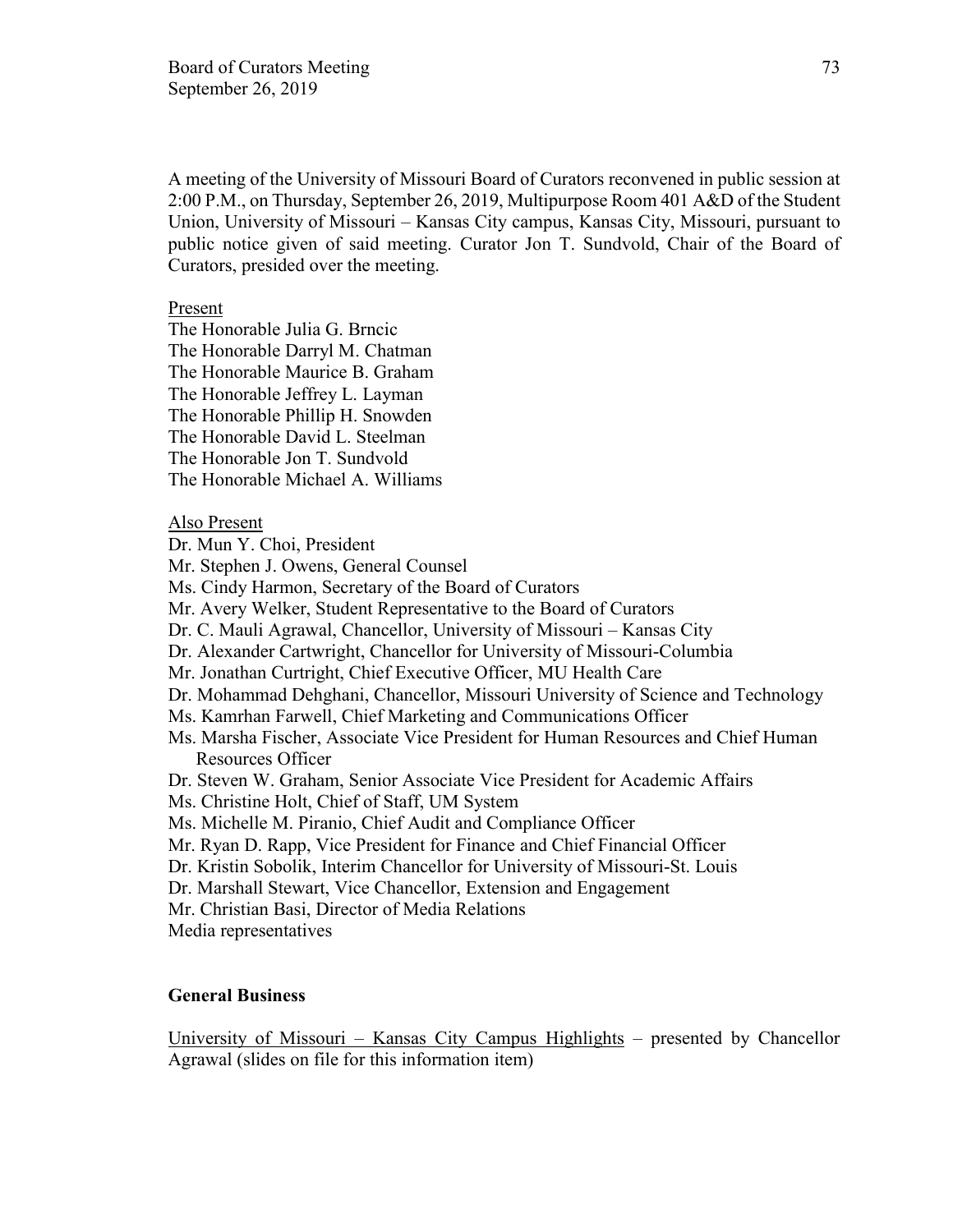Strategic Theme Discussion – How to Improve Teaching and Learning – Presented by Senior Associate Vice President Graham and the four university Provost; Dr. Latha Ramchand, Dr. Kristin Sobolik, Dr. Stephen Roberts and Dr. Barbara Bichelmeyer (slides on file)

An overview was presented and discussion held regarding evaluation of the teaching process and expectations for teaching performance at each of the universities and initiatives for improvement.

Good and Welfare of the Board – No discussion.

The public session and committee meetings of the Board of Curators meeting, September 26, 2019 recessed at 3:15 PM.

#### **Board of Curators Meeting – Executive Session**

A meeting of the University of Missouri Board of Curators was convened in executive session at 3:40 P.M., on Thursday, September 26, 2019, Room 402, University of Missouri – Kansas City campus, Kansas City, Missouri, pursuant to public notice given of said meeting. Curator Jon T. Sundvold, Chair of the Board of Curators, presided over the meeting.

#### Present

The Honorable Julia G. Brncic The Honorable Darryl M. Chatman The Honorable Maurice B. Graham The Honorable Jeffrey L. Layman The Honorable Phillip H. Snowden The Honorable David L. Steelman The Honorable Jon T. Sundvold The Honorable Michael A. Williams

#### Also Present

Dr. Mun Y. Choi, President

Mr. Stephen J. Owens, General Counsel

- Ms. Cindy Harmon, Secretary of the Board of Curators
- Mr. Avery Welker, Student Representative to the Board of Curators
- Ms. Kamrhan Farwell, Chief Marketing and Communications Officer
- Ms. Marsha Fischer, Associate Vice President for Human Resources and Chief Human Resources Officer
- Ms. Christine Holt, Chief of Staff, UM System
- Mr. Ryan Rapp, Vice President of Finance and Chief Financial Officer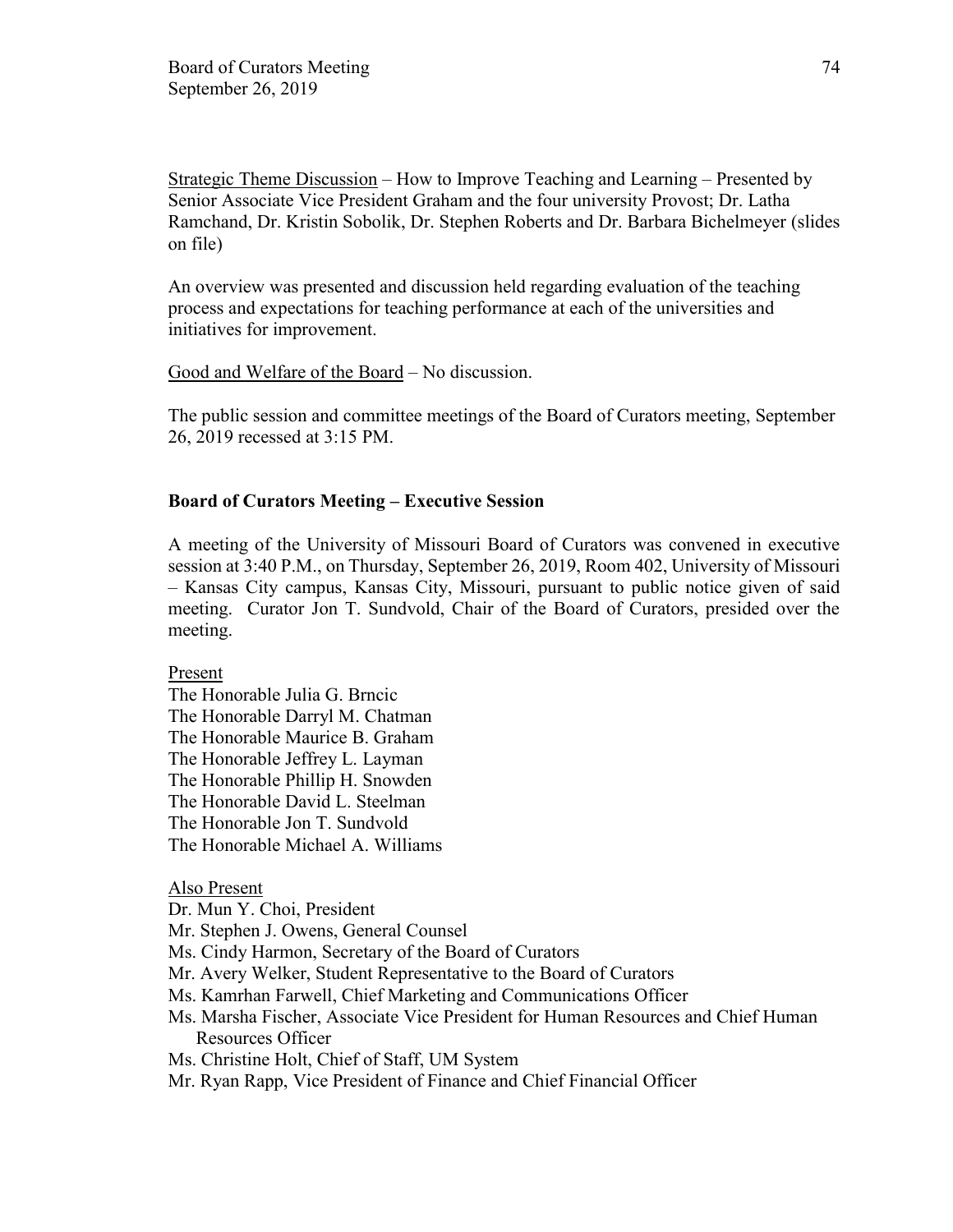Review of Consent Agenda – Executive Session – No discussion.

## **Consent Agenda – Executive Session**

It was endorsed by President Choi, moved by Curator Graham and seconded by

Curator Snowden, that the following items be approved by consent agenda:

# **CLOSED CONSENT AGENDA**

## Action

- 1. Curators' Distinguished Teaching Professor Emeritus, Michael Budds, MU
- 2. Curators' Distinguished Professor Emerita, M. Lynne Cooper, MU
- 3. Curators' Distinguished Professor Emeritus, James M. Keller, MU
- 4. Curators' Distinguished Professor Emeritus, Sudarshan K. Loyalka, MU
- 5. Curators' Distinguished Teaching Professor Emeritus, Peter J. Markie, MU
- 6. Curators' Distinguished Professor Emeritus, A. Mark Smith, MU
- 7. Curators' Distinguished Professor Emeritus, Jonathan Sperber, MU
- 8. Curators' Distinguished Teaching Professor Emerita, Joan Dean, UMKC
- 9. Curators' Distinguished Professor Emerita, Barbara Carol Harbach, UMSL
- 10. Curators' Distinguished Professor Emerita, Cheryl Black, MU
- 11. Curators' Distinguished Teaching Professor Emerita, Suzanne Burgoyne, MU
- 12. Curators' Distinguished Professor Emeritus, Robert Ricklefs, UMSL
- 13. Curators' Distinguished Teaching Professor, William Horner, MU
- 14. Curators' Distinguished Professor, Keith Herman, MU
- 15. Curators' Distinguished Professor Alexander Koldobsky, MU
- 16. Curators' Distinguished Professor, J. Chris Pires, MU
- 17. Curators' Distinguished Professor, Robert E. Sharp, MU
- 18. Curators; Distinguished Professor, Wendy S. Slutske, MU
- 19. Curators' Distinguished Professor, Arthur G. Suits, MU
- 20. Curators' Distinguished Professor Emeritus, Max Skidmore, UMKC
- 21. <sup>305</sup>Property Sale, UMSL
- 22. <sup>306</sup>Property Lease, MUHC
- 23. <sup>307</sup>Property Lease, MU
- 24. Curators' Distinguished Professor Emeritus, Alfred Crosbie, S&T
- 1. Curators' Distinguished Teaching Professor Emeritus, Michael Budds, MU

that upon the recommendation of Chancellor Cartwright, the Provost, and the Senior Associate Vice President for Academic Affairs, it is recommended that Professor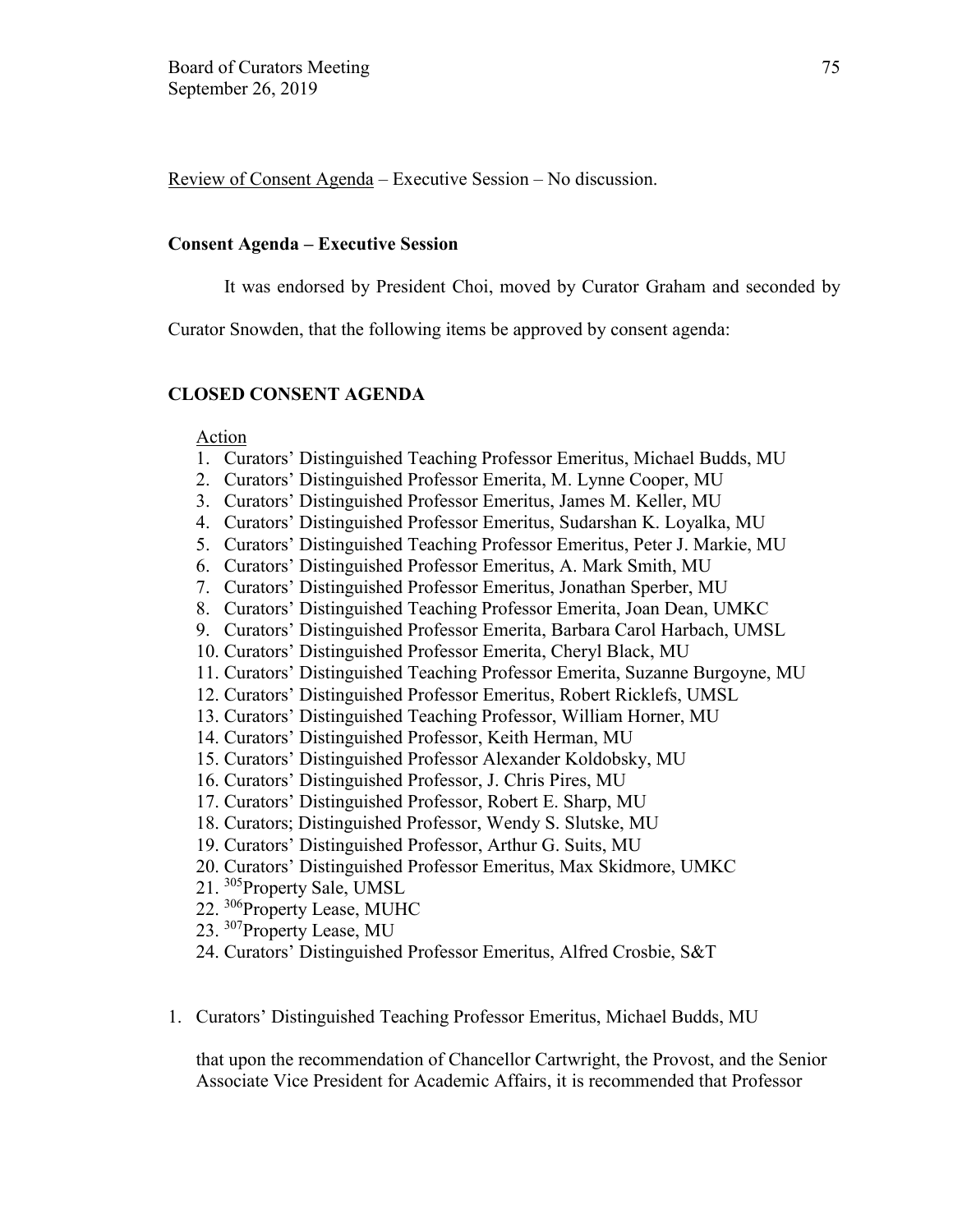Michael J. Budds be named to the position University of Missouri Curators' Distinguished Teaching Professor Emeritus, effective 09/01/2019.

2. Curators' Distinguished Professor Emerita, M. Lynne Cooper, MU

that upon the recommendation of Chancellor Cartwright, the Provost, and the Senior Associate Vice President for Academic Affairs, it is recommended that Professor M. Lynne Cooper be named to the position University of Missouri Curators' Distinguished Professor Emerita, effective 09/01/2019.

3. Curators' Distinguished Professor Emeritus, James M. Keller, MU

that upon the recommendation of Chancellor Cartwright, the Provost, and the Senior Associate Vice President for Academic Affairs, it is recommended that Professor M. Lynne Cooper be named to the position University of Missouri Curators' Distinguished Professor Emerita, effective 09/01/2019.

4. Curators' Distinguished Professor Emeritus, Sudarshan K. Loyalka, MU

that upon the recommendation of Chancellor Cartwright, the Provost, and the Senior Associate Vice President for Academic Affairs, it is recommended that Professor Sudarshan K. Loyalka be named to the position University of Missouri Curators' Distinguished Professor Emeritus, effective 09/01/2019.

5. Curators' Distinguished Teaching Professor Emeritus, Peter J. Markie, MU

that upon the recommendation of Chancellor Cartwright, the Provost, and the Senior Associate Vice President for Academic Affairs, it is recommended that Professor Peter J. Markie be named to the position University of Missouri Curators' Distinguished Teaching Professor Emeritus, effective 09/01/2019.

6. Curators' Distinguished Professor Emeritus, A. Mark Smith, MU

that upon the recommendation of Chancellor Cartwright, the Provost, and the Senior Associate Vice President for Academic Affairs, it is recommended that Professor A. Mark Smith be named to the position University of Missouri Curators' Distinguished Professor Emeritus, effective 09/01/2019.

7. Curators' Distinguished Professor Emeritus, Jonathan Sperber, MU

that upon the recommendation of Chancellor Cartwright, the Provost, and the Senior Associate Vice President for Academic Affairs, it is recommended that Professor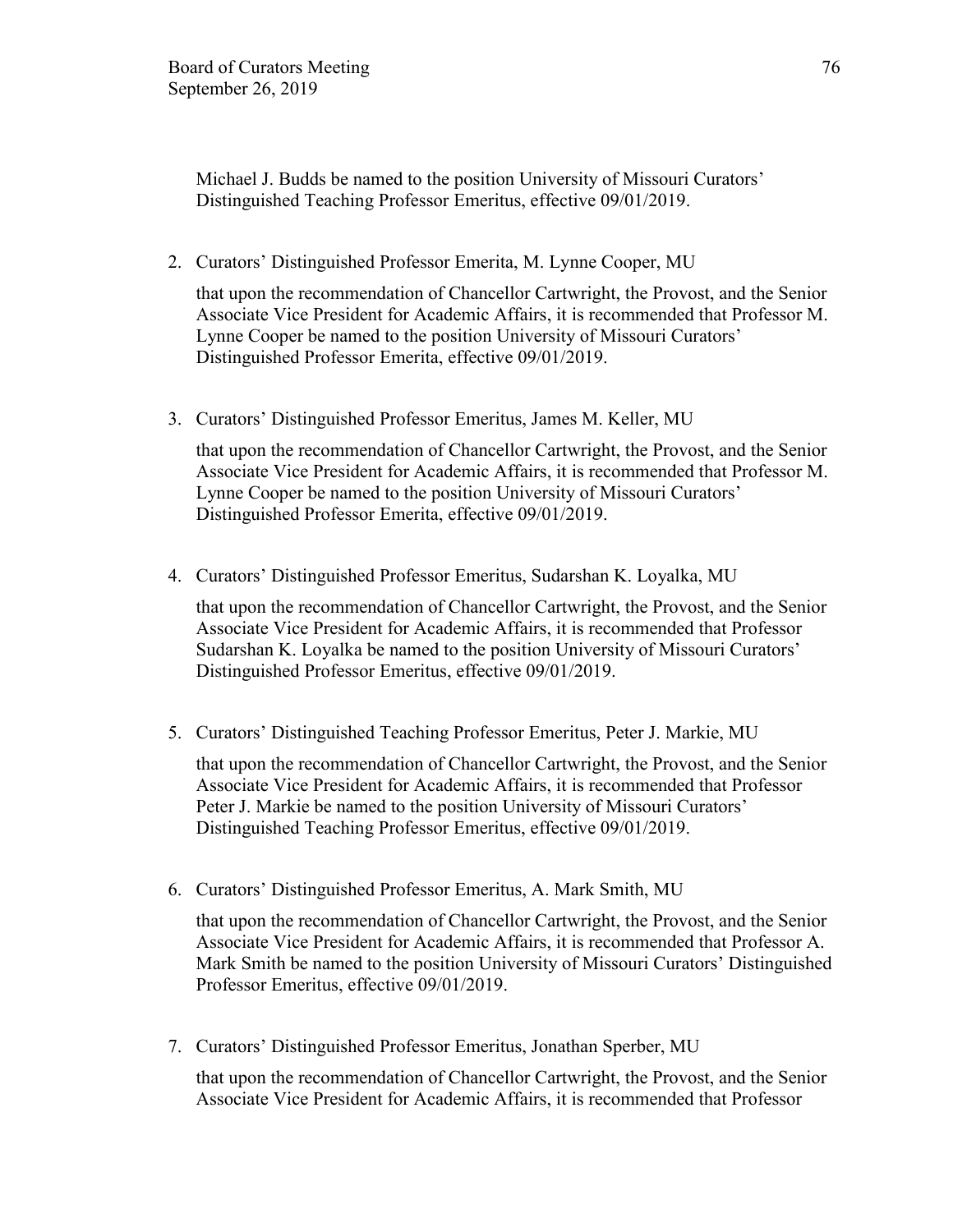Jonathan Sperber be named to the position University of Missouri Curators' Distinguished Professor Emeritus, effective 09/01/2019.

8. Curators' Distinguished Teaching Professor Emerita, Joan Dean, UMKC

that upon the recommendation of Chancellor Agrawal, the Provost, and the Senior Associate Vice President for Academic Affairs, it is recommended that Professor Joan Dean be named to the position University of Missouri Curators' Distinguished Teaching Professor Emerita, effective 10/01/2019.

9. Curators' Distinguished Professor Emerita, Barbara Carol Harbach, UMSL

that upon the recommendation of Chancellor George, the Provost, and the Senior Associate Vice President for Academic Affairs, it is recommended that Professor Barbara Carol Harbach be named to the position University of Missouri Curators' Distinguished Professor Emerita, effective 09/01/2019.

10. Curators' Distinguished Professor Emerita, Cheryl Black, MU

that upon the recommendation of Chancellor Cartwright, the Provost, and the Senior Associate Vice President for Academic Affairs, it is recommended that Professor Cheryl Black be named to the position University of Missouri Curators' Distinguished Teaching Professor Emerita, effective 09/01/2019.

11. Curators' Distinguished Teaching Professor Emerita, Suzanne Burgoyne, MU

that upon the recommendation of Chancellor Cartwright, the Provost, and the Senior Associate Vice President for Academic Affairs, it is recommended that Professor Suzanne Burgoyne be named to the position University of Missouri Curators' Distinguished Teaching Professor Emerita, effective 09/01/2019.

12. Curators' Distinguished Professor Emeritus, Robert Ricklefs, UMSL

that upon the recommendation of Chancellor Cartwright, the Provost, and the Senior Associate Vice President for Academic Affairs, it is recommended that Professor Ricklefs be named to the position University of Missouri Curators' Distinguished Professor Emeritus, effective 09/01/2019.

13. Curators' Distinguished Teaching Professor, William Horner, MU

that upon the recommendation of Chancellor Cartwright, the Provost, and the Senior Associate Vice President for Academic Affairs, it is recommended that Professor Horner be named to the position University of Missouri Curators' Distinguished Teaching Professor, effective 09/01/2019. Professor Horner will receive a \$10,000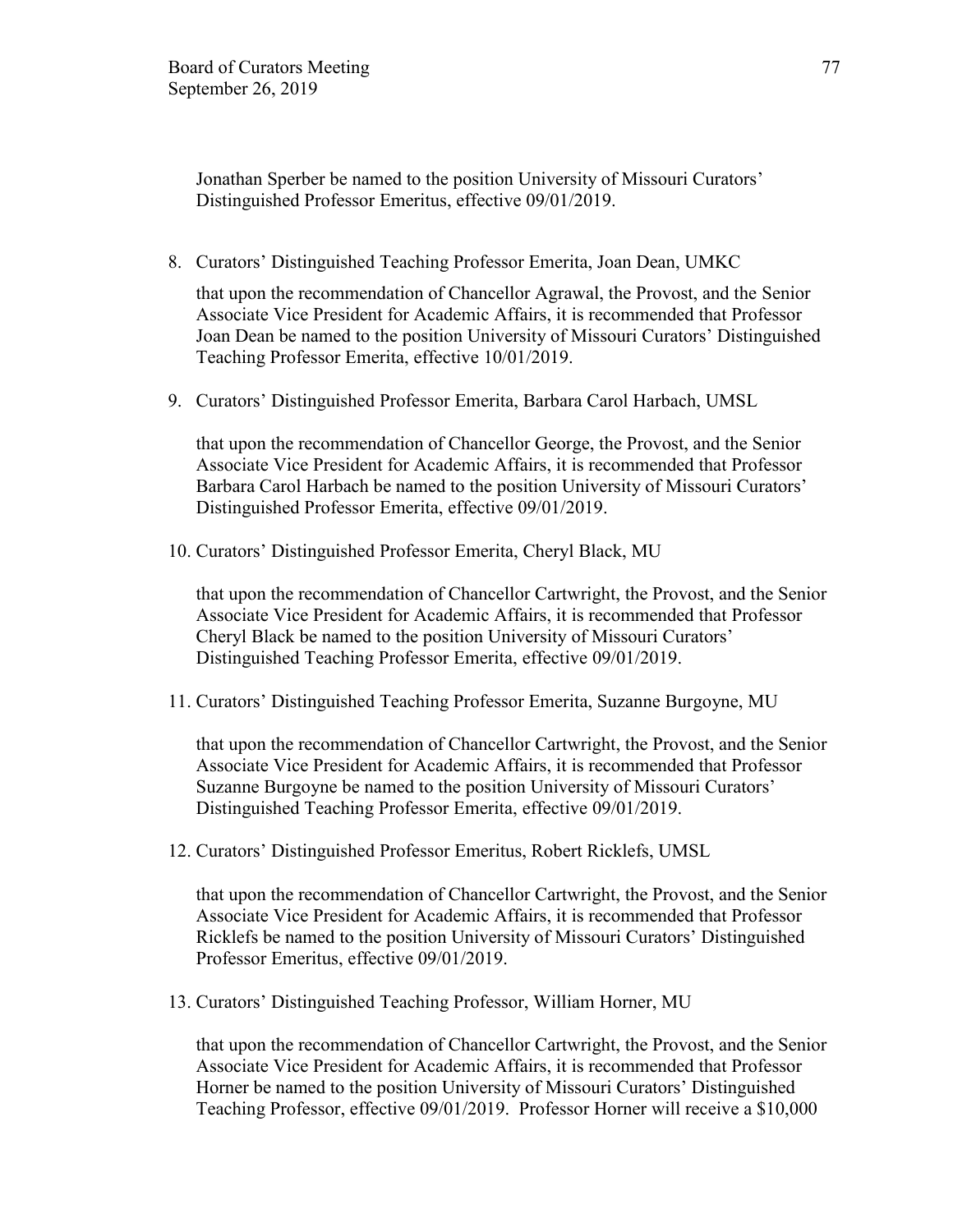annual stipend as long as he holds this position. \$5,000 will go to increased compensation (salary and benefits less applicable taxes) with the remaining \$5,000 available for professional expenses associated with his teaching, research, or creative activities. In accordance with Collected Rules and Regulations, 320.070, this appointment is for a period of five years which may be renewed at the discretion of the Chancellor.

14. Curators' Distinguished Professor, Keith Herman, MU

that upon the recommendation of Chancellor Cartwright, the Provost, and the Senior Associate Vice President for Academic Affairs, it is recommended that Professor Herman be named to the position University of Missouri Curators' Distinguished Teaching Professor, effective 09/01/2019. Professor Herman will receive a \$10,000 annual stipend as long as he holds this position. \$5,000 will go to increased compensation (salary and benefits less applicable taxes) with the remaining \$5,000 available for professional expenses associated with his teaching, research, or creative activities. In accordance with Collected Rules and Regulations, 320.070, this appointment is for a period of five years which may be renewed at the discretion of the Chancellor.

15. Curators' Distinguished Professor, Alexander Koldobsky, MU

that upon the recommendation of Chancellor Cartwright, the Provost, and the Senior Associate Vice President for Academic Affairs, it is recommended that Professor Koldobsky be named to the position University of Missouri Curators' Distinguished Teaching Professor, effective 09/01/2019. Professor Koldobsky will receive a \$10,000 annual stipend as long as he holds this position. \$5,000 will go to increased compensation (salary and benefits less applicable taxes) with the remaining \$5,000 available for professional expenses associated with his teaching, research, or creative activities. In accordance with Collected Rules and Regulations, 320.070, this appointment is for a period of five years which may be renewed at the discretion of the Chancellor.

16. Curators' Distinguished Professor, J. Chris Pires, MU

that upon the recommendation of Chancellor Cartwright, the Provost, and the Senior Associate Vice President for Academic Affairs, it is recommended that Professor Pires be named to the position University of Missouri Curators' Distinguished Teaching Professor, effective 09/01/2019. Professor Pires will receive a \$10,000 annual stipend as long as he holds this position. \$5,000 will go to increased compensation (salary and benefits less applicable taxes) with the remaining \$5,000 available for professional expenses associated with his teaching, research, or creative activities. In accordance with Collected Rules and Regulations, 320.070, this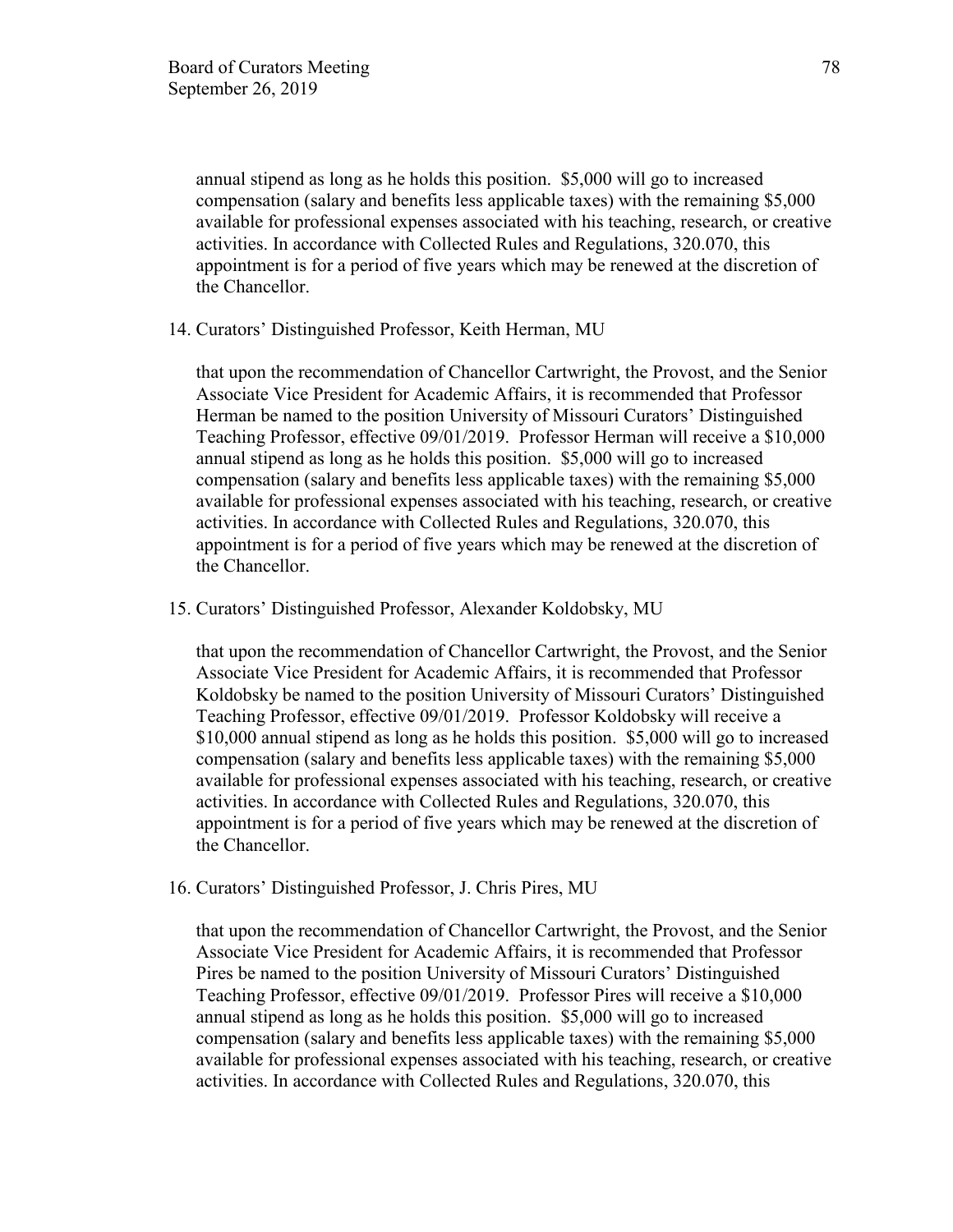appointment is for a period of five years which may be renewed at the discretion of the Chancellor.

17. Curators' Distinguished Professor, Robert E. Sharp, MU

that upon the recommendation of Chancellor Cartwright, the Provost, and the Senior Associate Vice President for Academic Affairs, it is recommended that Professor Sharp be named to the position University of Missouri Curators' Distinguished Teaching Professor, effective 09/01/2019. Professor Sharp will receive a \$10,000 annual stipend as long as he holds this position. \$5,000 will go to increased compensation (salary and benefits less applicable taxes) with the remaining \$5,000 available for professional expenses associated with his teaching, research, or creative activities. In accordance with Collected Rules and Regulations, 320.070, this appointment is for a period of five years which may be renewed at the discretion of the Chancellor.

18. Curators' Distinguished Professor, Wendy S. Slutske, MU

that upon the recommendation of Chancellor Cartwright, the Provost, and the Senior Associate Vice President for Academic Affairs, it is recommended that Professor Slutske be named to the position University of Missouri Curators' Distinguished Teaching Professor, effective 09/01/2019. Professor Slutske will receive a \$10,000 annual stipend as long as she holds this position. \$5,000 will go to increased compensation (salary and benefits less applicable taxes) with the remaining \$5,000 available for professional expenses associated with her teaching, research, or creative activities. In accordance with Collected Rules and Regulations, 320.070, this appointment is for a period of five years which may be renewed at the discretion of the Chancellor.

19. Curators' Distinguished Professor, Arthur G. Suits, MU

that upon the recommendation of Chancellor Cartwright, the Provost, and the Senior Associate Vice President for Academic Affairs, it is recommended that Professor Suits be named to the position University of Missouri Curators' Distinguished Teaching Professor, effective 09/01/2019. Professor Suits will receive a \$10,000 annual stipend as long as he holds this position. \$5,000 will go to increased compensation (salary and benefits less applicable taxes) with the remaining \$5,000 available for professional expenses associated with his teaching, research, or creative activities. In accordance with Collected Rules and Regulations, 320.070, this appointment is for a period of five years which may be renewed at the discretion of the Chancellor.

20. Curators' Distinguished Professor Emeritus, Max Skidmore, UMKC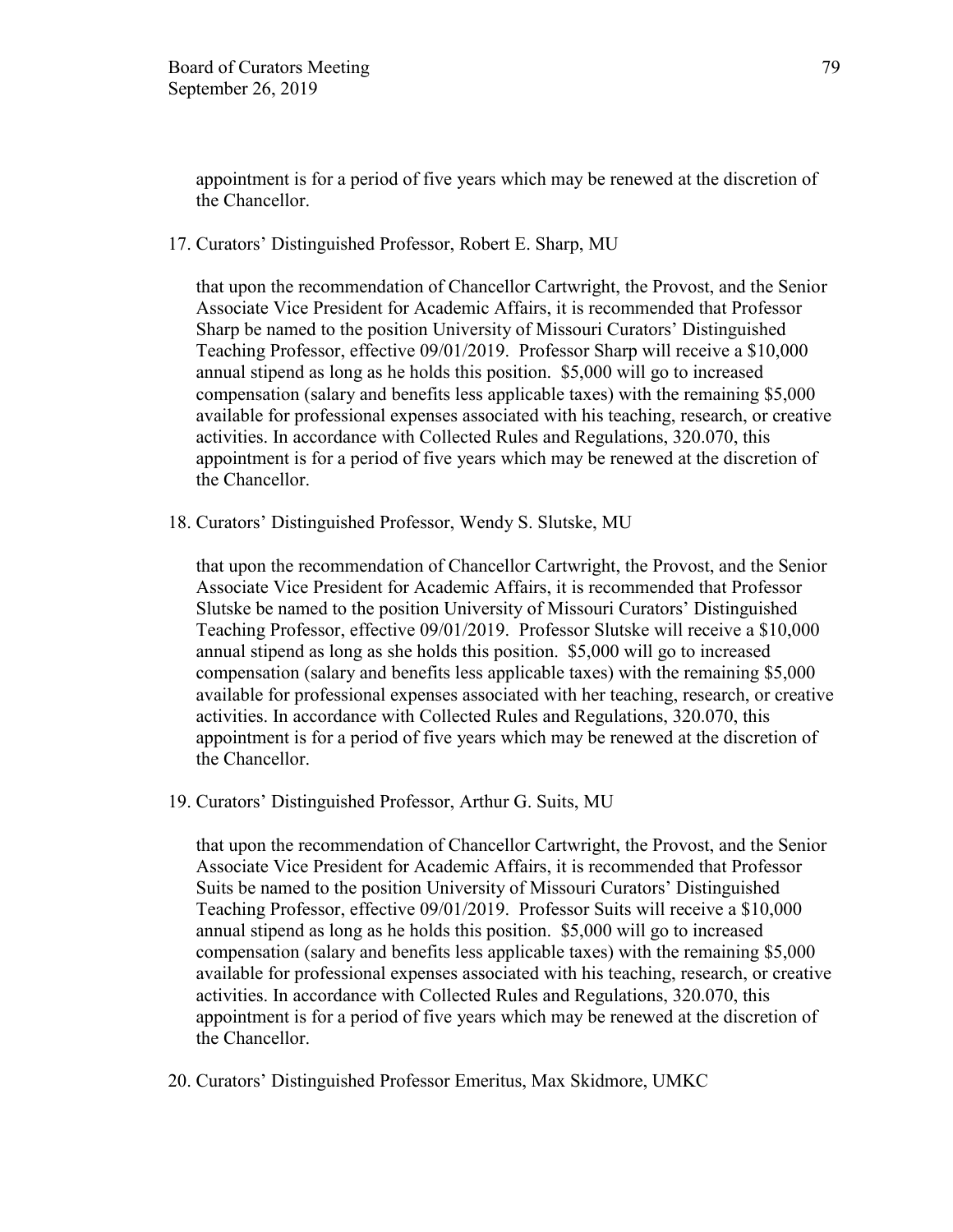that upon the recommendation of Chancellor Cartwright, the Provost, and the Senior Associate Vice President for Academic Affairs, it is recommended that Professor Max Skidmore be named to the position University of Missouri Curators' Distinguished Professor Emeritus, effective 09/01/2019.

- 21. <sup>305</sup>Property Sale, UMSL this item may be given public notice upon its completion.
- 22. <sup>306</sup>Property Lease, MUHC this item may be given public notice upon its completion.
- 23. <sup>307</sup>Property Lease, MU this item may be given public notice upon its completion
- 24. Curators' Distinguished Professor Emeritus, Alfred Crosbie, S&T

that upon the recommendation of Chancellor Dehghani the Provost, and the Senior Associate Vice President for Academic Affairs, it is recommended that Professor Alfred Crosbie be named to the position University of Missouri Curators' Distinguished Professor Emeritus, effective 09/01/2019.

Roll Call Vote of the Full Board:

Curator Brncic was absent for vote. Curator Chatman voted yes. Curator Graham voted yes. Curator Layman voted yes. Curator Snowden voted yes. Curator Steelman voted yes. Curator Sundvold voted yes. Curator Williams voted yes.

The motion carried.

#### **Compensation and Human Resources Committee – Executive Session**

Vice President Rapp, Associate Vice President Fischer, Chief of Staff Holt and Chief Marketing and Communication Officer Farwell excused themselves from the meeting.

#### Annual Performance Review, President Mun Y. Choi

It was recommended by the Compensation and Human Resources Committee, moved by Curator Snowden and seconded by Curator Steelman, that based on the review of the performance of President, Mun Y. Choi for the period July 1, 2018 through June 30,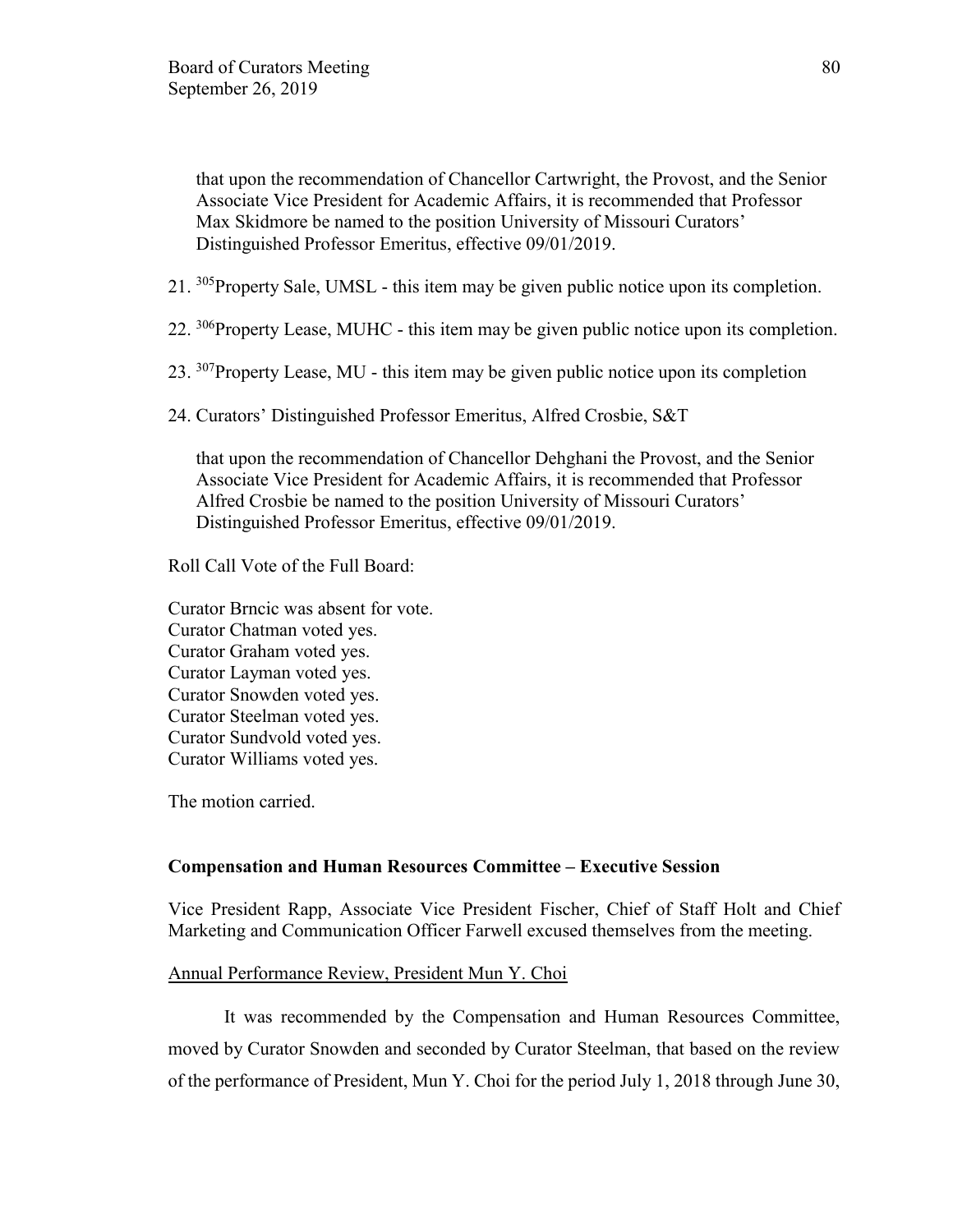2019, the Board of Curators approves that the Executive Committee of the Board offer President Choi an increase in his base salary of up to 6%, effective September 1, 2019, and that Human Resources conduct a market analysis to compare his total compensation to other comparable positions.

Roll call vote of Board of Curators:

Curator Brncic voted yes. Curator Chatman voted yes. Curator Graham voted yes. Curator Layman voted yes. Curator Snowden voted yes. Curator Steelman voted yes. Curator Sundvold voted yes. Curator Williams voted yes.

The motion carried.

\*The Executive Committee met with President Choi and they agreed to a 4% increase in his base salary effective September 1, 2019.

Vice President Rapp, Associate Vice President Fischer, Chief of Staff Holt and Chief Marketing and Communication Officer Farwell rejoined the meeting.

# Annual Performance and Merit Compensation Adjustment for the Treasurer of the University of Missouri System, Tom Richards

It was recommended by the Compensation and Human Resources Committee, moved by Curator Snowden and seconded by Graham, that based on the review of the performance of Treasurer, Tom Richards for the period July 1, 2018 through June 30, 2019, the Board of Curators approves that the base salary of Tom Richards be increased by 4%, effective September 1, 2019.

Roll call vote of Board of Curators:

Curator Brncic voted yes. Curator Chatman voted yes.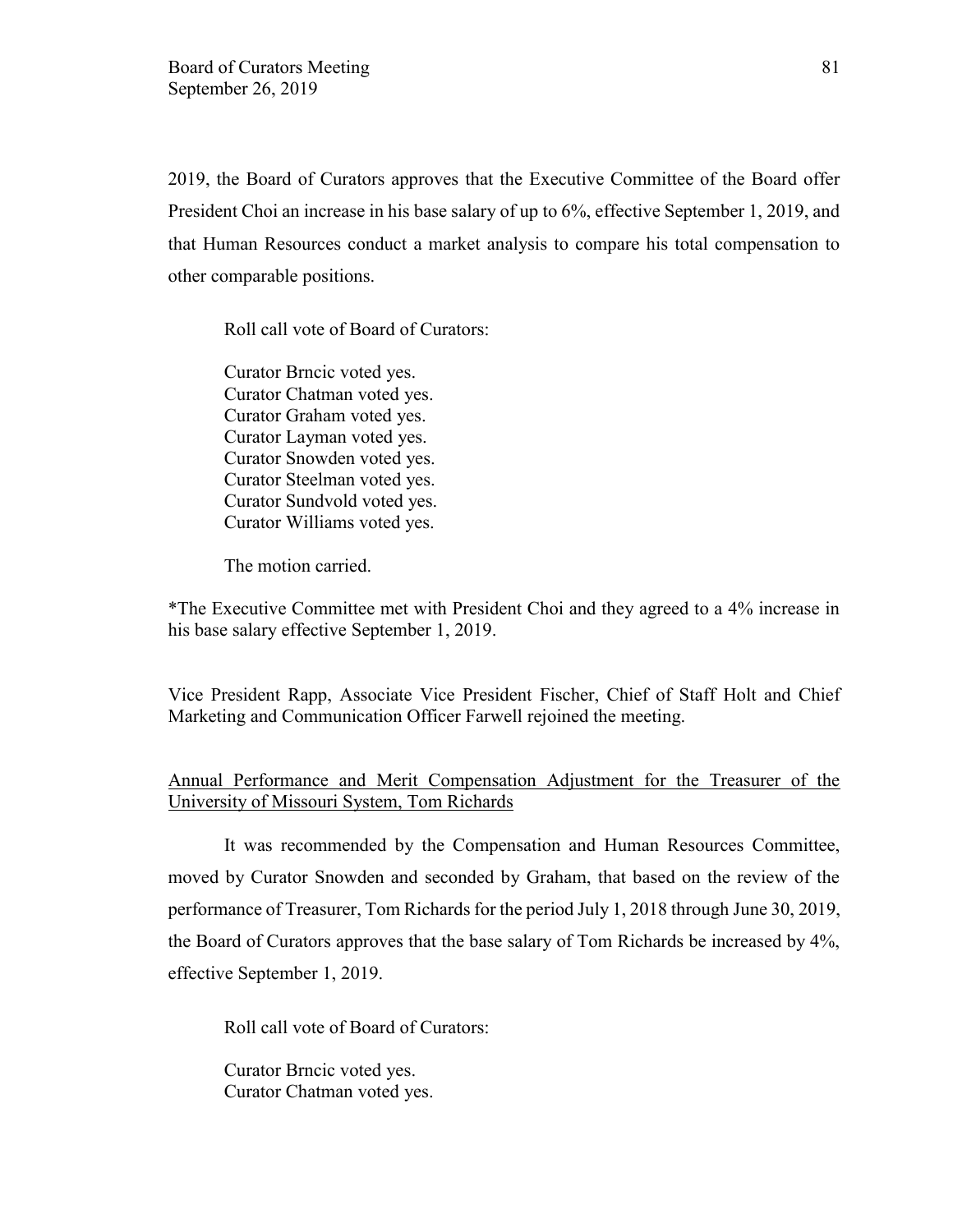Curator Grahman voted yes. Curator Layman voted yes. Curator Snowden voted yes. Curator Steelman voted yes. Curator Sundvold voted yes. Curator Williams voted yes.

The motion carried.

#### Change in Appointment for Ryan Rapp and Tom Richards

It was recommended by President Choi and the Compensation and Human Resources Committee, moved by Curator Snowden and seconded by Steelman, that

pursuant to Collected Rule and Regulation (CRR) 320.020, the Board approves the change in appointment of Vice President for Finance and Chief Financial Officer Ryan Rapp to the position of Vice President for Finance, Chief Financial Officer and Treasurer; and that

pursuant to RSMo. 172.100, CRR 10.030.C.8 and 20.030, the Board delegates to the President its authority to set the compensation of the Treasurer under RSMo. Section 172.190.

Roll call vote of Board of Curators:

Curator Brncic voted yes. Curator Chatman voted yes. Curator Graham voted yes. Curator Layman voted yes. Curator Snowden voted yes. Curator Steelman voted yes. Curator Sundvold voted yes. Curator Williams voted yes.

The motion carried.

## Appointment, Interim Vice President for Information Technology, Beth Chancellor

Pursuant to Collected Rule and Regulation 320.020.A.4., it was recommended by President Choi, moved by Curator Snowden and seconded by Curator Steelman, that: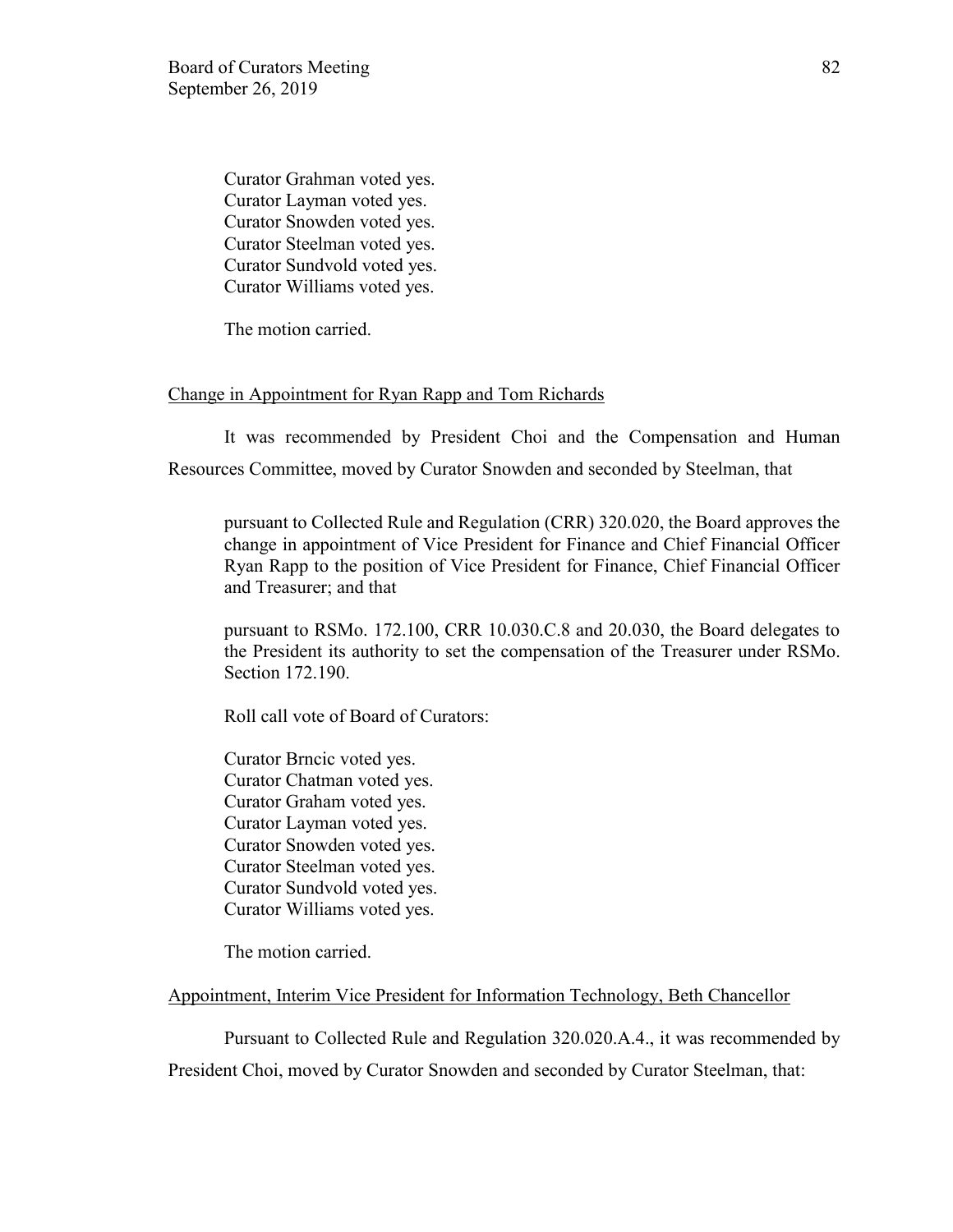President Choi's appointment of Beth Chancellor - Interim Vice President for Information Technology and Interim Chief Information Officer for the University of Missouri-Columbia be approved under the same or substantially similar terms as those contained in the attached revised appointment letter (and as on file with the minutes of this meeting), dated September 23, 2019, with the final agreement subject to approval by General Counsel as to legal form.

Roll call vote of Board of Curators:

Curator Brncic voted yes. Curator Chatman voted yes. Curator Graham voted yes. Curator Layman voted yes. Curator Snowden voted yes. Curator Steelman voted yes. Curator Sundvold voted yes. Curator Williams voted yes.

The motion carried.

## **General Business**

<sup>308</sup>Property Lease, UM - this item may be given public notice upon its completion.

President's report on personnel and contracts – presented by President Choi

No action taken by the Board.

General Counsel Report – presented by General Counsel Owens

No action taken by the Board.

It was moved by Curator Graham and seconded by Curator Chatman, that the meeting of the Board of Curators, September 26, 2019, be adjourned.

Roll Call Vote of the Full Board:

Curator Brncic voted yes. Curator Chatman voted yes.